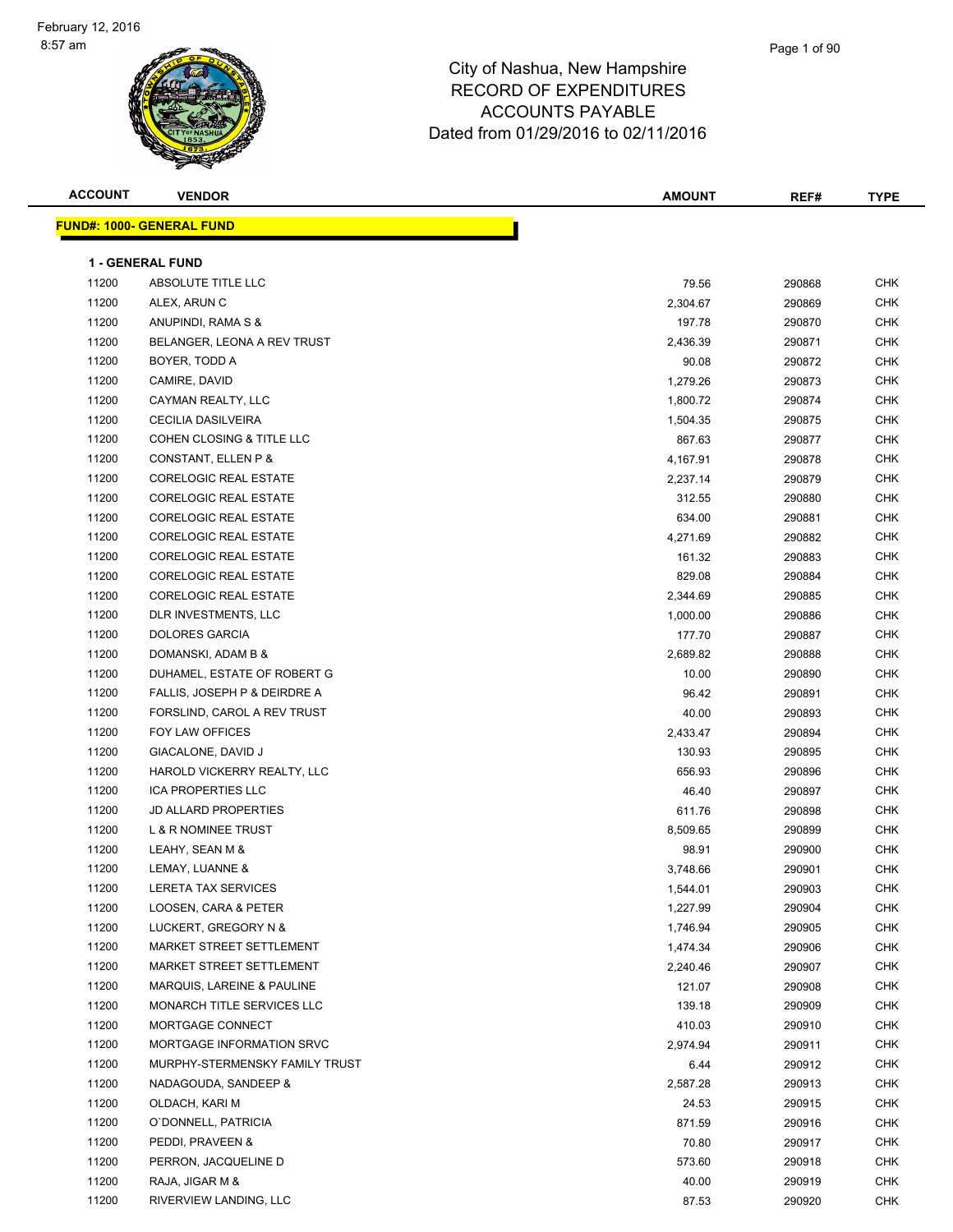| <b>ACCOUNT</b> | <b>VENDOR</b>                    | <b>AMOUNT</b> | REF#   | <b>TYPE</b> |
|----------------|----------------------------------|---------------|--------|-------------|
|                | <b>FUND#: 1000- GENERAL FUND</b> |               |        |             |
|                |                                  |               |        |             |
|                | <b>1 - GENERAL FUND</b>          |               |        |             |
| 11200          | <b>SERVICELINK</b>               | 445.82        | 290921 | <b>CHK</b>  |
| 11200          | <b>SERVICELINK LLC</b>           | 349.82        | 290922 | <b>CHK</b>  |
| 11200          | SINGH, RAVI &                    | 2,083.33      | 290923 | <b>CHK</b>  |
| 11200          | SMITH, DAMIAN KENNETH            | 18.53         | 290924 | CHK         |
| 11200          | ST MARY'S TITLE SERVICES         | 2,314.67      | 290925 | <b>CHK</b>  |
| 11200          | STEWART TITLE CO                 | 296.27        | 290926 | CHK         |
| 11200          | STEWART, LYNDA J                 | 129.58        | 290927 | <b>CHK</b>  |
| 11200          | SUMMIT TITLE SERVICES CORP       | 1,982.04      | 290928 | <b>CHK</b>  |
| 11200          | TAO, MORRIS                      | 1,948.27      | 290929 | CHK         |
| 11200          | VACHON, RS & AG FAMILY REV TR    | 18.00         | 290930 | <b>CHK</b>  |
| 11200          | <b>VANTAGE POINT TITLE</b>       | 372.78        | 290931 | <b>CHK</b>  |
| 11200          | WEISMAN, TERRE REVOCABLE TRUST   | 2,126.03      | 290932 | CHK         |
| 11200          | WINGATE, CHARLES E JR &          | 3,667.71      | 290933 | <b>CHK</b>  |
| 11200          | WOLBER, BARRET J &               | 24.53         | 290934 | <b>CHK</b>  |
| 11500          | NASHUA 281 REALTY VENTURES LLC   | 3,193.84      | 290210 | CHK         |
| 11500          | NASHUA 281 REALTY VENTURES LLC   | 216.77        | 290210 | CHK         |
| 11500          | MR VALUATION CONSULTING LLC      | 15,250.00     | 290207 | CHK         |
| 20800          | J PARKER & DAUGHTERS CONSTRUCT   | 2,431.50      | 290179 | <b>CHK</b>  |
| 20850          | J PARKER & DAUGHTERS CONSTRUCT   | 0.65          | 290179 | <b>CHK</b>  |
| 21418          | NH RETIREMENT SYSTEM             | 12.20         | 149944 | <b>ACH</b>  |
| 21418          | NH RETIREMENT SYSTEM             | 1,135,186.26  | 150014 | <b>ACH</b>  |
| 21420          | NH RETIREMENT SYSTEM             | 17.37         | 149944 | <b>ACH</b>  |
| 21420          | NH RETIREMENT SYSTEM             | 414,135.39    | 150014 | <b>ACH</b>  |
| 21422          | NH RETIREMENT SYSTEM             | 449,196.05    | 150014 | ACH         |
| 21425          | NH RETIREMENT SYSTEM             | 427,547.73    | 150014 | ACH         |
| 21432          | <b>TSA CONSULTING GROUP</b>      | 2,861.93      | 149976 | <b>ACH</b>  |
| 21432          | <b>TSA CONSULTING GROUP</b>      | 85,757.95     | 150010 | <b>ACH</b>  |
| 21440          | HARTFORD LIFE IPD GROUP ANNUIT   | 53,374.13     | 149964 | <b>ACH</b>  |
| 21440          | HARTFORD LIFE IPD GROUP ANNUIT   | 39,235.62     | 149998 | <b>ACH</b>  |
| 21460          | <b>BENEFIT STRATEGIES (FLEX)</b> | 2,026.90      | 149954 | <b>ACH</b>  |
| 21467          | <b>BENEFIT STRATEGIES (FLEX)</b> | 15,924.75     | 149954 | <b>ACH</b>  |
| 21475          | THE BANK OF NEW YORK MELLON      | 1,999.03      | 149958 | <b>ACH</b>  |
| 21475          | THE BANK OF NEW YORK MELLON      | 2,685.80      | 149991 | <b>ACH</b>  |
| 21485          | AFSCME COUNCIL 93/LOCAL 365      | 2,196.62      | 149957 | <b>ACH</b>  |
| 21485          | FIREFIGHTERS LOCAL 789           | 4,231.30      | 149963 | <b>ACH</b>  |
| 21485          | IAFF LOCAL 789                   | 233.00        | 149965 | <b>ACH</b>  |
| 21485          | NASHUA POLICE COMM UNION         | 176.00        | 149967 | <b>ACH</b>  |
| 21485          | NASHUA POLICE PATROLMANS ASSOC   | 936.00        | 149968 | <b>ACH</b>  |
| 21485          | NASHUA POLICE RELIEF ASSOC       | 810.00        | 149969 | <b>ACH</b>  |
| 21485          | NASHUA POLICE SUPERVISORS ASSO   | 403.00        | 149970 | <b>ACH</b>  |
| 21485          | NPLE-LOCAL #4831                 | 241.19        | 149972 | <b>ACH</b>  |
| 21485          | TEAMSTERS UNION LOCAL #633       | 283.97        | 149974 | <b>ACH</b>  |
| 21485          | TREAS NASHUA TEACHERS UNION      | 4,734.79      | 149975 | <b>ACH</b>  |
| 21485          | UAW LOCAL 2322                   | 733.86        | 149977 | <b>ACH</b>  |
| 21485          | AFSCME COUNCIL 93/LOCAL 365      | 2,196.62      | 149990 | <b>ACH</b>  |
| 21485          | FIREFIGHTERS LOCAL 789           | 4,206.41      | 149997 | <b>ACH</b>  |
| 21485          | IAFF LOCAL 789                   | 232.00        | 149999 | <b>ACH</b>  |
| 21485          | NASHUA POLICE COMM UNION         | 176.00        | 150001 | <b>ACH</b>  |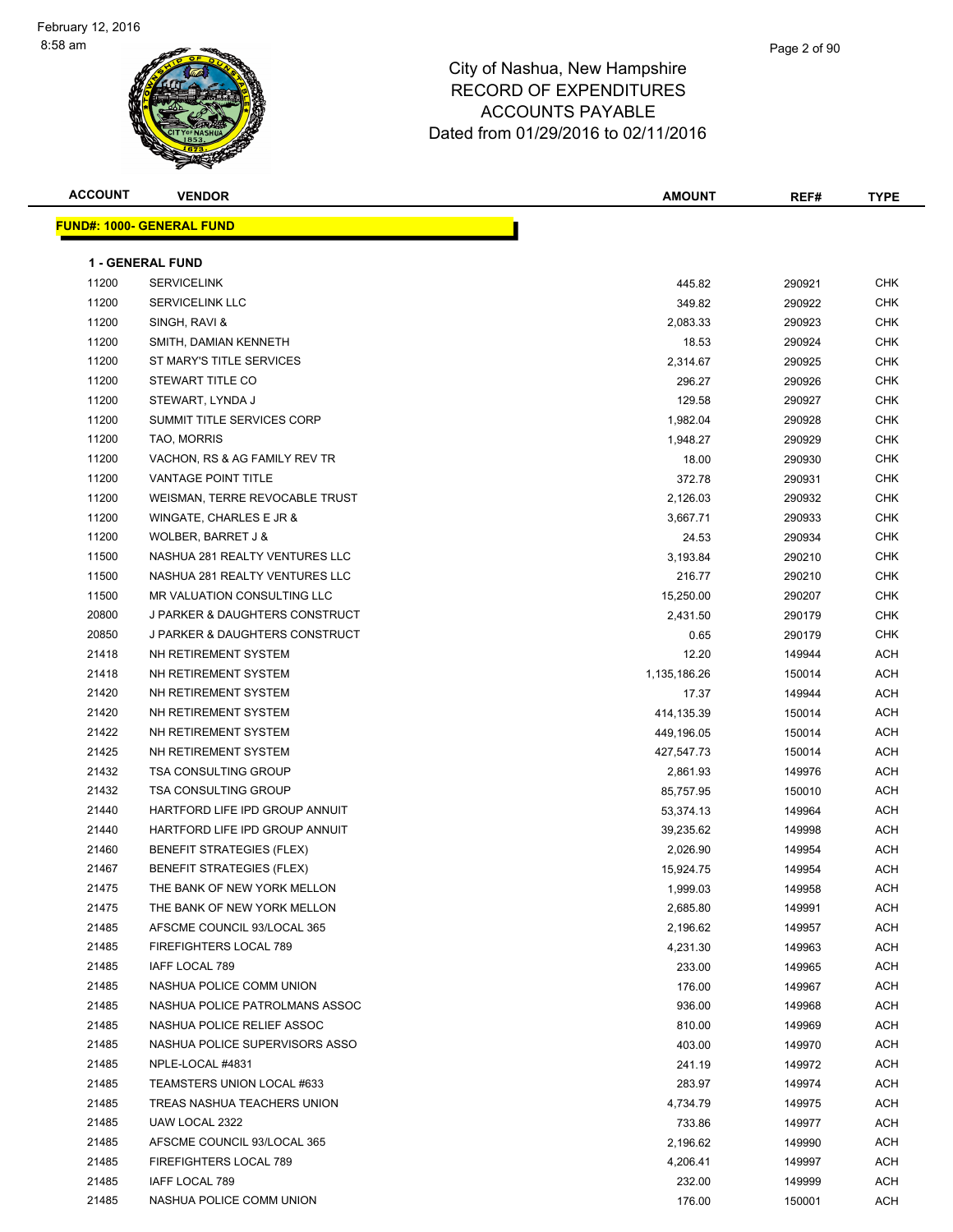| <b>ACCOUNT</b> | <b>VENDOR</b>                    | <b>AMOUNT</b> | REF#   | <b>TYPE</b> |
|----------------|----------------------------------|---------------|--------|-------------|
|                | <b>FUND#: 1000- GENERAL FUND</b> |               |        |             |
|                |                                  |               |        |             |
|                | <b>1 - GENERAL FUND</b>          |               |        |             |
| 21485          | NASHUA POLICE PATROLMANS ASSOC   | 936.00        | 150002 | ACH         |
| 21485          | NASHUA POLICE RELIEF ASSOC       | 810.00        | 150003 | ACH         |
| 21485          | NASHUA POLICE SUPERVISORS ASSO   | 403.00        | 150004 | <b>ACH</b>  |
| 21485          | NPLE-LOCAL #4831                 | 241.19        | 150006 | <b>ACH</b>  |
| 21485          | TEAMSTERS UNION LOCAL #633       | 283.97        | 150008 | <b>ACH</b>  |
| 21485          | TREAS NASHUA TEACHERS UNION      | 29,986.04     | 150009 | <b>ACH</b>  |
| 21485          | UAW LOCAL 2322                   | 733.86        | 150011 | <b>ACH</b>  |
| 21485          | AMERICAN FEDERATION OF TEACHER   | 193.00        | 289638 | <b>CHK</b>  |
| 21485          | AMERICAN FEDERATION OF TEACHER   | 12.00         | 290050 | CHK         |
| 21485          | AMERICAN FEDERATION OF TEACHER   | 193.00        | 290439 | CHK         |
| 21490          | UNITED WAY OF GREATER NASHUA     | 674.00        | 289653 | <b>CHK</b>  |
| 21490          | UNITED WAY OF GREATER NASHUA     | 203.00        | 290064 | CHK         |
| 21490          | UNITED WAY OF GREATER NASHUA     | 674.00        | 290454 | CHK         |
| 21495          | <b>WAGE ASSIGNMENT</b>           | 150.00        | 149959 | <b>ACH</b>  |
| 21495          | <b>WAGE ASSIGNMENT</b>           | 175.00        | 149961 | <b>ACH</b>  |
| 21495          | <b>WAGE ASSIGNMENT</b>           | 188.00        | 149962 | <b>ACH</b>  |
| 21495          | <b>WAGE ASSIGNMENT</b>           | 300.00        | 149966 | <b>ACH</b>  |
| 21495          | <b>WAGE ASSIGNMENT</b>           | 259.00        | 149973 | <b>ACH</b>  |
| 21495          | <b>WAGE ASSIGNMENT</b>           | 150.00        | 149992 | <b>ACH</b>  |
| 21495          | <b>WAGE ASSIGNMENT</b>           | 594.00        | 149994 | <b>ACH</b>  |
| 21495          | <b>WAGE ASSIGNMENT</b>           | 175.00        | 149995 | <b>ACH</b>  |
| 21495          | <b>WAGE ASSIGNMENT</b>           | 188.00        | 149996 | <b>ACH</b>  |
| 21495          | <b>WAGE ASSIGNMENT</b>           | 300.00        | 150000 | <b>ACH</b>  |
| 21495          | <b>WAGE ASSIGNMENT</b>           | 259.00        | 150007 | <b>ACH</b>  |
| 21495          | <b>WAGE ASSIGNMENT</b>           | 1,400.13      | 289639 | CHK         |
| 21495          | <b>WAGE ASSIGNMENT</b>           | 1.15          | 289640 | CHK         |
| 21495          | <b>WAGE ASSIGNMENT</b>           | 56.25         | 289641 | <b>CHK</b>  |
| 21495          | <b>WAGE ASSIGNMENT</b>           | 46.37         | 289642 | CHK         |
| 21495          | <b>WAGE ASSIGNMENT</b>           | 103.42        | 289643 | CHK         |
| 21495          | <b>WAGE ASSIGNMENT</b>           | 149.76        | 289644 | CHK         |
| 21495          | <b>WAGE ASSIGNMENT</b>           | 103.85        | 289645 | CHK         |
| 21495          | <b>WAGE ASSIGNMENT</b>           | 104.00        | 289646 | <b>CHK</b>  |
| 21495          | <b>WAGE ASSIGNMENT</b>           | 1,141.97      | 289647 | <b>CHK</b>  |
| 21495          | <b>WAGE ASSIGNMENT</b>           | 11.54         | 289648 | <b>CHK</b>  |
| 21495          | <b>WAGE ASSIGNMENT</b>           | 11.54         | 289649 | <b>CHK</b>  |
| 21495          | <b>WAGE ASSIGNMENT</b>           | 311.88        | 289650 | <b>CHK</b>  |
| 21495          | <b>WAGE ASSIGNMENT</b>           | 237.00        | 289651 | <b>CHK</b>  |
| 21495          | <b>WAGE ASSIGNMENT</b>           | 75.00         | 289652 | <b>CHK</b>  |
| 21495          | <b>WAGE ASSIGNMENT</b>           | 616.78        | 289654 | <b>CHK</b>  |
| 21495          | <b>WAGE ASSIGNMENT</b>           | 165.06        | 289655 | <b>CHK</b>  |
| 21495          | <b>WAGE ASSIGNMENT</b>           | 1,400.13      | 290051 | <b>CHK</b>  |
| 21495          | <b>WAGE ASSIGNMENT</b>           | 1.15          | 290052 | <b>CHK</b>  |
| 21495          | <b>WAGE ASSIGNMENT</b>           | 56.25         | 290053 | <b>CHK</b>  |
| 21495          | <b>WAGE ASSIGNMENT</b>           | 55.53         | 290054 | <b>CHK</b>  |
| 21495          | <b>WAGE ASSIGNMENT</b>           | 87.83         | 290055 | CHK         |
| 21495          | <b>WAGE ASSIGNMENT</b>           | 103.85        | 290056 | <b>CHK</b>  |
| 21495          | <b>WAGE ASSIGNMENT</b>           | 104.00        | 290057 | CHK         |
| 21495          | <b>WAGE ASSIGNMENT</b>           | 1,368.39      | 290058 | CHK         |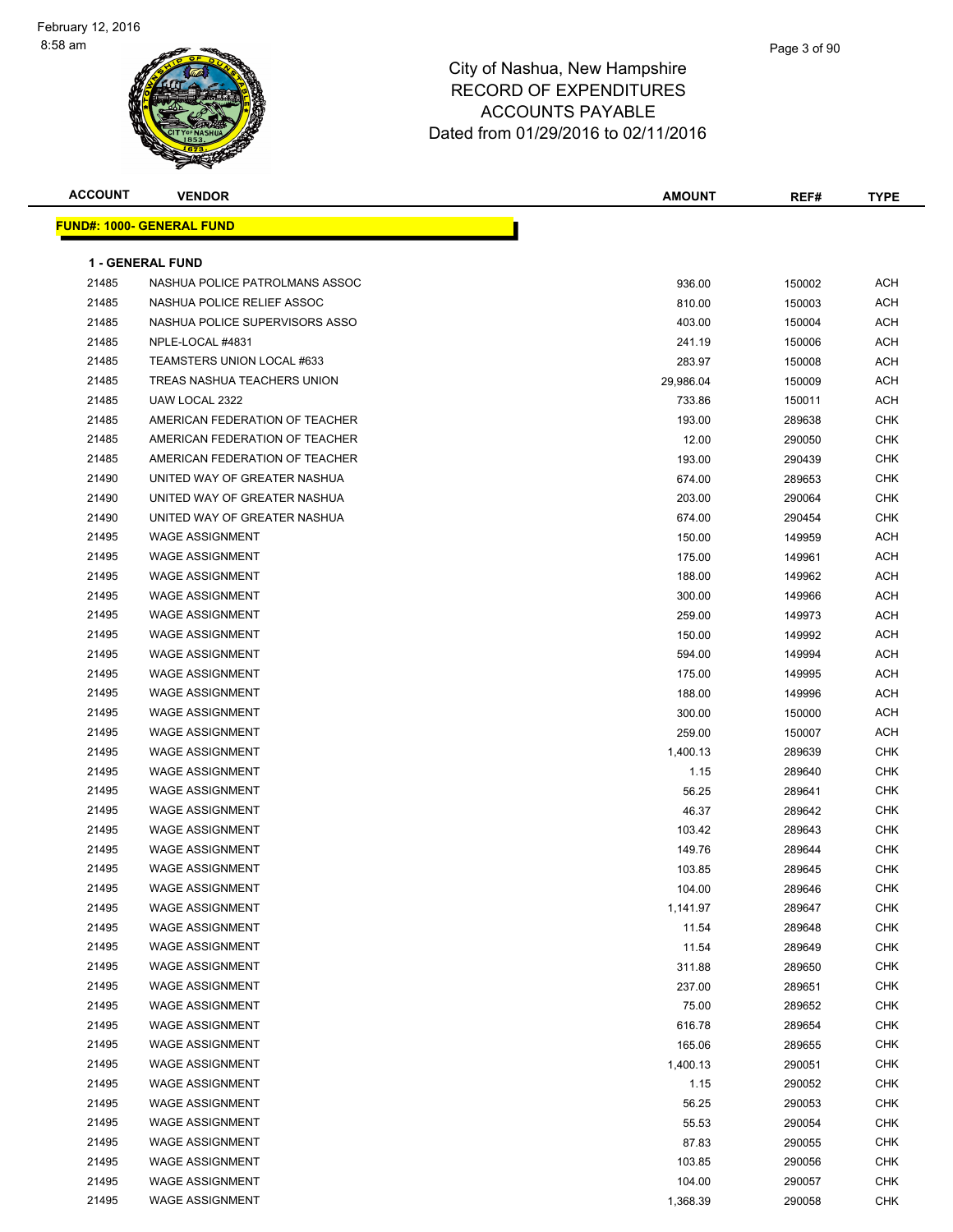| <b>ACCOUNT</b> | <b>VENDOR</b>                    | <b>AMOUNT</b>  | REF#   | <b>TYPE</b> |
|----------------|----------------------------------|----------------|--------|-------------|
|                | <b>FUND#: 1000- GENERAL FUND</b> |                |        |             |
|                | <b>1 - GENERAL FUND</b>          |                |        |             |
| 21495          | <b>WAGE ASSIGNMENT</b>           | 11.54          | 290059 | <b>CHK</b>  |
| 21495          | <b>WAGE ASSIGNMENT</b>           | 11.54          | 290060 | <b>CHK</b>  |
| 21495          | <b>WAGE ASSIGNMENT</b>           | 311.88         | 290061 | <b>CHK</b>  |
| 21495          | <b>WAGE ASSIGNMENT</b>           | 237.00         | 290062 | <b>CHK</b>  |
| 21495          | <b>WAGE ASSIGNMENT</b>           | 25.00          | 290063 | <b>CHK</b>  |
| 21495          | <b>WAGE ASSIGNMENT</b>           | 134.58         | 290065 | <b>CHK</b>  |
| 21495          | <b>WAGE ASSIGNMENT</b>           | 1,400.13       | 290440 | <b>CHK</b>  |
| 21495          | <b>WAGE ASSIGNMENT</b>           | 1.15           | 290441 | <b>CHK</b>  |
| 21495          | <b>WAGE ASSIGNMENT</b>           | 56.25          | 290442 | <b>CHK</b>  |
| 21495          | <b>WAGE ASSIGNMENT</b>           | 53.45          | 290443 | <b>CHK</b>  |
| 21495          | <b>WAGE ASSIGNMENT</b>           | 87.83          | 290444 | <b>CHK</b>  |
| 21495          | <b>WAGE ASSIGNMENT</b>           | 149.76         | 290445 | <b>CHK</b>  |
| 21495          | <b>WAGE ASSIGNMENT</b>           | 103.85         | 290446 | <b>CHK</b>  |
| 21495          | <b>WAGE ASSIGNMENT</b>           | 104.00         | 290447 | <b>CHK</b>  |
| 21495          | <b>WAGE ASSIGNMENT</b>           | 1,368.39       | 290448 | <b>CHK</b>  |
| 21495          | <b>WAGE ASSIGNMENT</b>           | 11.54          | 290450 | <b>CHK</b>  |
| 21495          | <b>WAGE ASSIGNMENT</b>           | 311.88         | 290451 | <b>CHK</b>  |
| 21495          | <b>WAGE ASSIGNMENT</b>           | 237.00         | 290452 | <b>CHK</b>  |
| 21495          | <b>WAGE ASSIGNMENT</b>           | 75.00          | 290453 | <b>CHK</b>  |
| 21495          | <b>WAGE ASSIGNMENT</b>           | 716.53         | 290455 | <b>CHK</b>  |
| 21495          | <b>WAGE ASSIGNMENT</b>           | 165.06         | 290456 | <b>CHK</b>  |
| 21538          | NASHUA TEACHERS UNION            | 84.56          | 149971 | <b>ACH</b>  |
| 21538          | NASHUA TEACHERS UNION            | 3,959.96       | 150005 | <b>ACH</b>  |
| 21921          | STATE OF NH-MV                   | 23,110.24      | 149943 | <b>ACH</b>  |
| 21921          | STATE OF NH-MV                   | 26,852.44      | 149945 | <b>ACH</b>  |
| 21921          | STATE OF NH-MV                   | 23,169.45      | 149946 | <b>ACH</b>  |
| 21921          | STATE OF NH -MV                  | 12,294.92      | 149953 | <b>ACH</b>  |
| 21921          | STATE OF NH-MV                   | 12,811.50      | 149978 | <b>ACH</b>  |
| 21921          | STATE OF NH-MV                   | 14,689.53      | 149981 | <b>ACH</b>  |
| 21921          | STATE OF NH-MV                   | 10,200.54      | 149982 | <b>ACH</b>  |
| 21921          | STATE OF NH-MV                   | 11,736.03      | 149983 | <b>ACH</b>  |
| 21921          | STATE OF NH-MV                   | 13,111.29      | 149987 | <b>ACH</b>  |
| 21921          | STATE OF NH-MV                   | 7,928.84       | 150012 | <b>ACH</b>  |
| 21922          | STATE OF NH DEPT OF SAFETY       | 14.75          | 290106 | <b>CHK</b>  |
| 21922          | STATE OF NH DEPT OF SAFETY       | 14.75          | 290501 | <b>CHK</b>  |
|                | <b>TOTAL 1 - GENERAL FUND</b>    | \$2,961,878.26 |        |             |
|                |                                  |                |        |             |

#### **101 - MAYOR**

| <b>TOTAL 101 - MAYOR</b> |                           |                     | \$450.09 |         |            |
|--------------------------|---------------------------|---------------------|----------|---------|------------|
| 68300                    | CITIZENS BANK CREDIT CARD | <b>CVS Pharmacy</b> | 164.85   | 9201609 | ACH        |
| 68300                    | CITIZENS BANK CREDIT CARD | Pompanoosuc Mills   | 110.00   | 9201609 | ACH        |
| 54828                    | US BANK EQUIPMENT FINANCE |                     | 85.24    | 290506  | <b>CHK</b> |
| 54421                    | CONWAY OFFICE SOLUTIONS   |                     | 90.00    | 290139  | <b>CHK</b> |

CONWAY OFFICE SOLUTIONS 161.00 290139 CHK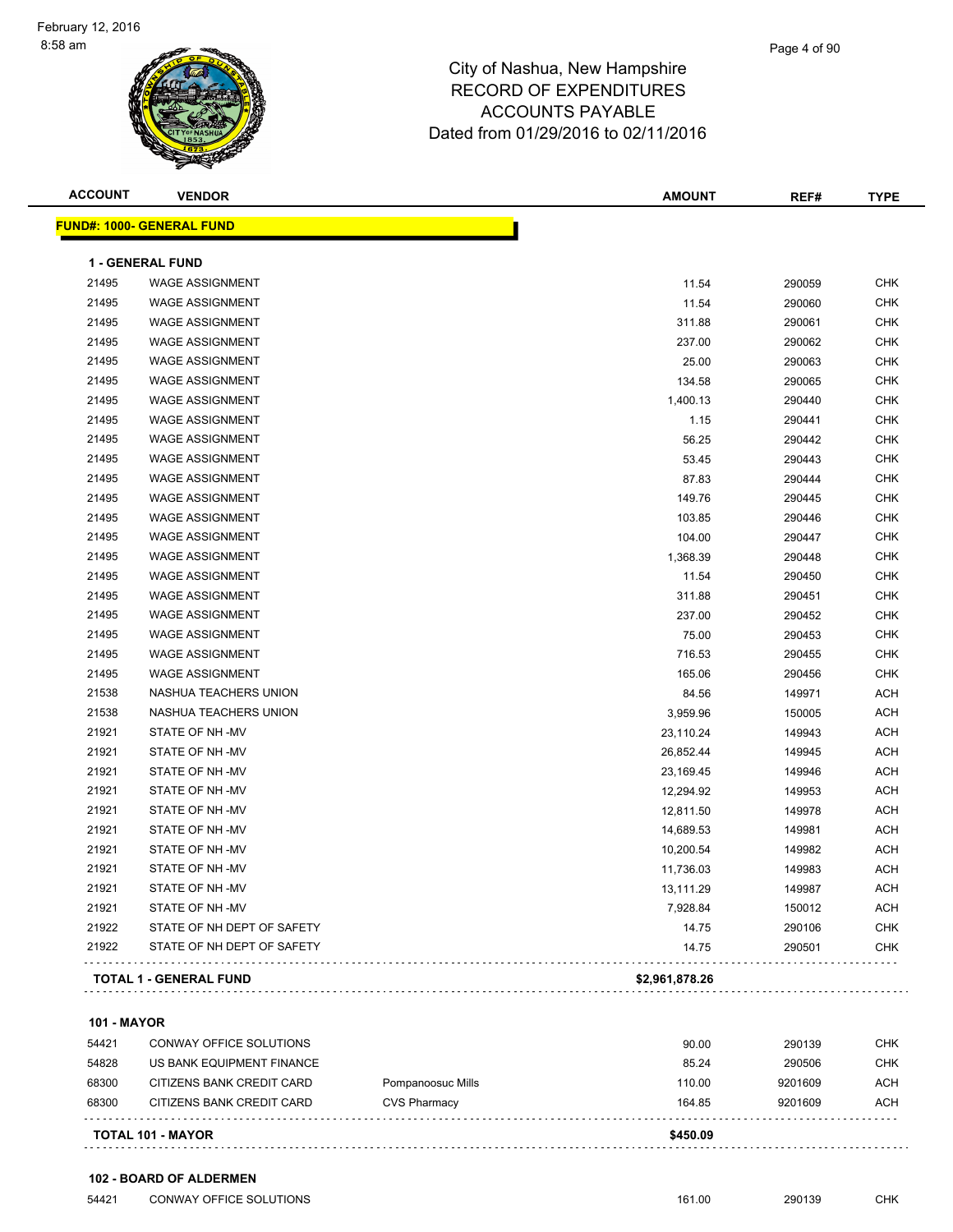#### Page 5 of 90

| <b>ACCOUNT</b>     | <b>VENDOR</b>                                                     |                           | <b>AMOUNT</b> | REF#             | <b>TYPE</b>              |
|--------------------|-------------------------------------------------------------------|---------------------------|---------------|------------------|--------------------------|
|                    | <b>FUND#: 1000- GENERAL FUND</b>                                  |                           |               |                  |                          |
|                    | <b>TOTAL 102 - BOARD OF ALDERMEN</b>                              |                           | \$161.00      |                  |                          |
| <b>103 - LEGAL</b> |                                                                   |                           |               |                  |                          |
| 54421              | CONWAY OFFICE SOLUTIONS                                           |                           | 94.50         | 290139           | <b>CHK</b>               |
| 54828              | US BANK EQUIPMENT FINANCE                                         |                           | 125.50        | 290506           | <b>CHK</b>               |
| 55200              | NEW HAMPSHIRE BAR ASSOCIATION                                     |                           | 80.00         | 290102           | <b>CHK</b>               |
| 55300              | CITIZENS BANK CREDIT CARD                                         | <b>Southwest Airlines</b> | 469.96        | 9201609          | ACH                      |
| 55421              | CITIZENS BANK CREDIT CARD                                         | <b>LRP</b> Publications   | 1,085.00      | 9201609          | <b>ACH</b>               |
| 55421              | CITIZENS BANK CREDIT CARD                                         | Austin Hilton, Austin, TX | 263.35        | 9201609          | <b>ACH</b>               |
| 61100              | WB MASON CO INC                                                   |                           | 36.79         | 290256           | CHK                      |
|                    | TOTAL 103 - LEGAL                                                 |                           | \$2,155.10    |                  |                          |
|                    |                                                                   |                           |               |                  |                          |
| 54421              | 107 - CITY CLERK<br>CONWAY OFFICE SOLUTIONS                       |                           | 288.00        | 290139           | <b>CHK</b>               |
|                    |                                                                   |                           |               |                  |                          |
|                    | <b>TOTAL 107 - CITY CLERK</b>                                     |                           | \$288.00      |                  |                          |
|                    | <b>109 - CIVIC &amp; COMMUNITY ACTIVITIES</b>                     |                           |               |                  |                          |
| 56214              | HUMANE SOCIETY FOR GREATER                                        |                           | 8,256.75      | 290175           | <b>CHK</b>               |
| 56228              | NASHUA SENIORS MEAL PROGRAM                                       |                           | 2,289.56      | 290621           | CHK                      |
|                    | <b>TOTAL 109 - CIVIC &amp; COMMUNITY ACTIVITIES</b>               |                           | \$10,546.31   |                  |                          |
|                    | <b>111 - HUMAN RESOURCES</b>                                      |                           |               |                  |                          |
| 53452              | CAREER CONNECTIONS                                                |                           | 1,836.00      | 290129           | <b>CHK</b>               |
| 53452              | CAREER CONNECTIONS                                                |                           | 1,020.00      | 290537           | <b>CHK</b>               |
| 54421              | CONWAY OFFICE SOLUTIONS                                           |                           | 261.00        | 290139           | CHK                      |
| 61100              | WB MASON CO INC                                                   |                           | 85.34         | 290672           | <b>CHK</b>               |
|                    | <b>TOTAL 111 - HUMAN RESOURCES</b>                                |                           | \$3,202.34    |                  |                          |
|                    |                                                                   |                           |               |                  |                          |
|                    | <b>120 - TELECOMMUNICATIONS</b>                                   |                           |               |                  |                          |
| 55109              | <b>SUSAN LOVERING</b>                                             |                           | 37.00         | 290076           | CHK                      |
| 55109              | <b>FAIRPOINT COMMUNICATIONS</b>                                   |                           | 423.16        | 290092           | <b>CHK</b>               |
| 55109              | PACIFIC TELEMANAGEMENT SERVICE                                    |                           | 75.00         | 290220           | <b>CHK</b>               |
| 55109              | <b>BAYRING COMMUNICATIONS</b>                                     |                           | 2,171.07      | 290480           | <b>CHK</b>               |
| 55109<br>55118     | <b>FAIRPOINT COMMUNICATIONS</b><br>VERIZON WIRELESS-342053899-000 |                           | 827.88        | 290488<br>290510 | <b>CHK</b><br><b>CHK</b> |
|                    |                                                                   |                           | 760.25        |                  |                          |
|                    | <b>TOTAL 120 - TELECOMMUNICATIONS</b>                             |                           | \$4,294.36    |                  |                          |
|                    | <b>122 - INFORMATION TECH</b>                                     |                           |               |                  |                          |
| 54407              | <b>CDW GOVERNMENT</b>                                             |                           | 2,543.12      | 290131           | <b>CHK</b>               |
| 54407              | DLT SOLUTIONS LLC                                                 |                           | 2,282.68      | 290556           | <b>CHK</b>               |
|                    | CITIZENS BANK CREDIT CARD                                         | DNH*GoDaddy.com           | 50.85         | 9201609          | <b>ACH</b>               |
| 54407              |                                                                   |                           |               |                  |                          |
| 54407              | CITIZENS BANK CREDIT CARD                                         | NEOVATION.COM             | 20.00         | 9201609          | <b>ACH</b>               |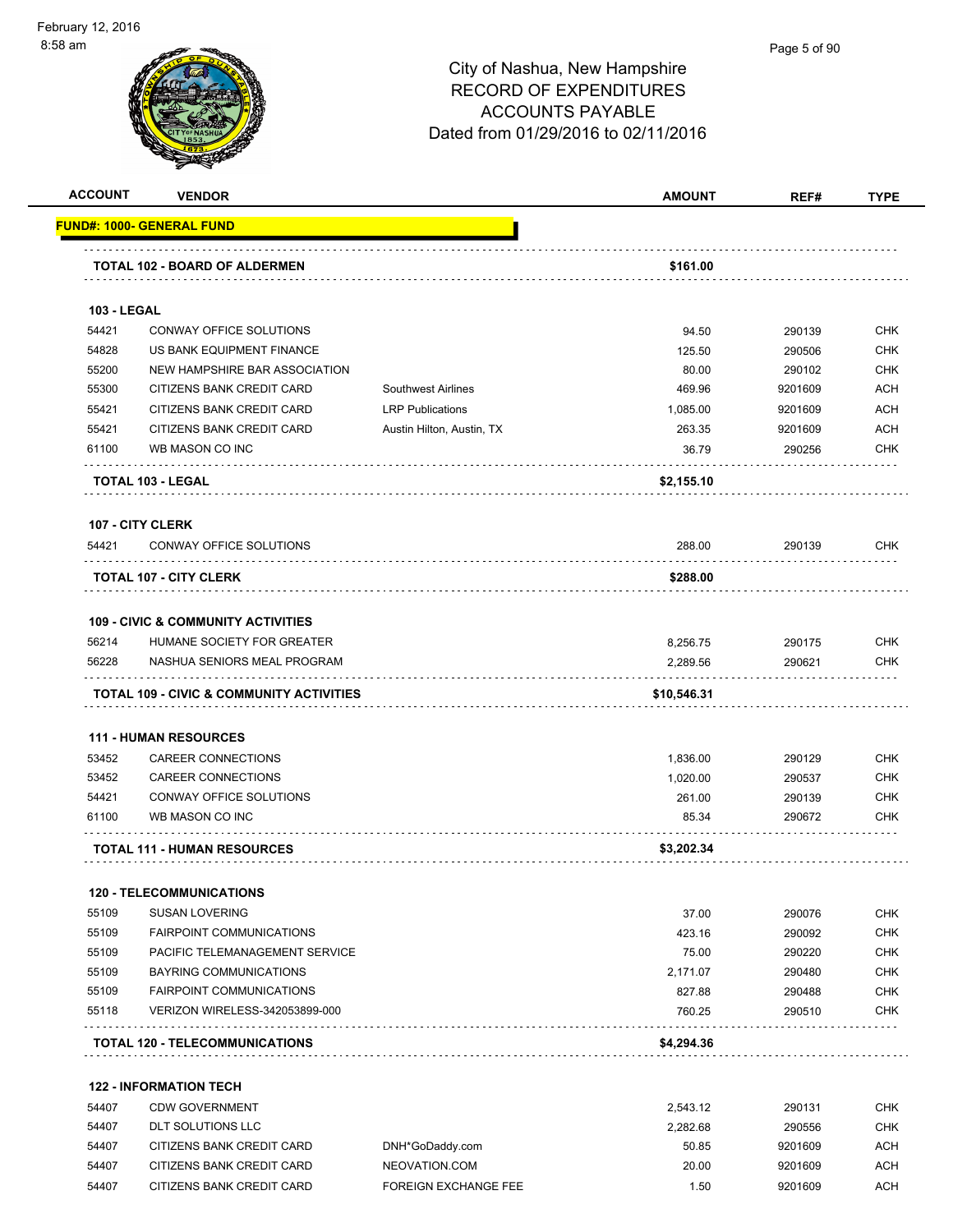| <b>ACCOUNT</b> | <b>VENDOR</b>                         |                        | <b>AMOUNT</b> | REF#    | <b>TYPE</b> |
|----------------|---------------------------------------|------------------------|---------------|---------|-------------|
|                | <u> FUND#: 1000- GENERAL FUND</u>     |                        |               |         |             |
|                | <b>122 - INFORMATION TECH</b>         |                        |               |         |             |
| 54407          | <b>CITIZENS BANK CREDIT CARD</b>      | CTO*CITRIX ONLINE.COM  | 55.00         | 9201609 | ACH         |
| 54407          | CITIZENS BANK CREDIT CARD             | NLI*SHAREFILE          | 69.95         | 9201609 | <b>ACH</b>  |
| 54407          | CITIZENS BANK CREDIT CARD             | VSN*DOTGOVREGISTRATION | 125.00        | 9201609 | ACH         |
| 54407          | CITIZENS BANK CREDIT CARD             | SOLARWINDS             | 261.00        | 9201609 | ACH         |
| 55118          | VERIZON WIRELESS-985557535            |                        | 40.03         | 290508  | <b>CHK</b>  |
| 55400          | CITIZENS BANK CREDIT CARD             | <b>INFOR</b>           | 1,095.00      | 9201609 | ACH         |
| 61100          | CITIZENS BANK CREDIT CARD             | <b>BESTBUYCOM</b>      | 9.99          | 9201609 | ACH         |
| 61615          | CONWAY OFFICE SOLUTIONS               |                        | 353.36        | 290139  | <b>CHK</b>  |
| 61615          | CONWAY OFFICE SOLUTIONS               |                        | 277.08        | 290548  | <b>CHK</b>  |
| 71207          | COMPUTER HUT dba IT INSIDERS          |                        | 549.95        | 290547  | <b>CHK</b>  |
| 71221          | COMPUTER HUT dba IT INSIDERS          |                        | 119.99        | 290547  | <b>CHK</b>  |
| 71221          | CITIZENS BANK CREDIT CARD             | <b>BESTBUYCOM</b>      | 779.97        | 9201609 | ACH         |
| 71221          | CITIZENS BANK CREDIT CARD             | <b>BESTBUYCOM</b>      | 1,569.94      | 9201609 | ACH         |
| 71221          | CITIZENS BANK CREDIT CARD             | <b>BESTBUYCOM</b>      | 474.99        | 9201609 | <b>ACH</b>  |
| 71221          | CITIZENS BANK CREDIT CARD             | APL.APPLEONLINESTOREUS | 149.95        | 9201609 | ACH         |
| 71221          | CITIZENS BANK CREDIT CARD             | <b>BESTBUYCOM</b>      | 949.99        | 9201609 | ACH         |
|                | <b>TOTAL 122 - INFORMATION TECH</b>   |                        | \$11,779.34   |         |             |
| 41307          | <b>HILLSBOROUGH COUNTY REGISTRY</b>   |                        | 119.92        | 290581  | CHK         |
| 42200          | CONSOLIDATED LIFE PRODUCTS            |                        | 14.00         | 290137  | CHK         |
| 42200          | ERIN C DEELY                          |                        | 166.00        | 290142  | <b>CHK</b>  |
| 42200          | <b>WENDELL B HARMON</b>               |                        | 50.00         | 290167  | <b>CHK</b>  |
| 42200          | <b>JOHN MASTANGELO</b>                |                        | 487.00        | 290192  | <b>CHK</b>  |
| 42200          | <b>JACQUELINE PETIT</b>               |                        | 63.40         | 290223  | <b>CHK</b>  |
| 42200          | <b>JESSICA WILLIAMS</b>               |                        | 13.40         | 290257  | <b>CHK</b>  |
| 54421          | <b>CONWAY OFFICE SOLUTIONS</b>        |                        | 440.50        | 290139  | <b>CHK</b>  |
| 54828          | US BANK EQUIPMENT FINANCE             |                        | 28.14         | 290506  | <b>CHK</b>  |
| 55307          | <b>JANET GRAZIANO</b>                 |                        | 42.22         | 290468  | <b>CHK</b>  |
| 55607          | MAILINGS UNLIMITED - MVR              |                        | 1,470.00      | 149955  | <b>ACH</b>  |
| 61100          | WB MASON CO INC                       |                        | 24.25         | 290256  | CHK         |
|                | <b>TOTAL 126 - FINANCIAL SERVICES</b> |                        | \$2,918.83    |         |             |
|                |                                       |                        |               |         |             |
|                | <b>129 - CITY BUILDINGS</b>           |                        |               |         |             |
| 54114          | <b>LIBERTY UTILITIES - NH</b>         |                        | 1,055.21      | 290098  | <b>CHK</b>  |
| 54114          | <b>LIBERTY UTILITIES - NH</b>         |                        | 982.41        | 290491  | <b>CHK</b>  |
| 54114          | <b>DIRECT ENERGY BUSINESS</b>         |                        | 1,669.00      | 290555  | <b>CHK</b>  |
| 54141          | PENNICHUCK WATER WORKS INC            |                        | 78.24         | 290104  | <b>CHK</b>  |
| 54243          | J LAWRENCE HALL INC                   |                        | 180.50        | 290177  | <b>CHK</b>  |
|                | <b>TOTAL 129 - CITY BUILDINGS</b>     |                        | \$3,965.36    |         |             |
|                |                                       |                        |               |         |             |

### **130 - PURCHASING**

| 54421 | <b>CONWAY OFFICE SOLUTIONS</b> | 1.680.00 | 290139 | CHK |
|-------|--------------------------------|----------|--------|-----|
| 54828 | US BANK EQUIPMENT FINANCE      | 121.65   | 290110 | CHK |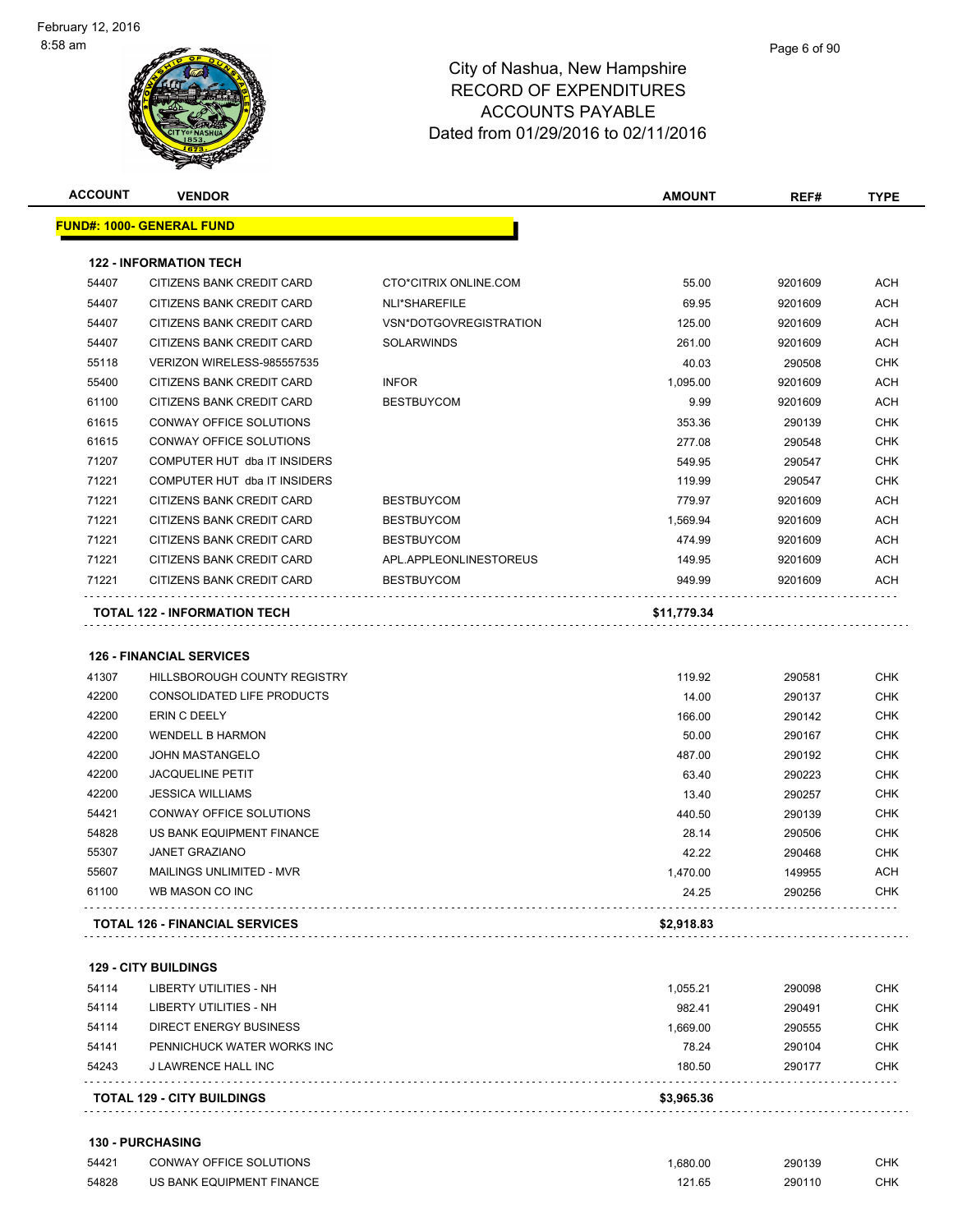

| <b>ACCOUNT</b> | <b>VENDOR</b>                        | <b>AMOUNT</b> | REF#   | <b>TYPE</b> |
|----------------|--------------------------------------|---------------|--------|-------------|
|                | <b>FUND#: 1000- GENERAL FUND</b>     |               |        |             |
|                |                                      |               |        |             |
|                | <b>130 - PURCHASING</b>              |               |        |             |
| 55500          | <b>CONCORD MONITOR</b>               | 128.00        | 290484 | <b>CHK</b>  |
| 55500          | THE TELEGRAPH                        | 1,769.80      | 290502 | <b>CHK</b>  |
| 55500          | UNION LEADER CORP -- 19828           | 278.58        | 290504 | <b>CHK</b>  |
| 61242          | PRINT FACTORY                        | 1,008.13      | 290224 | <b>CHK</b>  |
|                | <b>TOTAL 130 - PURCHASING</b>        | \$4,986.16    |        |             |
|                | 132 - ASSESSING                      |               |        |             |
| 54421          | CONWAY OFFICE SOLUTIONS              | 94.50         | 290139 | <b>CHK</b>  |
| 55307          | <b>GREG TURGISS</b>                  | 90.72         | 290478 | <b>CHK</b>  |
| 55307          | <b>GARY TURGISS</b>                  | 146.88        | 290668 | CHK         |
|                |                                      |               |        |             |
|                | <b>TOTAL 132 - ASSESSING</b>         | \$332.10      |        |             |
|                | <b>142 - WOODLAWN CEMETERY</b>       |               |        |             |
| 54107          | <b>MCLAUGHLIN OIL CO</b>             | 239.09        | 290610 | <b>CHK</b>  |
| 54236          | INNOVATIVE SECURITY SOLUTIONS        | 1,068.00      | 290591 | <b>CHK</b>  |
| 54280          | <b>DRAIN MEDIC</b>                   | 605.00        | 290560 | CHK         |
| 54487          | <b>STILL'S POWER EQUIPMENT</b>       | 1,581.27      | 290662 | CHK         |
| 61549          | J P BARTLETT CO INC                  | 1,821.21      | 290470 | <b>CHK</b>  |
|                | TOTAL 142 - WOODLAWN CEMETERY        | \$5,314.57    |        |             |
|                |                                      |               |        |             |
|                | <b>144 - EDGEWOOD CEMETERY</b>       |               |        |             |
| 54141          | PENNICHUCK WATER WORKS INC           | 227.96        | 290498 | <b>CHK</b>  |
| 55699          | SHATTUCK MALONE OIL CO               | 177.22        | 290500 | <b>CHK</b>  |
| 61428          | NEW ENGLAND PAPER & SUPPLY           | 36.70         | 290624 | CHK         |
|                | <b>TOTAL 144 - EDGEWOOD CEMETERY</b> | \$441.88      |        |             |
| 150 - POLICE   |                                      |               |        |             |
| 42524          | NASHUA POLICE DEPARTMENT             | 9.99          | 290473 | CHK         |
| 52800          | DAVID BAILEY                         | 523.00        | 290459 | <b>CHK</b>  |
| 52800          | JEFFREY BUKUNT                       | 756.50        | 290460 | <b>CHK</b>  |
| 52800          | <b>JOHN CINELLI</b>                  | 363.50        | 290461 | <b>CHK</b>  |
| 53135          | OCCUPATIONAL DRUG TESTING LLC        | 60.00         | 290219 | <b>CHK</b>  |
| 53999          | AAA CREDIT SCREENING SERV LLC        | 150.00        | 290512 | <b>CHK</b>  |
| 54100          | <b>EVERSOURCE</b>                    | 12,247.88     | 290091 | <b>CHK</b>  |
| 54107          | SHATTUCK MALONE OIL CO               | 169.90        | 290105 | <b>CHK</b>  |
| 54114          | DIRECT ENERGY BUSINESS               | 23.11         | 290145 | <b>CHK</b>  |
| 54141          | PENNICHUCK WATER WORKS INC           | 732.84        | 290104 | <b>CHK</b>  |
| 54141          | PENNICHUCK WATER WORKS INC           | 24.07         | 290498 | <b>CHK</b>  |
| 54280          | METRO GROUP INC                      | 211.00        | 290201 | <b>CHK</b>  |
| 54280          | DUST-AWAY                            | 608.35        | 290561 | <b>CHK</b>  |
| 54280          | F W WEBB CO                          | 18.58         | 290565 | <b>CHK</b>  |
| 54280          | REXEL                                | 99.76         | 290645 | <b>CHK</b>  |
| 54407          | <b>LEXISNEXIS</b>                    | 160.00        | 290601 | <b>CHK</b>  |
| 54421          | CONWAY OFFICE SOLUTIONS              | 600.00        | 290139 | <b>CHK</b>  |
|                |                                      |               |        |             |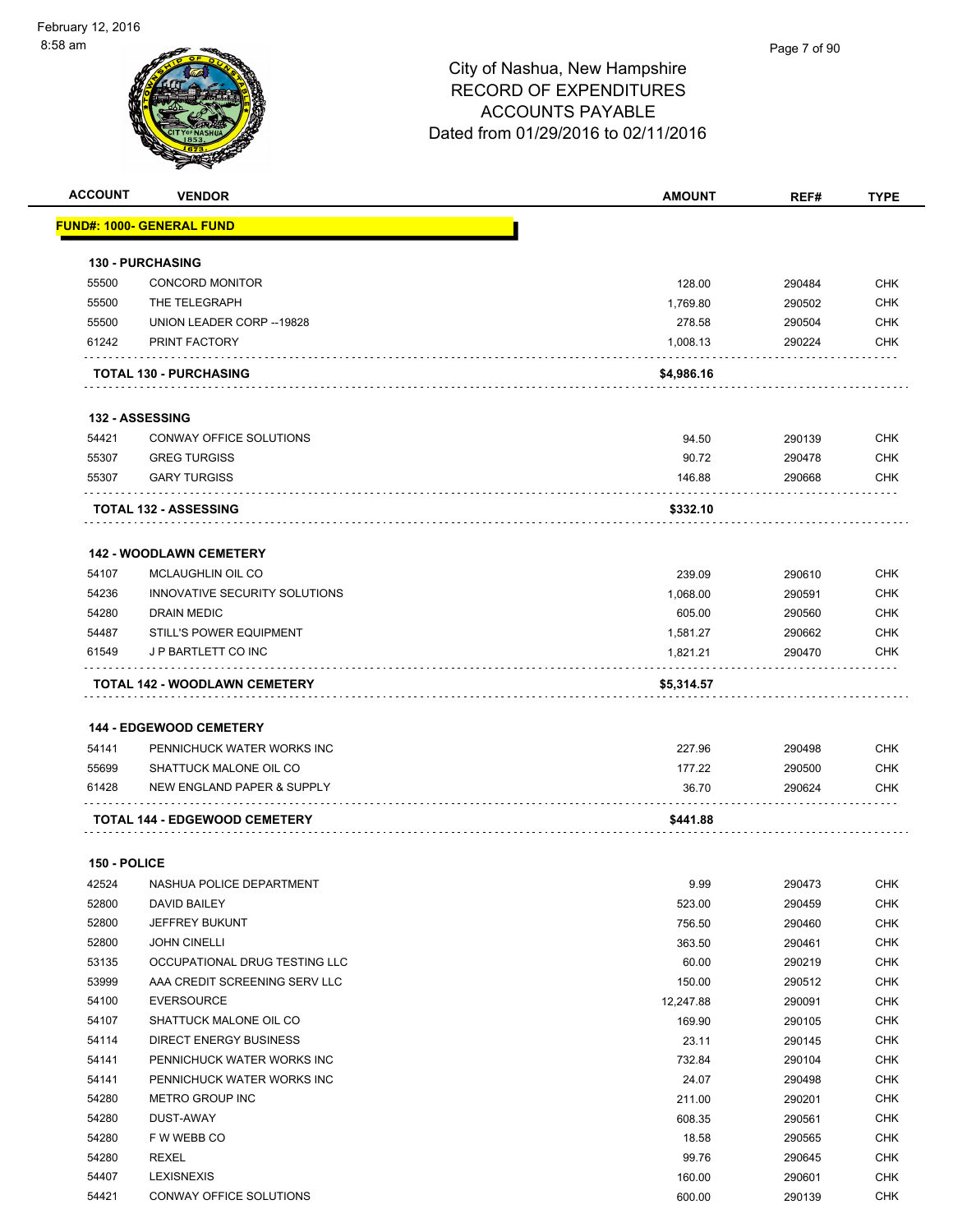

| <b>ACCOUNT</b> | <b>VENDOR</b>                    |                           | <b>AMOUNT</b> | REF#    | <b>TYPE</b> |
|----------------|----------------------------------|---------------------------|---------------|---------|-------------|
|                | <b>FUND#: 1000- GENERAL FUND</b> |                           |               |         |             |
|                |                                  |                           |               |         |             |
| 150 - POLICE   |                                  |                           |               |         |             |
| 54487          | MCINTIRE BUSINESS PRODUCTS INC   |                           | 359.00        | 290198  | CHK         |
| 54487          | <b>BROWNELLS INC</b>             |                           | 449.66        | 290534  | <b>CHK</b>  |
| 54600          | DAVE ILLGS COLLISION REPAIR CE   |                           | 366.29        | 290551  | CHK         |
| 54849          | COMCAST CABLE COMMUNICATIONS I   |                           | 200.00        | 290089  | CHK         |
| 54849          | PETER CINFO                      |                           | 45.96         | 290457  | <b>CHK</b>  |
| 54849          | <b>JOSHUA ST ONGE</b>            |                           | 45.96         | 290476  | <b>CHK</b>  |
| 54849          | <b>FAIRPOINT COMMUNICATIONS</b>  |                           | 262.36        | 290488  | <b>CHK</b>  |
| 54849          | <b>FAIRPOINT COMMUNICATIONS</b>  |                           | 35.37         | 290489  | <b>CHK</b>  |
| 54849          | VERIZON WIRELESS-286546928       |                           | 1,253.71      | 290509  | CHK         |
| 55200          | NH TACTICAL OFFICERS ASSOC       |                           | 300.00        | 290079  | CHK         |
| 55200          | <b>RAD SYSTEMS</b>               |                           | 75.00         | 290499  | <b>CHK</b>  |
| 55300          | <b>RYAN JONES</b>                |                           | 503.93        | 290471  | CHK         |
| 55307          | <b>JULIA BANKS</b>               |                           | 131.40        | 290066  | CHK         |
| 55307          | <b>DAVID CARRIGAN</b>            |                           | 43.20         | 290068  | CHK         |
| 55307          | <b>GALEN DOUD</b>                |                           | 27.00         | 290071  | CHK         |
| 55307          | PETTY CASH                       |                           | 3.25          | 290081  | <b>CHK</b>  |
| 55400          | ROGER WILLIAMS UNIVERSITY        |                           | 1,495.00      | 290228  | CHK         |
| 55400          | COMMONWEALTH OF MASSACHUSETTS    |                           | 825.00        | 290483  | <b>CHK</b>  |
| 55400          | MERRIMACK VALLEY TRAINING CTR    |                           | 1,450.00      | 290613  | CHK         |
| 55400          | CITIZENS BANK CREDIT CARD        | <b>Bristol Harbor Inn</b> | 418.10        | 9201609 | ACH         |
| 55400          | CITIZENS BANK CREDIT CARD        | <b>Bristol Harbor Inn</b> | 418.10        | 9201609 | ACH         |
| 55500          | WESTFIELD STATE UNIVERISTY       |                           | 100.00        | 290511  | CHK         |
| 55500          | SOUTHERN NEW HAMPSHIRE UNIVERS   |                           | 50.00         | 290659  | <b>CHK</b>  |
| 55607          | PETTY CASH                       |                           | 6.85          | 290081  | <b>CHK</b>  |
| 55607          | UNITED PARCEL SERVICE            |                           | 43.70         | 290505  | CHK         |
| 55699          | DAVID HOLT                       |                           | 145.00        | 290169  | <b>CHK</b>  |
| 61100          | WB MASON CO INC                  |                           | 646.30        | 290256  | <b>CHK</b>  |
| 61100          | <b>GRANITE STATE STAMPS INC</b>  |                           | 7.11          | 290576  | <b>CHK</b>  |
| 61100          | TAB PRODUCTS CO LLC              |                           | 93.04         | 290664  | CHK         |
| 61100          | WB MASON CO INC                  |                           | 95.98         | 290672  | <b>CHK</b>  |
| 61107          | <b>BEN'S UNIFORMS</b>            |                           | 2,169.00      | 290125  | CHK         |
| 61107          | <b>BEN'S UNIFORMS</b>            |                           | 391.50        | 290529  | CHK.        |
| 61110          | <b>BEN'S UNIFORMS</b>            |                           | 705.98        | 290125  | CHK         |
| 61110          | STAR PACKER BADGES               |                           | 275.00        | 290238  | <b>CHK</b>  |
| 61110          | ATLANTIC TACTICAL INC            |                           | 240.00        | 290522  | CHK         |
| 61142          | TACTICAL MEDICAL SOLUTIONS INC   |                           | 951.50        | 290240  | CHK         |
| 61185          | TRI-TECH FORENSICS INC           |                           | 273.71        | 290246  | <b>CHK</b>  |
| 61185          | TRI-TECH FORENSICS INC           |                           | 15.98         | 290667  | CHK         |
| 61299          | PETTY CASH                       |                           | 60.00         | 290081  | <b>CHK</b>  |
| 61299          | PETTY CASH                       |                           | 31.49         | 290082  | <b>CHK</b>  |
| 61299          | HOME DEPOT CREDIT SERVICE 3073   |                           | 557.77        | 290171  | <b>CHK</b>  |
| 61299          | <b>BELLETETES INC</b>            |                           | 77.10         | 290528  | <b>CHK</b>  |
| 61428          | SAM'S CLUB DIRECT-0860           |                           | 81.86         | 290230  | <b>CHK</b>  |
| 61428          | CENTRAL PAPER PRODUCTS CO        |                           | 360.16        | 290540  | CHK         |
| 61607          | <b>BEN'S UNIFORMS</b>            |                           | 181.00        | 290125  | <b>CHK</b>  |
| 61650          | WB MASON CO INC                  |                           | 326.72        | 290256  | CHK         |
| 61705          | GOODYEAR TIRE & RUBBER CO        |                           | 1,502.28      | 290159  | <b>CHK</b>  |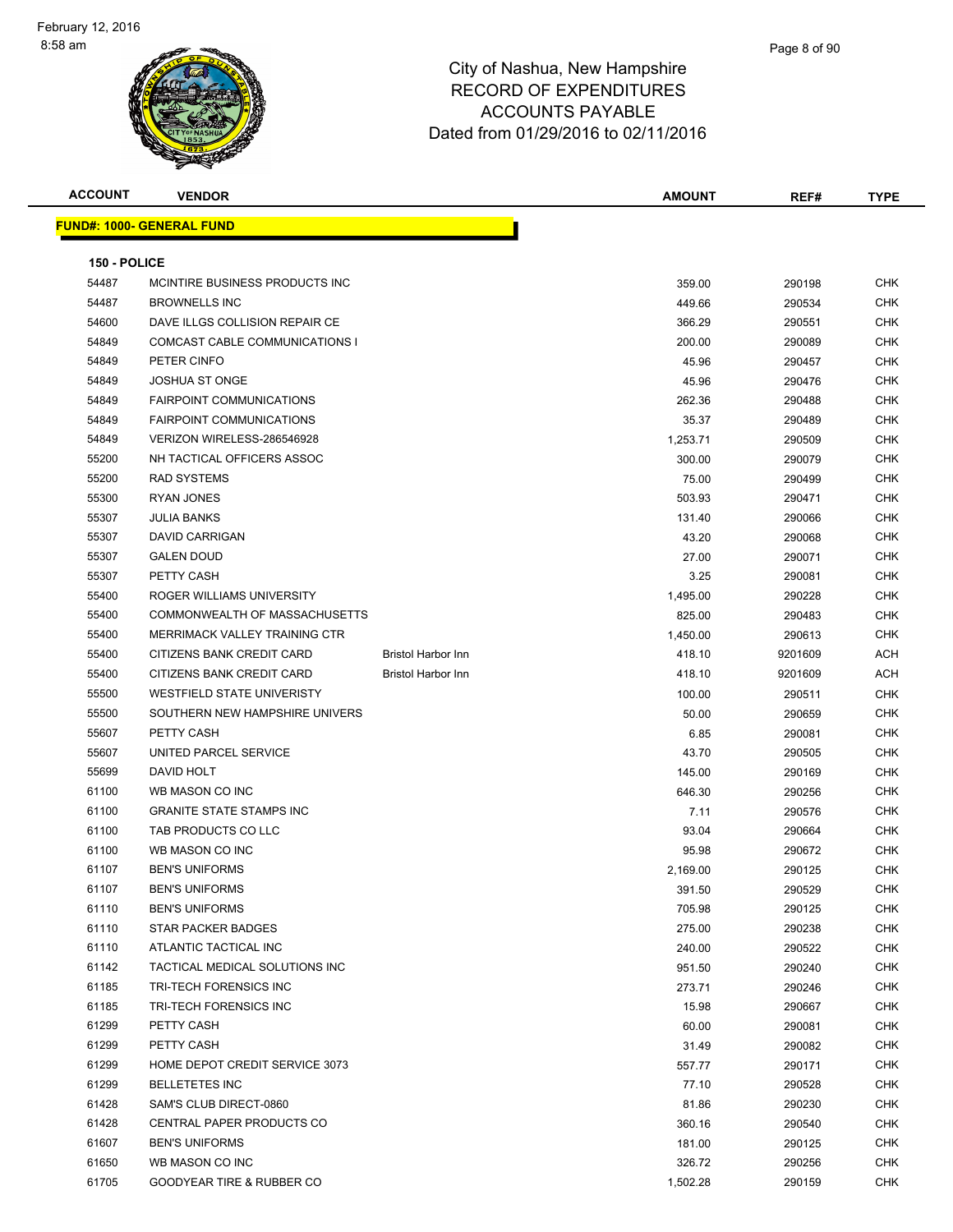| <b>ACCOUNT</b> | <b>VENDOR</b>                    |                 | <b>AMOUNT</b> | REF#    | <b>TYPE</b> |
|----------------|----------------------------------|-----------------|---------------|---------|-------------|
|                | <b>FUND#: 1000- GENERAL FUND</b> |                 |               |         |             |
| 150 - POLICE   |                                  |                 |               |         |             |
| 61705          | SULLIVAN TIRE COMPANY            |                 | 583.62        | 290239  | <b>CHK</b>  |
| 61799          | ADAMSON INDUSTRIES CORP          |                 | 905.80        | 290115  | <b>CHK</b>  |
| 61799          | <b>BELLETETES INC</b>            |                 | 17.96         | 290124  | <b>CHK</b>  |
| 61799          | <b>CARPARTS OF NASHUA</b>        |                 | 93.51         | 290130  | <b>CHK</b>  |
| 61799          | FISHER AUTO PARTS INC            |                 | 163.40        | 290154  | <b>CHK</b>  |
| 61799          | <b>MHQ MUNICIPAL VEHICLES</b>    |                 | 207.19        | 290202  | <b>CHK</b>  |
| 61799          | NEW ENGLAND PARTS WAREHOUSE      |                 | 7.93          | 290215  | <b>CHK</b>  |
| 61799          | <b>BELLETETES INC</b>            |                 | 90.60         | 290528  | <b>CHK</b>  |
| 61799          | <b>BEST FORD</b>                 |                 | 578.92        | 290530  | <b>CHK</b>  |
| 61799          | HOME DEPOT CREDIT SERVICE 3073   |                 | 28.92         | 290583  | <b>CHK</b>  |
| 61799          | MHQ MUNICIPAL VEHICLES           |                 | 295.22        | 290614  | <b>CHK</b>  |
| 61807          | <b>MATTHEW BENDER &amp; CO</b>   |                 | 130.43        | 290606  | <b>CHK</b>  |
| 61807          | CITIZENS BANK CREDIT CARD        | Amazon Mktplace | 86.25         | 9201609 | <b>ACH</b>  |
| 61807          | CITIZENS BANK CREDIT CARD        | Amazon Mktplace | 86.25         | 9201609 | <b>ACH</b>  |
| 61807          | CITIZENS BANK CREDIT CARD        | Amazon Mktplace | 82.53         | 9201609 | <b>ACH</b>  |
| 61807          | CITIZENS BANK CREDIT CARD        | Amazon Mktplace | 28.74         | 9201609 | <b>ACH</b>  |
| 61807          | CITIZENS BANK CREDIT CARD        | Amazon Mktplace | 143.70        | 9201609 | <b>ACH</b>  |
| 61910          | CITIZENS BANK CREDIT CARD        | 110 Grill       | 418.53        | 9201609 | <b>ACH</b>  |
| 71025          | SNAP ON TOOLS                    |                 | 119.95        | 290235  | <b>CHK</b>  |
| 71221          | ADVANCED ELECTRONIC DESIGN INC   |                 | 75.00         | 290116  | <b>CHK</b>  |
| 71221          | <b>GOVCONNECTION INC</b>         |                 | 194.00        | 290160  | <b>CHK</b>  |
| 71221          | <b>HTH ENGINEERING</b>           |                 | 389.00        | 290173  | <b>CHK</b>  |
| 71221          | <b>TESSCO INC</b>                |                 | 408.64        | 290242  | <b>CHK</b>  |
| 71221          | <b>CDW GOVERNMENT</b>            |                 | 6,194.60      | 290539  | <b>CHK</b>  |
| 71221          | <b>DELL MARKETING LP</b>         |                 | 2,804.50      | 290553  | <b>CHK</b>  |
| 71221          | <b>GOVCONNECTION INC</b>         |                 | 150.00        | 290574  | <b>CHK</b>  |
| 71407          | <b>TASER INTERNATIONAL</b>       |                 | 6,743.05      | 290241  | <b>CHK</b>  |
| 71414          | W B HUNT CO INC                  |                 | 239.85        | 290254  | <b>CHK</b>  |
|                | <b>TOTAL 150 - POLICE</b>        |                 | \$56,123.89   |         |             |
|                |                                  |                 |               |         |             |

### **152 - FIRE**

| 53455 | FIRE TECH & SAFETY OF NEW ENGL      | 1,050.00 | 290567 | <b>CHK</b> |
|-------|-------------------------------------|----------|--------|------------|
| 54100 | <b>EVERSOURCE</b>                   | 467.94   | 290091 | <b>CHK</b> |
| 54114 | LIBERTY UTILITIES - NH              | 258.44   | 290095 | <b>CHK</b> |
| 54114 | LIBERTY UTILITIES - NH              | 663.30   | 290099 | <b>CHK</b> |
| 54114 | LIBERTY UTILITIES - NH              | 371.49   | 290101 | <b>CHK</b> |
| 54114 | DIRECT ENERGY BUSINESS              | 1,009.15 | 290145 | <b>CHK</b> |
| 54114 | DIRECT ENERGY BUSINESS              | 802.54   | 290555 | <b>CHK</b> |
| 54141 | PENNICHUCK WATER WORKS INC          | 643.44   | 290104 | <b>CHK</b> |
| 54141 | PENNICHUCK WATER WORKS INC          | 776.87   | 290498 | <b>CHK</b> |
| 54228 | <b>JP PEST SERVICES</b>             | 89.00    | 290178 | <b>CHK</b> |
| 54280 | AE MECHANICAL INC                   | 4,968.20 | 290117 | <b>CHK</b> |
| 54280 | <b>GRAINGER</b>                     | 90.90    | 290162 | <b>CHK</b> |
| 54280 | <b>GRANITE CITY ELECTRIC SUPPLY</b> | 258.28   | 290575 | <b>CHK</b> |
| 54414 | <b>GREATAMERICA FINANCIAL SVCS</b>  | 3,750.00 | 290490 | <b>CHK</b> |
| 54421 | CONWAY OFFICE SOLUTIONS             | 837.00   | 290139 | <b>CHK</b> |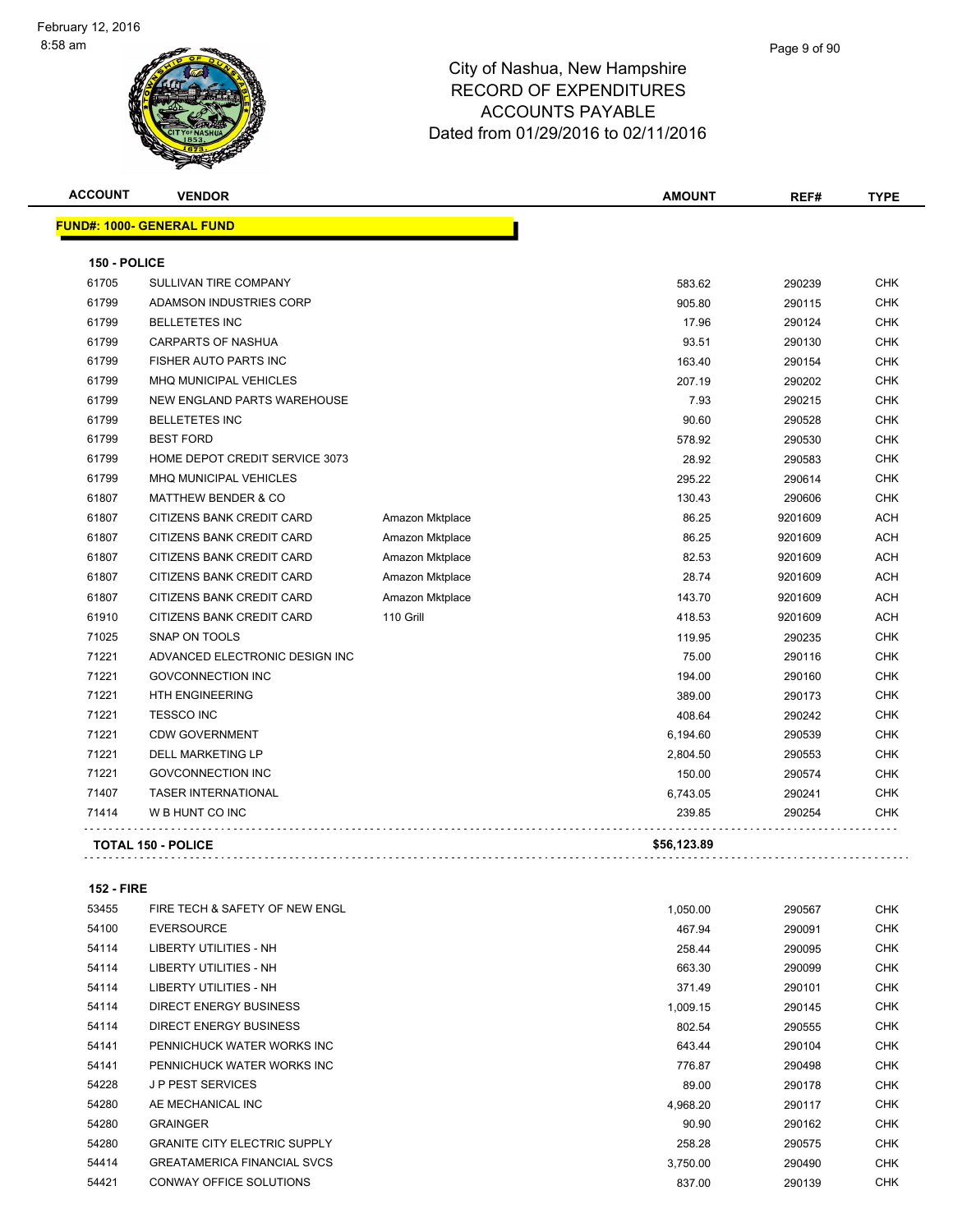| <b>ACCOUNT</b>    | <b>VENDOR</b>                         | <b>AMOUNT</b> | REF#   | <b>TYPE</b> |
|-------------------|---------------------------------------|---------------|--------|-------------|
|                   | <b>FUND#: 1000- GENERAL FUND</b>      |               |        |             |
| <b>152 - FIRE</b> |                                       |               |        |             |
| 54487             | <b>POWER PRODUCTS</b>                 | 2,142.41      | 290639 | <b>CHK</b>  |
| 54600             | <b>BELLETETES INC</b>                 | 8.52          | 290124 | <b>CHK</b>  |
| 54600             | <b>JACK YOUNG CO INC</b>              | 294.33        | 290180 | <b>CHK</b>  |
| 54600             | <b>MIKES CUSTOM KANVAS</b>            | 62.50         | 290204 | <b>CHK</b>  |
| 54600             | NEW ENGLAND KENWORTH                  | 375.27        | 290213 | <b>CHK</b>  |
| 54600             | R WHITE EQUIPMENT CENTER INC          | 85.00         | 290226 | <b>CHK</b>  |
| 54600             | SANEL AUTO PARTS CO                   | 286.73        | 290231 | CHK         |
| 54600             | ADVANCED EMERGENCY PRODUCTS           | 717.85        | 290515 | <b>CHK</b>  |
| 54828             | US BANK EQUIPMENT FINANCE             | 223.26        | 290110 | <b>CHK</b>  |
| 55699             | TRUE BLUE CLEANERS                    | 52.78         | 290247 | CHK         |
| 55699             | <b>TRUE BLUE CLEANERS</b>             | 56.98         | 290248 | <b>CHK</b>  |
| 55699             | TRUE BLUE CLEANERS                    | 117.30        | 290249 | <b>CHK</b>  |
| 61100             | WB MASON CO INC                       | 13.50         | 290256 | CHK         |
| 61299             | <b>GRANITE CITY ELECTRIC SUPPLY</b>   | 73.50         | 290163 | <b>CHK</b>  |
| 61299             | <b>BATTERIES PLUS</b>                 | 55.98         | 290527 | <b>CHK</b>  |
| 61307             | <b>NEW ENGLAND KENWORTH</b>           | 61.80         | 290213 | <b>CHK</b>  |
| 61428             | NEW ENGLAND PAPER & SUPPLY            | 642.44        | 290214 | <b>CHK</b>  |
| 61428             | <b>NEW ENGLAND PAPER &amp; SUPPLY</b> | 28.00         | 290624 | <b>CHK</b>  |
| 61499             | <b>BELLETETES INC</b>                 | 47.95         | 290124 | <b>CHK</b>  |
| 61699             | <b>GRANITE CITY ELECTRIC SUPPLY</b>   | 45.17         | 290163 | <b>CHK</b>  |
| 61699             | HOME DEPOT CREDIT SERVICE 3065        | 107.82        | 290170 | <b>CHK</b>  |
| 61705             | <b>MAYNARD &amp; LESIEUR INC</b>      | 801.68        | 290193 | <b>CHK</b>  |
| 61705             | <b>MAYNARD &amp; LESIEUR INC</b>      | 801.68        | 290607 | <b>CHK</b>  |
| 61709             | INDUSTRIAL PROTECTION SERVICES        | 160.00        | 290589 | <b>CHK</b>  |
| 61799             | MINUTEMAN TRUCKS INC                  | 1,454.30      | 290205 | <b>CHK</b>  |
| 61799             | NEW ENGLAND KENWORTH                  | 321.66        | 290213 | <b>CHK</b>  |
| 61799             | <b>TOWNSEND FORD</b>                  | 636.73        | 290244 | <b>CHK</b>  |
| 71025             | HOME DEPOT CREDIT SERVICE 3065        | 99.00         | 290170 | <b>CHK</b>  |
| 71400             | FIRE TECH & SAFETY OF NEW ENGL        | 61.90         | 290152 | CHK         |
| 71432             | FIRE TECH & SAFETY OF NEW ENGL        | 205.00        | 290152 | CHK         |
| 71432             | FIREMATIC SUPPLY CO INC               | 113.16        | 290153 | <b>CHK</b>  |
|                   | <b>TOTAL 152 - FIRE</b>               | \$26,190.75   |        |             |

### **153 - BUILDING INSPECTION**

|       | <b>TOTAL 153 - BUILDING INSPECTION</b> | \$2,447.92 |        |            |
|-------|----------------------------------------|------------|--------|------------|
| 55421 | NH FIRE PREVENTION SOCIETY             | 600.00     | 290625 | <b>CHK</b> |
| 55421 | <b>EASTERN STATES BUILDING</b>         | 550.00     | 290486 | <b>CHK</b> |
| 55421 | <b>EASTERN STATES BUILDING</b>         | 275.00     | 290485 | <b>CHK</b> |
| 55307 | <b>WILLIAM CONDRA</b>                  | 165.78     | 290462 | <b>CHK</b> |
| 55307 | <b>WILLIAM MCKINNEY</b>                | 109.78     | 290087 | <b>CHK</b> |
| 55307 | <b>JEFFREY RICHARD</b>                 | 398.52     | 290083 | <b>CHK</b> |
| 55307 | <b>RUSS MARCUM</b>                     | 348.84     | 290077 | <b>CHK</b> |
|       |                                        |            |        |            |

**155 - CODE ENFORCEMENT**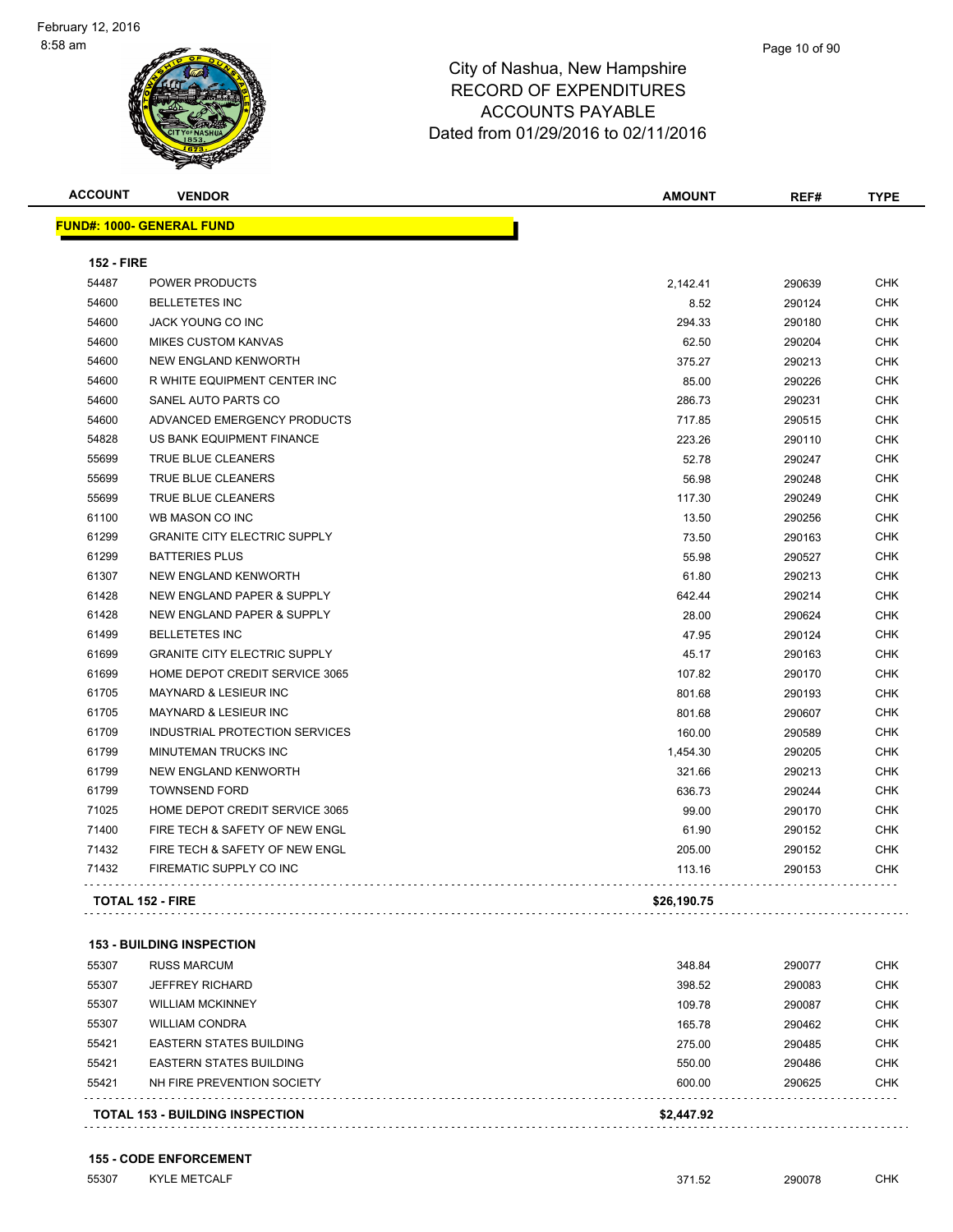#### Page 11 of 90

| <b>ACCOUNT</b> | <b>VENDOR</b>                           | <b>AMOUNT</b> | REF#   | <b>TYPE</b> |
|----------------|-----------------------------------------|---------------|--------|-------------|
|                | <u> FUND#: 1000- GENERAL FUND</u>       |               |        |             |
|                | <b>TOTAL 155 - CODE ENFORCEMENT</b>     | \$371.52      |        |             |
|                |                                         |               |        |             |
|                | <b>157 - CITYWIDE COMMUNICATIONS</b>    |               |        |             |
| 54100          | <b>EVERSOURCE</b>                       | 426.04        | 290091 | <b>CHK</b>  |
| 54243          | <b>J LAWRENCE HALL INC</b>              | 2.215.51      | 290177 | <b>CHK</b>  |
| 55607          | UNITED PARCEL SERVICE                   | 11.38         | 290505 | <b>CHK</b>  |
| 61299          | PETTY CASH                              | 12.82         | 290081 | <b>CHK</b>  |
|                | TOTAL 157 - CITYWIDE COMMUNICATIONS     | \$2,665.75    |        |             |
|                | <b>159 - OTHER PUBLIC SAFETY</b>        |               |        |             |
| 54835          | PENNICHUCK WATER WORKS INC              | 220,085.74    | 290104 | <b>CHK</b>  |
|                |                                         |               |        |             |
|                | TOTAL 159 - OTHER PUBLIC SAFETY         | \$220,085.74  |        |             |
|                | <b>160 - PW-ADMIN &amp; ENGINEERING</b> |               |        |             |
| 54141          | PENNICHUCK WATER WORKS INC              | 113.32        | 290104 | <b>CHK</b>  |
| 54421          | CONWAY OFFICE SOLUTIONS                 | 362.00        | 290139 | <b>CHK</b>  |
| 55307          | <b>WILLIAM TOOMEY</b>                   | 145.80        | 290085 | <b>CHK</b>  |
| 55699          | JAN PRO CLEANING SYSTEMS NE             | 665.00        | 290181 | <b>CHK</b>  |
| 61100          | WB MASON CO INC                         | 253.65        | 290256 | <b>CHK</b>  |
| 61310          | AVSG LP                                 | 207.98        | 290121 | <b>CHK</b>  |
|                |                                         |               |        |             |
|                | TOTAL 160 - PW-ADMIN & ENGINEERING      | \$1,747.75    |        |             |
| 161 - STREETS  |                                         |               |        |             |
| 54100          | <b>EVERSOURCE</b>                       | 308.84        | 290091 | <b>CHK</b>  |
| 54100          | <b>EVERSOURCE</b>                       | 1,408.39      | 290487 | <b>CHK</b>  |
| 54141          | PENNICHUCK WATER WORKS INC              | 500.48        | 290104 | <b>CHK</b>  |
| 54200          | JAN PRO CLEANING SYSTEMS NE             | 855.00        | 290181 | <b>CHK</b>  |
| 54243          | F W WEBB CO                             | 8.74          | 290565 | <b>CHK</b>  |
| 54280          | F W WEBB CO                             | 26.14         | 290565 | <b>CHK</b>  |
| 54280          | STEVE SHUMSKY UNLIMITED DOOR            | 315.00        | 290661 | <b>CHK</b>  |
| 54421          | CONWAY OFFICE SOLUTIONS                 | 224.50        | 290139 | <b>CHK</b>  |
| 54600          | <b>CARPARTS OF NASHUA</b>               | 419.50        | 290130 | <b>CHK</b>  |
| 54600          | JORDAN EQUIPMENT CO                     | 785.96        | 290183 | <b>CHK</b>  |
| 54600          | M & B MACHINING AND WELDING             | 115.00        | 290187 | <b>CHK</b>  |
| 54600          | MHQ MUNICIPAL VEHICLES                  | 650.24        | 290202 | <b>CHK</b>  |
| 54600          | NAPA AUTO PARTS                         | 32.22         | 290208 | <b>CHK</b>  |
| 54600          | <b>BEST FORD</b>                        | 661.36        | 290530 | <b>CHK</b>  |
| 54600          | CANDIA TRAILER & SNOW EQUIPMENT         | 306.00        | 290536 | <b>CHK</b>  |
| 54600          | <b>CARPARTS OF NASHUA</b>               | 514.88        | 290538 | <b>CHK</b>  |
| 54600          | D & R TOWING INC                        | 165.00        | 290549 | <b>CHK</b>  |
| 54600          | DONOVAN EQUIPMENT CO INC                | 15.34         | 290558 | <b>CHK</b>  |
| 54600          | EASTERN NE HYDRAULICS INC               | 465.00        | 290563 | <b>CHK</b>  |
| 54600          | FREIGHTLINER OF NH INC                  | 340.00        | 290569 | <b>CHK</b>  |
| 54600          | <b>GMS HYDRAULICS INC</b>               | 132.81        | 290573 | <b>CHK</b>  |
| 54600          | HOWARD P FAIRFIELD LLC                  | 563.49        | 290586 | <b>CHK</b>  |
|                |                                         |               |        |             |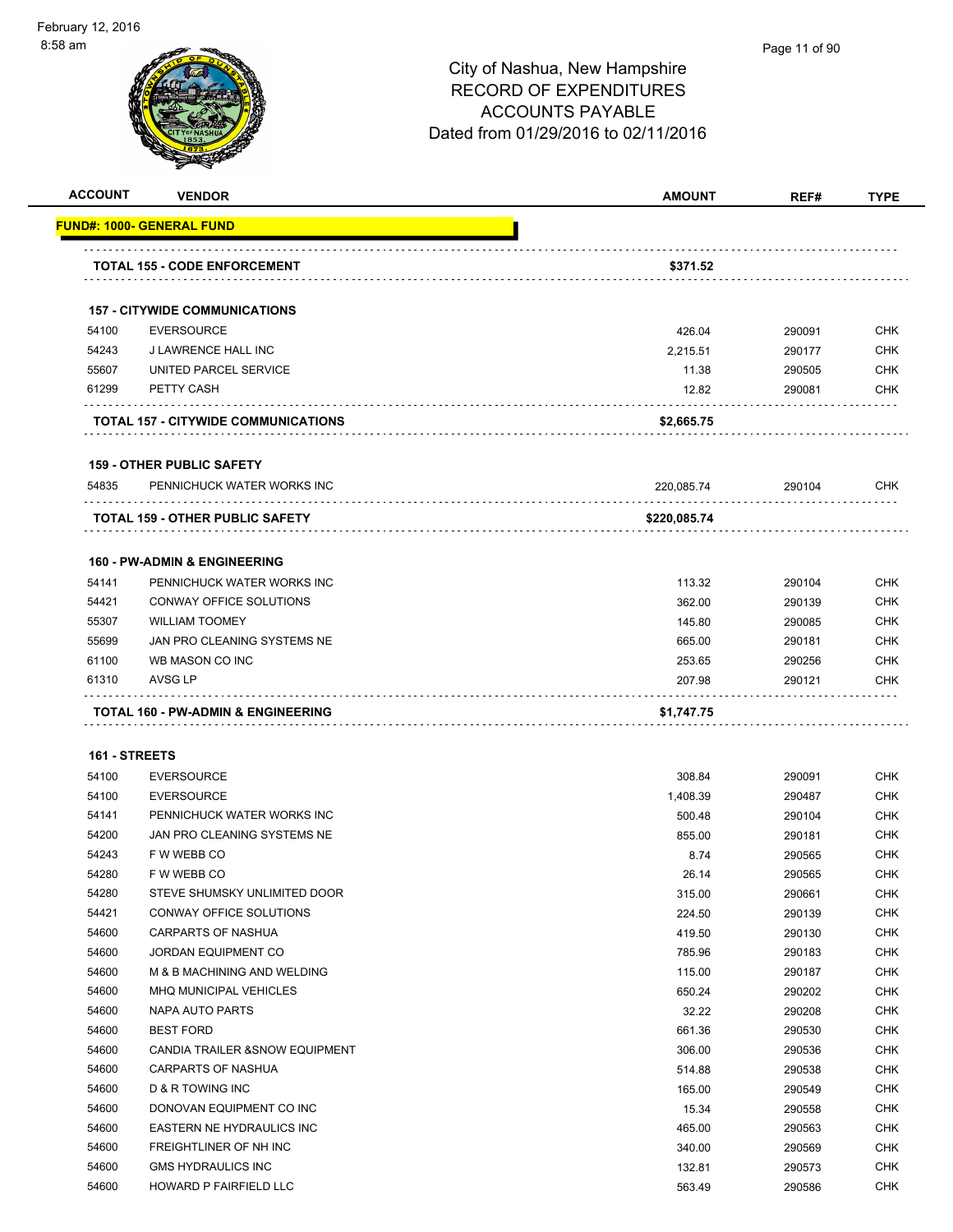| <b>ACCOUNT</b> | <b>VENDOR</b>                    | <b>AMOUNT</b> | REF#   | <b>TYPE</b> |
|----------------|----------------------------------|---------------|--------|-------------|
|                | <b>FUND#: 1000- GENERAL FUND</b> |               |        |             |
| 161 - STREETS  |                                  |               |        |             |
| 54600          | LIBERTY INTNL TRUCKS OF NH LLC   | 311.74        | 290602 | <b>CHK</b>  |
| 54600          | MACMULKIN CHEVROLET INC          | 845.29        | 290604 | <b>CHK</b>  |
| 54600          | NAPA AUTO PARTS                  | 565.02        | 290617 | CHK         |
| 54600          | SANEL AUTO PARTS CO              | 79.76         | 290652 | <b>CHK</b>  |
| 54600          | SOUTHWORTH-MILTON INC            | 557.68        | 290660 | <b>CHK</b>  |
| 55118          | CRITICAL ALERT SYSTEMS, LLC      | 338.40        | 290090 | CHK         |
| 55699          | SAFETY KLEEN SYSTEMS INC         | 635.10        | 290647 | CHK         |
| 61100          | CONWAY OFFICE SOLUTIONS          | 8.64          | 290139 | CHK         |
| 61107          | UNIFIRST CORPORATION             | 375.95        | 290251 | CHK         |
| 61107          | ALECS SHOE STORE INC             | 439.95        | 290517 | CHK         |
| 61107          | <b>B-B CHAIN INC</b>             | 158.00        | 290524 | CHK         |
| 61107          | UNIFIRST CORPORATION             | 405.05        | 290669 | <b>CHK</b>  |
| 61166          | <b>BOT L GAS INC</b>             | 127.00        | 290533 | <b>CHK</b>  |
| 61299          | HOME DEPOT CREDIT SERVICE 3065   | 24.12         | 290170 | CHK         |
| 61299          | <b>BELLETETES INC</b>            | 93.16         | 290528 | CHK         |
| 61299          | <b>FASTENAL CO</b>               | 90.30         | 290566 | CHK         |
| 61300          | DENNIS K BURKE INC               | 10,457.76     | 290143 | CHK         |
| 61307          | SHATTUCK MALONE OIL CO           | 13,488.90     | 290500 | CHK         |
| 61310          | AVSG LP                          | 546.42        | 290121 | CHK         |
| 61507          | CONTINENTAL PAVING INC           | 115.65        | 290138 | CHK         |
| 61514          | <b>EASTERN MINERALS INC</b>      | 24,340.31     | 290147 | CHK         |
| 61514          | <b>GRANITE STATE MINERAL INC</b> | 17,150.35     | 290165 | CHK         |
| 61514          | <b>EASTERN MINERALS INC</b>      | 23,715.91     | 290562 | CHK         |
| 61521          | F L MERRILL CONSTRUCTION, INC    | 231.68        | 290155 | <b>CHK</b>  |
| 61521          | F L MERRILL CONSTRUCTION, INC    | 418.42        | 290568 | CHK         |
| 61535          | <b>BROX INDUSTRIES INC</b>       | 516.28        | 290535 | <b>CHK</b>  |
| 61542          | PERMA LINE CORP OF NEW ENGLAND   | 239.70        | 290222 | CHK         |
| 61542          | PERMA LINE CORP OF NEW ENGLAND   | 534.93        | 290634 | <b>CHK</b>  |
| 61556          | OCEAN STATE SIGNAL CO            | 790.00        | 290628 | CHK         |
| 61560          | HOME DEPOT CREDIT SERVICE 3065   | 271.06        | 290582 | CHK         |
| 61705          | MAYNARD & LESIEUR INC            | 95.00         | 290609 | CHK         |
| 61709          | EASTERN NE HYDRAULICS INC        | 215.00        | 290563 | CHK         |
| 61709          | <b>G H BERLIN WINDWARD</b>       | 1,491.25      | 290570 | CHK         |
| 61709          | <b>NAPA AUTO PARTS</b>           | 111.26        | 290617 | <b>CHK</b>  |
| 61799          | <b>FASTENAL CO</b>               | 7.77          | 290566 | <b>CHK</b>  |
| 61799          | JOHNSON SUPPLY CO INC            | 111.60        | 290597 | CHK         |
| 71025          | <b>NAPA AUTO PARTS</b>           | 368.11        | 290617 | <b>CHK</b>  |
| 71999          | SANEL AUTO PARTS CO              | 352.74        | 290652 | <b>CHK</b>  |

### **162 - STREET LIGHTING**

|       | <b>TOTAL 162 - STREET LIGHTING</b> | \$72.238.19 |        |     |
|-------|------------------------------------|-------------|--------|-----|
|       |                                    |             |        |     |
| 54100 | <b>EVERSOURCE</b>                  | 72.238.19   | 290487 | CHK |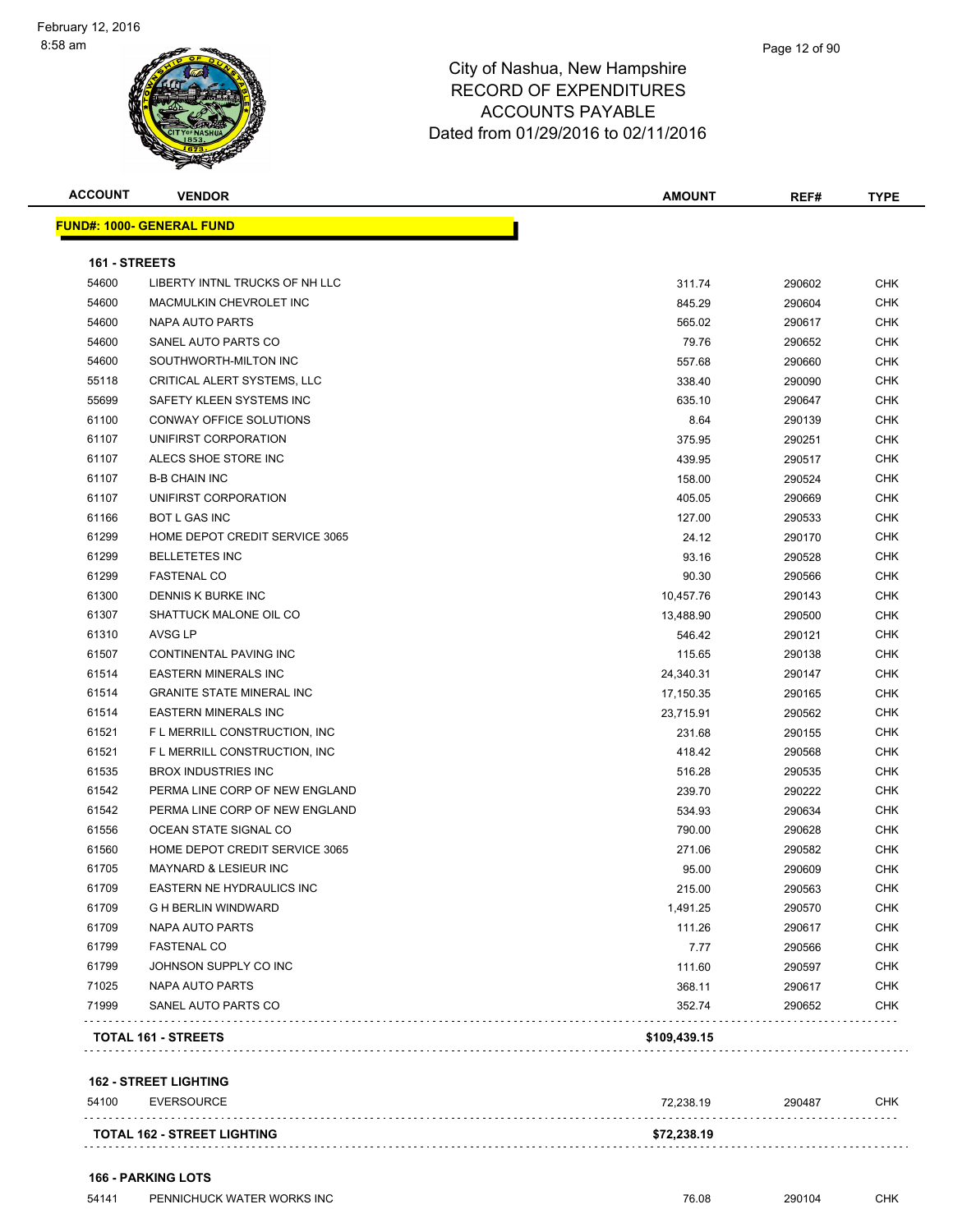#### Page 13 of 90

| <b>ACCOUNT</b> | <b>VENDOR</b>                             |                              | <b>AMOUNT</b> | REF#    | <b>TYPE</b> |
|----------------|-------------------------------------------|------------------------------|---------------|---------|-------------|
|                | <u> FUND#: 1000- GENERAL FUND</u>         |                              |               |         |             |
|                | <b>166 - PARKING LOTS</b>                 |                              |               |         |             |
| 54207          | THE DOTY GROUP INC                        |                              | 825.00        | 290146  | <b>CHK</b>  |
| 54207          | THE DOTY GROUP INC                        |                              | 1,425.00      | 290559  | <b>CHK</b>  |
| 54280          | MARVELL PLATE GLASS INC                   |                              | 643.00        | 290191  | CHK         |
| 54487          | <b>BOBCAT OF NEW HAMPSHIRE</b>            |                              | 299.00        | 290126  | <b>CHK</b>  |
| 55307          | <b>JILL STANSFIELD</b>                    |                              | 45.82         | 290084  | <b>CHK</b>  |
| 55307          | <b>JILL STANSFIELD</b>                    |                              | 21.51         | 290477  | <b>CHK</b>  |
| 61299          | HOME DEPOT CREDIT SERVICE 3065            |                              | 84.89         | 290170  | <b>CHK</b>  |
| 61299          | OFFICE ALTERNATIVES LLC                   |                              | 129.00        | 290629  | <b>CHK</b>  |
| 71600          | <b>GRAINGER</b>                           |                              | 360.50        | 290162  | CHK         |
|                | <b>TOTAL 166 - PARKING LOTS</b>           |                              | \$3,909.80    |         |             |
|                | <b>171 - COMMUNITY SERVICES</b>           |                              |               |         |             |
| 54107          | SHATTUCK MALONE OIL CO                    |                              | 659.94        | 290500  | <b>CHK</b>  |
| 54141          | PENNICHUCK WATER WORKS INC                |                              | 161.08        | 290104  | <b>CHK</b>  |
| 54421          | CONWAY OFFICE SOLUTIONS                   |                              | 374.00        | 290139  | <b>CHK</b>  |
| 55400          | CITIZENS BANK CREDIT CARD                 | <b>Skillpath National</b>    | 139.00        | 9201609 | <b>ACH</b>  |
| 55400          | CITIZENS BANK CREDIT CARD                 | <b>Skillpath National</b>    | 139.00        | 9201609 | <b>ACH</b>  |
| 55400          | CITIZENS BANK CREDIT CARD                 | <b>Skillpath National</b>    | 139.00        | 9201609 | <b>ACH</b>  |
| 55400          | CITIZENS BANK CREDIT CARD                 | <b>Skillpath National</b>    | 139.00        | 9201609 | <b>ACH</b>  |
| 55400          | CITIZENS BANK CREDIT CARD                 | <b>Skillpath National</b>    | 139.00        | 9201609 | <b>ACH</b>  |
| 55400          | CITIZENS BANK CREDIT CARD                 | Skillpath National           | 139.00        | 9201609 | <b>ACH</b>  |
| 55400          | CITIZENS BANK CREDIT CARD                 | <b>Skillpath National</b>    | 139.00        | 9201609 | <b>ACH</b>  |
| 55400          | CITIZENS BANK CREDIT CARD                 | <b>Skillpath National</b>    | 139.00        | 9201609 | <b>ACH</b>  |
| 55400          | CITIZENS BANK CREDIT CARD                 | <b>Skillpath National</b>    | 139.70        | 9201609 | <b>ACH</b>  |
| 55400          | CITIZENS BANK CREDIT CARD                 | <b>Skillpath National</b>    | 85.80         | 9201609 | <b>ACH</b>  |
| 61100          | WB MASON CO INC                           |                              | 166.23        | 290256  | CHK         |
|                | <b>TOTAL 171 - COMMUNITY SERVICES</b>     |                              | \$2,698.75    |         |             |
|                |                                           |                              |               |         |             |
|                | <b>172 - COMMUNITY HEALTH</b>             |                              |               |         |             |
| 54600          | <b>MAYNARD &amp; LESIEUR INC</b>          |                              | 190.85        | 290196  | <b>CHK</b>  |
| 55400          | CITIZENS BANK CREDIT CARD                 | <b>APIC</b>                  | 1,150.00      | 9201609 | <b>ACH</b>  |
| 55400          | CITIZENS BANK CREDIT CARD                 | <b>Paradise Point Resort</b> | 224.67        | 9201609 | <b>ACH</b>  |
| 61144          | SMITH MEDICAL PARTNERS LLC                |                              | 3,788.42      | 290234  | <b>CHK</b>  |
| 61144          | SMITH MEDICAL PARTNERS LLC                |                              | 1,878.94      | 290656  | <b>CHK</b>  |
|                | <b>TOTAL 172 - COMMUNITY HEALTH</b>       |                              | \$7,232.88    |         |             |
|                | <b>174 - WELFARE ADMINISTRATION</b>       |                              |               |         |             |
| 55400          | <b>NHLWAA</b>                             |                              | 30.00         | 290496  | CHK         |
|                | <b>TOTAL 174 - WELFARE ADMINISTRATION</b> |                              | \$30.00       |         |             |
|                | <b>175 - WELFARE ASSISTANCE</b>           |                              |               |         |             |
| 55810          | 188 CONCORD ST LLC                        |                              | 333.95        | 290413  | <b>CHK</b>  |
| 55810          | 23-25 TEMPLE ST REALTY LLC                |                              | 700.00        | 290414  | <b>CHK</b>  |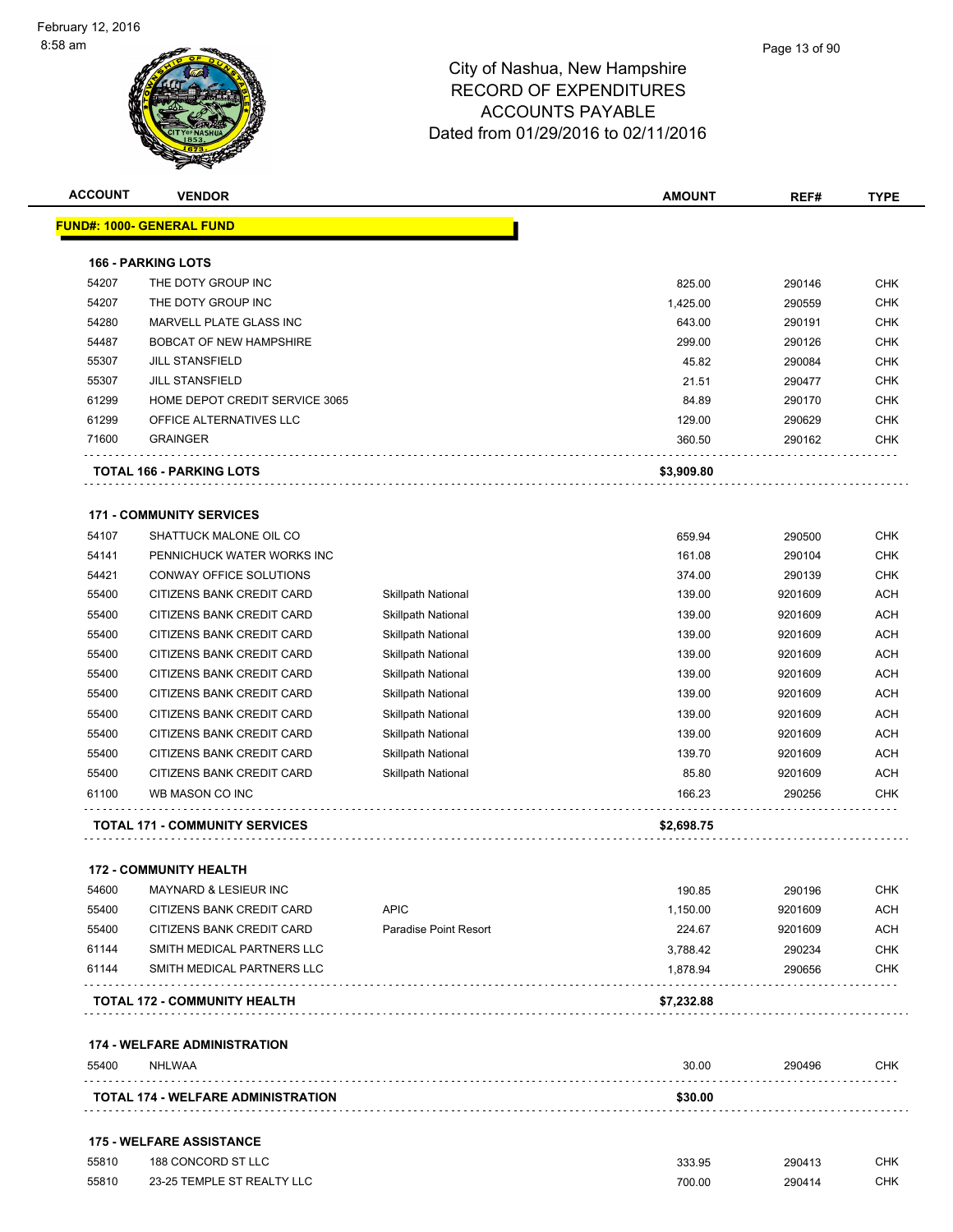#### Page 14 of 90

### City of Nashua, New Hampshire RECORD OF EXPENDITURES ACCOUNTS PAYABLE Dated from 01/29/2016 to 02/11/2016

| <b>ACCOUNT</b> | <b>VENDOR</b>                         | <b>AMOUNT</b> | REF#   | <b>TYPE</b> |
|----------------|---------------------------------------|---------------|--------|-------------|
|                | <b>FUND#: 1000- GENERAL FUND</b>      |               |        |             |
|                | <b>175 - WELFARE ASSISTANCE</b>       |               |        |             |
| 55810          | 28-34 RAILROAD SQUARE LLC             | 575.00        | 290415 | <b>CHK</b>  |
| 55810          | <b>KERRY D BROWN</b>                  | 390.51        | 290417 | <b>CHK</b>  |
| 55810          | <b>CHANDLER COURT LLC</b>             | 925.00        | 290418 | <b>CHK</b>  |
| 55810          | <b>CLOVELLY APARTMENTS LP</b>         | 900.97        | 290419 | <b>CHK</b>  |
| 55810          | <b>COUNTRY BARN MOTEL</b>             | 719.04        | 290420 | <b>CHK</b>  |
| 55810          | <b>ANIL D'SILVA</b>                   | 666.47        | 290421 | <b>CHK</b>  |
| 55810          | <b>JULIO C ELIZA</b>                  | 900.00        | 290422 | <b>CHK</b>  |
| 55810          | <b>FLAGLER PROPERTIES INC</b>         | 220.00        | 290423 | <b>CHK</b>  |
| 55810          | MWH HOLDINGS LLC                      | 205.00        | 290424 | <b>CHK</b>  |
| 55810          | THC INVESTMENTS                       | 444.23        | 290425 | <b>CHK</b>  |
| 55810          | <b>WRN REAL ESTATE LLC</b>            | 102.00        | 290426 | <b>CHK</b>  |
| 55810          | YAWEN WANG                            | 750.00        | 290427 | <b>CHK</b>  |
| 55810          | MOTEL 6                               | 4,980.88      | 290935 | <b>CHK</b>  |
| 55810          | 12-18 HIGHLAND STREET LLC             | 1,145.00      | 290936 | <b>CHK</b>  |
| 55810          | 188 CONCORD ST LLC                    | 1,786.35      | 290937 | <b>CHK</b>  |
| 55810          | 28-34 RAILROAD SQUARE LLC             | 692.08        | 290938 | <b>CHK</b>  |
| 55810          | BISHOP REAL ESTATE MGMT INC           | 1,200.00      | 290939 | <b>CHK</b>  |
| 55810          | <b>ALVIN BONNETTE</b>                 | 456.00        | 290940 | <b>CHK</b>  |
| 55810          | <b>SCOTT BROWN</b>                    | 89.92         | 290941 | <b>CHK</b>  |
| 55810          | MARY ELIZABETH CARROLL                | 575.00        | 290942 | <b>CHK</b>  |
| 55810          | <b>COUNTRY BARN MOTEL</b>             | 1,975.60      | 290943 | <b>CHK</b>  |
| 55810          | <b>BRIAN DONOGHUE</b>                 | 950.00        | 290944 | <b>CHK</b>  |
| 55810          | DOWNTOWNER NELSON                     | 680.00        | 290945 | <b>CHK</b>  |
| 55810          | GULZAR-E-RAZIA LLC                    | 990.08        | 290946 | <b>CHK</b>  |
| 55810          | HIGHLAND LAKE PROPERTIES LLC          | 1,100.00      | 290947 | <b>CHK</b>  |
| 55810          | <b>LAMERAND ENTERPRISES</b>           | 820.00        | 290948 | <b>CHK</b>  |
| 55810          | JOHN W LATVIS TRUSTEE                 | 905.00        | 290949 | <b>CHK</b>  |
| 55810          | <b>MARYANN PAQUIN</b>                 | 350.00        | 290950 | <b>CHK</b>  |
| 55810          | <b>SUKHRAM PAL</b>                    | 616.33        | 290951 | <b>CHK</b>  |
| 55810          | PATTERSON-DUHAMEL                     | 421.00        | 290952 | <b>CHK</b>  |
| 55810          | PINE HILL GARDENS ASSOC               | 780.00        | 290953 | <b>CHK</b>  |
| 55810          | RJ REAL ESTATE PARTNERSHIP            | 740.00        | 290954 | <b>CHK</b>  |
| 55814          | EASTERN PROPANE GAS INC               | 444.00        | 290412 | <b>CHK</b>  |
| 55820          | ANCTIL ROCHETTE FUNERAL HOME          | 750.00        | 290416 | <b>CHK</b>  |
|                | <b>TOTAL 175 - WELFARE ASSISTANCE</b> | \$30,279.41   |        |             |
|                |                                       |               |        |             |

#### **177 - PARKS & RECREATION**

| 54100 | <b>EVERSOURCE</b>           | 7.661.92 | 290091 | <b>CHK</b> |
|-------|-----------------------------|----------|--------|------------|
| 54114 | LIBERTY UTILITIES - NH      | 54.67    | 290097 | <b>CHK</b> |
| 54114 | LIBERTY UTILITIES - NH      | 455.58   | 290100 | <b>CHK</b> |
| 54114 | DIRECT ENERGY BUSINESS      | 786.97   | 290555 | <b>CHK</b> |
| 54141 | PENNICHUCK WATER WORKS INC  | 247.40   | 290104 | <b>CHK</b> |
| 54141 | PENNICHUCK WATER WORKS INC  | 636.55   | 290498 | <b>CHK</b> |
| 54280 | <b>BELLETETES INC</b>       | 187.41   | 290124 | <b>CHK</b> |
| 54280 | CORRIVEAU ROUTHIER INC      | 75.71    | 290140 | <b>CHK</b> |
| 54280 | DGM SYSTEMS LLC             | 290.00   | 290144 | <b>CHK</b> |
| 54280 | ESSENRA POROUS TECHNOLOGIES | 468.36   | 290149 | <b>CHK</b> |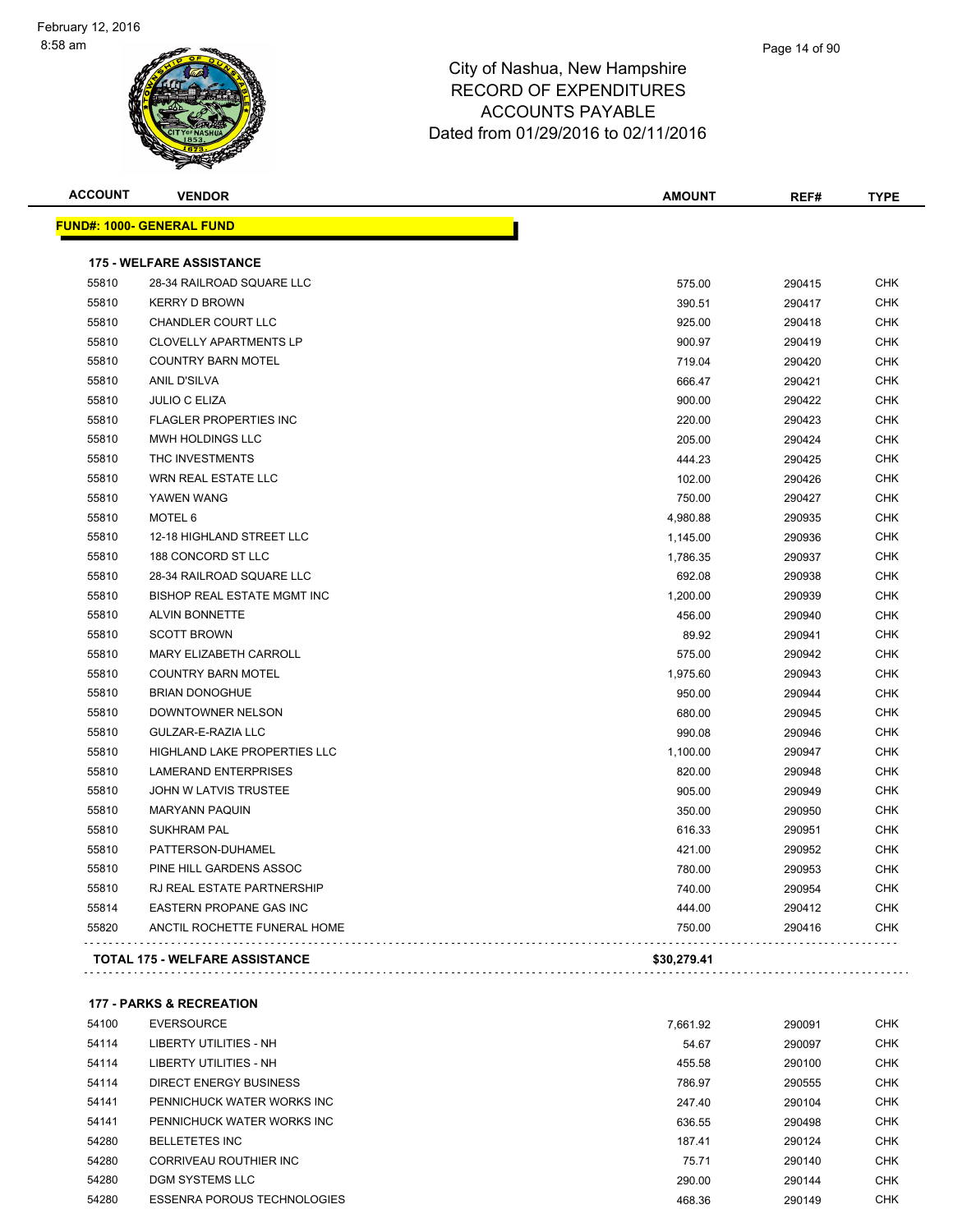| <b>ACCOUNT</b> | <b>VENDOR</b>                                  |                    | <b>AMOUNT</b> | REF#    | <b>TYPE</b> |
|----------------|------------------------------------------------|--------------------|---------------|---------|-------------|
|                | <b>FUND#: 1000- GENERAL FUND</b>               |                    |               |         |             |
|                | <b>177 - PARKS &amp; RECREATION</b>            |                    |               |         |             |
| 54280          | F W WEBB CO                                    |                    | 105.02        | 290150  | <b>CHK</b>  |
| 54280          | HOME DEPOT CREDIT SERVICE 3065                 |                    | 753.60        | 290170  | <b>CHK</b>  |
| 54280          | JAN PRO CLEANING SYSTEMS NE                    |                    | 300.00        | 290181  | <b>CHK</b>  |
| 54280          | JOHNSONS ELECTRIC INC                          |                    | 885.55        | 290182  | <b>CHK</b>  |
| 54280          | NASHUA WALLPAPER & PAINT CO                    |                    | 416.86        | 290211  | CHK         |
| 54280          | <b>FASTENAL CO</b>                             |                    | 52.72         | 290566  | <b>CHK</b>  |
| 54280          | <b>HAJOCA CORPORATION</b>                      |                    | 109.02        | 290578  | <b>CHK</b>  |
| 54280          | HOME DEPOT CREDIT SERVICE 3065                 |                    | 387.07        | 290582  | <b>CHK</b>  |
| 54280          | JOHNSONS ELECTRIC INC                          |                    | 80.00         | 290598  | <b>CHK</b>  |
| 54280          | NASHUA WALLPAPER & PAINT CO                    |                    | 265.94        | 290622  | <b>CHK</b>  |
| 54280          | CITIZENS BANK CREDIT CARD                      | My Tarp.com        | 1,006.90      | 9201609 | ACH         |
| 54280          | CITIZENS BANK CREDIT CARD                      | Canopies and Tarps | (510.46)      | 9201609 | <b>ACH</b>  |
| 54421          | CONWAY OFFICE SOLUTIONS                        |                    | 99.00         | 290139  | <b>CHK</b>  |
| 54487          | <b>HUDSON SMALL ENGINE</b>                     |                    | 180.00        | 290587  | <b>CHK</b>  |
| 54600          | FREIGHTLINER OF NH INC                         |                    | 193.21        | 290156  | CHK         |
| 54600          | <b>HOWARD P FAIRFIELD LLC</b>                  |                    | 226.92        | 290172  | CHK         |
| 54600          | R WHITE EQUIPMENT CENTER INC                   |                    | 125.00        | 290226  | <b>CHK</b>  |
| 54600          | SANEL AUTO PARTS CO                            |                    | 196.66        | 290651  | CHK         |
| 55200          | <b>BABE RUTH LEAGUE INC</b>                    |                    | 336.00        | 290479  | <b>CHK</b>  |
| 55200          | NEW ENGLAND PARK ASSOCIATION                   |                    | 100.00        | 290494  | <b>CHK</b>  |
| 55400          | <b>NICK CAGGIANO</b>                           |                    | 393.00        | 290067  | <b>CHK</b>  |
| 55642          | <b>GRANT COY</b>                               |                    | 200.00        | 290857  | <b>CHK</b>  |
| 55642          | <b>WILLIAM DAPKUS</b>                          |                    | 50.00         | 290858  | <b>CHK</b>  |
| 55642          | <b>JOYCE DROWN</b>                             |                    | 375.00        | 290859  | <b>CHK</b>  |
| 55642          | <b>JAMES BELANGER</b>                          |                    | 220.00        | 290860  | <b>CHK</b>  |
| 55642          | <b>TIMOTHY KLEIN</b>                           |                    | 374.00        | 290861  | CHK         |
| 55642          | DAVE MANSOR                                    |                    | 1,050.00      | 290862  | CHK         |
| 55642          | ROGER ROBICHAUD                                |                    | 270.00        | 290863  | <b>CHK</b>  |
| 55642          | <b>BRUCE SMITH</b>                             |                    | 144.00        | 290864  | CHK         |
| 55642          | <b>RON WELLIVER</b>                            |                    | 300.00        | 290865  | <b>CHK</b>  |
| 61100          | WB MASON CO INC                                |                    | 42.96         | 290256  | <b>CHK</b>  |
| 61107          | ALECS SHOE STORE INC                           |                    | 110.00        | 290517  | <b>CHK</b>  |
| 61110          | <b>GRAINGER</b>                                |                    | 731.19        | 290162  | <b>CHK</b>  |
| 61110          | PHOENIX SCREEN PRINTING                        |                    | 269.00        | 290635  | <b>CHK</b>  |
| 61300          | DENNIS K BURKE INC                             |                    | 1,367.97      | 290143  | <b>CHK</b>  |
| 61310          | AVSG LP                                        |                    | 753.20        | 290121  | CHK         |
| 61705          | MAYNARD & LESIEUR INC                          |                    | 1,399.90      | 290194  | CHK         |
| 61799          | <b>CARPARTS OF NASHUA</b>                      |                    | 16.89         | 290538  | CHK         |
| 61799          | JAMES R ROSENCRANTZ & SONS                     |                    | 122.21        | 290594  | <b>CHK</b>  |
| 61799          | <b>JOE GRAFIX LLC</b>                          |                    | 310.00        | 290596  | <b>CHK</b>  |
| 61799          | <b>MAYNARD &amp; LESIEUR INC</b>               |                    | 344.80        | 290608  | <b>CHK</b>  |
| 61799          | NAPA AUTO PARTS                                |                    | 102.00        | 290617  | CHK         |
|                | .<br><b>TOTAL 177 - PARKS &amp; RECREATION</b> |                    | \$25,119.70   |         |             |
|                |                                                |                    |               |         |             |

### **179 - LIBRARY**

| 54100 | <b>EVERSOURCE</b>      | 5.725.12 | 290091 | СНК |
|-------|------------------------|----------|--------|-----|
| 54114 | LIBERTY UTILITIES - NH | .079.85  | 290492 | СНК |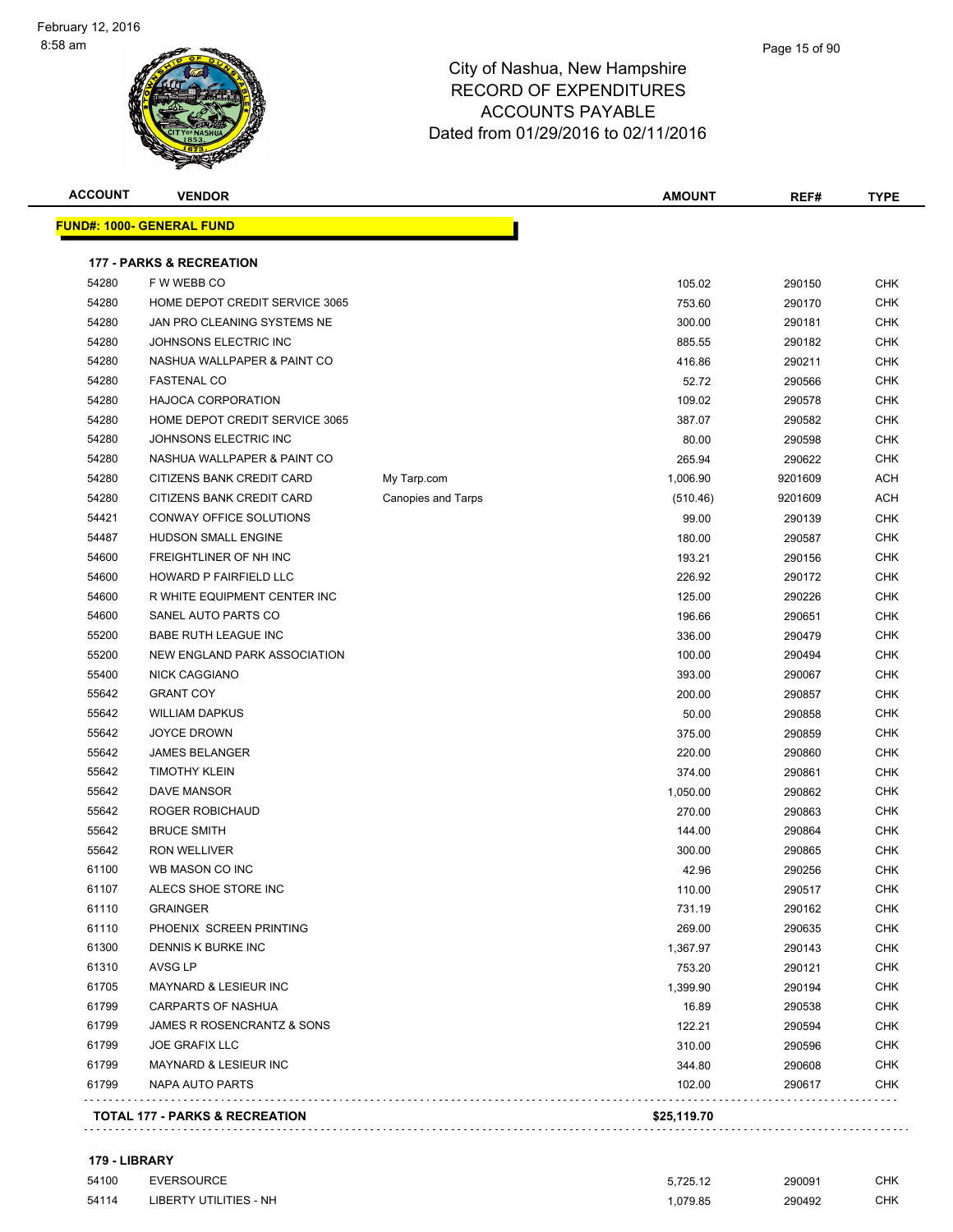| <b>ACCOUNT</b>      | <b>VENDOR</b>                            | <b>AMOUNT</b> | REF#   | <b>TYPE</b> |
|---------------------|------------------------------------------|---------------|--------|-------------|
|                     | <u> FUND#: 1000- GENERAL FUND</u>        |               |        |             |
| 179 - LIBRARY       |                                          |               |        |             |
| 54280               | CHEM DRY OF FOUR SEASONS                 | 1,765.00      | 290133 | <b>CHK</b>  |
| 54280               | <b>GRANITE GROUP</b>                     | 19.00         | 290164 | <b>CHK</b>  |
| 54421               | CONWAY OFFICE SOLUTIONS                  | 315.00        | 290139 | <b>CHK</b>  |
| 54428               | <b>CENTURION TECHNOLOGIES</b>            | 324.00        | 290541 | <b>CHK</b>  |
| 54828               | US BANK EQUIPMENT FINANCE                | 133.06        | 290506 | <b>CHK</b>  |
| 55307               | <b>JENNIFER HOSKING</b>                  | 65.76         | 290585 | <b>CHK</b>  |
| 61100               | ANCO SIGNS & STAMPS INC                  | 48.15         | 290119 | <b>CHK</b>  |
| 61100               | ANCO SIGNS & STAMPS INC                  | 17.30         | 290519 | <b>CHK</b>  |
| 61100               | WB MASON CO INC                          | 153.54        | 290672 | <b>CHK</b>  |
| 61650               | WB MASON CO INC                          | 29.03         | 290672 | <b>CHK</b>  |
| 61807               | <b>BAKER &amp; TAYLOR</b>                | 1,423.24      | 290122 | <b>CHK</b>  |
| 61807               | PEGASUS PRESS INC                        | 985.40        | 290221 | <b>CHK</b>  |
| 61807               | ABDO PUBLISHING CO                       | 1,733.80      | 290514 | <b>CHK</b>  |
| 61807               | <b>BAKER &amp; TAYLOR</b>                | 1,796.23      | 290526 | <b>CHK</b>  |
| 61807               | <b>INGRAM LIBRARY SERVICES</b>           | 528.54        | 290590 | <b>CHK</b>  |
| 61814               | <b>MIDWEST TAPE</b>                      | 498.39        | 290203 | <b>CHK</b>  |
| 61814               | <b>RANDOM HOUSE LLC</b>                  | 56.25         | 290227 | CHK         |
| 61814               | <b>BLACKSTONE AUDIO INC</b>              | 102.99        | 290532 | <b>CHK</b>  |
| 61814               | MICROMARKETING, LLC                      | 29.74         | 290615 | <b>CHK</b>  |
| 61819               | <b>INGRAM LIBRARY SERVICES</b>           | 28.49         | 290590 | <b>CHK</b>  |
| 68322               | PROSOURCE SPECIALTIES LLC                | 84.00         | 290642 | CHK         |
|                     | <b>181 - COMMUNITY DEVELOPMENT</b>       |               |        |             |
| 54421               | CONWAY OFFICE SOLUTIONS                  | 541.00        | 290139 | <b>CHK</b>  |
| 55421               | <b>MADELEINE MINEAU</b>                  | 50.00         | 290472 | <b>CHK</b>  |
| 61100               | WB MASON CO INC                          | 107.81        | 290256 | <b>CHK</b>  |
| 61100               | WB MASON CO INC                          | 27.12         | 290672 | CHK         |
| 61650               | JOSEPH MERRITT & COMPANY INC             | 130.74        | 290599 | CHK         |
|                     | <b>TOTAL 181 - COMMUNITY DEVELOPMENT</b> | \$856.67      |        |             |
|                     |                                          |               |        |             |
|                     | <b>182 - PLANNING AND ZONING</b>         |               |        |             |
| 55421               | ROGER HOUSTON<br>.                       | 1,398.20      | 290469 | CHK         |
|                     | <b>TOTAL 182 - PLANNING AND ZONING</b>   | \$1,398.20    |        |             |
|                     | <b>183 - ECONOMIC DEVELOPMENT</b>        |               |        |             |
| 54421               | CONWAY OFFICE SOLUTIONS                  | 90.00         | 290139 | CHK         |
| 54828               | US BANK EQUIPMENT FINANCE                | 85.24         | 290506 | <b>CHK</b>  |
|                     | <b>TOTAL 183 - ECONOMIC DEVELOPMENT</b>  | \$175.24      |        |             |
| <b>191 - SCHOOL</b> |                                          |               |        |             |
| 52150               | KATHLEEN OAKES                           | 783.43        | 290080 | CHK         |
| 52300               | <b>GUARDIAN</b>                          | 3,953.47      | 290327 | CHK         |

52300 UNUM LIFE INSURANCE **1,232,48** 290404 CHK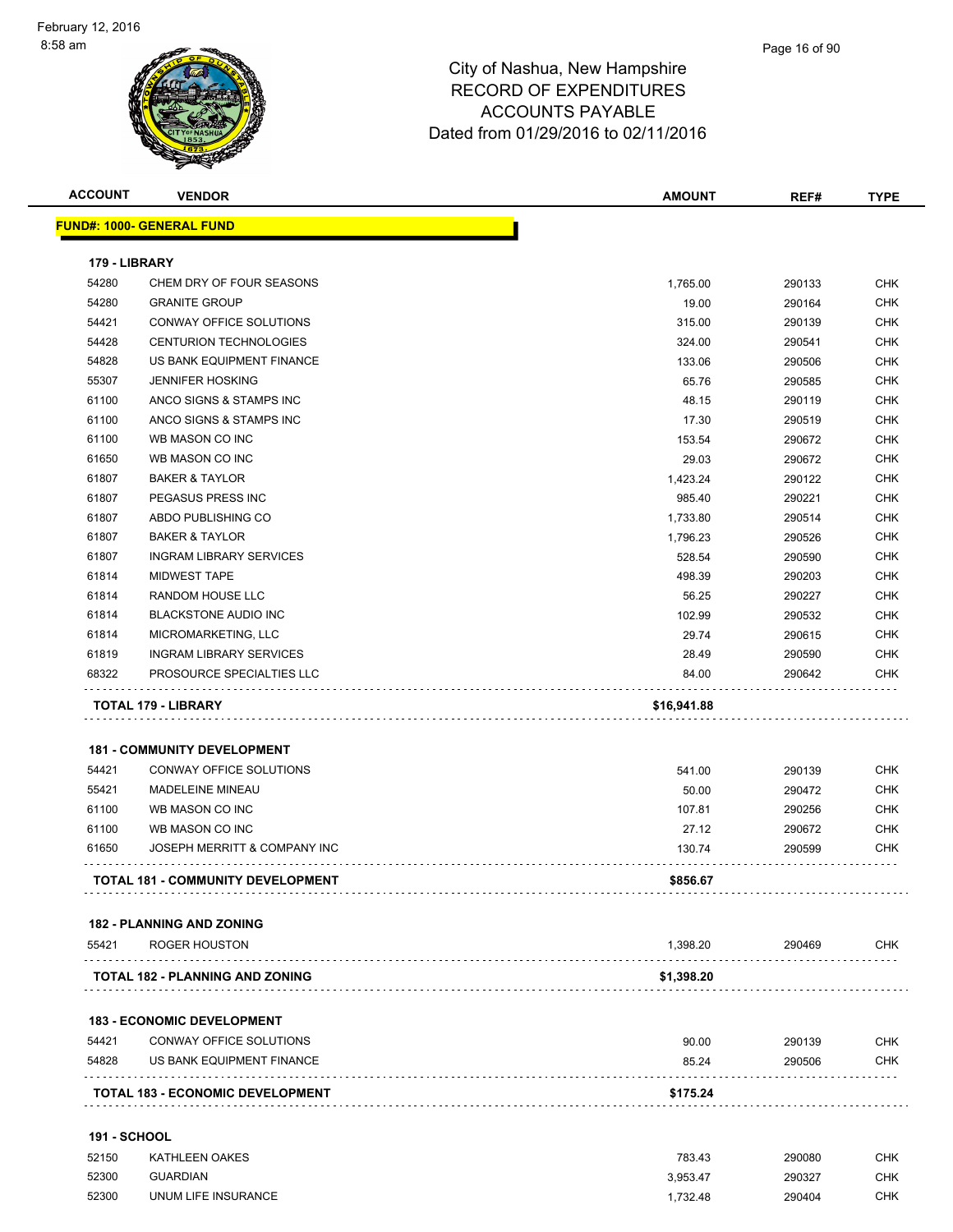#### Page 17 of 90

| <b>ACCOUNT</b>      | <b>VENDOR</b>                         | <b>AMOUNT</b> | REF#   | <b>TYPE</b> |
|---------------------|---------------------------------------|---------------|--------|-------------|
|                     | <b>FUND#: 1000- GENERAL FUND</b>      |               |        |             |
|                     |                                       |               |        |             |
| <b>191 - SCHOOL</b> |                                       |               |        |             |
| 52800               | TANYA ACKERMAN                        | 1,200.00      | 290686 | <b>CHK</b>  |
| 52800               | RACHEL CASASANTA                      | 1,440.00      | 290713 | <b>CHK</b>  |
| 52800               | ROBERTA GREELEY-CURTIS                | 937.60        | 290762 | <b>CHK</b>  |
| 52800               | <b>NAOMI HALL</b>                     | 2,832.00      | 290765 | CHK         |
| 52800               | ANGELA MERCADO                        | 1,750.00      | 290796 | CHK         |
| 52800               | <b>BARI SHERMAN</b>                   | 4,576.00      | 290837 | <b>CHK</b>  |
| 53128               | <b>JACKSON LEWIS LLP</b>              | 3,200.00      | 290347 | <b>CHK</b>  |
| 53128               | GARY D ALTMAN ESQ.                    | 825.00        | 290690 | <b>CHK</b>  |
| 53135               | CHARLES T CAPPETTA, MD #9330          | 2,500.00      | 290711 | CHK         |
| 53600               | ADULT LEARNING CENTER                 | 29,217.10     | 290688 | CHK         |
| 53600               | <b>EDUCATION INC</b>                  | 465.50        | 290738 | <b>CHK</b>  |
| 53600               | <b>HAMPSTEAD HOSPITAL</b>             | 550.00        | 290767 | CHK         |
| 53600               | THE YOUTH COUNCIL                     | 6,132.50      | 290849 | CHK         |
| 53614               | DTS, INC                              | 7.00          | 290304 | <b>CHK</b>  |
| 53614               | <b>CLARK ASSOC</b>                    | 36,831.50     | 290717 | CHK         |
| 53614               | COMPASSIONATE WELLNESS SER LLC        | 618.75        | 290720 | CHK         |
| 53614               | DARTMOUTH HITCHCOCK CLINIC            | 200.00        | 290731 | CHK         |
| 53614               | AMY MCCARTNEY                         | 9,346.50      | 290795 | CHK         |
| 53614               | <b>SOLIANT HEALTH</b>                 | 4,598.75      | 290841 | <b>CHK</b>  |
| 53628               | I.T. INSIDERS                         | 75.00         | 290344 | <b>CHK</b>  |
| 53628               | <b>MAILFINANCE</b>                    | 455.40        | 290357 | <b>CHK</b>  |
| 53628               | <b>METRO GROUP INC</b>                | 825.00        | 290361 | <b>CHK</b>  |
| 53628               | MICROSOCIETY ACADEMY                  | 163.35        | 290363 | CHK         |
| 53628               | <b>MULTI STATE BILLING SERVICES L</b> | 6,320.84      | 290365 | <b>CHK</b>  |
| 53628               | PRO AV SYSTEMS INC                    | 2,200.00      | 290382 | <b>CHK</b>  |
| 53628               | <b>SECURADYNE SYSTEMS</b>             | 398.00        | 290393 | CHK         |
| 53628               | DANIELLE TROY                         | 470.00        | 290403 | CHK         |
| 53628               | STATE OF NH CRIMINAL RECORDS          | 641.00        | 290684 | CHK         |
| 53628               | <b>GRAND RENTAL STATION</b>           | 114.48        | 290758 | CHK         |
| 53628               | <b>MULTI STATE BILLING SERVICES L</b> | 6,848.88      | 290798 | CHK         |
| 53628               | PERFORMANCE REHAB INC                 | 5,424.40      | 290817 | CHK         |
| 53628               | SECURADYNE SYSTEMS                    | 2,184.00      | 290835 | CHK         |
| 53628               | DANIELLE TROY                         | 950.00        | 290850 | <b>CHK</b>  |
| 54100               | <b>EVERSOURCE</b>                     | 17,599.62     | 290258 | <b>CHK</b>  |
| 54100               | EVERSOURCE                            | 29,569.41     | 290675 | <b>CHK</b>  |
| 54114               | LIBERTY UTILITIES                     | 11,561.17     | 290259 | <b>CHK</b>  |
| 54114               | <b>DIRECT ENERGY BUSINESS</b>         | 21,133.52     | 290261 | CHK         |
| 54114               | LIBERTY UTILITIES                     | 7,232.54      | 290676 | CHK         |
| 54114               | <b>DIRECT ENERGY BUSINESS</b>         | 9,328.23      | 290678 | CHK         |
| 54114               | SHATTUCK MALONE OIL CO                | 1,574.61      | 290683 | <b>CHK</b>  |
| 54114               | <b>ENERGYNORTH PROPANE</b>            | 331.90        | 290739 | <b>CHK</b>  |
| 54141               | PENNICHUCK WATER WORKS INC            | 4,279.26      | 290260 | CHK         |
| 54141               | PENNICHUCK WATER WORKS INC            | 3,071.55      | 290677 | CHK         |
| 54243               | CONTROL TECHNOLOGIES INC              | 1,080.10      | 290298 | <b>CHK</b>  |
| 54243               | CONTROL TECHNOLOGIES INC              | 288.75        | 290722 | CHK         |
| 54280               | <b>B &amp; S LOCKSMITHS INC</b>       | 136.75        | 290271 | CHK         |
| 54280               | SOUSA SIGNS LLC                       | 1,671.00      | 290397 | CHK         |
| 54280               | VIKING ROOFING INC                    | 3,505.76      | 290405 | CHK         |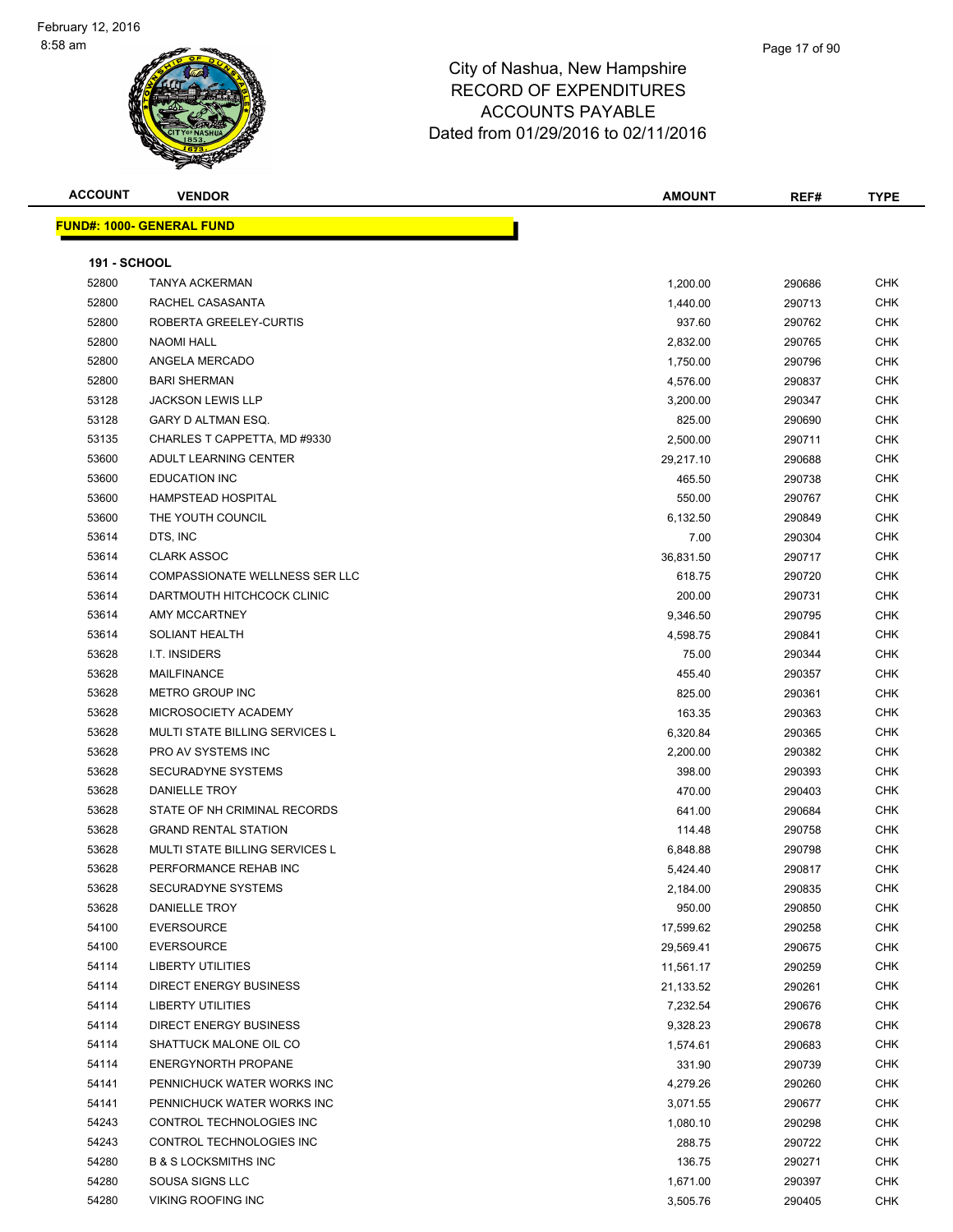#### Page 18 of 90

| <b>ACCOUNT</b>      | <b>VENDOR</b>                    | <b>AMOUNT</b> | REF#   | <b>TYPE</b> |
|---------------------|----------------------------------|---------------|--------|-------------|
|                     | <b>FUND#: 1000- GENERAL FUND</b> |               |        |             |
|                     |                                  |               |        |             |
| <b>191 - SCHOOL</b> |                                  |               |        |             |
| 54280               | <b>B &amp; S LOCKSMITHS INC</b>  | 264.69        | 290692 | <b>CHK</b>  |
| 54280               | COROLLA CONTRACTING INC          | 7,500.00      | 290724 | <b>CHK</b>  |
| 54487               | HOWARD P FAIRFIELD LLC           | 25.75         | 290342 | <b>CHK</b>  |
| 54487               | <b>DAVID BAILEY</b>              | 40.00         | 290694 | <b>CHK</b>  |
| 54600               | DONOVAN EQUIPMENT CO INC         | 60.90         | 290303 | <b>CHK</b>  |
| 54600               | SANEL AUTO PARTS CO              | 173.46        | 290389 | <b>CHK</b>  |
| 54600               | D & R TOWING INC                 | 1,126.92      | 290730 | <b>CHK</b>  |
| 54600               | DONOVAN EQUIPMENT CO INC         | 421.25        | 290736 | <b>CHK</b>  |
| 54600               | <b>MAYNARD &amp; LESIEUR INC</b> | 453.36        | 290793 | <b>CHK</b>  |
| 54600               | SANEL AUTO PARTS CO              | 175.43        | 290829 | <b>CHK</b>  |
| 54899               | <b>SERESC</b>                    | 13,297.01     | 290394 | <b>CHK</b>  |
| 54899               | <b>BOYS &amp; GIRLS CLUB OF</b>  | 2,960.00      | 290706 | <b>CHK</b>  |
| 55109               | <b>FAIRPOINT COMMUNICATIONS</b>  | 3,168.95      | 290263 | <b>CHK</b>  |
| 55109               | <b>FAIRPOINT COMMUNICATIONS</b>  | 857.20        | 290488 | <b>CHK</b>  |
| 55109               | <b>BAYRING COMMUNICATIONS</b>    | 2,248.77      | 290679 | <b>CHK</b>  |
| 55109               | <b>FAIRPOINT COMMUNICATIONS</b>  | 35.40         | 290681 | <b>CHK</b>  |
| 55200               | <b>CPI INC</b>                   | 150.00        | 290726 | <b>CHK</b>  |
| 55300               | FIRST STUDENT INC                | 200.83        | 290312 | <b>CHK</b>  |
| 55300               | <b>NHASP</b>                     | 60.00         | 290371 | <b>CHK</b>  |
| 55300               | <b>SUSAN MAGUIRE</b>             | 41.04         | 290790 | <b>CHK</b>  |
| 55300               | MICHELLE PAPANICOLAU             | 269.11        | 290813 | <b>CHK</b>  |
| 55307               | <b>JANICE ARCARO</b>             | 118.26        | 290268 | <b>CHK</b>  |
| 55307               | <b>CHRISTINE BREEN</b>           | 124.19        | 290285 | <b>CHK</b>  |
| 55307               | ERIN FALABELLA                   | 20.70         | 290308 | <b>CHK</b>  |
| 55307               | <b>TINA HAMILTON</b>             | 25.59         | 290330 | <b>CHK</b>  |
| 55307               | <b>LORRAINE HORNE</b>            | 42.39         | 290340 | <b>CHK</b>  |
| 55307               | <b>JOHN RICHARD</b>              | 41.40         | 290386 | <b>CHK</b>  |
| 55307               | NICOLE SARGENT                   | 28.94         | 290390 | <b>CHK</b>  |
| 55307               | <b>DEBRA ST LAWRENCE</b>         | 49.16         | 290399 | <b>CHK</b>  |
| 55307               | <b>MARCIA BAGLEY</b>             | 104.89        | 290693 | <b>CHK</b>  |
| 55307               | DANIEL DONOVAN                   | 11.66         | 290735 | <b>CHK</b>  |
| 55307               | LISA GINGRAS                     | 339.32        | 290753 | CHK         |
| 55307               | <b>JENNIFER GOODWIN</b>          | 50.62         | 290756 | <b>CHK</b>  |
| 55307               | <b>JENNIFER GRANTHAM</b>         | 122.99        | 290760 | <b>CHK</b>  |
| 55307               | <b>CARMEN KOSOW</b>              | 7.69          | 290777 | <b>CHK</b>  |
| 55307               | JOANNE LAKE                      | 21.38         | 290778 | <b>CHK</b>  |
| 55307               | <b>GRACE LALIBERTE</b>           | 654.40        | 290779 | <b>CHK</b>  |
| 55307               | <b>MARC LAQUERRE</b>             | 101.11        | 290780 | <b>CHK</b>  |
| 55307               | <b>MARK LUCAS</b>                | 33.48         | 290786 | CHK         |
| 55307               | <b>SCOTT MAYS</b>                | 9.99          | 290794 | <b>CHK</b>  |
| 55307               | <b>ASHLEY ODIERNO</b>            | 41.13         | 290810 | <b>CHK</b>  |
| 55307               | <b>BARBARA PUKT</b>              | 7.45          | 290825 | <b>CHK</b>  |
| 55307               | PHILIP SCHAPPLER                 | 24.57         | 290830 | <b>CHK</b>  |
| 55307               | <b>RENEE SCHWARZ</b>             | 41.58         | 290833 | <b>CHK</b>  |
| 55307               | DANIELLE VELLO                   | 36.45         | 290852 | <b>CHK</b>  |
| 55400               | <b>NHASCD</b>                    | 940.00        | 290370 | <b>CHK</b>  |
| 55400               | <b>JILL TACY</b>                 | 75.00         | 290401 | <b>CHK</b>  |
| 55400               | <b>NFPA</b>                      | 165.00        | 290806 | <b>CHK</b>  |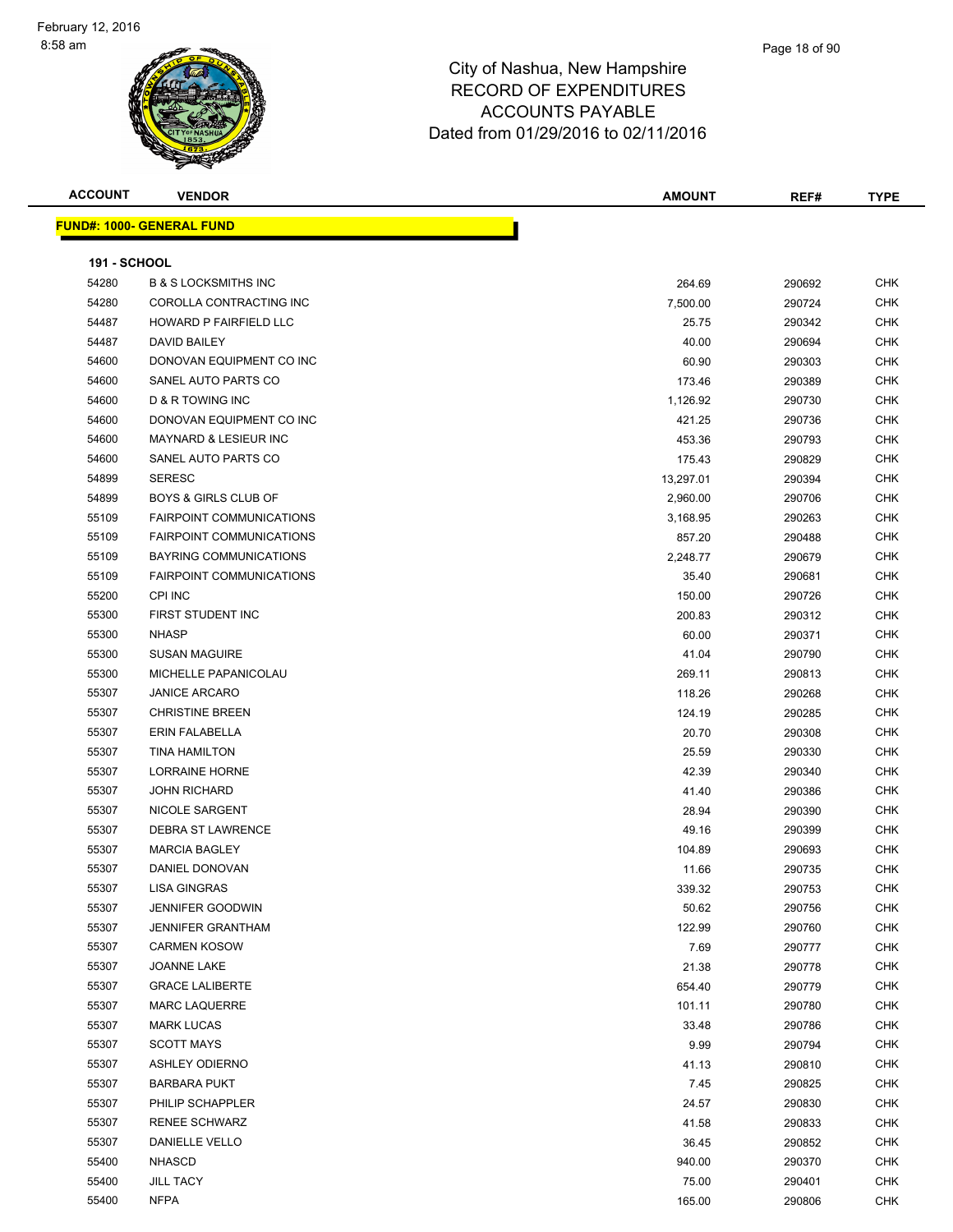| <b>ACCOUNT</b>      | <b>VENDOR</b>                    | <b>AMOUNT</b> | REF#   | <b>TYPE</b> |
|---------------------|----------------------------------|---------------|--------|-------------|
|                     | <b>FUND#: 1000- GENERAL FUND</b> |               |        |             |
|                     |                                  |               |        |             |
| <b>191 - SCHOOL</b> |                                  |               |        |             |
| 55400               | DR. DAVID POOK                   | 713.25        | 290819 | <b>CHK</b>  |
| 55400               | EKATERINA REZNICHENKO            | 170.00        | 290827 | <b>CHK</b>  |
| 55400               | <b>JILL TACY</b>                 | 75.00         | 290846 | CHK         |
| 55500               | <b>CONCORD MONITOR</b>           | 514.90        | 290484 | CHK         |
| 55500               | THE TELEGRAPH                    | 150.00        | 290502 | <b>CHK</b>  |
| 55600               | THE COPY SHOP                    | 266.52        | 290299 | <b>CHK</b>  |
| 55607               | PITNEY BOWES INC                 | 128.55        | 290380 | <b>CHK</b>  |
| 55607               | FAIRGROUNDS MIDDLE SCH PETTY C   | 21.63         | 290742 | <b>CHK</b>  |
| 55635               | NASHUA SCHOOL DISTRICT 42        | 1,106.00      | 149980 | ACH         |
| 55642               | <b>KENNETH A BOURQUE</b>         | 66.00         | 290283 | <b>CHK</b>  |
| 55642               | <b>MARK BUDA</b>                 | 86.00         | 290286 | CHK         |
| 55642               | PETER BURKHART                   | 86.00         | 290287 | CHK         |
| 55642               | DAVE CHESTNUTT                   | 66.00         | 290293 | <b>CHK</b>  |
| 55642               | DANIEL CHRISTOPHER               | 86.00         | 290294 | CHK         |
| 55642               | PHILIP CLINTON                   | 122.00        | 290295 | <b>CHK</b>  |
| 55642               | JOHN S DUNHAM                    | 86.00         | 290305 | <b>CHK</b>  |
| 55642               | <b>MICHEL FARMER</b>             | 66.00         | 290309 | <b>CHK</b>  |
| 55642               | <b>WILLIAM FLOWERS</b>           | 122.00        | 290314 | <b>CHK</b>  |
| 55642               | PHILIP J GREBINAR                | 91.00         | 290324 | <b>CHK</b>  |
| 55642               | STEVE GREENWOOD                  | 66.00         | 290326 | <b>CHK</b>  |
| 55642               | <b>BRIAN HARRINGTON</b>          | 66.00         | 290332 | <b>CHK</b>  |
| 55642               | DONALD HURLEY                    | 86.00         | 290343 | <b>CHK</b>  |
| 55642               | <b>CHARLES KAJEN</b>             | 66.00         | 290349 | CHK         |
| 55642               | <b>DAVID KUZMICK</b>             | 188.00        | 290351 | CHK         |
| 55642               | PAUL MARTINEAU                   | 66.00         | 290359 | CHK         |
| 55642               | PATRICK MCCARTHY                 | 86.00         | 290360 | <b>CHK</b>  |
| 55642               | <b>BARBARA MICHAEL</b>           | 66.00         | 290362 | <b>CHK</b>  |
| 55642               | ALAN NIXA                        | 100.00        | 290372 | <b>CHK</b>  |
| 55642               | PAUL D RAYMOND JR                | 86.00         | 290384 | <b>CHK</b>  |
| 55642               | DARRELL ROBICHAUD                | 86.00         | 290387 | CHK         |
| 55642               | <b>DAVID SINCLAIR</b>            | 66.00         | 290395 | <b>CHK</b>  |
| 55642               | <b>GARY WALSH</b>                | 122.00        | 290407 | <b>CHK</b>  |
| 55642               | <b>BRAD ZAPENAS</b>              | 86.00         | 290411 | <b>CHK</b>  |
| 55642               | PETER BURKHART                   | 86.00         | 290707 | <b>CHK</b>  |
| 55642               | DAVE CHESTNUTT                   | 66.00         | 290715 | CHK         |
| 55642               | ROBERT COLLETTI                  | 86.00         | 290719 | CHK         |
| 55642               | RICHARD CUVELLIER                | 86.00         |        | <b>CHK</b>  |
| 55642               | <b>JOHN DEGROOT</b>              |               | 290729 | <b>CHK</b>  |
|                     |                                  | 66.00         | 290733 |             |
| 55642               | <b>KEITH GALVIN</b>              | 86.00         | 290750 | <b>CHK</b>  |
| 55642               | <b>BRIAN J KENNEDY</b>           | 132.00        | 290774 | <b>CHK</b>  |
| 55642               | <b>SHAWN LOUGHRAN</b>            | 86.00         | 290785 | <b>CHK</b>  |
| 55642               | <b>BARBARA MICHAEL</b>           | 66.00         | 290797 | <b>CHK</b>  |
| 55642               | <b>WILLIAM NEVERETT</b>          | 146.00        | 290803 | <b>CHK</b>  |
| 55642               | DONALD NEVERS                    | 66.00         | 290804 | <b>CHK</b>  |
| 55642               | ROY PARKER                       | 66.00         | 290815 | CHK         |
| 55642               | STEVEN R PORTER                  | 86.00         | 290820 | CHK         |
| 55642               | <b>CONNER ROOT</b>               | 66.00         | 290828 | CHK         |
| 55642               | <b>CHARLES SISSON</b>            | 100.00        | 290838 | <b>CHK</b>  |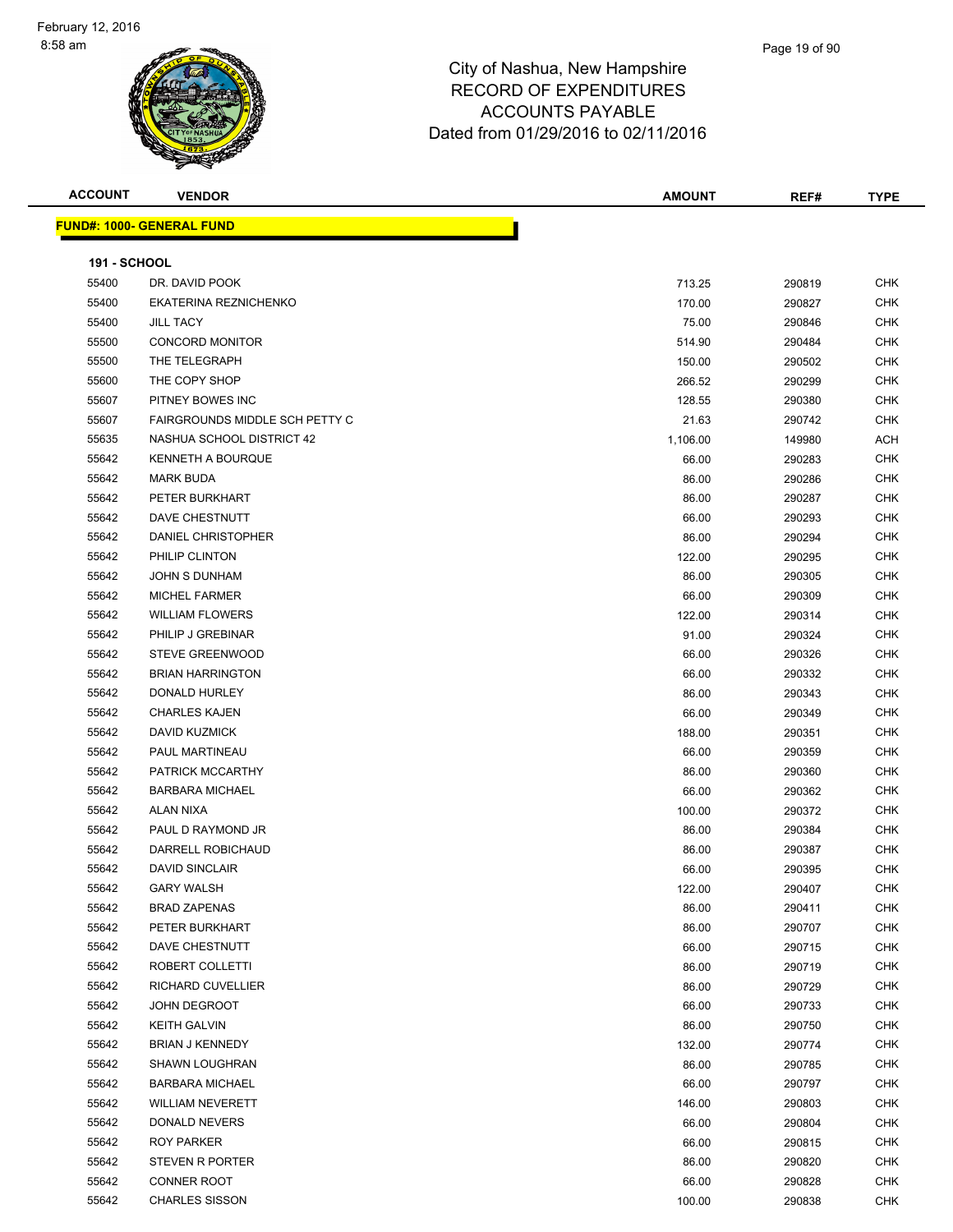| <b>ACCOUNT</b>      | <b>VENDOR</b>                    | <b>AMOUNT</b> | REF#   | <b>TYPE</b> |  |
|---------------------|----------------------------------|---------------|--------|-------------|--|
|                     | <b>FUND#: 1000- GENERAL FUND</b> |               |        |             |  |
| <b>191 - SCHOOL</b> |                                  |               |        |             |  |
| 55642               | <b>THOMAS R STUMPF</b>           | 66.00         | 290844 | <b>CHK</b>  |  |
| 55690               | <b>TONY COUROUNIS</b>            | 61.08         | 290302 | <b>CHK</b>  |  |
| 55690               | FIRST STUDENT INC                | 291.777.91    | 290312 | <b>CHK</b>  |  |
| 55690               | FIRST STUDENT INC                | 21.724.96     | 290744 | <b>CHK</b>  |  |
| 55691               | <b>BRAD CANFIELD</b>             | 1.026.00      | 290288 | <b>CHK</b>  |  |
| 55691               | FIRST STUDENT INC                | 202,009.47    | 290312 | <b>CHK</b>  |  |

| 55691 | FIRST STUDENT INC                   | 25,312.50  | 290744 | CHK        |
|-------|-------------------------------------|------------|--------|------------|
| 55694 | <b>BOOTHBY THERAPY SERVICES LLC</b> | 640.99     | 290280 | <b>CHK</b> |
| 55694 | EASTER SEALS OF NEW HAMPSHIRE       | 19,399.52  | 290306 | CHK        |
| 55694 | LEARNING CENTER FOR THE DEAF        | 8,002.07   | 290353 | <b>CHK</b> |
| 55694 | NASHUA CHILDRENS HOME               | 4,469.56   | 290367 | <b>CHK</b> |
| 55694 | NORTH STAR EDUCATION SERVICES       | 19,200.00  | 290373 | <b>CHK</b> |
| 55694 | ST ANNS HOME INC                    | 2,912.80   | 290398 | <b>CHK</b> |
| 55694 | ADULT LEARNING CENTER               | 29,323.50  | 290688 | <b>CHK</b> |
| 55694 | CROTCHED MOUNTAIN REHAB CTR         | 20,577.89  | 290728 | <b>CHK</b> |
| 55694 | LEARNING CENTER FOR THE DEAF        | 8,943.49   | 290781 | <b>CHK</b> |
| 55694 | LEARNING PREP SCHOOL                | 3,633.46   | 290782 | <b>CHK</b> |
| 55694 | LIGHTHOUSE SCHOOL INC               | 121,293.30 | 290784 | <b>CHK</b> |
| 55694 | NASHOBA LEARNING GROUP              | 15,180.80  | 290800 | <b>CHK</b> |
| 55694 | NASHUA CHILDRENS HOME               | 32,933.60  | 290801 | <b>CHK</b> |
| 55694 | NFI NORTH INC                       | 2,051.58   | 290805 | <b>CHK</b> |
| 55694 | REGIONAL SERVICES & EDUCATION       | 17,448.10  | 290826 | <b>CHK</b> |
| 55694 | SEACOAST LEARNING COLLABORATIV      | 9,439.08   | 290834 | <b>CHK</b> |
| 55694 | SPAULDING YOUTH CENTER              | 19,404.47  | 290842 | <b>CHK</b> |
| 55694 | ST ANNS HOME INC                    | 5,456.23   | 290843 | <b>CHK</b> |
| 61100 | BICENTENNIAL SCHOOL PETTY CASH      | 11.69      | 290262 | <b>CHK</b> |
| 61100 | WB MASON CO INC                     | 9,567.67   | 290408 | <b>CHK</b> |
| 61100 | <b>SCHOOL SPECIALTY</b>             | 117.38     | 290832 | <b>CHK</b> |
| 61100 | WB MASON CO INC                     | 1,238.16   | 290854 | CHK        |
| 61107 | <b>BEN'S UNIFORMS</b>               | 216.00     | 290698 | <b>CHK</b> |
| 61135 | BICENTENNIAL SCHOOL PETTY CASH      | 26.75      | 290262 | <b>CHK</b> |
| 61135 | AC MOORE INC                        | 41.13      | 290266 | <b>CHK</b> |
| 61135 | <b>DAVID BAILEY</b>                 | 500.00     | 290272 | <b>CHK</b> |
| 61135 | BEST BUY BUSINESS ADVANTAGE         | 289.02     | 290276 | <b>CHK</b> |
| 61135 | <b>BOND AUTO PARTS INC</b>          | 62.22      | 290279 | <b>CHK</b> |
| 61135 | CARTRIDGE WORLD NASHUA              | 119.99     | 290289 | <b>CHK</b> |
| 61135 | COMPUTER HUT dba IT INSIDERS        | 149.95     | 290297 | CHK        |
| 61135 | ELLEN GREENBERG                     | 57.28      | 290325 | <b>CHK</b> |
| 61135 | <b>HEINEMANN</b>                    | 1,125.00   | 290335 | <b>CHK</b> |
| 61135 | HOME DEPOT CREDIT SERVICE           | 77.85      | 290338 | CHK        |
| 61135 | <b>JW PEPPER &amp; SON INC</b>      | 483.10     | 290346 | CHK        |
| 61135 | SARAH LARAMIE                       | 84.05      | 290352 | <b>CHK</b> |
| 61135 | MAA (MATHEMATICAL ASSOC OF AM)      | 330.50     | 290355 | CHK        |
| 61135 | MARKET BASKET ACCT 2589096          | 587.65     | 290358 | <b>CHK</b> |
| 61135 | <b>NASCO</b>                        | 101.58     | 290366 | <b>CHK</b> |
| 61135 | NASHUA OUTDOOR POWER EQUIPMENT      | 91.77      | 290368 | <b>CHK</b> |
| 61135 | PITSCO INC                          | 227.70     | 290381 | <b>CHK</b> |
| 61135 | REALLY GOOD STUFF INC               | 96.36      | 290385 | <b>CHK</b> |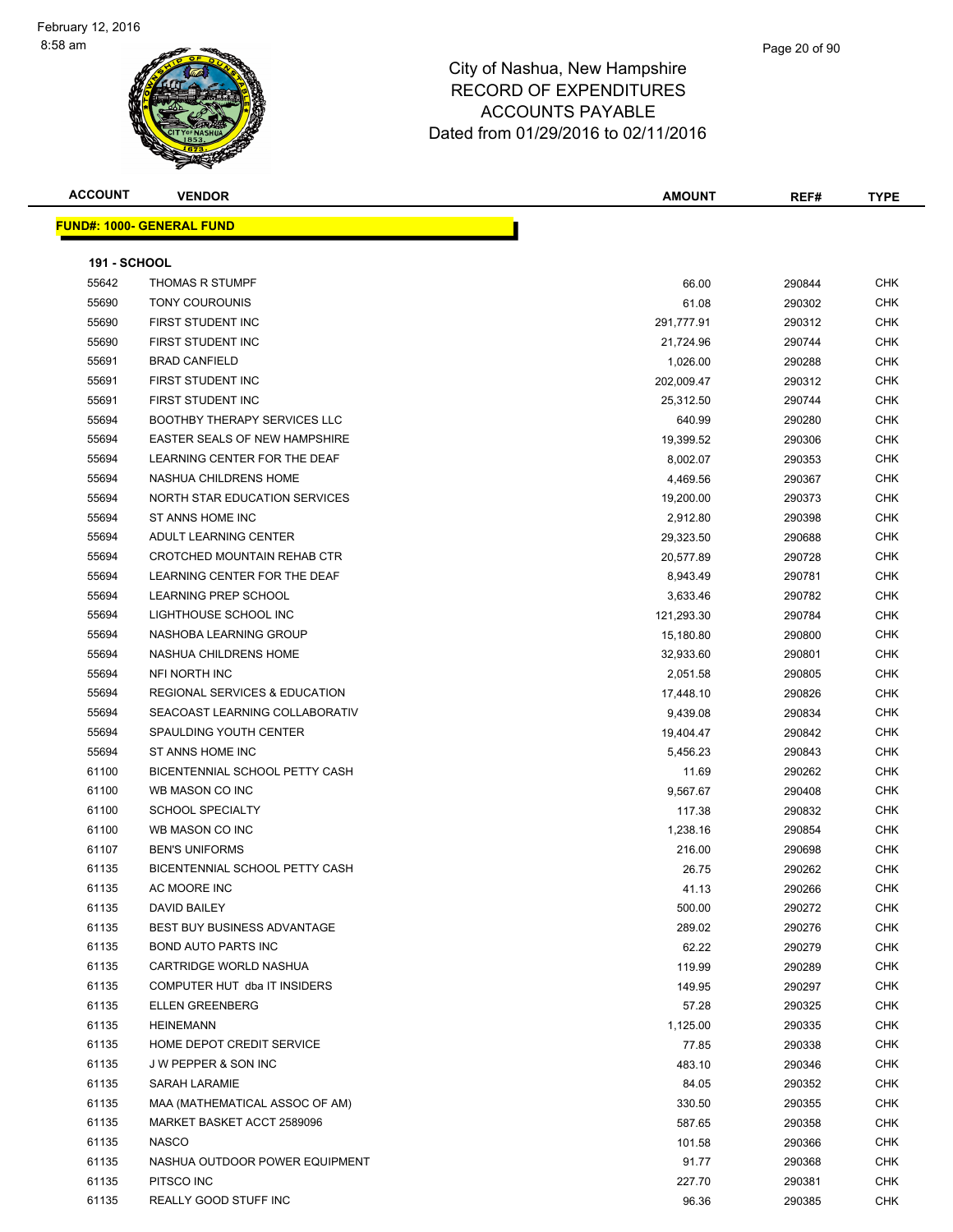| <b>ACCOUNT</b>      | <b>VENDOR</b>                                        | <b>AMOUNT</b> | REF#   | <b>TYPE</b> |
|---------------------|------------------------------------------------------|---------------|--------|-------------|
|                     | <b>FUND#: 1000- GENERAL FUND</b>                     |               |        |             |
|                     |                                                      |               |        |             |
| <b>191 - SCHOOL</b> |                                                      |               |        |             |
| 61135               | <b>SARGENT WELCH</b>                                 | 312.98        | 290391 | <b>CHK</b>  |
| 61135               | SUPER DUPER SCHOOL CO                                | 37.45         | 290400 | <b>CHK</b>  |
| 61135               | <b>DENISE TROMBLY</b>                                | 69.92         | 290402 | CHK         |
| 61135               | <b>WAL-MART</b>                                      | 54.49         | 290406 | <b>CHK</b>  |
| 61135               | WB MASON CO INC                                      | 4,294.63      | 290408 | <b>CHK</b>  |
| 61135               | BRENTWOOD PETTY CASH                                 | 88.76         | 290680 | <b>CHK</b>  |
| 61135               | UNITED PARCEL SERVICE                                | 47.36         | 290685 | <b>CHK</b>  |
| 61135               | <b>ACP DIRECT</b>                                    | 416.45        | 290687 | <b>CHK</b>  |
| 61135               | <b>BARNES &amp; NOBLE INC</b>                        | 25.56         | 290695 | <b>CHK</b>  |
| 61135               | <b>CAROLYN BOURQUE</b>                               | 88.51         | 290705 | <b>CHK</b>  |
| 61135               | BUYQUEST.COM                                         | 247.00        | 290708 | <b>CHK</b>  |
| 61135               | CANON SOLUTIONS AMERICA                              | 417.50        | 290709 | CHK         |
| 61135               | CAROLINA BIOLOGICAL SUPPLY CO                        | 274.87        | 290712 | CHK         |
| 61135               | CENTRAL PAPER PRODUCTS CO                            | 350.57        | 290714 | <b>CHK</b>  |
| 61135               | DECKER SCHOOL FIX                                    | 493.02        | 290732 | <b>CHK</b>  |
| 61135               | <b>DEMCO</b>                                         | 307.02        | 290734 | <b>CHK</b>  |
| 61135               | <b>WILLIAM DUBOIS</b>                                | 251.81        | 290737 | <b>CHK</b>  |
| 61135               | FAIRGROUNDS MIDDLE SCH PETTY C                       | 65.85         | 290742 | <b>CHK</b>  |
| 61135               | <b>ANDREW FISHBEIN</b>                               | 44.09         | 290745 | <b>CHK</b>  |
| 61135               | <b>FISHER SCIENTIFIC</b>                             | 591.52        | 290746 | <b>CHK</b>  |
| 61135               | <b>FREY SCIENTIFIC</b>                               | 32.99         | 290749 | <b>CHK</b>  |
| 61135               | <b>GYM CLOSET</b>                                    | 434.86        | 290763 | <b>CHK</b>  |
| 61135               | <b>HANNAFORD</b>                                     | 112.83        | 290768 | <b>CHK</b>  |
| 61135               | HEINEMANN                                            | 120.00        | 290769 | CHK         |
| 61135               | J W PEPPER & SON INC                                 | 256.22        | 290773 | <b>CHK</b>  |
| 61135               | KIDS DISCOVER                                        | 44.80         | 290775 | <b>CHK</b>  |
| 61135               | <b>MARKERTEK VIDEO SUPPLY</b>                        | 558.00        | 290791 | <b>CHK</b>  |
| 61135               | MARKET BASKET ACCT 2589096                           | 78.28         | 290792 | <b>CHK</b>  |
| 61135               | <b>NASCO</b>                                         | 943.60        | 290799 | <b>CHK</b>  |
| 61135               | NORTH CENTER FOOD SERVICE                            | 1,197.16      | 290808 | <b>CHK</b>  |
| 61135               | NORTHEAST ELECTRICAL DISTRIBUT                       | 126.00        | 290809 | <b>CHK</b>  |
| 61135               | P J CURRIER LUMBER CO                                | 82.00         | 290812 | <b>CHK</b>  |
| 61135               | PRO-ED                                               | 203.50        | 290823 | <b>CHK</b>  |
| 61135               | SCHOOL SPECIALTY                                     | 906.30        | 290832 | <b>CHK</b>  |
| 61135               | <b>SYSCO BOSTON LLC</b>                              | 1,032.65      | 290845 | CHK         |
| 61135               | ULINE                                                | 86.95         | 290851 | CHK         |
| 61135               | <b>WAL-MART</b>                                      | 99.97         | 290853 | <b>CHK</b>  |
| 61135               | WB MASON CO INC                                      | 1,192.49      | 290854 | CHK         |
| 61142               | BICENTENNIAL SCHOOL PETTY CASH                       | 20.37         | 290262 | <b>CHK</b>  |
| 61142               | PATTERSON MEDICAL SUPPLY INC                         | 724.75        | 290378 | <b>CHK</b>  |
| 61142               | <b>SCHOOL HEALTH CORP</b>                            | 100.40        | 290392 | CHK         |
| 61142               | SCHOOL NURSE SUPPLY INC                              | 328.13        | 290831 | <b>CHK</b>  |
| 61299               | <b>BELLETETES INC</b>                                | 692.28        | 290275 | <b>CHK</b>  |
| 61299               | <b>FASTENAL CO</b>                                   | 170.50        | 290310 | CHK         |
| 61299               | ANN FISHER                                           | 150.35        | 290313 | CHK         |
|                     |                                                      |               |        |             |
| 61299               | <b>ELLEN GREENBERG</b><br>HOME DEPOT CREDIT SERVICES | 154.00        | 290325 | CHK         |
| 61299               |                                                      | 117.66        | 290339 | CHK         |
| 61299               | MIL-BAR PLASTICS INC                                 | 32.65         | 290364 | <b>CHK</b>  |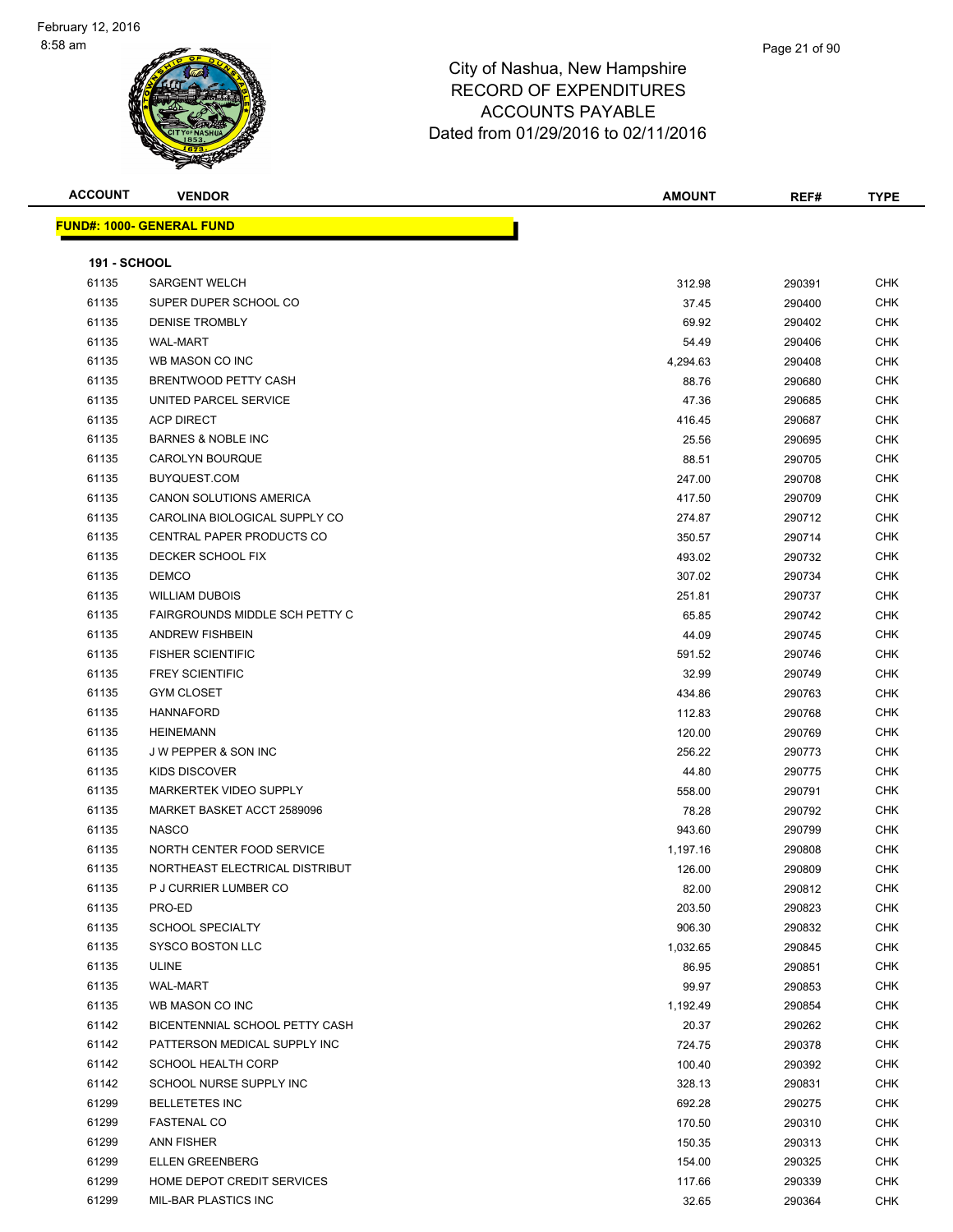| <b>ACCOUNT</b>      | <b>VENDOR</b>                     |                      | AMOUNT   | REF#    | <b>TYPE</b> |
|---------------------|-----------------------------------|----------------------|----------|---------|-------------|
|                     | <b>FUND#: 1000- GENERAL FUND</b>  |                      |          |         |             |
|                     |                                   |                      |          |         |             |
| <b>191 - SCHOOL</b> |                                   |                      |          |         |             |
| 61299               | <b>WAL-MART</b>                   |                      | 113.73   | 290406  | CHK         |
| 61299               | WB MASON CO INC                   |                      | 344.65   | 290408  | CHK         |
| 61299               | <b>BRENTWOOD PETTY CASH</b>       |                      | 72.30    | 290680  | CHK         |
| 61299               | NASHUA HIGH SCHOOL SOUTH          |                      | 750.00   | 290682  | <b>CHK</b>  |
| 61299               | <b>BELLETETES INC</b>             |                      | 81.54    | 290697  | CHK         |
| 61299               | DECKER SCHOOL FIX                 |                      | 109.08   | 290732  | <b>CHK</b>  |
| 61299               | <b>ZAX SIGNAGE</b>                |                      | 299.95   | 290856  | <b>CHK</b>  |
| 61407               | CEN-COM                           |                      | 82.00    | 290291  | <b>CHK</b>  |
| 61407               | M & M ELECTRICAL SUPPLY CO INC    |                      | 1,325.97 | 290787  | CHK         |
| 61407               | WILLIAMS COMMUNICATIONS SERVIC    |                      | 363.00   | 290855  | <b>CHK</b>  |
| 61414               | F W WEBB CO                       |                      | 265.83   | 290307  | <b>CHK</b>  |
| 61414               | <b>HAJOCA CORPORATION</b>         |                      | 28.83    | 290329  | CHK         |
| 61414               | F W WEBB CO                       |                      | 470.96   | 290741  | CHK         |
| 61414               | <b>GRANITE GROUP</b>              |                      | 438.14   | 290759  | CHK         |
| 61414               | <b>HAJOCA CORPORATION</b>         |                      | 96.01    | 290764  | <b>CHK</b>  |
| 61421               | ARCSOURCE INC                     |                      | 28.08    | 290269  | <b>CHK</b>  |
| 61421               | <b>GRAINGER</b>                   |                      | 954.78   | 290322  | <b>CHK</b>  |
| 61421               | <b>CAPP INC</b>                   |                      | 2,432.00 | 290710  | <b>CHK</b>  |
| 61421               | <b>GRAINGER</b>                   |                      | 255.98   | 290757  | <b>CHK</b>  |
| 61428               | <b>EXPENSE REDUCTION ANALYSIS</b> |                      | 3,853.00 | 290740  | CHK         |
| 61599               | NASHUA OUTDOOR POWER EQUIPMENT    |                      | 5.46     | 290368  | <b>CHK</b>  |
| 61607               | COMPUTER HUT dba IT INSIDERS      |                      | 1,009.06 | 290297  | CHK         |
| 61607               | COMPUTER HUT dba IT INSIDERS      |                      | 1,038.33 | 290721  | CHK         |
| 61814               | <b>BARNES &amp; NOBLE INC</b>     |                      | 153.23   | 290695  | <b>CHK</b>  |
| 61814               | FOLLETT SCHOOL SOLUTIONS INC      |                      | 360.92   | 290747  | <b>CHK</b>  |
| 61821               | <b>PROQUEST LLC</b>               |                      | 1,905.00 | 290824  | <b>CHK</b>  |
| 61830               | <b>GALE/CENGAGE LEARNING</b>      |                      | 50.00    | 290318  | CHK         |
| 61875               | <b>BANK OF AMERICA</b>            |                      | 100.00   | 290273  | <b>CHK</b>  |
| 61875               | FOLLETT SCHOOL SOLUTIONS INC      |                      | 1,260.60 | 290315  | CHK         |
| 61875               | <b>DEBORAH O'NEIL</b>             |                      | 207.68   | 290375  | <b>CHK</b>  |
| 61875               | PEARSON EDUCATION                 |                      | 709.68   | 290816  | CHK         |
| 61875               | CITIZENS BANK CREDIT CARD         | BARNES&NOBLE.COM     | 1,472.64 | 9201609 | <b>ACH</b>  |
| 61875               | CITIZENS BANK CREDIT CARD         | BARNES&NOBLE.COM     | 122.72   | 9201609 | <b>ACH</b>  |
| 61875               | CITIZENS BANK CREDIT CARD         | BARNES&NOBLE.COM     | 56.64    | 9201609 | <b>ACH</b>  |
| 61875               | CITIZENS BANK CREDIT CARD         | BARNES&NOBLE.COM     | 1,463.20 | 9201609 | ACH         |
| 61875               | CITIZENS BANK CREDIT CARD         | BARNES&NOBLE.COM     | 9.44     | 9201609 | <b>ACH</b>  |
| 61875               | CITIZENS BANK CREDIT CARD         | BARNES&NOBLE.COM     | 9.44     | 9201609 | <b>ACH</b>  |
| 71221               | COMPUTER HUT dba IT INSIDERS      |                      | 2,999.25 | 290297  | <b>CHK</b>  |
| 71221               | COMPUTER HUT dba IT INSIDERS      |                      | 2,798.12 | 290721  | CHK         |
| 71221               | PRO AV SYSTEMS INC                |                      | 2,000.00 | 290822  | <b>CHK</b>  |
| 71228               | X2 DEVELOPMENT CORP               |                      | 1,200.00 | 290410  | <b>CHK</b>  |
| 71228               | RICHARD FARRENKOPF                |                      | 111.48   | 290743  | CHK         |
| 71228               | TECHNICAL EDUCATION SOLUTIONS     |                      | 840.00   | 290847  | CHK         |
| 71228               | CITIZENS BANK CREDIT CARD         | <b>SURVEY MONKEY</b> | 250.00   | 9201609 | ACH         |
| 71800               | PRO AV SYSTEMS INC                |                      | 2,875.00 | 290822  | CHK         |
| 71999               | <b>BLUE ROBOTICS INC</b>          |                      | 124.50   | 290278  | CHK         |
| 71999               | COMPUTER HUT dba IT INSIDERS      |                      | 2,720.00 | 290297  | CHK         |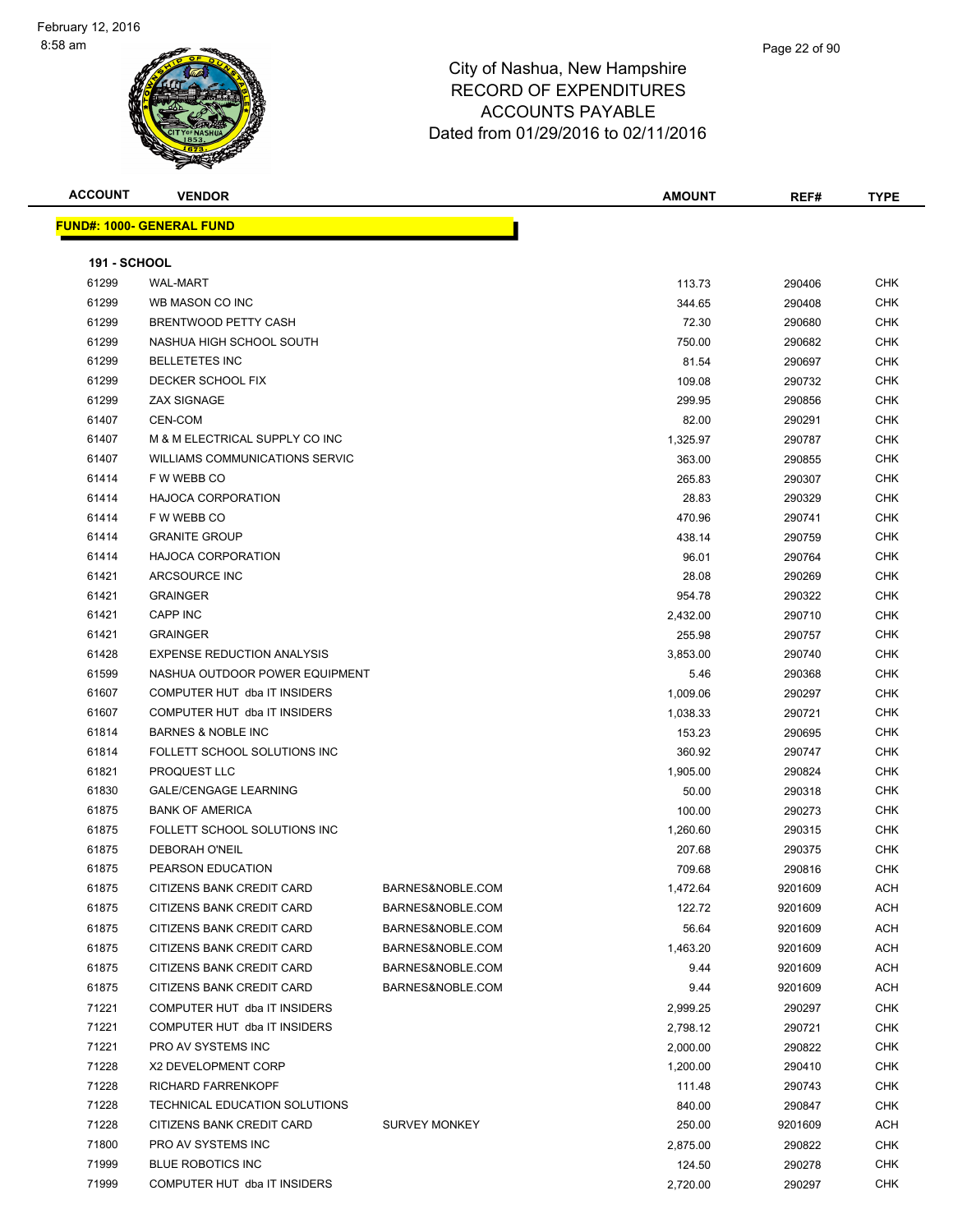| יוווש טע.ט          |                                                     |                                     | Page 23 or 90 |             |  |
|---------------------|-----------------------------------------------------|-------------------------------------|---------------|-------------|--|
|                     |                                                     | City of Nashua, New Hampshire       |               |             |  |
|                     |                                                     | <b>RECORD OF EXPENDITURES</b>       |               |             |  |
|                     |                                                     | <b>ACCOUNTS PAYABLE</b>             |               |             |  |
|                     |                                                     | Dated from 01/29/2016 to 02/11/2016 |               |             |  |
|                     |                                                     |                                     |               |             |  |
| <b>ACCOUNT</b>      | <b>VENDOR</b>                                       | <b>AMOUNT</b>                       | REF#          | <b>TYPE</b> |  |
|                     | <b>FUND#: 1000- GENERAL FUND</b>                    |                                     |               |             |  |
| <b>191 - SCHOOL</b> |                                                     |                                     |               |             |  |
| 71999               | KITTREDGE EQUIPMENT CO - NH                         | 344.08                              | 290350        | <b>CHK</b>  |  |
| 71999               | PRO AV SYSTEMS INC                                  | 2,634.00                            | 290822        | <b>CHK</b>  |  |
|                     | <b>TOTAL 191 - SCHOOL</b>                           | \$1,254,016.87                      |               |             |  |
|                     |                                                     |                                     |               |             |  |
|                     | <b>TOTAL FUND 1000 - GENERAL FUND</b>               | \$4,846,683.76                      |               |             |  |
|                     | <b>FUND#: 1001- GF-CAPITAL IMPROVEMENTS</b>         |                                     |               |             |  |
| 161 - STREETS       |                                                     |                                     |               |             |  |
| 81100               | CAPITAL STREETSCAPES LLC                            | 1,317.00                            | 290128        | <b>CHK</b>  |  |
| 81100               | CONTINENTAL PAVING INC                              | 301.13                              | 290138        | CHK         |  |
| 81100               | JOHNSONS ELECTRIC INC                               | 230.00                              | 290182        | <b>CHK</b>  |  |
| 81100               | JOHNSONS ELECTRIC INC                               | 8,250.00                            | 290598        | <b>CHK</b>  |  |
| 81100               | CAPITAL STREETSCAPES LLC                            | 1,317.00                            | 290128        | <b>CHK</b>  |  |
| 81100               | JOHNSONS ELECTRIC INC                               | 1,544.60                            | 290182        | <b>CHK</b>  |  |
| 81100               | JOHNSONS ELECTRIC INC                               | 1,311.40                            | 290598        | <b>CHK</b>  |  |
| 81100               | CAPITAL STREETSCAPES LLC                            | 2,543.00                            | 290128        | <b>CHK</b>  |  |
| 81100               | JOHNSONS ELECTRIC INC                               | 7,498.50                            | 290182        | <b>CHK</b>  |  |
| 81100               | JOHNSONS ELECTRIC INC                               | 385.00                              | 290598        | <b>CHK</b>  |  |
|                     | <b>TOTAL 161 - STREETS</b>                          | \$24,697.63                         |               |             |  |
|                     | TOTAL FUND 1001 - GF-CAPITAL IMPROVEMENTS           | \$24,697.63                         |               |             |  |
|                     |                                                     |                                     |               |             |  |
|                     | <u> FUND#: 1010- GF-PRIOR YEAR ESCROWS/EXPENSES</u> |                                     |               |             |  |
| 81200               | 102 - BOARD OF ALDERMEN<br>HUFF & GAUTHIER INC      | 379.60                              | 290174        | <b>CHK</b>  |  |
|                     | <b>TOTAL 102 - BOARD OF ALDERMEN</b>                | \$379.60                            |               |             |  |
|                     |                                                     |                                     |               |             |  |
|                     | <b>171 - COMMUNITY SERVICES</b>                     |                                     |               |             |  |
| 53142               | <b>DENNIS MIRES PA</b>                              | 3,375.00                            | 290554        | <b>CHK</b>  |  |
|                     | <b>TOTAL 171 - COMMUNITY SERVICES</b>               | \$3,375.00                          |               |             |  |
|                     | TOTAL FUND 1010 - GF-PRIOR YEAR ESCROWS/EXPENSES    | \$3,754.60                          |               |             |  |
|                     | <b>FUND#: 2100- FOOD SERVICES FUND</b>              |                                     |               |             |  |
| 44503               | <b>HEIDI BRACCI</b>                                 | 90.00                               | 290284        | <b>CHK</b>  |  |
| 54487               | AFFILIATED HVAC SERVICES LLC                        | 110.00                              | 290267        | <b>CHK</b>  |  |
| 54487               | <b>BASSETT SERVICES CORPORATION</b>                 | 109.60                              | 290274        | <b>CHK</b>  |  |
| 54487               | <b>HOBART SERVICE</b>                               | 2,780.00                            | 290337        | <b>CHK</b>  |  |
| 54487               | AFFILIATED HVAC SERVICES LLC                        | 98.00                               | 290689        | <b>CHK</b>  |  |
|                     |                                                     |                                     |               |             |  |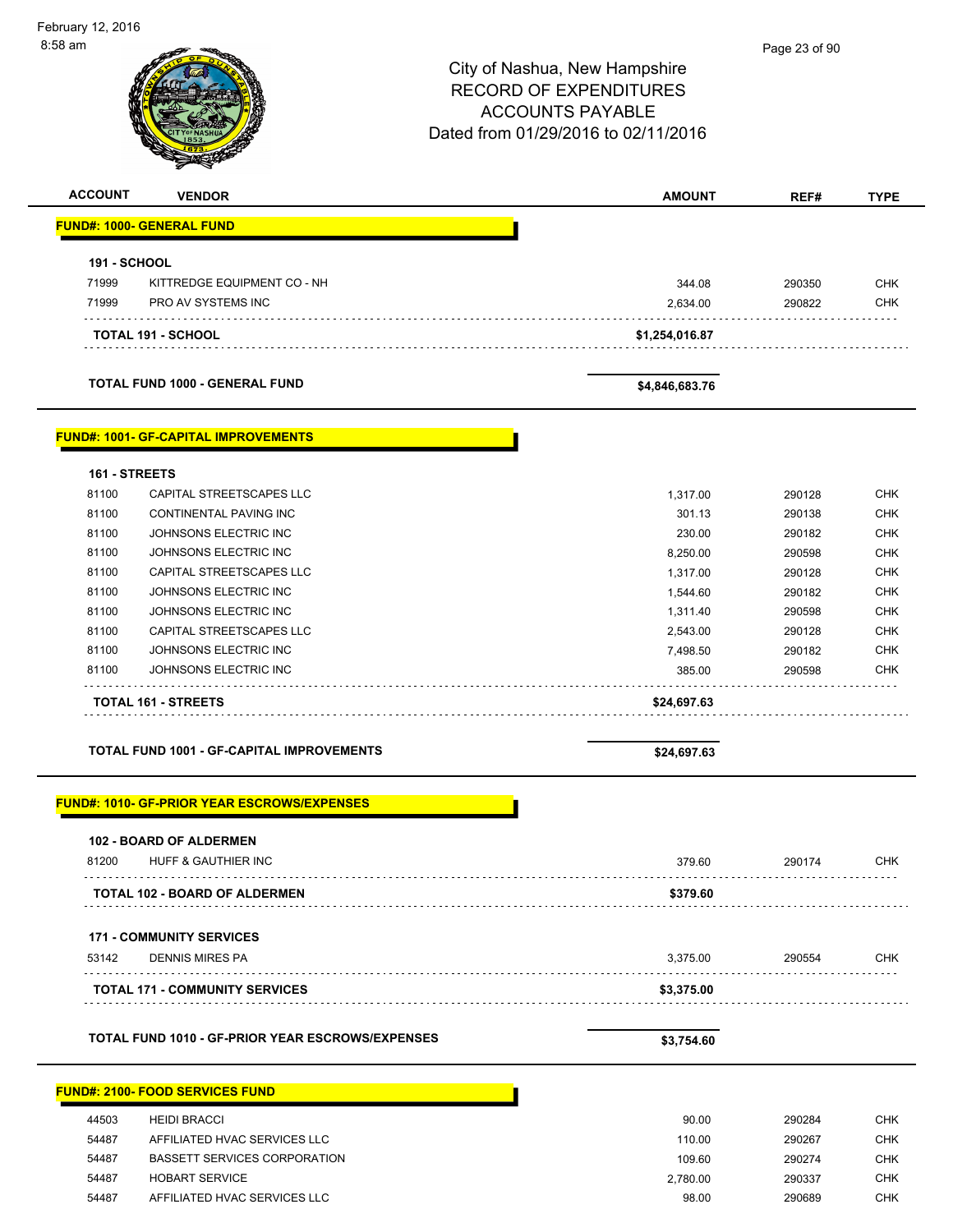

| <b>ACCOUNT</b> | <b>VENDOR</b>                                   | <b>AMOUNT</b> | REF#             | TYPE       |
|----------------|-------------------------------------------------|---------------|------------------|------------|
|                | <b>FUND#: 2100- FOOD SERVICES FUND</b>          |               |                  |            |
| 54487          | <b>BASSETT SERVICES CORPORATION</b>             | 262.00        | 290696           | <b>CHK</b> |
| 55307          | PAMELA CORREA                                   | 68.31         | 290300           | <b>CHK</b> |
| 55307          | <b>KAREN GUSTIN</b>                             | 117.50        | 290328           | <b>CHK</b> |
| 55307          | PAULE RALPH                                     | 88.16         | 290383           | <b>CHK</b> |
| 55307          | LISA BORDELEAU                                  | 41.04         | 290702           | <b>CHK</b> |
| 55307          | <b>ODETTE SLOSEK</b>                            | 79.79         | 290839           | <b>CHK</b> |
| 55400          | SNA LOCKBOX CREDENTIALING                       | 39.50         | 290265           | <b>CHK</b> |
| 55400          | AMY CASSIDY                                     | 13.00         | 290290           | <b>CHK</b> |
| 61100          | WB MASON CO INC                                 | 790.46        | 290408           | <b>CHK</b> |
| 61214          | <b>BIMBO FOODS BAKERIES INC</b>                 | 2,065.30      | 290277           | <b>CHK</b> |
| 61214          | <b>BOSTON PIE INC</b>                           | 718.20        | 290281           | <b>CHK</b> |
| 61214          | COCA COLA BOTTLING CO                           | 790.25        | 290296           | <b>CHK</b> |
| 61214          | COSTA FRUIT & PRODUCE CO INC                    | 12,519.33     | 290301           | <b>CHK</b> |
| 61214          | <b>GARELICK FARMS LYNN</b>                      | 37,072.27     | 290319           | <b>CHK</b> |
| 61214          | GILLS PIZZA CO                                  | 10,174.75     | 290320           | <b>CHK</b> |
| 61214          | <b>GREAT STATE BEVERAGES INC</b>                | 848.70        | 290323           | <b>CHK</b> |
| 61214          | <b>HERSHEY CREAMERY</b>                         | 195.76        | 290336           | <b>CHK</b> |
| 61214          | <b>M SAUNDERS INC</b>                           | 8,091.54      | 290354           | <b>CHK</b> |
| 61214          | NEW ENGLAND ICE CREAM                           | 561.25        | 290369           | <b>CHK</b> |
| 61214          | <b>OLNASHUA LLC</b>                             | 600.00        | 290376           | <b>CHK</b> |
| 61214          | <b>SAL'S PIZZA</b>                              | 195.00        | 290388           | <b>CHK</b> |
| 61214          | <b>BIMBO FOODS BAKERIES INC</b>                 | 857.95        | 290700           | <b>CHK</b> |
| 61214          | COCA COLA BOTTLING CO                           | 788.50        | 290718           | <b>CHK</b> |
| 61214          | COSTA FRUIT & PRODUCE CO INC                    | 29,679.76     | 290725           | <b>CHK</b> |
| 61214          | <b>GARELICK FARMS LYNN</b>                      | 10,839.16     | 290751           | <b>CHK</b> |
| 61214          | <b>GREAT STATE BEVERAGES INC</b>                | 381.20        | 290761           | <b>CHK</b> |
| 61214          | <b>HERSHEY CREAMERY</b>                         | 218.88        | 290770           | <b>CHK</b> |
| 61214          | <b>M SAUNDERS INC</b>                           | 4,139.96      | 290788           | <b>CHK</b> |
| 61214          | NH BREAD COMPANY LLC                            | 65.00         | 290807           | <b>CHK</b> |
| 61214          | OLNASHUA LLC                                    | 450.00        | 290811           | <b>CHK</b> |
| 61299          | CENTRAL PAPER PRODUCTS CO                       | 34.95         | 290292           | <b>CHK</b> |
| 61299          | CENTRAL PAPER PRODUCTS CO                       | 14,747.29     | 290714           | <b>CHK</b> |
| 71000          | KITTREDGE EQUIPMENT CO - NH                     | 296.68        | 290350           | <b>CHK</b> |
| 71000          | KITTREDGE EQUIPMENT CO - NH                     | 189.00        | 290776           | <b>CHK</b> |
|                | <b>TOTAL FUND 2100 - FOOD SERVICES FUND</b>     | \$141,208.04  |                  |            |
|                | <b>FUND#: 2201- DRIVERS EDUCATION FUND</b>      |               |                  |            |
| 61799          |                                                 | 236.03        |                  | <b>CHK</b> |
| 71221          | <b>BEST FORD</b><br><b>AUTOFAIR FORD</b>        |               | 290699<br>290270 | CHK        |
|                |                                                 | 175.80        |                  |            |
|                | <b>TOTAL FUND 2201 - DRIVERS EDUCATION FUND</b> | \$411.83      |                  |            |
|                | <b>FUND#: 2207- ADULT ED/CONTINUING ED</b>      |               |                  |            |
| 55690          | NASHUA TRANSIT SYSTEM                           | 300.00        | 290264           | <b>CHK</b> |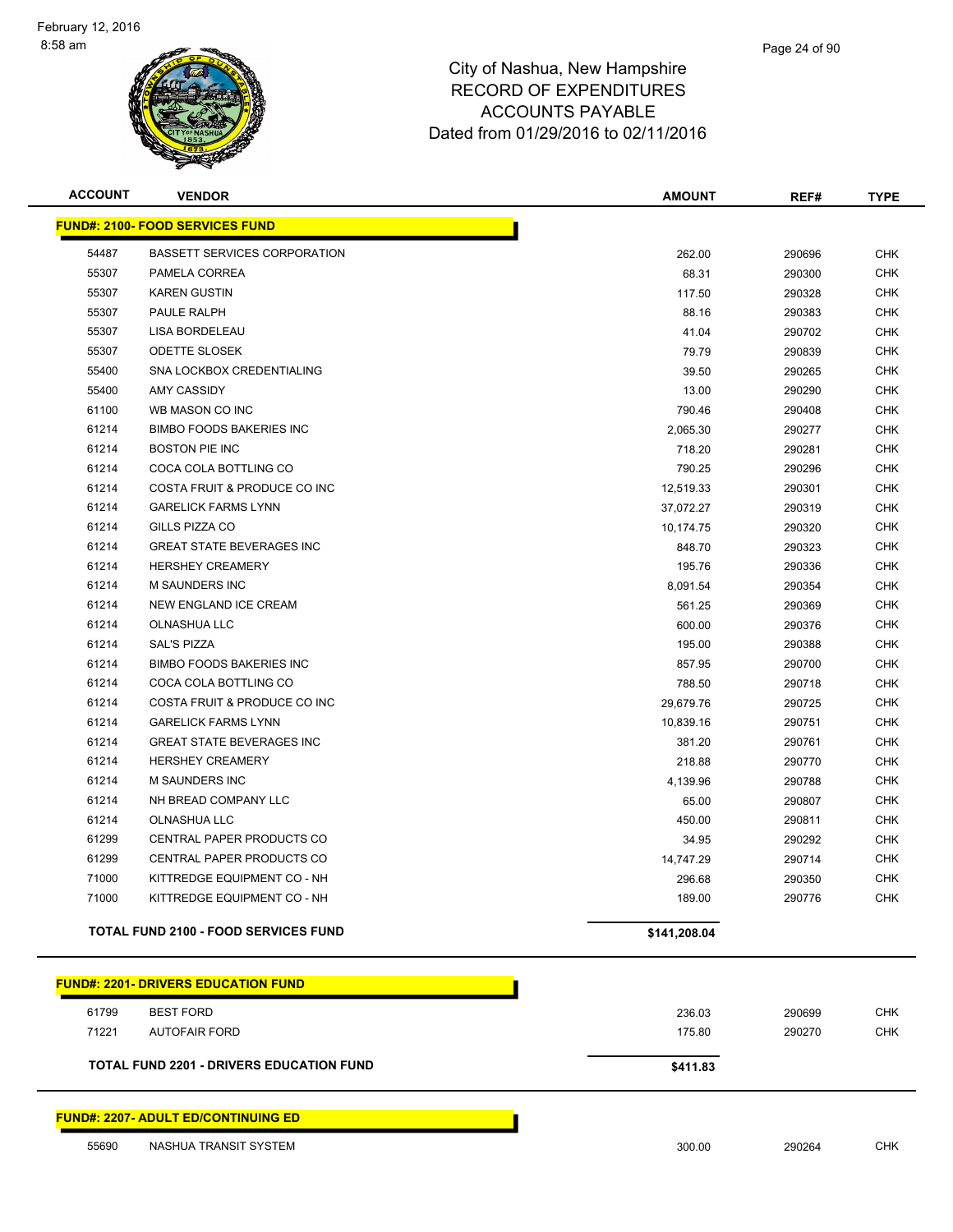| <b>ACCOUNT</b> | <b>VENDOR</b>                                          | <b>AMOUNT</b> | REF#   | <b>TYPE</b>              |
|----------------|--------------------------------------------------------|---------------|--------|--------------------------|
|                | <b>TOTAL FUND 2207 - ADULT ED/CONTINUING ED</b>        | \$300.00      |        |                          |
|                | <b>FUND#: 2212- ATHLETICS REVENUE FUND</b>             |               |        |                          |
| 44563          | NASHUA SCHOOL DISTRICT 42                              | 250.00        | 149980 | <b>ACH</b>               |
|                | <b>TOTAL FUND 2212 - ATHLETICS REVENUE FUND</b>        | \$250.00      |        |                          |
|                |                                                        |               |        |                          |
|                | <b>FUND#: 2222- AFTER SCHOOL PROGRAM</b>               |               |        |                          |
| 55300          | <b>HEATHER BOUCHER</b>                                 | 22.90         | 290282 | <b>CHK</b>               |
| 55300          | <b>STEVE AMROL</b>                                     | 350.89        | 290691 | <b>CHK</b>               |
| 55300          | <b>HEATHER BOUCHER</b>                                 | 40.88         | 290704 | <b>CHK</b>               |
| 55300          | <b>AMY CREAR</b>                                       | 47.20         | 290727 | <b>CHK</b>               |
| 55690          | FIRST STUDENT INC                                      | 1,428.17      | 290744 | <b>CHK</b>               |
| 61299          | AC MOORE INC                                           | 245.92        | 290266 | <b>CHK</b>               |
| 61299          | COSTA FRUIT & PRODUCE CO INC                           | 423.75        | 290301 | <b>CHK</b>               |
| 61299          | <b>GARELICK FARMS LYNN</b>                             | 357.99        | 290319 | <b>CHK</b>               |
| 61299          | MARKET BASKET ACCT 2589096                             | 87.01         | 290358 | <b>CHK</b>               |
| 61299          | <b>STEVE AMROL</b>                                     | 87.89         | 290691 | <b>CHK</b>               |
| 61299          | <b>HEATHER BOUCHER</b>                                 | 35.99         | 290704 | <b>CHK</b>               |
| 61299          | <b>GARELICK FARMS LYNN</b>                             | 180.34        | 290751 | <b>CHK</b>               |
| 61299          | LINDA HAMM                                             | 39.47         | 290766 | <b>CHK</b>               |
| 61299          | MARKET BASKET ACCT 2589096                             | 27.37         | 290792 | <b>CHK</b>               |
| 61299          | SMARTEACHER INC/PRODIGY                                | 780.00        | 290840 | <b>CHK</b>               |
|                | <b>TOTAL FUND 2222 - AFTER SCHOOL PROGRAM</b>          | \$4,155.77    |        |                          |
|                | <b>FUND#: 2247- CULINARY ARTS</b>                      |               |        |                          |
| 61135          | MARKET BASKET ACCT 2589096                             | 290.39        | 290358 | <b>CHK</b>               |
| 61135          | NORTH CENTER FOOD SERVICE                              | 537.44        | 290374 | <b>CHK</b>               |
| 61135          | <b>GENERAL LINEN SERVICE INC</b>                       | 136.60        | 290752 | <b>CHK</b>               |
| 61135          | NORTH CENTER FOOD SERVICE                              | 314.02        | 290808 | <b>CHK</b>               |
|                | <b>TOTAL FUND 2247 - CULINARY ARTS</b>                 | \$1,278.45    |        |                          |
|                | <b>FUND#: 2505- GOVT &amp; EDUCATION CHANNELS FUND</b> |               |        |                          |
|                |                                                        |               |        |                          |
| 53470          | <b>JOHN COLLINS</b>                                    | 250.00        | 290136 | <b>CHK</b><br><b>CHK</b> |
| 53470          | <b>THOMAS KING</b>                                     | 250.00        | 290184 |                          |
| 53470          | <b>JIM MCLEAN</b>                                      | 150.00        | 290199 | <b>CHK</b>               |
| 53470          | <b>TIM O'NEIL</b>                                      | 325.00        | 290218 | CHK                      |
| 53470          | <b>SCOTT SILVA</b>                                     | 100.00        | 290233 | <b>CHK</b>               |
| 53470          | <b>FRANK J WALLENT</b>                                 | 375.00        | 290255 | <b>CHK</b>               |
| 54141          | PENNICHUCK WATER WORKS INC                             | 30.91         | 290104 | <b>CHK</b>               |
| 55699          | COMCAST CABLE COMMUNICATIONS I                         | 10.44         | 290482 | <b>CHK</b>               |
| 55699          | AARDVARK THE DEAN OF CLEAN                             | 195.00        | 290513 | <b>CHK</b>               |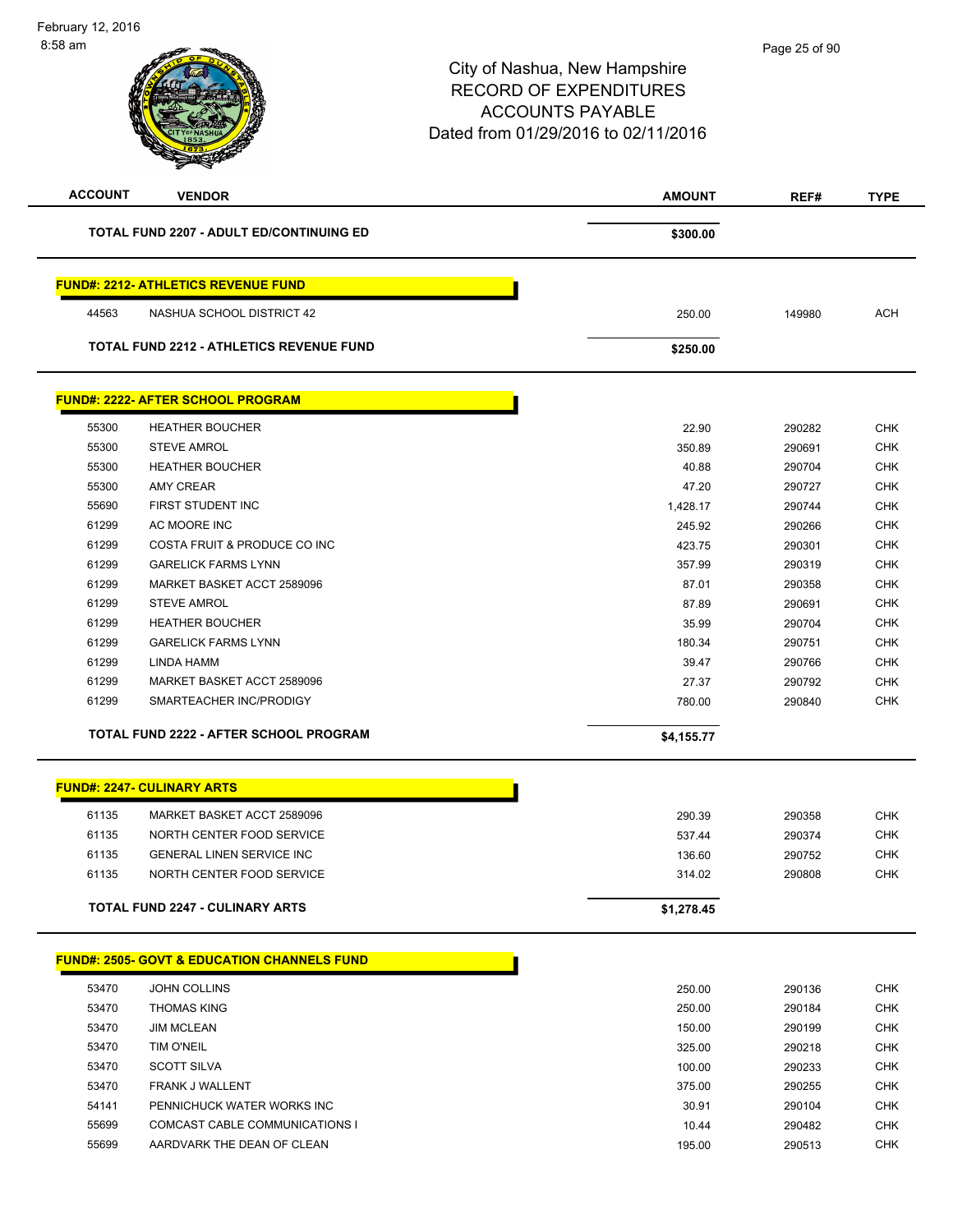| <b>ACCOUNT</b> | <b>VENDOR</b>                                               |                   | <b>AMOUNT</b> | REF#    | <b>TYPE</b> |
|----------------|-------------------------------------------------------------|-------------------|---------------|---------|-------------|
|                | <b>TOTAL FUND 2505 - GOVT &amp; EDUCATION CHANNELS FUND</b> |                   | \$1,686.35    |         |             |
|                | <b>FUND#: 2506- HUNT BLDG FACILITY RENTAL FUND</b>          |                   |               |         |             |
| 54114          | <b>LIBERTY UTILITIES - NH</b>                               |                   | 452.24        | 290096  | <b>CHK</b>  |
| 54114          | <b>DIRECT ENERGY BUSINESS</b>                               |                   | 780.16        | 290555  | <b>CHK</b>  |
| 54200          | J LAWRENCE HALL INC                                         |                   | 448.76        | 290177  | <b>CHK</b>  |
|                | <b>TOTAL FUND 2506 - HUNT BLDG FACILITY RENTAL FUND</b>     |                   | \$1,681.16    |         |             |
|                | <b>FUND#: 3030- EMERGENCY MGMT GRANTS FUND</b>              |                   |               |         |             |
| 61299          | CITIZENS BANK CREDIT CARD                                   | TJs Deli          | 262.39        | 9201609 | <b>ACH</b>  |
|                | <b>TOTAL FUND 3030 - EMERGENCY MGMT GRANTS FUND</b>         |                   | \$262.39      |         |             |
|                | <u>FUND#: 3068- COMMUNITY SERVICES GRANTS FUND</u>          |                   |               |         |             |
| 68350          | CITIZENS BANK CREDIT CARD                                   | PayPal - DoverY2Y | 720.00        | 9201609 | <b>ACH</b>  |
|                | <b>TOTAL FUND 3068 - COMMUNITY SERVICES GRANTS FUND</b>     |                   |               |         |             |
|                |                                                             |                   | \$720.00      |         |             |
|                | <b>FUND#: 3070- COMMUNITY HEALTH GRANTS FUND</b>            |                   |               |         |             |
| 55300          | <b>KATHY CYR</b>                                            |                   | 51.64         | 290070  | <b>CHK</b>  |
| 55300          | <b>KATHY CYR</b>                                            |                   | 42.08         | 290070  | <b>CHK</b>  |
| 61100          | WB MASON CO INC                                             |                   | 196.39        | 290672  | <b>CHK</b>  |
|                | TOTAL FUND 3070 - COMMUNITY HEALTH GRANTS FUND              |                   | \$290.11      |         |             |
|                | <b>FUND#: 3090- URBAN PROGRAM GRANTS FUND</b>               |                   |               |         |             |
| 54210          | DAD'S ABATEMENT LLC                                         |                   | 15,000.00     | 290465  | <b>CHK</b>  |
| 54210          | DAD'S ABATEMENT LLC                                         |                   | 4,780.00      | 290463  | <b>CHK</b>  |
| 54210          | DAD'S ABATEMENT LLC                                         |                   | 3,000.00      | 290464  | <b>CHK</b>  |
| 54210          | DAD'S ABATEMENT LLC                                         |                   | 18,500.00     | 290465  | <b>CHK</b>  |
| 54225          | ALCHEMY LEAD MANAGMENT                                      |                   | 5,500.00      | 290516  | <b>CHK</b>  |
| 55307          | <b>ROBERT RICE</b>                                          |                   | 206.28        | 290475  | <b>CHK</b>  |
| 55500          | THE TELEGRAPH                                               |                   | 367.00        | 290502  | <b>CHK</b>  |
| 55614          | HILLSBOROUGH COUNTY REGISTRY                                |                   | 89.47         | 290581  | <b>CHK</b>  |
| 55614          | HILLSBOROUGH COUNTY REGISTRY                                |                   | 240.85        | 290581  | <b>CHK</b>  |
| 68345          | <b>KELLIE LEONARD</b>                                       |                   | 400.00        | 290075  | <b>CHK</b>  |
| 68345          | THOMAS DOLLOFF                                              |                   | 400.00        | 290467  | <b>CHK</b>  |
| 68345          | <b>EDSON SOARES</b>                                         |                   | 400.00        | 290657  | <b>CHK</b>  |
| 69025          | UPDATED HOMES LLC                                           |                   | 7,000.00      | 290086  | <b>CHK</b>  |
| 69075          | NASHUA POLICE ATHLETIC LEAGUE                               |                   | 9,380.00      | 290620  | <b>CHK</b>  |
| 69075          | GIRLS INC OF GREATER NASHUA                                 |                   | 1,323.75      | 290572  | <b>CHK</b>  |
|                | TOTAL FUND 3090 - URBAN PROGRAM GRANTS FUND                 |                   | \$66,587.35   |         |             |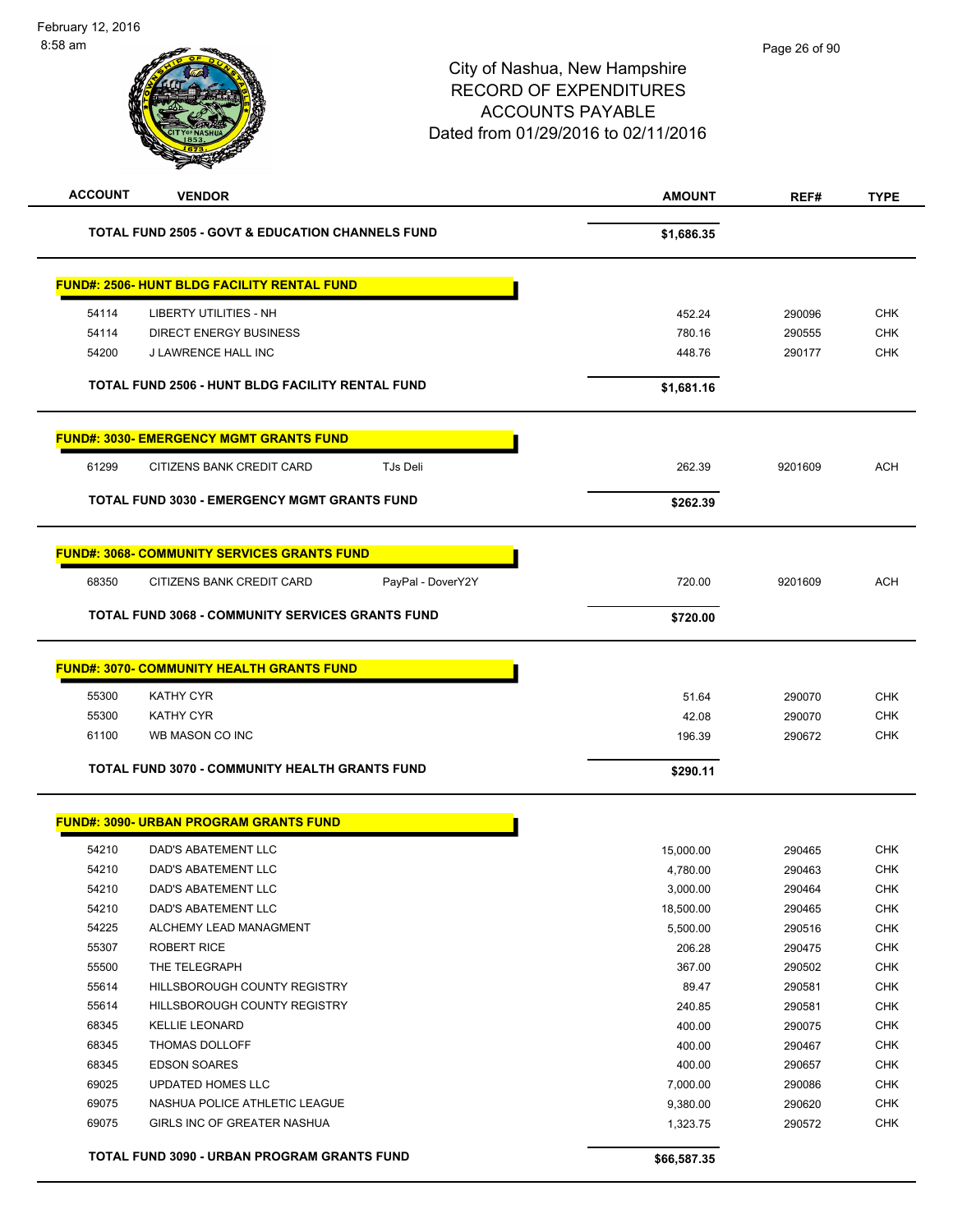

| <b>ACCOUNT</b> | <b>VENDOR</b>                                | <b>AMOUNT</b> | REF#   | <b>TYPE</b> |
|----------------|----------------------------------------------|---------------|--------|-------------|
|                | <b>FUND#: 3120- TRANSIT GRANTS FUND</b>      |               |        |             |
| 54114          | <b>LIBERTY UTILITIES - NH</b>                | 183.78        | 290493 | <b>CHK</b>  |
| 54114          | <b>DIRECT ENERGY BUSINESS</b>                | 233.07        | 290555 | <b>CHK</b>  |
| 54141          | PENNICHUCK WATER WORKS INC                   | 113.33        | 290104 | CHK         |
| 54141          | PENNICHUCK WATER WORKS INC                   | 274.88        | 290104 | <b>CHK</b>  |
| 54421          | CONWAY OFFICE SOLUTIONS                      | 316.00        | 290139 | CHK         |
| 55109          | <b>FAIRPOINT COMMUNICATIONS</b>              | 233.05        | 290092 | <b>CHK</b>  |
| 55699          | VERIZON WIRELESS-342008805                   | 131.00        | 290111 | CHK         |
| 55699          | VERIZON WIRELESS-842008777                   | 191.04        | 290112 | CHK         |
| 55699          | CINTAS#016                                   | 45.96         | 290135 | <b>CHK</b>  |
| 55699          | <b>TYCO INTEGRATED SECURITY LLC</b>          | 535.25        | 290250 | <b>CHK</b>  |
| 55699          | CINTAS#016                                   | 42.96         | 290546 | <b>CHK</b>  |
| 55699          | POWER WASHER SALES LLC                       | 196.00        | 290640 | CHK         |
| 61299          | WB MASON CO INC                              | 60.63         | 290256 | CHK         |
| 61299          | PURE WATERS OF NEW ENGLAND LLC               | 31.50         | 290643 | <b>CHK</b>  |
| 61299          | WB MASON CO INC                              | 162.67        | 290672 | <b>CHK</b>  |
| 61299          | CENTRAL PAPER PRODUCTS CO                    | 262.04        | 290540 | <b>CHK</b>  |
| 61299          | HOME DEPOT CREDIT SERVICE 3065               | 150.47        | 290582 | <b>CHK</b>  |
| 61299          | POWER WASHER SALES LLC                       | 251.21        | 290640 | <b>CHK</b>  |
| 61299          | <b>FASTENAL CO</b>                           | 62.10         | 290151 | <b>CHK</b>  |
| 61299          | HOME DEPOT CREDIT SERVICE 3065               | 37.19         | 290170 | <b>CHK</b>  |
| 61299          | RYDER FLEET PRODUCTS                         | 77.40         | 290229 | <b>CHK</b>  |
| 61299          | <b>BATTERIES PLUS</b>                        | 18.75         | 290527 | <b>CHK</b>  |
| 61299          | RYDER FLEET PRODUCTS                         | 113.11        | 290646 | <b>CHK</b>  |
| 61310          | AVSG LP                                      | 1,855.46      | 290121 | <b>CHK</b>  |
| 61705          | <b>MAYNARD &amp; LESIEUR INC</b>             | 225.00        | 290195 | <b>CHK</b>  |
| 61799          | <b>CAMEROTA TRUCK PARTS</b>                  | 4,392.00      | 290127 | <b>CHK</b>  |
| 61799          | <b>CUMMINS NORTHEAST LLC</b>                 | 1,903.21      | 290141 | <b>CHK</b>  |
| 61799          | <b>GILLIG LLC</b>                            | 2,545.66      | 290158 | <b>CHK</b>  |
| 61799          | <b>GRAINGER</b>                              | 88.15         | 290161 | <b>CHK</b>  |
| 61799          | <b>NAPA AUTO PARTS</b>                       | 36.20         | 290209 | <b>CHK</b>  |
| 61799          | ALLIANCE BUS GROUP INC                       | 287.84        | 290518 | <b>CHK</b>  |
| 61799          | <b>GILLIG LLC</b>                            | 1,036.51      | 290571 | <b>CHK</b>  |
| 61799          | NEW ENGLAND KENWORTH                         | 524.64        | 290623 | <b>CHK</b>  |
| 61799          | ALLIANCE BUS GROUP INC                       | 541.50        | 290118 | <b>CHK</b>  |
| 61799          | NEW ENGLAND KENWORTH                         | 216.48        | 290623 | <b>CHK</b>  |
| 61799          | NEW ENGLAND KENWORTH                         | 2,493.60      | 290212 | <b>CHK</b>  |
| 61799          | NEW ENGLAND KENWORTH                         | 420.24        | 290623 | <b>CHK</b>  |
| 61799          | OMNI SERVICES INC                            | 269.78        | 290631 | <b>CHK</b>  |
| 61799          | <b>NAPA AUTO PARTS</b>                       | 101.22        | 290209 | <b>CHK</b>  |
| 71000          | COMPLETE TABLET SOLUTIONS LTD                | 5,264.87      | 290114 | <b>CHK</b>  |
| 71000          | OFFICE ALTERNATIVES LLC                      | 129.00        | 290629 | <b>CHK</b>  |
|                | <b>TOTAL FUND 3120 - TRANSIT GRANTS FUND</b> | \$26,054.75   |        |             |

### **FUND#: 3800- SCHOOL GRANTS FUND**

| 53600 | <b>SERESC</b> | 193.68    | 290836 | СНК |
|-------|---------------|-----------|--------|-----|
| 53607 | <b>SERESC</b> | 17,236.75 | 290836 | СНК |
| 53628 | <b>SERESC</b> | 14.513.62 | 290836 | CHK |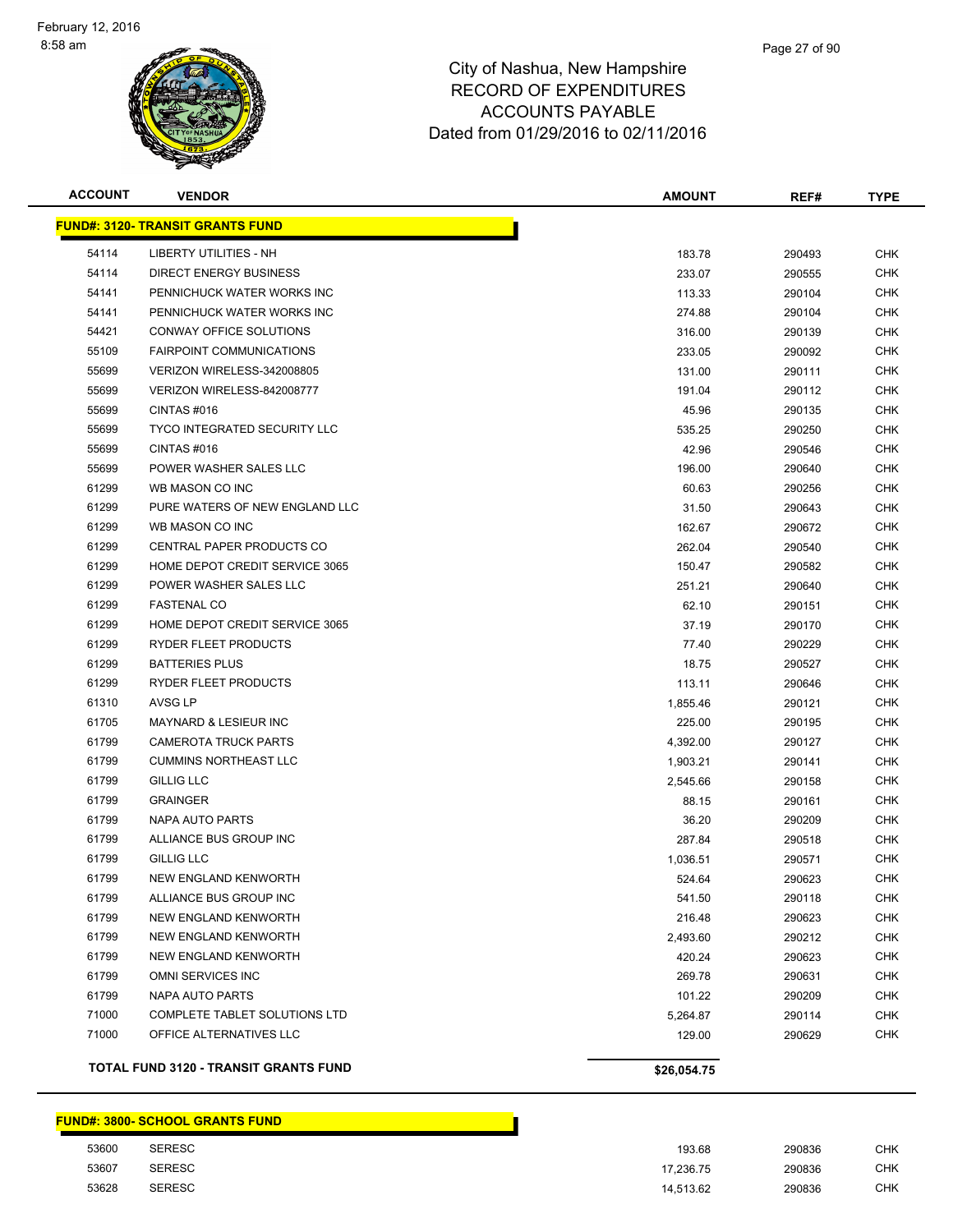

| <b>ACCOUNT</b> | <b>VENDOR</b>                               | <b>AMOUNT</b> | REF#   | <b>TYPE</b> |
|----------------|---------------------------------------------|---------------|--------|-------------|
|                | <b>FUND#: 3800- SCHOOL GRANTS FUND</b>      |               |        |             |
| 53628          | NATIONAL SAM INNOVATION PROJ.               | 12,900.00     | 290802 | <b>CHK</b>  |
| 53628          | PERKINS SCHOOL FOR THE BLIND                | 640.00        | 290818 | <b>CHK</b>  |
| 53628          | <b>WHITNEY FREEMAN</b>                      | 100.00        | 290316 | <b>CHK</b>  |
| 53628          | TARA MACDONALD                              | 25.00         | 290356 | <b>CHK</b>  |
| 53628          | <b>TIMOTHY F BOSCH</b>                      | 50.00         | 290703 | <b>CHK</b>  |
| 53628          | <b>WHITNEY FREEMAN</b>                      | 50.00         | 290748 | <b>CHK</b>  |
| 53628          | KATHERINE S GOLTSOV                         | 50.00         | 290755 | <b>CHK</b>  |
| 53628          | <b>TARA MACDONALD</b>                       | 50.00         | 290789 | <b>CHK</b>  |
| 53628          | <b>INTERIM HEALTH CARE</b>                  | 2,133.50      | 290345 | <b>CHK</b>  |
| 53628          | <b>BOOTHBY THERAPY SERVICES LLC</b>         | 2,104.08      | 290701 | <b>CHK</b>  |
| 53628          | <b>INTERIM HEALTH CARE</b>                  | 3,911.25      | 290772 | <b>CHK</b>  |
| 53628          | <b>TERESA BOLICK PHD</b>                    | 1,850.00      | 290848 | <b>CHK</b>  |
| 54487          | PHONAK, LLC                                 | 157.39        | 290379 | <b>CHK</b>  |
| 54807          | <b>FIRST CHURCH</b>                         | 3,746.00      | 290311 | <b>CHK</b>  |
| 55109          | <b>FAIRPOINT COMMUNICATIONS</b>             | 172.02        | 290488 | <b>CHK</b>  |
| 55300          | <b>BRENDA LEMON</b>                         | 166.48        | 290783 | <b>CHK</b>  |
| 55300          | <b>DEBORAH POTHIER</b>                      | 55.00         | 290821 | <b>CHK</b>  |
| 55400          | <b>DEAN WINKELMANN</b>                      | 470.00        | 290409 | <b>CHK</b>  |
| 55400          | <b>CHERRIE FULTON</b>                       | 74.52         | 290317 | <b>CHK</b>  |
| 55690          | <b>DOUGLAS HOWARD</b>                       | 125.00        | 290341 | <b>CHK</b>  |
| 55690          | ROBERT CIOPPA                               | 125.00        | 290716 | <b>CHK</b>  |
| 55690          | <b>DOUGLAS HOWARD</b>                       | 62.00         | 290771 | <b>CHK</b>  |
| 61135          | THE COPY SHOP                               | 557.00        | 290723 | <b>CHK</b>  |
| 61135          | PAPERGRAPHICS PRINT & COPY INC              | 4,255.63      | 290814 | <b>CHK</b>  |
| 61299          | <b>JENNIFER GRANTHAM</b>                    | 200.00        | 290760 | <b>CHK</b>  |
| 61299          | <b>GIOVANNIS</b>                            | 148.65        | 290321 | <b>CHK</b>  |
| 61299          | UNITED PARCEL SERVICE                       | 3.56          | 290685 | <b>CHK</b>  |
| 61875          | <b>HARRIS COMMUNICATIONS</b>                | 234.75        | 290333 | <b>CHK</b>  |
| 71999          | KITTREDGE EQUIPMENT CO - NH                 | 484.00        | 290776 | <b>CHK</b>  |
|                | <b>TOTAL FUND 3800 - SCHOOL GRANTS FUND</b> | \$66,844.88   |        |             |

## **FUND#: 3810- FOOD SERVICE GRANTS FUND**

| 61214 | M SAUNDERS INC | 844.40   | 290354 | <b>CHK</b> |
|-------|----------------|----------|--------|------------|
| 61214 | M SAUNDERS INC | 129.80   | 290788 | <b>CHK</b> |
| 61214 | M SAUNDERS INC | 695.85   | 290354 | <b>CHK</b> |
| 61214 | M SAUNDERS INC | 149.70   | 290788 | <b>CHK</b> |
| 61214 | M SAUNDERS INC | 601.49   | 290354 | <b>CHK</b> |
| 61214 | M SAUNDERS INC | 240.10   | 290788 | <b>CHK</b> |
| 61214 | M SAUNDERS INC | 649.55   | 290354 | <b>CHK</b> |
| 61214 | M SAUNDERS INC | 440.40   | 290788 | <b>CHK</b> |
| 61214 | M SAUNDERS INC | 1,106.65 | 290354 | <b>CHK</b> |
| 61214 | M SAUNDERS INC | 405.40   | 290788 | <b>CHK</b> |
| 61214 | M SAUNDERS INC | 652.79   | 290354 | <b>CHK</b> |
| 61214 | M SAUNDERS INC | 313.35   | 290788 | <b>CHK</b> |
| 61214 | M SAUNDERS INC | 793.85   | 290354 | <b>CHK</b> |
| 61214 | M SAUNDERS INC | 404.25   | 290788 | <b>CHK</b> |
| 61214 | M SAUNDERS INC | 680.90   | 290354 | <b>CHK</b> |
|       |                |          |        |            |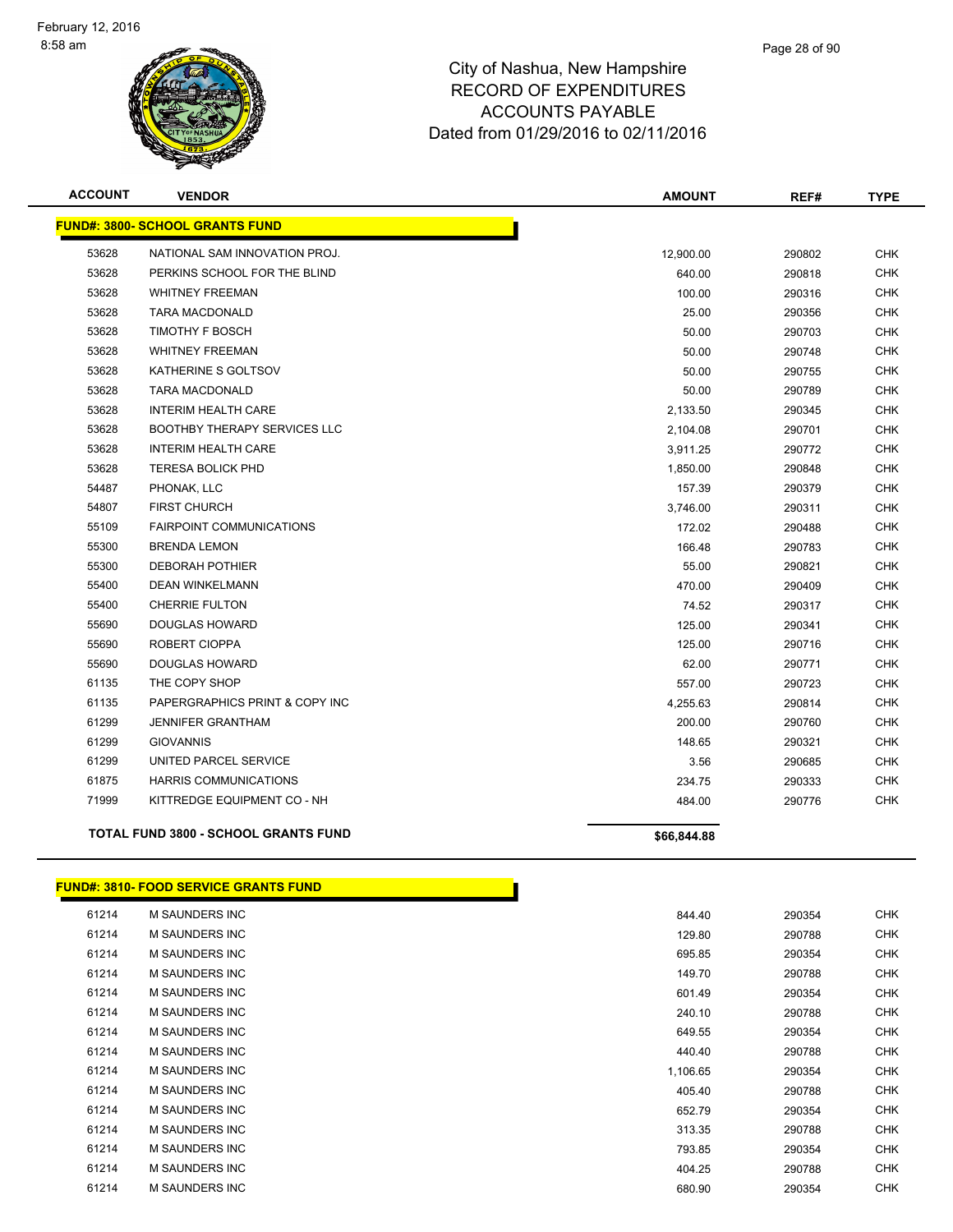

| <b>ACCOUNT</b> | <b>VENDOR</b>                                         |                 | <b>AMOUNT</b>    | REF#             | <b>TYPE</b>              |
|----------------|-------------------------------------------------------|-----------------|------------------|------------------|--------------------------|
|                | <b>FUND#: 3810- FOOD SERVICE GRANTS FUND</b>          |                 |                  |                  |                          |
| 61214          | <b>M SAUNDERS INC</b>                                 |                 | 346.05           | 290788           | <b>CHK</b>               |
| 61299          | COSTA FRUIT & PRODUCE CO INC                          |                 | 129.08           | 290725           | <b>CHK</b>               |
| 61299          | CENTRAL PAPER PRODUCTS CO                             |                 | 41.26            | 290292           | <b>CHK</b>               |
| 61299          | COSTA FRUIT & PRODUCE CO INC                          |                 | 32.27            | 290301           | <b>CHK</b>               |
| 61299          | COSTA FRUIT & PRODUCE CO INC                          |                 | 32.27            | 290301           | <b>CHK</b>               |
| 61299          | CENTRAL PAPER PRODUCTS CO                             |                 | 129.20           | 290714           | <b>CHK</b>               |
| 61299          | COSTA FRUIT & PRODUCE CO INC                          |                 | 64.54            | 290301           | <b>CHK</b>               |
|                | <b>TOTAL FUND 3810 - FOOD SERVICE GRANTS FUND</b>     |                 | \$8,883.15       |                  |                          |
|                | <b>FUND#: 4005- TRAFFIC VIOLATIONS FUND</b>           |                 |                  |                  |                          |
| 55607          | MAILINGS UNLIMITED - MVR                              |                 | 630.00           | 149955           | <b>ACH</b>               |
| 55699          | VERIZON WIRELESS-742016226                            |                 | 192.60           | 290113           | <b>CHK</b>               |
| 61799          | <b>GOODYEAR TIRE &amp; RUBBER CO</b>                  |                 | 481.48           | 290159           | <b>CHK</b>               |
| 71221          | CITIZENS BANK CREDIT CARD                             | Immedia systems | 77.83            | 9201609          | <b>ACH</b>               |
|                | <b>TOTAL FUND 4005 - TRAFFIC VIOLATIONS FUND</b>      |                 | \$1,381.91       |                  |                          |
|                |                                                       |                 |                  |                  |                          |
|                | <b>FUND#: 4020- POLICE DRUG ENFORCEMENT FUND</b>      |                 |                  |                  |                          |
| 54899          | LAW REALTY CO INC                                     |                 | 416.67           | 290185           | <b>CHK</b>               |
| 54899          | LITCHFIELD VANTAGE LLC                                |                 | 1,583.33         | 290186           | <b>CHK</b>               |
| 54899          | LITCHFIELD VANTAGE LLC                                |                 | 840.04           | 290603           | <b>CHK</b>               |
| 55699          | TRANSUNION RISK & ALTERNATIVE                         |                 | 110.00           | 290666           | <b>CHK</b>               |
|                | <b>TOTAL FUND 4020 - POLICE DRUG ENFORCEMENT FUND</b> |                 | \$2,950.04       |                  |                          |
|                | <b>FUND#: 4025- DOJ DRUG FORFEITURE FUND</b>          |                 |                  |                  |                          |
|                | <b>EVERSOURCE</b>                                     |                 |                  |                  |                          |
| 54100<br>55118 | VERIZON WIRELESS-785728687                            |                 | 137.02<br>662.78 | 290091<br>290507 | <b>CHK</b><br><b>CHK</b> |
| 55699          | COMCAST CABLE COMMUNICATIONS I                        |                 | 240.37           | 290089           | <b>CHK</b>               |
| 55699          | CITIZENS BANK CREDIT CARD                             | Wheelabrator    | 150.00           | 9201609          | ACH                      |
|                | TOTAL FUND 4025 - DOJ DRUG FORFEITURE FUND            |                 | \$1,190.17       |                  |                          |
|                |                                                       |                 |                  |                  |                          |
|                | <b>FUND#: 4032- PISTOL PERMIT FEES FUND</b>           |                 |                  |                  |                          |
| 55699          | MERRIMACK VALLEY TRAINING CTR                         |                 | 2,550.00         | 290613           | <b>CHK</b>               |
|                | <b>TOTAL FUND 4032 - PISTOL PERMIT FEES FUND</b>      |                 | \$2,550.00       |                  |                          |
|                | <u> FUND#: 4053- FIRE REGIONAL HAZMAT FUND</u>        |                 |                  |                  |                          |
| 71000          | MOORE MEDICAL LLC                                     |                 | 750.31           | 290206           | <b>CHK</b>               |
|                |                                                       |                 |                  |                  |                          |
|                | TOTAL FUND 4053 - FIRE REGIONAL HAZMAT FUND           |                 | \$750.31         |                  |                          |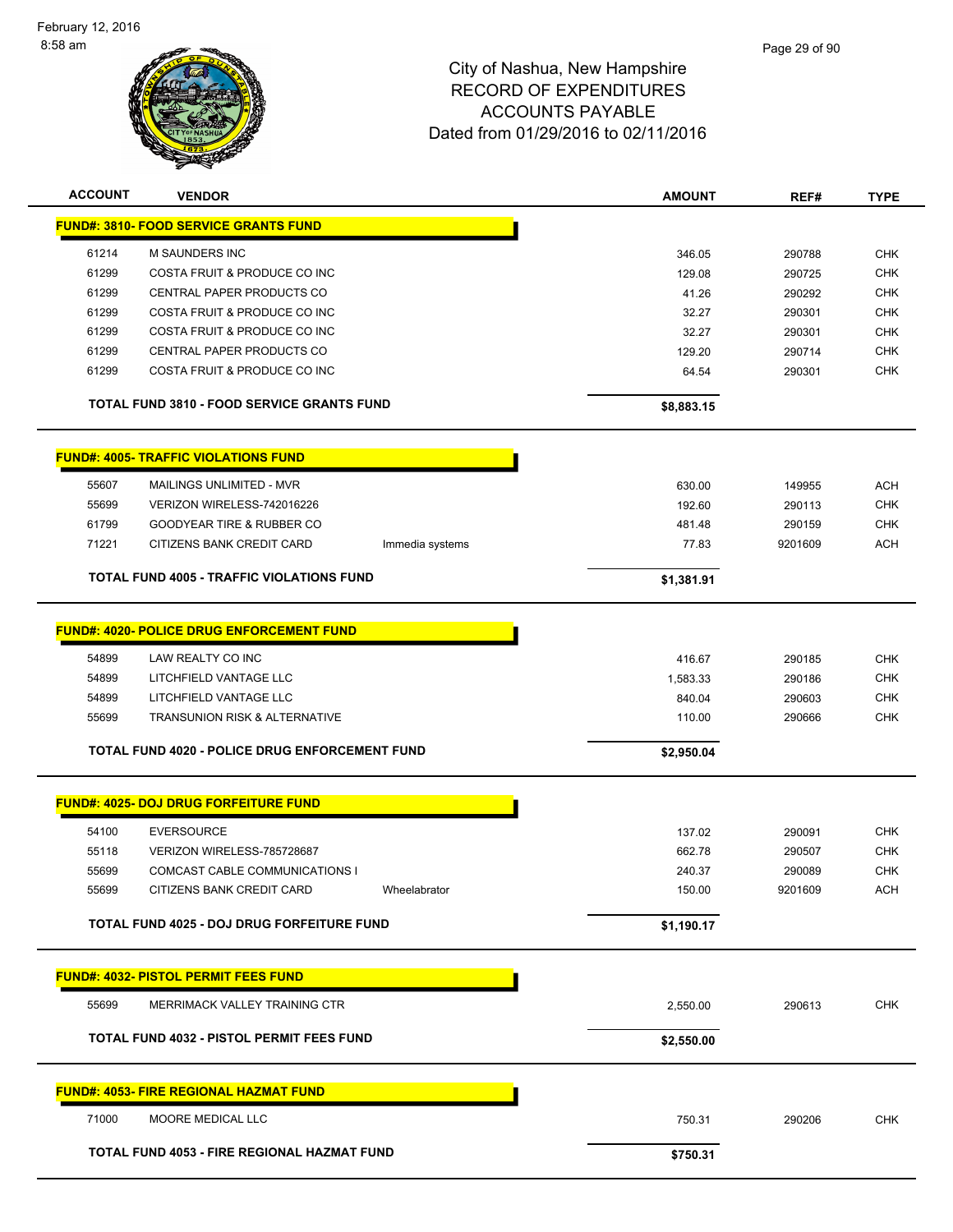

| <b>ACCOUNT</b> | <b>VENDOR</b>                                          |                 | <b>AMOUNT</b> | REF#    | <b>TYPE</b> |
|----------------|--------------------------------------------------------|-----------------|---------------|---------|-------------|
|                | <b>FUND#: 4090- LIB-LOST/DAMAGED BOOK FINES</b>        |                 |               |         |             |
| 54280          | <b>AQUATIC CREATIONS LLC</b>                           |                 | 870.00        | 290520  | <b>CHK</b>  |
| 55200          | <b>BOSTON CHILDREN'S MUSEUM</b>                        |                 | 700.00        | 290481  | <b>CHK</b>  |
| 61807          | <b>TRACY MEMORIAL LIBRARY</b>                          |                 | 18.00         | 290245  | <b>CHK</b>  |
| 61814          | <b>MIDWEST TAPE</b>                                    |                 | 356.32        | 290203  | <b>CHK</b>  |
| 71800          | SCHOOLHOUSE OUTFITTERS, LLC                            |                 | 898.77        | 290653  | <b>CHK</b>  |
|                | TOTAL FUND 4090 - LIB-LOST/DAMAGED BOOK FINES          |                 | \$2,843.09    |         |             |
|                | <b>FUND#: 5200- CAPITAL PROJECTS-PUBLIC WORKS</b>      |                 |               |         |             |
| 81650          | J PARKER & DAUGHTERS CONSTRUCT                         |                 | 6,600.00      | 290179  | <b>CHK</b>  |
| 81700          | VANASSE HANGEN BRUSTLIN INC                            |                 | 762.61        | 290670  | <b>CHK</b>  |
|                | <b>TOTAL FUND 5200 - CAPITAL PROJECTS-PUBLIC WORKS</b> |                 | \$7,362.61    |         |             |
|                |                                                        |                 |               |         |             |
|                | <b>FUND#: 5700- CAP PROJECTS-BROAD ST PARKWAY</b>      |                 |               |         |             |
| 81700          | <b>EVERSOURCE</b>                                      |                 | 45.32         | 290091  | <b>CHK</b>  |
| 81700          | HAYNER SWANSON INC                                     |                 | 8,508.45      | 290579  | <b>CHK</b>  |
| 81700          | PARSONS BRINKERHOFF INC                                |                 | 86.89         | 290632  | <b>CHK</b>  |
| 81700          | <b>HAYNER SWANSON INC</b>                              |                 | 25,066.11     | 290579  | <b>CHK</b>  |
| 81700          | PARSONS BRINKERHOFF INC                                |                 | 23,089.26     | 290632  | <b>CHK</b>  |
| 81700          | HAYNER SWANSON INC                                     |                 | 6,706.47      | 290579  | <b>CHK</b>  |
| 81700          | <b>HAYNER SWANSON INC</b>                              |                 | 44,088.54     | 290579  | <b>CHK</b>  |
| 81700          | DONAHUE TUCKER & CIANDELLA                             |                 | 1,414.50      | 290557  | <b>CHK</b>  |
| 81700          | HAYNER SWANSON INC                                     |                 | 18,731.95     | 290579  | <b>CHK</b>  |
| 81700          | PICTOMETRY INTL CORP                                   |                 | 471.75        | 290636  | <b>CHK</b>  |
| 81700          | <b>FAIRPOINT COMMUNICATIONS</b>                        |                 | 69,674.63     | 290093  | <b>CHK</b>  |
| 81700          | <b>FAIRPOINT COMMUNICATIONS</b>                        |                 | 50,209.90     | 290093  | <b>CHK</b>  |
| 81700          | CITIZENS BANK CREDIT CARD                              | DNH*GODADDY.COM | 30.34         | 9201609 | <b>ACH</b>  |
|                | TOTAL FUND 5700 - CAP PROJECTS-BROAD ST PARKWAY        |                 | \$248,124.11  |         |             |
|                | <b>FUND#: 5800- SCHOOL CAPITAL PROJECTS FUND</b>       |                 |               |         |             |
|                |                                                        |                 |               |         |             |
| 81200          | HARVEY CONSTRUCTION CO                                 |                 | 56,381.98     | 290334  | <b>CHK</b>  |
| 81200          | PAGE STREET LEASING LLC                                |                 | 190.00        | 290377  | <b>CHK</b>  |
| 81200          | <b>SMRT INC</b>                                        |                 | 1,697.81      | 290396  | <b>CHK</b>  |
| 81200          | <b>HARRIMAN ASSOCIATES</b>                             |                 | 3,863.49      | 290331  | <b>CHK</b>  |
| 81200          | HARVEY CONSTRUCTION CO                                 |                 | 232,594.17    | 290334  | <b>CHK</b>  |
| 81200          | JOHN TURNER CONSULTING INC                             |                 | 1,915.00      | 290348  | <b>CHK</b>  |
| 81200          | SECURADYNE SYSTEMS                                     |                 | 27,515.00     | 290393  | <b>CHK</b>  |
| 81200          | <b>SMRT INC</b>                                        |                 | 1,386.00      | 290396  | <b>CHK</b>  |
|                | TOTAL FUND 5800 - SCHOOL CAPITAL PROJECTS FUND         |                 | \$325,543.45  |         |             |
|                | <b>FUND#: 6000- SOLID WASTE FUND</b>                   |                 |               |         |             |
| 53107          | CHEMSERVE ENVIRONMENTAL ANALYS                         |                 | 10,464.95     | 290544  | <b>CHK</b>  |
| 53107          | SANBORN HEAD & ASSOC INC                               |                 | 7,945.70      | 290649  | <b>CHK</b>  |
|                |                                                        |                 |               |         |             |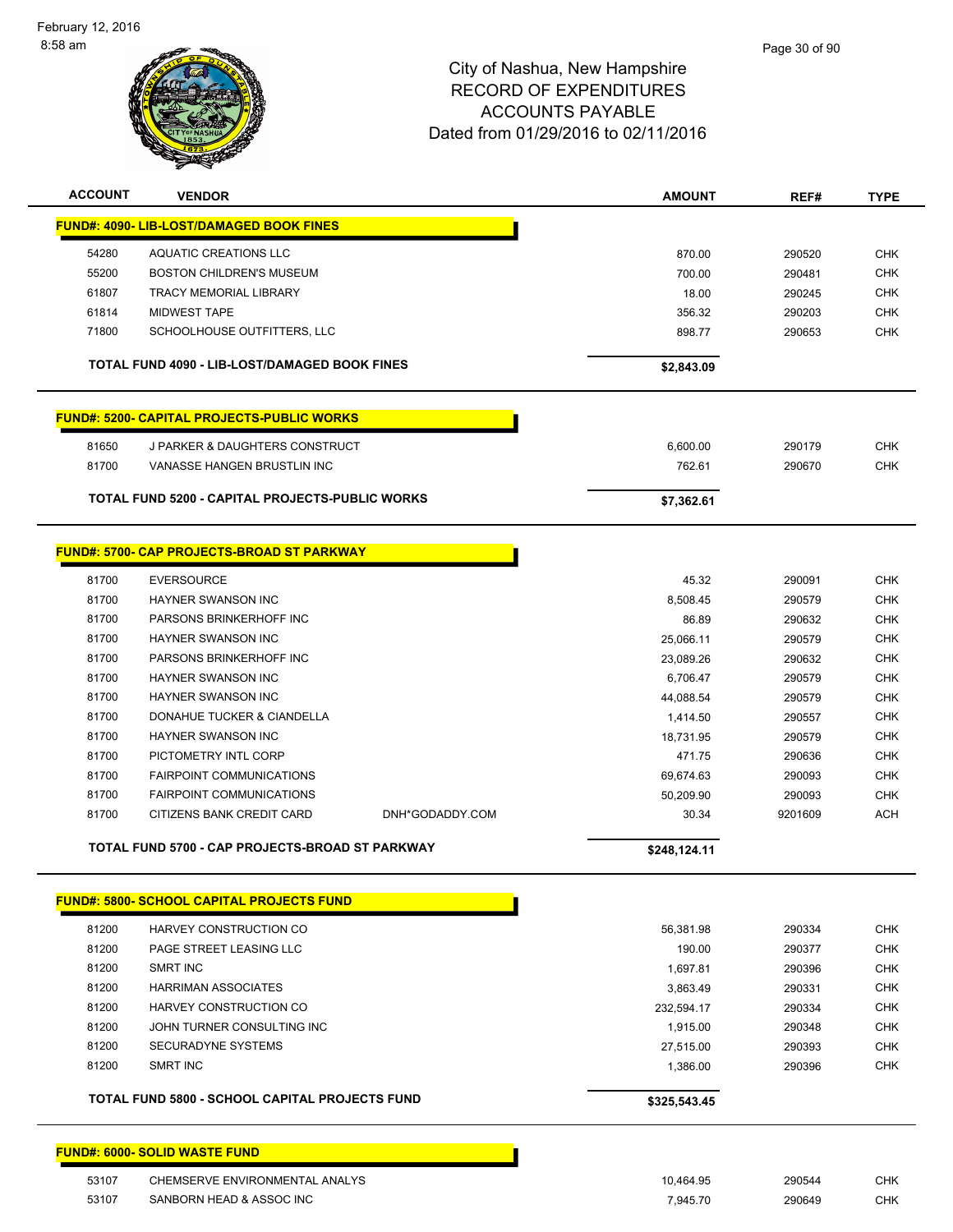

| <b>ACCOUNT</b> | <b>VENDOR</b>                             |                              | <b>AMOUNT</b> | REF#    | <b>TYPE</b> |
|----------------|-------------------------------------------|------------------------------|---------------|---------|-------------|
|                | <b>FUND#: 6000- SOLID WASTE FUND</b>      |                              |               |         |             |
| 54114          | <b>ENERGYNORTH PROPANE</b>                |                              | 844.15        | 290148  | <b>CHK</b>  |
| 54141          | PENNICHUCK WATER WORKS INC                |                              | 146.16        | 290104  | <b>CHK</b>  |
| 54200          | BILLS WORLD CLASS CLEANING SER            |                              | 1,560.00      | 290531  | <b>CHK</b>  |
| 54421          | CONWAY OFFICE SOLUTIONS                   |                              | 90.00         | 290139  | <b>CHK</b>  |
| 54487          | CITIZENS BANK CREDIT CARD                 | Harbor Freight of Amherst NH | 166.98        | 9201609 | <b>ACH</b>  |
| 54600          | <b>CUMMINS NORTHEAST LLC</b>              |                              | 484.44        | 290141  | <b>CHK</b>  |
| 54600          | <b>FREIGHTLINER OF NH INC</b>             |                              | 1,028.98      | 290156  | <b>CHK</b>  |
| 54600          | MCDEVITT TRUCKS INC                       |                              | 454.04        | 290197  | <b>CHK</b>  |
| 54600          | THG CORPORATION                           |                              | 208.78        | 290243  | <b>CHK</b>  |
| 54600          | <b>CARPARTS OF NASHUA</b>                 |                              | 41.92         | 290538  | <b>CHK</b>  |
| 54600          | <b>FREIGHTLINER OF NH INC</b>             |                              | 260.58        | 290569  | <b>CHK</b>  |
| 54600          | MCNEILUS TRUCK & MANUFACTURING            |                              | 2,543.26      | 290612  | <b>CHK</b>  |
| 54600          | <b>NAPA AUTO PARTS</b>                    |                              | 157.94        | 290618  | <b>CHK</b>  |
| 54600          | <b>POWERPLAN</b>                          |                              | 480.50        | 290641  | <b>CHK</b>  |
| 54600          | SOUTHWORTH-MILTON INC                     |                              | 1,073.51      | 290660  | <b>CHK</b>  |
| 54828          | US BANK EQUIPMENT FINANCE                 |                              | 141.68        | 290506  | <b>CHK</b>  |
| 55607          | UNITED PARCEL SERVICE                     |                              | 16.07         | 290109  | <b>CHK</b>  |
| 55607          | UNITED PARCEL SERVICE                     |                              | 132.35        | 290505  | <b>CHK</b>  |
| 55699          | <b>INTERSTATE REFRIGERANT</b>             |                              | 660.00        | 290176  | <b>CHK</b>  |
| 55699          | NRRA (NORTHEAST RESOURCE RECOV            |                              | 234.00        | 290217  | <b>CHK</b>  |
| 55699          | UNIVERSAL RECYCLING TECH                  |                              | 5,378.54      | 290252  | <b>CHK</b>  |
| 55699          | <b>INTERSTATE REFRIGERANT</b>             |                              | 246.00        | 290592  | <b>CHK</b>  |
| 61107          | UNIFIRST CORPORATION                      |                              | 140.28        | 290251  | <b>CHK</b>  |
| 61107          | UNIFIRST CORPORATION                      |                              | 143.23        | 290669  | <b>CHK</b>  |
| 61110          | ALECS SHOE STORE INC                      |                              | 440.00        | 290517  | <b>CHK</b>  |
| 61142          | <b>BASS FIRST AID SERVICE CO</b>          |                              | 86.05         | 290123  | <b>CHK</b>  |
| 61192          | STANLEY CONVERGENT SECURITY               |                              | 910.00        | 290236  | <b>CHK</b>  |
| 61307          | SHATTUCK MALONE OIL CO                    |                              | 510.10        | 290105  | <b>CHK</b>  |
| 61307          | SHATTUCK MALONE OIL CO                    |                              | 1,053.58      | 290500  | <b>CHK</b>  |
| 61310          | AVSG LP                                   |                              | 13,763.60     | 290121  | <b>CHK</b>  |
| 61705          | <b>GCR TIRES AND SERVICE</b>              |                              | 2,335.80      | 290157  | <b>CHK</b>  |
| 71000          | F W WEBB CO                               |                              | 18.12         | 290150  | <b>CHK</b>  |
|                | <b>TOTAL FUND 6000 - SOLID WASTE FUND</b> |                              | \$54,161.29   |         |             |

## **FUND#: 6200- WASTEWATER FUND**

| 21775 | 472 AMHERST STREET             | 250.24   | 290866 | CHK |
|-------|--------------------------------|----------|--------|-----|
| 21775 | 647 AMHERST ST LLC             | 68.77    | 290867 | CHK |
| 21775 | <b>CELEBRATIONS</b>            | 27.73    | 290876 | CHK |
| 21775 | DOUGLAS DUCHESNE               | 299.77   | 290889 | CHK |
| 21775 | FEDERATED DEPT STORES INC      | 598.00   | 290892 | CHK |
| 21775 | <b>LEO GHILARDI</b>            | 31.87    | 290902 | CHK |
| 21775 | NIETIN SOMAYA                  | 309.84   | 290914 | CHK |
| 44597 | HILLSBOROUGH COUNTY REGISTRY   | 285.87   | 290581 | CHK |
| 53107 | CHEMSERVE ENVIRONMENTAL ANALYS | 838.37   | 290134 | CHK |
| 53107 | <b>EST ASSOCIATES</b>          | 3,000.00 | 290564 | CHK |
| 53107 | WOODARD & CURRAN INC           | 2.850.00 | 290673 | CHK |
| 53107 | <b>WRIGHT-PIERCE</b>           | 2.295.67 | 290674 | CHK |

| 50.24  | 290866 | CHK        |
|--------|--------|------------|
| 68.77  | 290867 | <b>CHK</b> |
| 27.73  | 290876 | CHK        |
| 99.77  | 290889 | CHK        |
| 98.00  | 290892 | CHK        |
| 31.87  | 290902 | CHK        |
| 109.84 | 290914 | CHK        |
| 85.87  | 290581 | CHK        |
| 38.37  | 290134 | CHK        |
| 00.00  | 290564 | CHK        |
| 50.00  | 290673 | CHK        |
| 95.67  | 290674 | CHK        |
|        |        |            |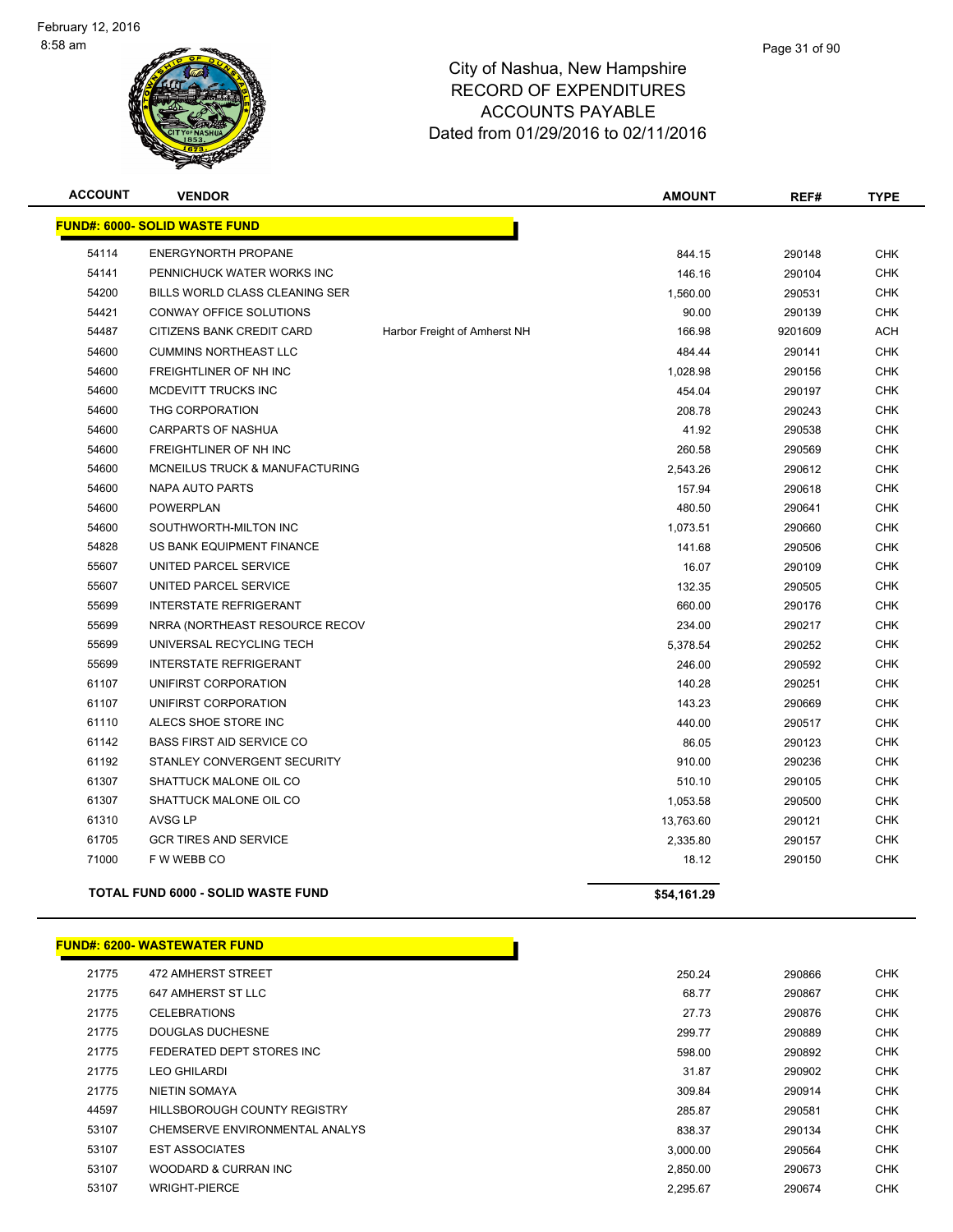

| <b>ACCOUNT</b> | <b>VENDOR</b>                       | <b>AMOUNT</b>  | REF#             | <b>TYPE</b>       |
|----------------|-------------------------------------|----------------|------------------|-------------------|
|                | <b>FUND#: 6200- WASTEWATER FUND</b> |                |                  |                   |
| 53467          | <b>MAILINGS UNLIMITED</b>           | 3,136.33       | 290190           | <b>CHK</b>        |
| 53467          | PENNICHUCK WATER WORKS INC          | 9,513.84       | 290497           | <b>CHK</b>        |
| 54100          | <b>EVERSOURCE</b>                   | 1,085.55       | 290091           | <b>CHK</b>        |
| 54114          | <b>DIRECT ENERGY BUSINESS</b>       | 5.48           | 290145           | <b>CHK</b>        |
| 54141          | PENNICHUCK WATER WORKS INC          | 3,504.62       | 290104           | <b>CHK</b>        |
| 54141          | PENNICHUCK WATER WORKS INC          | 150.46         | 290498           | <b>CHK</b>        |
| 54300          | NAPA AUTO PARTS                     | 33.75          | 290208           | <b>CHK</b>        |
| 54300          | <b>BELLETETES INC</b>               | 52.19          | 290528           | <b>CHK</b>        |
| 54300          | TEAM EJP CONCORD NH                 | 832.00         | 290665           | <b>CHK</b>        |
| 54421          | CONWAY OFFICE SOLUTIONS             | 94.50          | 290139           | <b>CHK</b>        |
| 54487          | <b>GERALDINE CIARDELLI</b>          | 48.90          | 290069           | <b>CHK</b>        |
| 54487          | ARCSOURCE INC                       | 131.08         | 290120           | <b>CHK</b>        |
| 54487          | F W WEBB CO                         | 515.91         | 290150           | CHK               |
| 54487          | <b>FASTENAL CO</b>                  | 1,125.34       | 290151           | <b>CHK</b>        |
| 54487          | <b>GRAINGER</b>                     | 2,631.28       | 290162           | <b>CHK</b>        |
| 54487          | M & M ELECTRICAL SUPPLY CO INC      | 149.41         | 290188           | <b>CHK</b>        |
| 54487          | MCMASTER-CARR                       | 79.96          | 290200           | <b>CHK</b>        |
| 54487          | SANEL AUTO PARTS CO                 | 19.43          | 290232           | <b>CHK</b>        |
| 54487          | <b>BAHR SALES INC</b>               | 1,344.00       | 290525           | <b>CHK</b>        |
| 54487          | F W WEBB CO                         | 15.75          | 290565           | <b>CHK</b>        |
| 54487          | <b>G H BERLIN WINDWARD</b>          | 869.60         | 290570           | <b>CHK</b>        |
| 54487          | MCMASTER-CARR                       | 81.66          | 290611           | <b>CHK</b>        |
| 54600          | CARPARTS OF NASHUA                  | 103.08         | 290130           | <b>CHK</b>        |
| 54600          | MACMULKIN CHEVROLET INC             | 258.11         | 290189           | <b>CHK</b>        |
| 54600          | NAPA AUTO PARTS                     | (23.27)        | 290208           | <b>CHK</b>        |
| 54600          | <b>BEST FORD</b>                    | 543.92         | 290530           | <b>CHK</b>        |
| 54600          | CARPARTS OF NASHUA                  | 24.78          | 290538           | <b>CHK</b>        |
| 54828          | US BANK EQUIPMENT FINANCE           | 141.68         | 290506           | <b>CHK</b>        |
| 55109          | <b>BAYRING COMMUNICATIONS</b>       | 60.75          | 290480           | <b>CHK</b>        |
| 55109          | <b>FAIRPOINT COMMUNICATIONS</b>     | 777.85         | 290488           | <b>CHK</b>        |
| 55109          | <b>FAIRPOINT COMMUNICATIONS</b>     | 77.74          | 290489           | <b>CHK</b>        |
| 55118          | AT & T MOBILITY                     | 2,077.48       | 290088           | <b>CHK</b>        |
| 55200          | <b>NHWPCA</b>                       | 869.00         | 290216           | <b>CHK</b>        |
| 55314          | PHILLIP FOTE                        | 68.80          | 290073           | <b>CHK</b>        |
| 55314          | <b>JOHN ADIE</b>                    | 70.00          | 290458           | <b>CHK</b>        |
| 55400          | <b>WILLIAM KEATING</b>              | 44.87          | 290074           | <b>CHK</b>        |
| 55400          | <b>NEWEA</b>                        | 450.00         | 290103           | <b>CHK</b>        |
| 55421          | TREASURER STATE OF NH               | 195.00         | 290108           | <b>CHK</b>        |
| 55607          | <b>GERALDINE CIARDELLI</b>          | 27.10          | 290069           | <b>CHK</b>        |
| 61100          | WB MASON CO INC                     | 290.67         | 290672           | CHK               |
| 61107          | <b>GRAINGER</b>                     | 765.09         | 290162           | <b>CHK</b>        |
| 61107          | UNIFIRST CORPORATION                | 225.02         | 290251           | <b>CHK</b>        |
| 61107          | UNIFIRST CORPORATION                | 239.99         | 290669           | <b>CHK</b>        |
| 61149          | <b>VWR INTERNATIONAL</b>            | 112.05         | 290671           | <b>CHK</b>        |
| 61156          | PVS CHEMICAL SOLUTIONS INC          | 3,154.52       | 290225           | <b>CHK</b>        |
| 61156<br>61299 | POLYDYNE INC<br><b>FASTENAL CO</b>  | 4,738.00       | 290638           | <b>CHK</b>        |
| 61299          | HOME DEPOT CREDIT SERVICE 3065      | 104.67         | 290151           | CHK<br><b>CHK</b> |
| 61299          | NAPA AUTO PARTS                     | 88.55<br>24.46 | 290170<br>290208 | <b>CHK</b>        |
|                |                                     |                |                  |                   |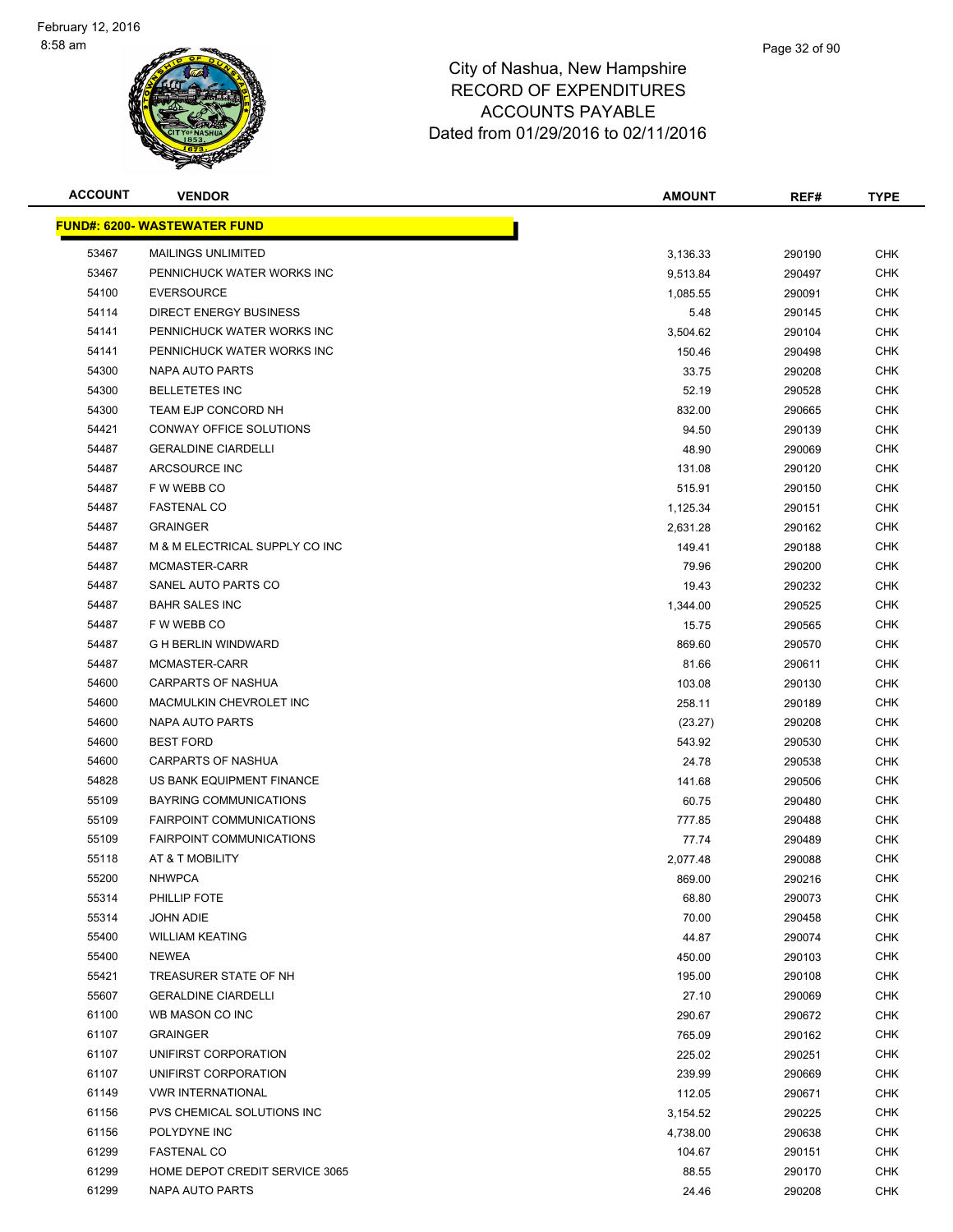

| <b>ACCOUNT</b> | <b>VENDOR</b>                       | <b>AMOUNT</b> | REF#   | <b>TYPE</b> |
|----------------|-------------------------------------|---------------|--------|-------------|
|                | <b>FUND#: 6200- WASTEWATER FUND</b> |               |        |             |
| 61299          | OMEGA INDUSTRIAL SUPPLY INC         | 555.22        | 290630 | <b>CHK</b>  |
| 61310          | AVSG LP                             | 948.61        | 290121 | <b>CHK</b>  |
| 61428          | CENTRAL PAPER PRODUCTS CO           | 155.82        | 290132 | <b>CHK</b>  |
| 71000          | SEACOAST SCAFFOLD & EQUIPMENT       | 536.57        | 290654 | <b>CHK</b>  |
| 71025          | <b>FASTENAL CO</b>                  | 171.77        | 290151 | <b>CHK</b>  |
| 71025          | HOME DEPOT CREDIT SERVICE 3065      | 14.92         | 290170 | <b>CHK</b>  |
| 81200          | <b>HORIZON SOLUTIONS LLC</b>        | 616.82        | 290584 | <b>CHK</b>  |
| 81200          | WOODARD & CURRAN INC                | 3,920.00      | 290673 | <b>CHK</b>  |
| 81700          | <b>HAZEN &amp; SAWYER PC</b>        | 22,273.66     | 290168 | <b>CHK</b>  |
| 81700          | <b>HAZEN &amp; SAWYER PC</b>        | 11,899.99     | 290168 | <b>CHK</b>  |
| 81700          | DEFELICE CORPORATION                | 6,602.05      | 290466 | <b>CHK</b>  |
| 81700          | <b>WRIGHT-PIERCE</b>                | 3,363.54      | 290674 | <b>CHK</b>  |
| 81700          | <b>WRIGHT-PIERCE</b>                | 11,841.98     | 290674 | <b>CHK</b>  |
| 81700          | <b>HAZEN &amp; SAWYER PC</b>        | 1,074.06      | 290580 | <b>CHK</b>  |
|                | TOTAL FUND 6200 - WASTEWATER FUND   | \$115,762.09  |        |             |

h

# **FUND#: 6500- PROPERTY & CASUALTY FUND**

| 53142 | HUB INT'L NEW ENGLAND LLC      | 17,500.00 | 149979 | <b>ACH</b> |
|-------|--------------------------------|-----------|--------|------------|
| 54267 | TREASURER STATE OF NH          | 200.00    | 290107 | <b>CHK</b> |
| 54267 | STANLEY ELEVATOR CO INC        | 4,473.63  | 290237 | <b>CHK</b> |
| 54267 | TREASURER STATE OF NH          | 200.00    | 290503 | <b>CHK</b> |
| 54421 | CONWAY OFFICE SOLUTIONS        | 130.00    | 290139 | <b>CHK</b> |
| 55200 | NEW HAMPSHIRE ADJUSTERS ASSOC  | 120.00    | 290495 | <b>CHK</b> |
| 55307 | <b>ROSS DUGAS</b>              | 31.32     | 290072 | <b>CHK</b> |
| 59120 | HUB INT'L NEW ENGLAND LLC      | 19,095.17 | 150013 | <b>ACH</b> |
| 59120 | K & K INSURANCE GROUP INC      | 3,323.00  | 290094 | <b>CHK</b> |
| 59207 | APPLE NASHUA LLC               | 885.00    | 290428 | <b>CHK</b> |
| 59207 | <b>ELLIOT HOSPITAL</b>         | 125.00    | 290431 | <b>CHK</b> |
| 59207 | FOUR SEASONS ORTHOPEDIC CENTER | 12,883.25 | 290432 | <b>CHK</b> |
| 59207 | NASHUA PATHOLOGY PA            | 40.00     | 290433 | <b>CHK</b> |
| 59207 | NASHUA RADIOLOGY PA            | 500.00    | 290434 | <b>CHK</b> |
| 59207 | OCCUPATIONAL HEALTH CTRS SOUTH | 1,806.97  | 290435 | <b>CHK</b> |
| 59207 | <b>SJ PHYSICIAN SERVICES</b>   | 185.00    | 290436 | <b>CHK</b> |
| 59207 | SO NH REGIONAL MEDICAL CENTER  | 6,927.89  | 290437 | <b>CHK</b> |
| 59207 | STONERIVER PHARMACY SOLUTIONS  | 149.41    | 290438 | <b>CHK</b> |
| 59207 | <b>JOSEPH ANDERSON</b>         | 21.25     | 290955 | <b>CHK</b> |
| 59207 | <b>CHRISTINE WEBBER</b>        | 51.85     | 290956 | <b>CHK</b> |
| 59207 | APPLE NASHUA LLC               | 935.00    | 290957 | <b>CHK</b> |
| 59207 | CAPITAL ORTHOPAEDIC SURGERY CT | 13,116.00 | 290958 | <b>CHK</b> |
| 59207 | CONCORD ORTHOPAEDICS PA        | 6,495.20  | 290959 | <b>CHK</b> |
| 59207 | <b>CPTE NASHUA</b>             | 535.00    | 290960 | <b>CHK</b> |
| 59207 | DARTMOUTH HITCHCOCK CLINIC     | 4,558.00  | 290961 | <b>CHK</b> |
| 59207 | FOUR SEASONS ORTHOPEDIC CENTER | 629.00    | 290962 | <b>CHK</b> |
| 59207 | NASHUA RADIOLOGY PA            | 38.00     | 290963 | <b>CHK</b> |
| 59207 | OCCUPATIONAL HEALTH CTRS SOUTH | 634.00    | 290964 | <b>CHK</b> |
| 59207 | PAIN SOLUTIONS PLLC            | 500.00    | 290965 | <b>CHK</b> |
| 59207 | SO NH REGIONAL MEDICAL CENTER  | 2,184.91  | 290966 | <b>CHK</b> |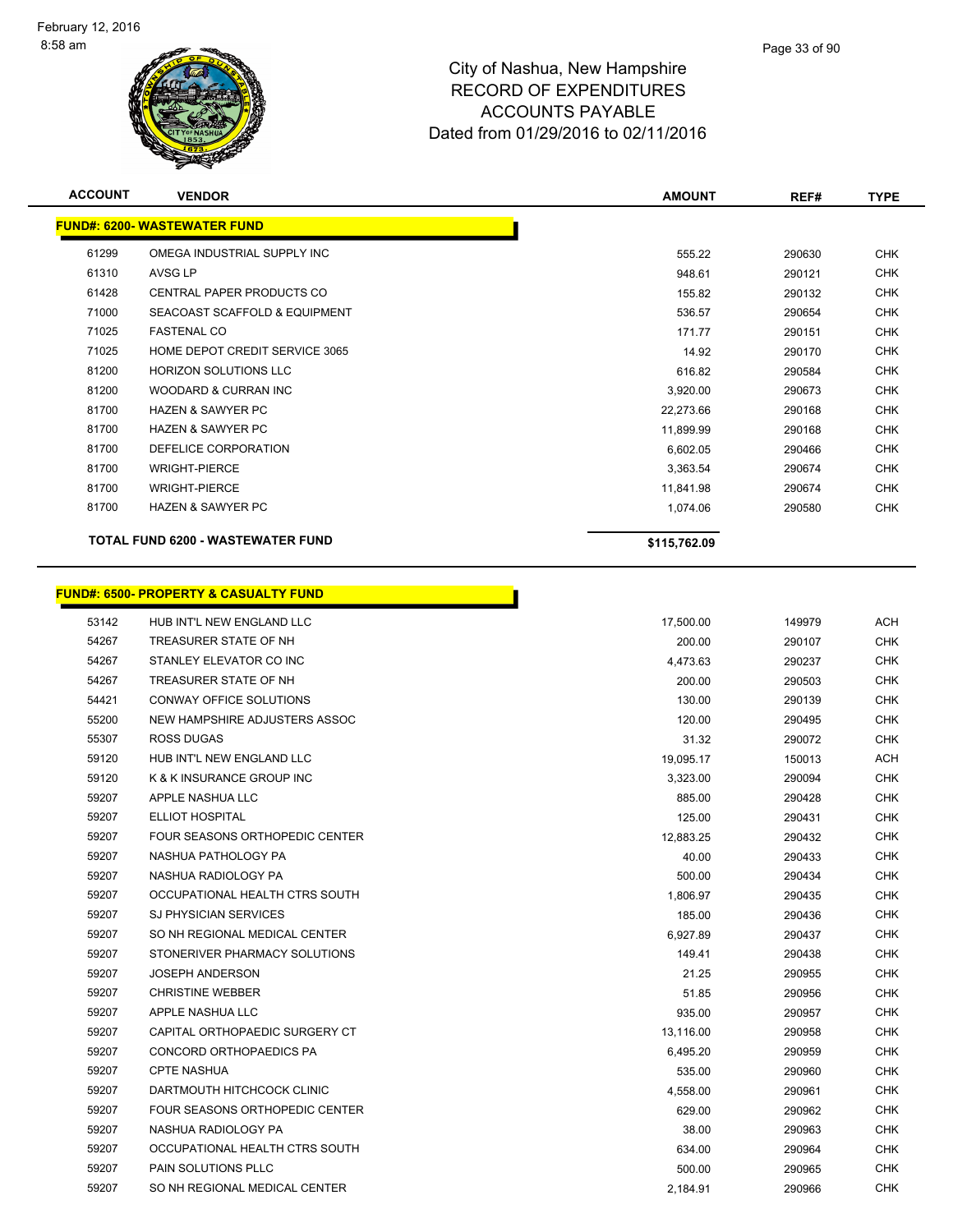February 12, 2016 8:58 am



| <b>ACCOUNT</b> | <b>VENDOR</b>                                    | <b>AMOUNT</b> | REF#   | <b>TYPE</b> |
|----------------|--------------------------------------------------|---------------|--------|-------------|
|                | <b>FUND#: 6500- PROPERTY &amp; CASUALTY FUND</b> |               |        |             |
| 59207          | STONERIVER PHARMACY SOLUTIONS                    | 244.45        | 290967 | <b>CHK</b>  |
| 59250          | COHEN STEEL SUPPLY INC                           | 187.65        | 290430 | <b>CHK</b>  |
| 59275          | <b>BROADSIDE COLLISION LLC</b>                   | 788.50        | 290429 | <b>CHK</b>  |
| 68365          | OCCUPATIONAL DRUG TESTING LLC                    | 100.00        | 290219 | <b>CHK</b>  |
|                | TOTAL FUND 6500 - PROPERTY & CASUALTY FUND       | \$99,594.45   |        |             |
|                | <b>FUND#: 6600- BENEFITS SELF INSURANCE FUND</b> |               |        |             |
| 21516          | BOSTON MUTUAL LIFE INSURANCE                     | 7,170.14      | 149985 | <b>ACH</b>  |
| 21520          | SUN LIFE ASSURANCE CO OF CANAD                   | 6,648.49      | 149952 | <b>ACH</b>  |
| 21520          | COLONIAL LIFE AND ACCIDENT INS                   | 2,150.47      | 149960 | <b>ACH</b>  |
| 21520          | COLONIAL LIFE AND ACCIDENT INS                   | 3,679.38      | 149993 | <b>ACH</b>  |
| 21545          | NORTHERN NEW ENGLAND BENEFIT                     | 40,350.56     | 149951 | <b>ACH</b>  |
| 21553          | ANTHEM BLUE CROSS /BLUE SHIELD                   | 778,994.96    | 149948 | ACH         |
| 21585          | <b>VISION SERVICE PLAN NH</b>                    | 15,691.58     | 290253 | <b>CHK</b>  |
| 21775          | LUCILLE CHARTIER                                 | 83.40         | 290543 | <b>CHK</b>  |
| 21775          | <b>CHRISTINE LOMANDO</b>                         | 757.15        | 290545 | <b>CHK</b>  |
| 21775          | DANIEL BRAZAS                                    | 247.41        | 290550 | <b>CHK</b>  |
| 21775          | <b>JUNE KRAMARCZYK</b>                           | 91.08         | 290600 | <b>CHK</b>  |
| 21775          | <b>LOIS MALONE</b>                               | 45.91         | 290605 | <b>CHK</b>  |
| 21775          | NANCY CRANE                                      | 127.11        | 290616 | <b>CHK</b>  |
| 21775          | NASHUA AIRPORT AUTHORITY                         | 292.00        | 290619 | <b>CHK</b>  |
| 21775          | <b>CARL NOLIN</b>                                | 15.95         | 290626 | <b>CHK</b>  |
| 21775          | <b>WILLIAM RAYMOND</b>                           | 38.90         | 290644 | <b>CHK</b>  |
| 21775          | SANDRA SALMI                                     | 17.84         | 290648 | <b>CHK</b>  |
| 21775          | SANDRA DZEBIC                                    | 604.44        | 290650 | <b>CHK</b>  |
| 21775          | <b>ALTHEA SHEAFF</b>                             | 84.05         | 290655 | <b>CHK</b>  |
| 21775          | <b>JOANN SOLARI</b>                              | 66.66         | 290658 | <b>CHK</b>  |
| 21775          | <b>ROBBIE SUMMERS</b>                            | 292.44        | 290663 | <b>CHK</b>  |
| 53452          | CAREER CONNECTIONS                               | 436.80        | 290129 | <b>CHK</b>  |
| 59500          | NORTHEAST DELTA DENTAL                           | 23,659.30     | 149956 | ACH         |
| 59500          | ANTHEM BCBS OF NE                                | 93,026.00     | 149984 | <b>ACH</b>  |
| 59507          | ANTHEM BCBS OF NE                                | (18.47)       | 149988 | ACH         |
| 59507          | ANTHEM BCBS OF NE                                | 118,345.04    | 149947 | ACH         |
| 59507          | ANTHEM BCBS OF NE                                | 78,783.89     | 149984 | ACH         |
| 59507          | ANTHEM BCBS OF NE                                | 48,146.95     | 149988 | ACH         |
| 59507          | ANTHEM BCBS OF NE                                | 454,763.07    | 149947 | ACH         |
| 59507          | ANTHEM BCBS OF NE                                | 590,765.41    | 149984 | ACH         |
| 59507          | ANTHEM BCBS OF NE                                | 341,205.47    | 149988 | ACH         |
| 59507          | ANTHEM BCBS OF NE                                | 68,107.48     | 149947 | ACH         |
| 59507          | ANTHEM BCBS OF NE                                | 95,456.84     | 149984 | ACH         |
| 59507          | ANTHEM BCBS OF NE                                | 41,071.64     | 149988 | ACH         |
| 59507          | HARVARD PILGRIM HEALTH CARE                      | 56,032.60     | 149949 | ACH         |
| 59507          | HARVARD PILGRIM HEALTH CARE                      | 155,241.96    | 149986 | ACH         |
| 59525          | NORTHEAST DELTA DENTAL                           | 65,201.46     | 149950 | <b>ACH</b>  |
| 59525          | NORTHEAST DELTA DENTAL                           | 81,387.45     | 149956 | ACH         |
| 59525          | NORTHEAST DELTA DENTAL                           | 63,151.43     | 149989 | <b>ACH</b>  |
| 61100          | WB MASON CO INC                                  | 40.09         | 290672 | <b>CHK</b>  |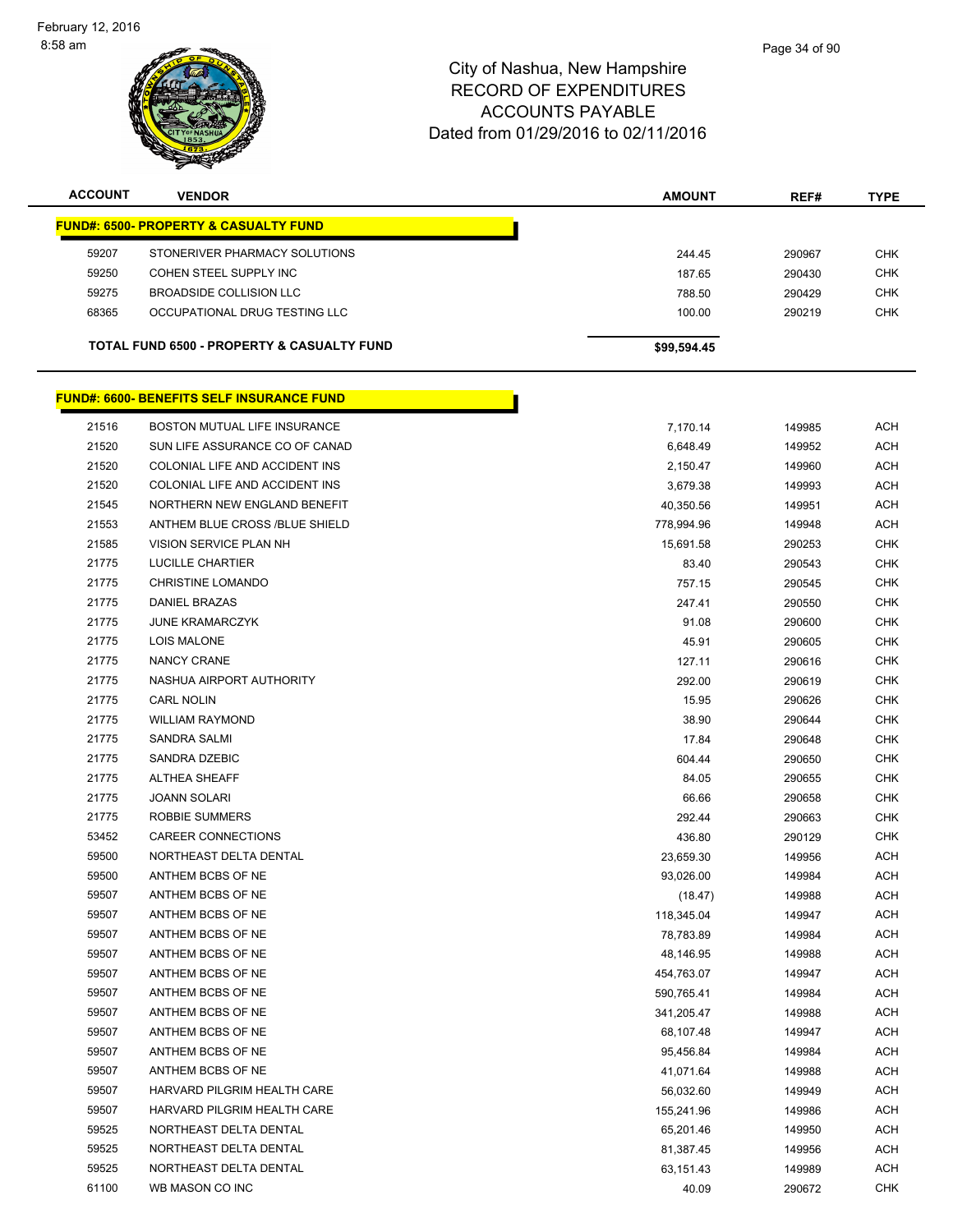| <b>ACCOUNT</b><br><b>VENDOR</b>                        | <b>AMOUNT</b>  | REF#   | <b>TYPE</b> |
|--------------------------------------------------------|----------------|--------|-------------|
| TOTAL FUND 6600 - BENEFITS SELF INSURANCE FUND         | \$3,232,254.33 |        |             |
| <b>FUND#: 7035- PW-ASBESTOS SITE ETF</b>               |                |        |             |
| 71000<br>ARAMSCO INC                                   | 170.10         | 290521 | <b>CHK</b>  |
| TOTAL FUND 7035 - PW-ASBESTOS SITE ETF                 | \$170.10       |        |             |
| <b>FUND#: 7052- MINE FALLS PARK ETF</b>                |                |        |             |
| 54280<br>PIONEER MANUFACTURING COMPANY                 | 359.90         | 290637 | <b>CHK</b>  |
| <b>TOTAL FUND 7052 - MINE FALLS PARK ETF</b>           | \$359.90       |        |             |
| <b>FUND#: 7064- JACKSON MILLS DAM OPERATIONS</b>       |                |        |             |
| 54100<br><b>EVERSOURCE</b>                             | 1,055.09       | 290091 | <b>CHK</b>  |
| 54221<br><b>CHARLES GEORGE COMPANIES INC</b>           | 100.00         | 290542 | <b>CHK</b>  |
| DAVES SEPTIC SERVICE INC<br>54221                      | 98.45          | 290552 | <b>CHK</b>  |
| <b>FAIRPOINT COMMUNICATIONS</b><br>55109               | 99.19          | 290092 | <b>CHK</b>  |
| <b>TOTAL FUND 7064 - JACKSON MILLS DAM OPERATIONS</b>  | \$1,352.73     |        |             |
| <b>FUND#: 7078- CITY BUILDINGS ETF</b>                 |                |        |             |
| 54280<br><b>B &amp; S LOCKSMITHS INC</b>               | 65.90          | 290523 | <b>CHK</b>  |
| 54280<br>HUFF & GAUTHIER INC                           | 210.00         | 290588 | <b>CHK</b>  |
| 54280<br>J LAWRENCE HALL INC                           | 902.00         | 290593 | <b>CHK</b>  |
| NOREL SERVICE CO INC<br>54280                          | 4,240.00       | 290627 | <b>CHK</b>  |
| <b>TOTAL FUND 7078 - CITY BUILDINGS ETF</b>            | \$5,417.90     |        |             |
| <b>FUND#: 7503- EDGEWOOD-EQUIP &amp; MAINT RESERVE</b> |                |        |             |
| 81500<br><b>GRAPPONE FORD</b>                          | 43,589.00      | 290577 | CHK         |
| TOTAL FUND 7503 - EDGEWOOD-EQUIP & MAINT RESERVE       | \$43,589.00    |        |             |
| <b>FUND#: 7504- ETF CONTRIB EDGEWOOD-DEED FUND</b>     |                |        |             |
| 61299<br>HARDY DORIC INC                               | 975.00         | 290166 | CHK         |
| TOTAL FUND 7504 - ETF CONTRIB EDGEWOOD-DEED FUND       |                |        |             |
|                                                        | \$975.00       |        |             |
| <b>FUND#: 7506- ETF CONTRIB-WOODLAWN CEMETERY</b>      |                |        |             |
| 54280<br>RC WELDING LLC                                | 4,100.00       | 290474 | <b>CHK</b>  |
| TOTAL FUND 7506 - ETF CONTRIB-WOODLAWN CEMETERY        | \$4,100.00     |        |             |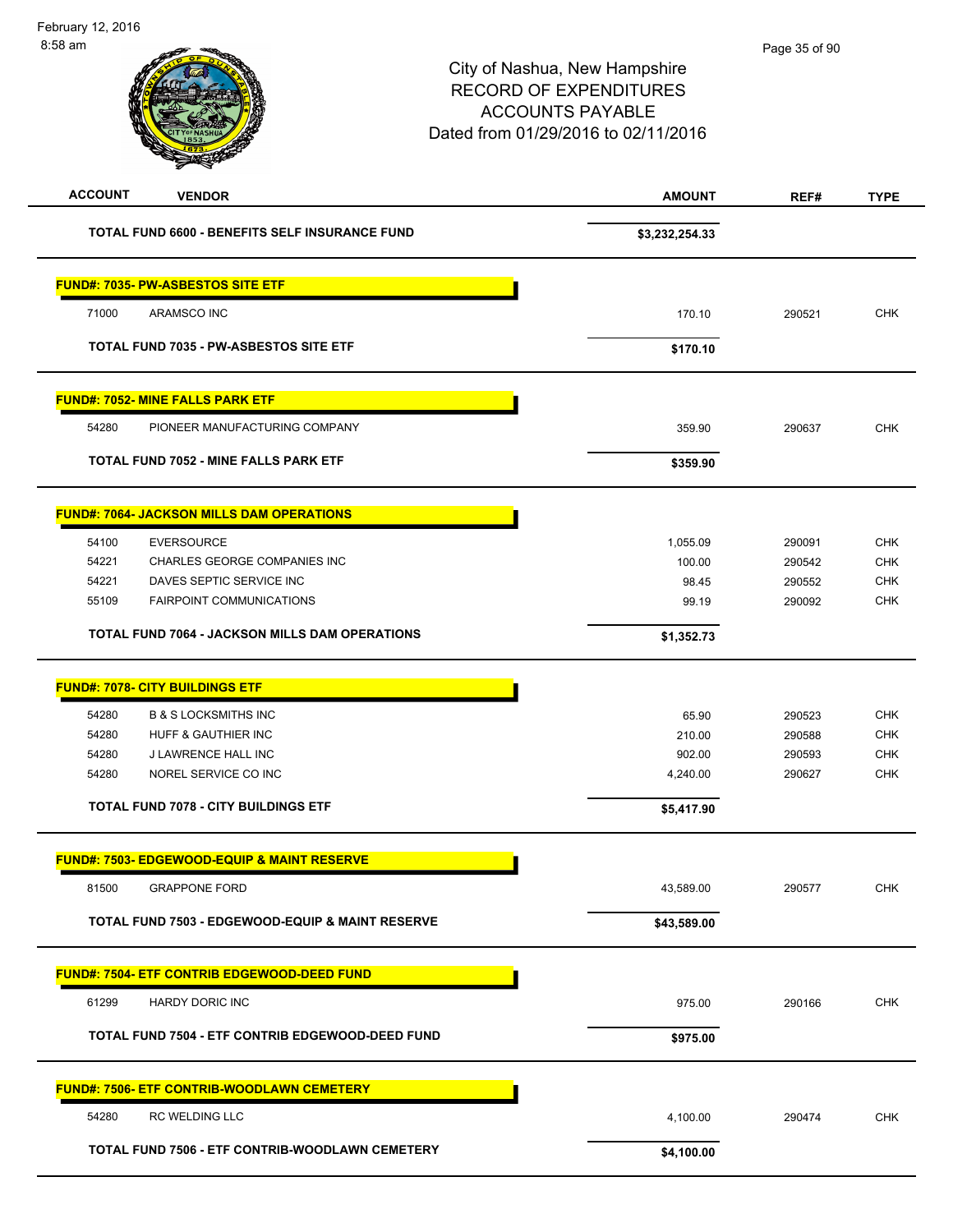

| <b>ACCOUNT</b>                                      | <b>VENDOR</b>                                   | <b>AMOUNT</b> | REF#   | <b>TYPE</b> |
|-----------------------------------------------------|-------------------------------------------------|---------------|--------|-------------|
|                                                     | <b>FUND#: 7551- P&amp;R-SUMMERFUN</b>           |               |        |             |
| 68322                                               | JEANNOTTE'S MARKET LLC                          | 56.99         | 290595 | <b>CHK</b>  |
| <b>TOTAL FUND 7551 - P&amp;R-SUMMERFUN</b>          |                                                 | \$56.99       |        |             |
|                                                     | <b>FUND#: 7565- SCHOOL RELATED PROGRAMS-ETF</b> |               |        |             |
| 71221                                               | COMPUTER HUT dba IT INSIDERS                    | 395.00        | 290721 | <b>CHK</b>  |
| 71999                                               | <b>GLOBAL INDUSTRIAL EQUIPMENT</b>              | 513.78        | 290754 | <b>CHK</b>  |
| TOTAL FUND 7565 - SCHOOL RELATED PROGRAMS-ETF       |                                                 | \$908.78      |        |             |
|                                                     | <b>FUND#: 8063- LIBRARY-HENRY STEARNS FUND</b>  |               |        |             |
| 61807                                               | <b>BAKER &amp; TAYLOR</b>                       | 337.19        | 290122 | <b>CHK</b>  |
| 61807                                               | <b>BAKER &amp; TAYLOR</b>                       | 253.90        | 290526 | <b>CHK</b>  |
| 61807                                               | <b>INGRAM LIBRARY SERVICES</b>                  | 11.02         | 290590 | <b>CHK</b>  |
| <b>TOTAL FUND 8063 - LIBRARY-HENRY STEARNS FUND</b> |                                                 | \$602.11      |        |             |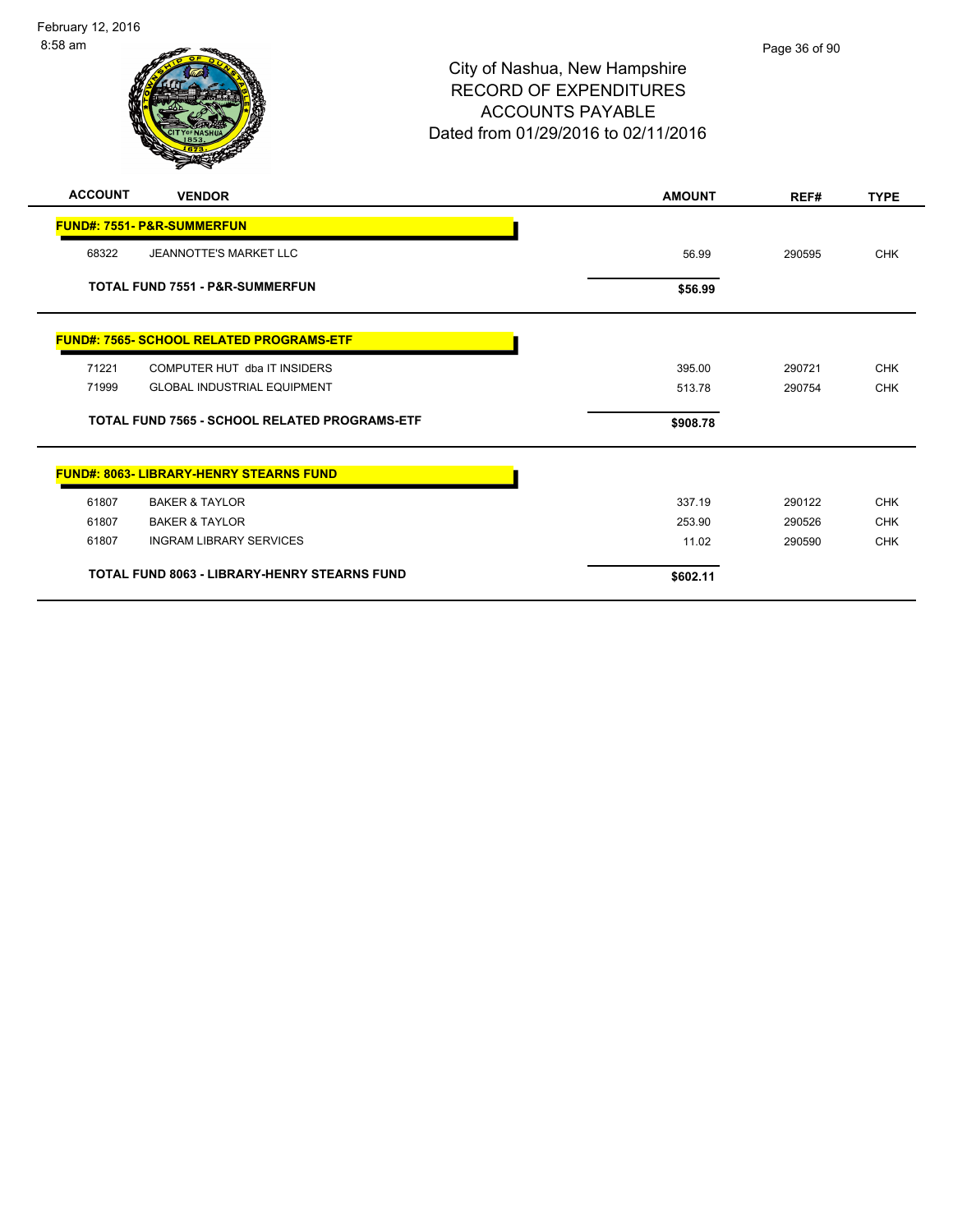

# City of Nashua, New Hampshire RECORD OF EXPENDITURES ACCOUNTS PAYABLE Dated from 01/29/2016 to 02/11/2016

| <b>ACCOUNT</b> | <b>VENDOR</b> |                                           | <b>AMOUNT</b><br>REF# | <b>TYPE</b> |
|----------------|---------------|-------------------------------------------|-----------------------|-------------|
|                |               | <b>EXPENDITURE SUMMARY BY FUND</b>        | <b>AMOUNT</b>         |             |
|                | 1000          | <b>GENERAL FUND</b>                       | 4,846,683.76          |             |
|                | 1001          | <b>GF-CAPITAL IMPROVEMENTS</b>            | 24,697.63             |             |
|                | 1010          | <b>GF-PRIOR YEAR ESCROWS/EXPENSES</b>     | 3,754.60              |             |
|                | 2100          | <b>FOOD SERVICES FUND</b>                 | 141,208.04            |             |
|                | 2201          | DRIVERS EDUCATION FUND                    | 411.83                |             |
|                | 2207          | ADULT ED/CONTINUING ED                    | 300.00                |             |
|                | 2212          | ATHLETICS REVENUE FUND                    | 250.00                |             |
|                | 2222          | AFTER SCHOOL PROGRAM                      | 4,155.77              |             |
|                | 2247          | <b>CULINARY ARTS</b>                      | 1,278.45              |             |
|                | 2505          | <b>GOVT &amp; EDUCATION CHANNELS FUND</b> | 1,686.35              |             |
|                | 2506          | HUNT BLDG FACILITY RENTAL FUND            | 1,681.16              |             |
|                | 3030          | <b>EMERGENCY MGMT GRANTS FUND</b>         | 262.39                |             |
|                | 3068          | COMMUNITY SERVICES GRANTS FUND            | 720.00                |             |
|                | 3070          | COMMUNITY HEALTH GRANTS FUND              | 290.11                |             |
|                | 3090          | URBAN PROGRAM GRANTS FUND                 | 66,587.35             |             |
|                | 3120          | <b>TRANSIT GRANTS FUND</b>                | 26,054.75             |             |
|                | 3800          | <b>SCHOOL GRANTS FUND</b>                 | 66,844.88             |             |
|                | 3810          | <b>FOOD SERVICE GRANTS FUND</b>           | 8,883.15              |             |
|                | 4005          | <b>TRAFFIC VIOLATIONS FUND</b>            | 1,381.91              |             |
|                | 4020          | POLICE DRUG ENFORCEMENT FUND              | 2,950.04              |             |
|                | 4025          | DOJ DRUG FORFEITURE FUND                  | 1,190.17              |             |
|                | 4032          | PISTOL PERMIT FEES FUND                   | 2,550.00              |             |
|                | 4053          | FIRE REGIONAL HAZMAT FUND                 | 750.31                |             |
|                | 4090          | LIB-LOST/DAMAGED BOOK FINES               | 2,843.09              |             |
|                | 5200          | CAPITAL PROJECTS-PUBLIC WORKS             | 7,362.61              |             |
|                | 5700          | CAP PROJECTS-BROAD ST PARKWAY             | 248,124.11            |             |
|                | 5800          | SCHOOL CAPITAL PROJECTS FUND              | 325,543.45            |             |
|                | 6000          | SOLID WASTE FUND                          | 54,161.29             |             |
|                | 6200          | <b>WASTEWATER FUND</b>                    | 115,762.09            |             |
|                | 6500          | PROPERTY & CASUALTY FUND                  | 99,594.45             |             |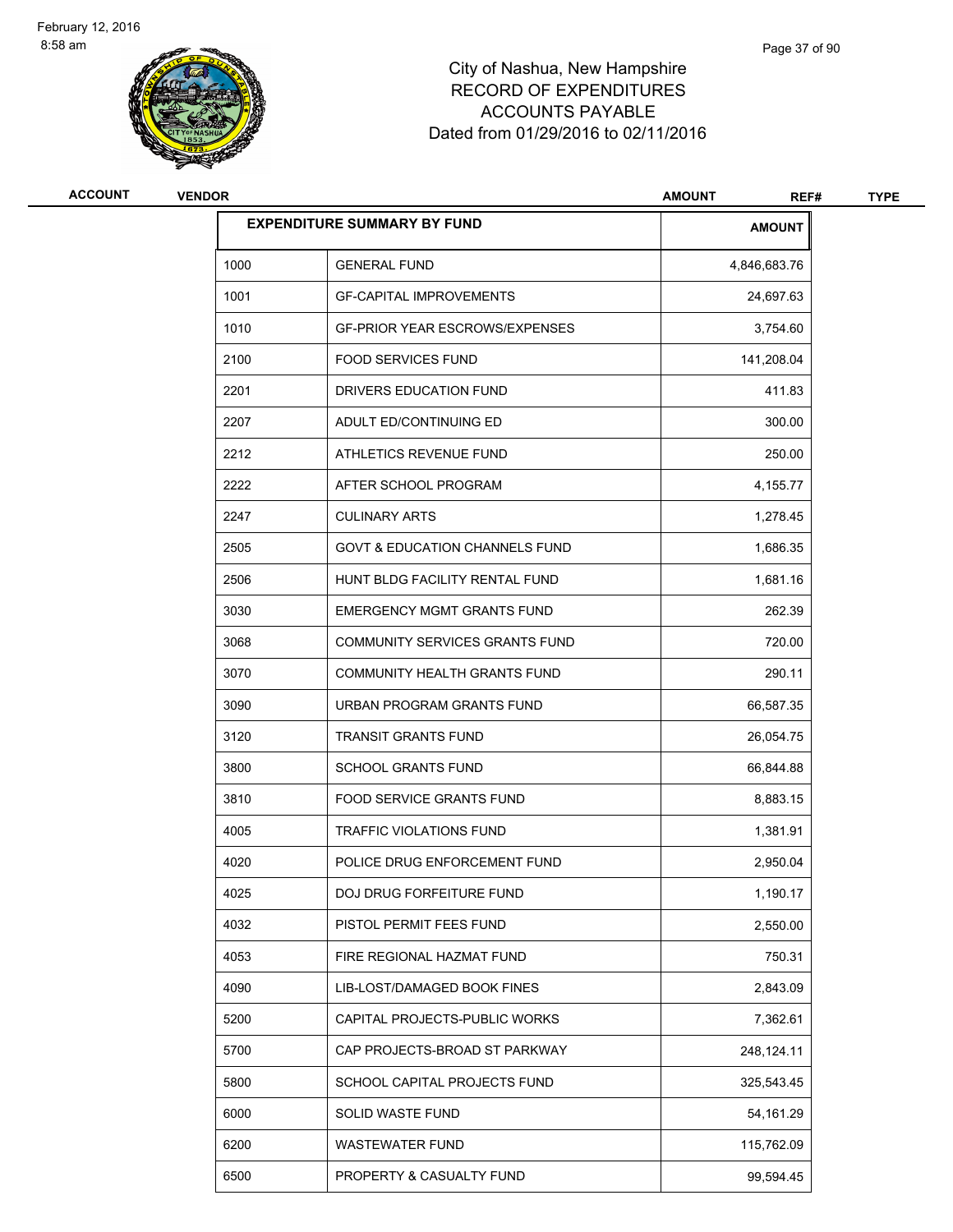

# City of Nashua, New Hampshire RECORD OF EXPENDITURES ACCOUNTS PAYABLE Dated from 01/29/2016 to 02/11/2016

| <b>ACCOUNT</b> | <b>VENDOR</b> |                                     | <b>AMOUNT</b><br>REF# | <b>TYPE</b> |
|----------------|---------------|-------------------------------------|-----------------------|-------------|
|                |               |                                     | <b>AMOUNT</b>         |             |
|                | 6600          | BENEFITS SELF INSURANCE FUND        | 3,232,254.33          |             |
|                | 7035          | <b>PW-ASBESTOS SITE ETF</b>         | 170.10                |             |
|                | 7052          | MINE FALLS PARK ETF                 | 359.90                |             |
|                | 7064          | <b>JACKSON MILLS DAM OPERATIONS</b> | 1,352.73              |             |
|                | 7078          | <b>CITY BUILDINGS ETF</b>           | 5,417.90              |             |
|                | 7503          | EDGEWOOD-EQUIP & MAINT RESERVE      | 43,589.00             |             |
|                | 7504          | ETF CONTRIB EDGEWOOD-DEED FUND      | 975.00                |             |
|                | 7506          | ETF CONTRIB-WOODLAWN CEMETERY       | 4,100.00              |             |
|                | 7551          | P&R-SUMMERFUN                       | 56.99                 |             |
|                | 7565          | <b>SCHOOL RELATED PROGRAMS-ETF</b>  | 908.78                |             |
|                | 8063          | LIBRARY-HENRY STEARNS FUND          | 602.11                |             |
|                | <b>TOTAL:</b> |                                     | 9,347,750.58          |             |
|                |               |                                     |                       |             |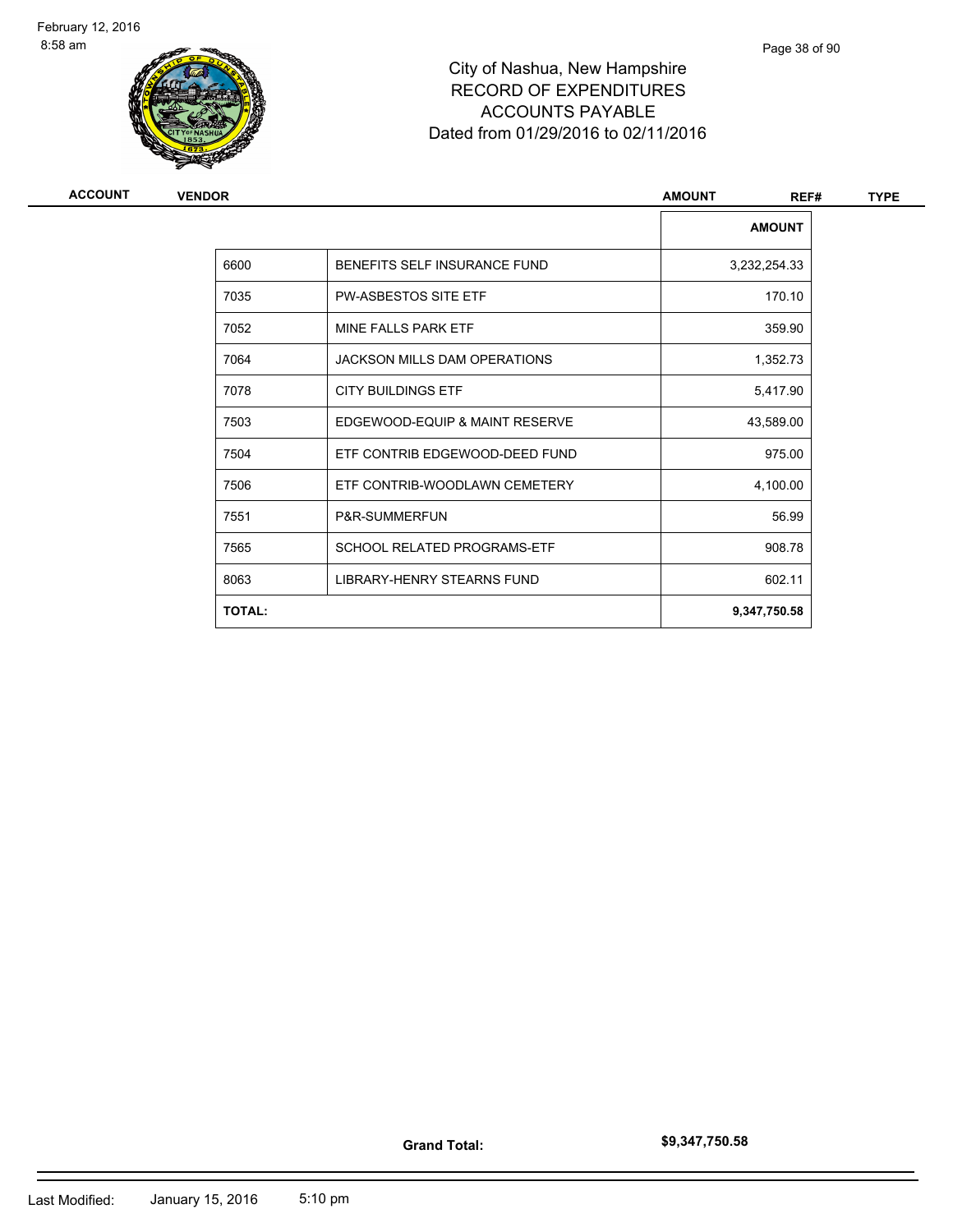

Page 39 of 90

| <b>RECORDS</b> |                                   |                                      |                                |               |
|----------------|-----------------------------------|--------------------------------------|--------------------------------|---------------|
|                | <b>PAY DATE</b>                   | <b>ACCOUNT</b>                       | <b>DESCRIPTION</b>             | <b>AMOUNT</b> |
|                | <b>FUND#: 1000 - GENERAL FUND</b> |                                      |                                |               |
|                |                                   |                                      |                                |               |
| 101            | <b>MAYOR</b>                      |                                      |                                |               |
|                | 2/4/16                            | 51100                                | ASSISTANT TO THE MAYOR         | 769.95        |
|                | 2/11/16                           | 51100                                | ASSISTANT TO THE MAYOR         | 769.95        |
|                | 2/4/16                            | 51100                                | SPECIAL ASSISTANT TO THE MAYOR | 1,177.20      |
|                | 2/11/16                           | 51100                                | SPECIAL ASSISTANT TO THE MAYOR | 1,177.20      |
|                | 1/28/16                           | 51200                                | EMERGENCY MANAGEMENT COORDINAT | 60.41         |
|                | 2/4/16                            | 51200                                | EMERGENCY MANAGEMENT COORDINAT | 300.00        |
|                | 2/4/16                            | 51500                                | <b>MAYOR</b>                   | 2,194.95      |
|                | 2/11/16                           | 51500                                | MAYOR                          | 2,194.95      |
|                | <b>TOTAL 101 - MAYOR</b>          |                                      |                                | \$8,644.61    |
|                | 102 BOARD OF ALDERMEN             |                                      |                                |               |
|                | 2/4/16                            | 51100                                | ALDERMANIC LEGISLATION MANAGER | 1,489.35      |
|                | 2/11/16                           | 51100                                | ALDERMANIC LEGISLATION MANAGER | 1,489.35      |
|                | 2/4/16                            | 51200                                | LEGISLATIVE TRANSCRIPTION SPEC | 450.41        |
|                | 2/11/16                           | 51200                                | LEGISLATIVE TRANSCRIPTION SPEC | 450.41        |
|                |                                   | <b>TOTAL 102 - BOARD OF ALDERMEN</b> |                                | \$3,879.52    |
| 103            | <b>LEGAL</b>                      |                                      |                                |               |
|                | 2/4/16                            | 51100                                | ASSOCIATE CORPORATION COUNSEL  | 1,529.80      |
|                | 2/11/16                           | 51100                                | ASSOCIATE CORPORATION COUNSEL  | 1,529.80      |
|                | 2/4/16                            | 51100                                | <b>CORPORATION COUNSEL</b>     | 2,265.30      |
|                | 2/11/16                           | 51100                                | <b>CORPORATION COUNSEL</b>     | 2,265.30      |
|                | 2/4/16                            | 51100                                | DEPUTY CORPORATION COUNSEL     | 2,060.85      |
|                | 2/11/16                           | 51100                                | DEPUTY CORPORATION COUNSEL     | 2,060.85      |
|                | 2/4/16                            | 51100                                | <b>LEGAL ASSISTANT</b>         | 1,957.20      |
|                | 2/11/16                           | 51100                                | <b>LEGAL ASSISTANT</b>         | 1,957.20      |
|                | <b>TOTAL 103 - LEGAL</b>          |                                      |                                | \$15,626.30   |
| 107            | <b>CITY CLERK</b>                 |                                      |                                |               |
|                | 2/4/16                            | 51100                                | <b>CITY CLERK</b>              | 1,622.10      |
|                | 2/11/16                           | 51100                                | <b>CITY CLERK</b>              | 1,622.10      |
|                | 2/4/16                            | 51100                                | CLERK VITAL RECORDS II         | 2,044.70      |
|                | 2/11/16                           | 51100                                | CLERK VITAL RECORDS II         | 2,044.70      |
|                | 2/4/16                            | 51100                                | DEPARTMENT COORDINATOR, CC     | 833.70        |
|                | 2/11/16                           | 51100                                | DEPARTMENT COORDINATOR, CC     | 833.70        |
|                | 2/4/16                            | 51100                                | DEPUTY CITY CLERK              | 1,184.60      |
|                | 2/11/16                           | 51100                                | DEPUTY CITY CLERK              | 1,184.60      |
|                | 2/4/16                            | 51300                                | OVERTIME-REGULAR               | 820.56        |
|                | 2/11/16                           | 51300                                | OVERTIME-REGULAR               | 816.85        |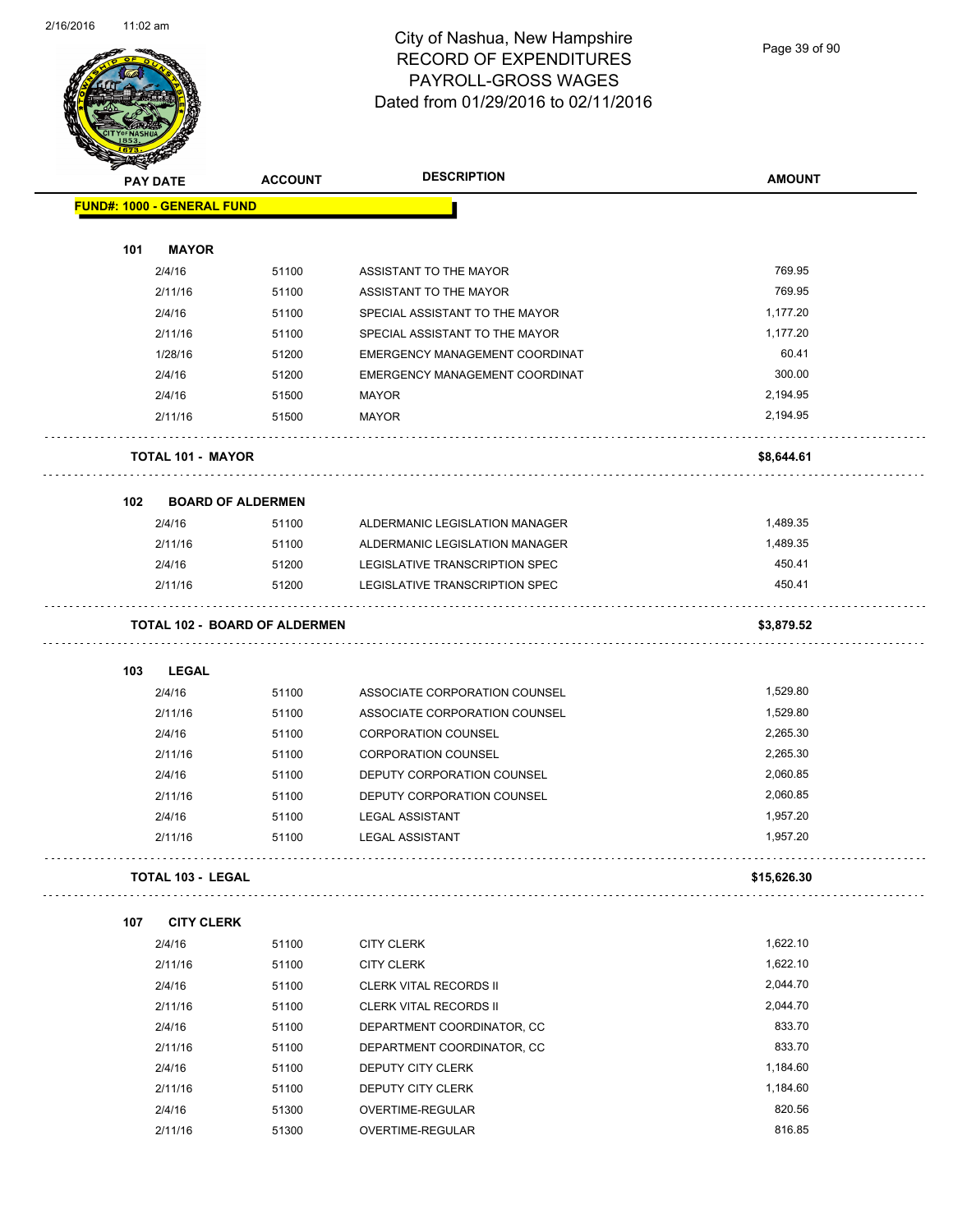

Page 40 of 90

| <b>PAY DATE</b>                   | <b>ACCOUNT</b>                     | <b>DESCRIPTION</b>                  | <b>AMOUNT</b> |
|-----------------------------------|------------------------------------|-------------------------------------|---------------|
| <b>FUND#: 1000 - GENERAL FUND</b> |                                    |                                     |               |
|                                   | <b>TOTAL 107 - CITY CLERK</b>      |                                     | \$13,007.61   |
| 111                               | <b>HUMAN RESOURCES</b>             |                                     |               |
| 2/4/16                            | 51100                              | <b>COMPENSATION MANAGER</b>         | 1,626.10      |
| 2/11/16                           | 51100                              | <b>COMPENSATION MANAGER</b>         | 1,626.10      |
| 2/4/16                            | 51100                              | HR GENERALIST                       | 1,078.50      |
| 2/11/16                           | 51100                              | <b>HR GENERALIST</b>                | 1,078.50      |
| 2/4/16                            | 51100                              | HUMAN RESOURCES DIRECTOR            | 1,501.75      |
| 2/11/16                           | 51100                              | HUMAN RESOURCES DIRECTOR            | 1,501.75      |
| 2/4/16                            | 51100                              | PAYROLL ANALYST                     | 1,914.80      |
| 2/11/16                           | 51100                              | PAYROLL ANALYST                     | 1,899.05      |
| 2/4/16                            | 51200                              | ADMINISTRATIVE ASSISTANT I          | 276.82        |
| 2/11/16                           | 51200                              | ADMINISTRATIVE ASSISTANT I          | 276.82        |
| 2/4/16                            | 51300                              | <b>OVERTIME-REGULAR</b>             | 272.15        |
|                                   | <b>TOTAL 111 - HUMAN RESOURCES</b> |                                     | \$13,052.34   |
| 122                               | <b>INFORMATION TECH</b>            |                                     |               |
| 2/4/16                            | 51100                              | ADMIN ASSISTANT III                 | 734.70        |
| 2/11/16                           | 51100                              | ADMIN ASSISTANT III                 | 734.70        |
| 2/4/16                            | 51100                              | <b>ENTERPRISE SYS ADMINISTRATOR</b> | 1,404.70      |
| 2/11/16                           | 51100                              | <b>ENTERPRISE SYS ADMINISTRATOR</b> | 1,404.70      |
| 2/4/16                            | 51100                              | ERP SYSTEM ADMIN DBA                | 1,720.00      |
| 2/11/16                           | 51100                              | ERP SYSTEM ADMIN DBA                | 1,720.00      |
| 2/4/16                            | 51100                              | INTER INTRA APPL DEV PROJ LDR       | 1,674.49      |
| 2/11/16                           | 51100                              | INTER INTRA APPL DEV PROJ LDR       | 1,674.50      |
| 2/4/16                            | 51100                              | IT APPLICATIONS ANALYST             | 1,200.45      |
| 2/11/16                           | 51100                              | IT APPLICATIONS ANALYST             | 1,200.45      |
| 2/4/16                            | 51100                              | IT DIVISION DIRECTOR                | 2,060.85      |
| 2/11/16                           | 51100                              | IT DIVISION DIRECTOR                | 2,060.85      |
| 2/4/16                            | 51100                              | IT INFRASTRUCTURE ANALYST           | 1,218.45      |
| 2/11/16                           | 51100                              | IT INFRASTRUCTURE ANALYST           | 1,218.45      |
| 2/4/16                            | 51100                              | IT INFRASTRUCTURE TEAM LEADER       | 1,853.20      |
| 2/11/16                           | 51100                              | IT INFRASTRUCTURE TEAM LEADER       | 1,853.20      |
| 2/4/16                            | 51100                              | SYSTEMS ADM DATABASE ADM            | 1,688.80      |
| 2/11/16                           | 51100                              | SYSTEMS ADM DATABASE ADM            | 1,688.80      |
| 2/4/16                            | 51100                              | TECH SUPPORT TEAM LEADER            | 1,562.00      |
| 2/11/16                           | 51100                              | TECH SUPPORT TEAM LEADER            | 1,562.01      |
| 2/4/16                            | 51100                              | TECHNICAL SPEC II NET SUPPORT       | 1,162.75      |
| 2/11/16                           | 51100                              | TECHNICAL SPEC II NET SUPPORT       | 1,162.75      |
| 2/4/16                            | 51100                              | <b>TECHNICAL SPECIALIST I</b>       | 727.35        |
| 2/11/16                           | 51100                              | <b>TECHNICAL SPECIALIST I</b>       | 727.35        |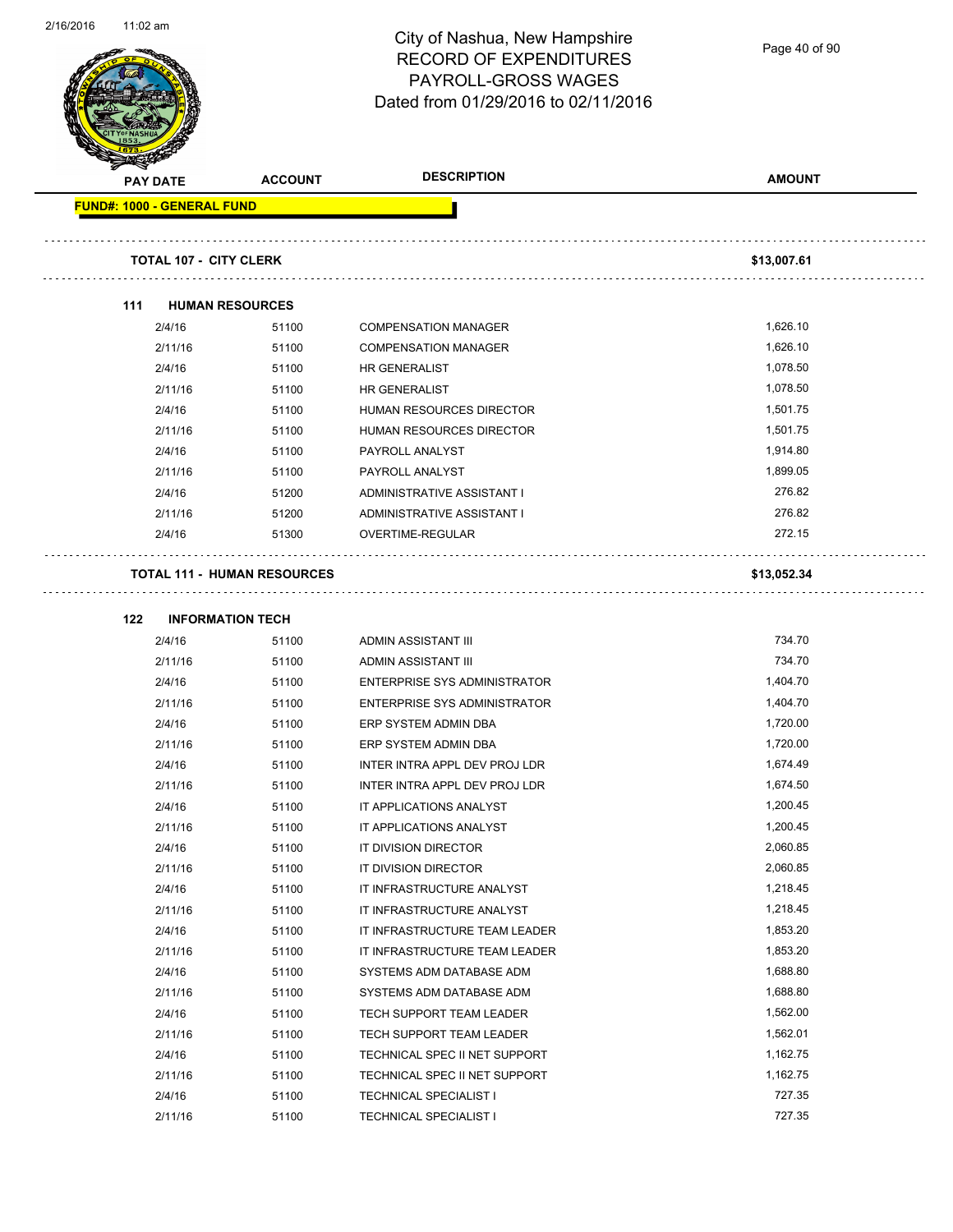

| 2/4/16  | 51100 | DEP TREASURER TAX COLLECTOR           | 1,116.40 |
|---------|-------|---------------------------------------|----------|
| 2/11/16 | 51100 | DEP TREASURER TAX COLLECTOR           | 1,116.40 |
| 2/4/16  | 51100 | <b>FINANCE AND ADMIN MANAGER</b>      | 766.80   |
| 2/11/16 | 51100 | <b>FINANCE AND ADMIN MANAGER</b>      | 1,487.02 |
| 2/4/16  | 51100 | FINANCIAL MANAGER GENERAL GOVT        | 1,450.00 |
| 2/11/16 | 51100 | FINANCIAL MANAGER GENERAL GOVT        | 1,450.00 |
| 2/4/16  | 51100 | <b>FINANCIAL SERVICES COORDINATOR</b> | 992.85   |
| 2/11/16 | 51100 | FINANCIAL SERVICES COORDINATOR        | 992.86   |
| 2/4/16  | 51100 | MV CLERK II REGISTRATION              | 1,341.40 |
| 2/11/16 | 51100 | MV CLERK II REGISTRATION              | 1,311.25 |
| 2/4/16  | 51100 | REVENUE ACCOUNTS SPEC                 | 772.90   |
| 2/11/16 | 51100 | REVENUE ACCOUNTS SPEC                 | 772.90   |
| 2/4/16  | 51100 | REVENUE COORDINATOR                   | 1,007.95 |
| 2/11/16 | 51100 | REVENUE COORDINATOR                   | 1,007.95 |
| 2/4/16  | 51100 | SENIOR ACCOUNTANT                     | 1,064.25 |
| 2/11/16 | 51100 | <b>SENIOR ACCOUNTANT</b>              | 1,064.25 |
| 2/4/16  | 51100 | SENIOR FINANCIAL & OPS ANALYST        | 872.85   |
| 2/11/16 | 51100 | SENIOR FINANCIAL & OPS ANALYST        | 872.85   |
| 2/4/16  | 51100 | SENIOR FINANCIAL ANALYST              | 1,155.05 |
| 2/11/16 | 51100 | SENIOR FINANCIAL ANALYST              | 1,155.05 |
| 2/4/16  | 51100 | <b>SUPV VEHICLE REGISTRATION</b>      | 1,092.80 |
| 2/11/16 | 51100 | <b>SUPV VEHICLE REGISTRATION</b>      | 1,092.80 |
| 2/4/16  | 51100 | TREASURER TAX COLLECTOR               | 1,853.20 |
| 2/11/16 | 51100 | TREASURER TAX COLLECTOR               | 1,853.20 |
| 2/4/16  | 51100 | <b>VEHICLE REGISTRATION CLERK</b>     | 1,093.60 |
| 2/11/16 | 51100 | <b>VEHICLE REGISTRATION CLERK</b>     | 1,093.60 |
| 2/4/16  | 51200 | <b>ACCOUNTING TEMP</b>                | 243.75   |
| 2/11/16 | 51200 | <b>ACCOUNTING TEMP</b>                | 322.50   |
| 2/4/16  | 51200 | TRUST ACCOUNTANT PT                   | 704.12   |
| 2/11/16 | 51200 | <b>TRUST ACCOUNTANT PT</b>            | 704.12   |
| 2/4/16  | 51300 | OVERTIME-REGULAR                      | 47.52    |
|         |       |                                       |          |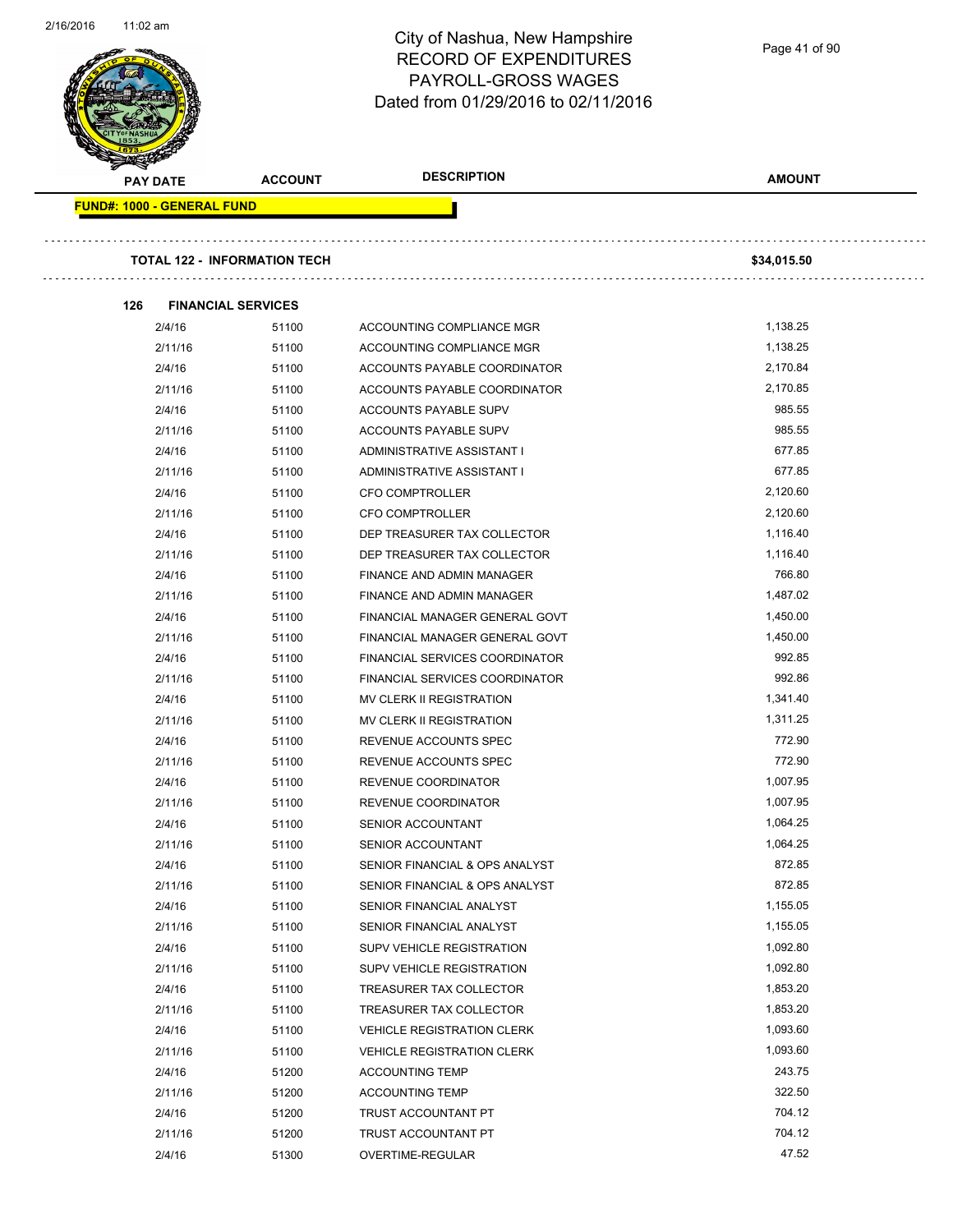| 210/2010 | TT:02 am |                                   |                                       | City of Nashua, New Hampshire<br><b>RECORD OF EXPENDITURES</b><br>PAYROLL-GROSS WAGES<br>Dated from 01/29/2016 to 02/11/2016 | Page 42 of 90     |
|----------|----------|-----------------------------------|---------------------------------------|------------------------------------------------------------------------------------------------------------------------------|-------------------|
|          |          | <b>PAY DATE</b>                   | <b>ACCOUNT</b>                        | <b>DESCRIPTION</b>                                                                                                           | <b>AMOUNT</b>     |
|          |          | <b>FUND#: 1000 - GENERAL FUND</b> |                                       |                                                                                                                              |                   |
|          | 126      | <b>FINANCIAL SERVICES</b>         |                                       |                                                                                                                              |                   |
|          |          | 2/11/16                           | 51300                                 | OVERTIME-REGULAR                                                                                                             | 16.57             |
|          |          |                                   | <b>TOTAL 126 - FINANCIAL SERVICES</b> |                                                                                                                              | \$46,074.95       |
|          |          |                                   |                                       |                                                                                                                              |                   |
|          | 129      | <b>CITY BUILDINGS</b><br>2/4/16   |                                       |                                                                                                                              | 1,110.45          |
|          |          | 2/11/16                           | 51100<br>51100                        | <b>BUILDING MANAGER</b><br><b>BUILDING MANAGER</b>                                                                           | 1,110.45          |
|          |          | 2/4/16                            | 51100                                 | <b>CUSTODIAN I</b>                                                                                                           | 1,247.44          |
|          |          | 2/11/16                           | 51100                                 | <b>CUSTODIAN I</b>                                                                                                           | 1,247.44          |
|          |          | 2/4/16                            | 51100                                 | MAINTENANCE SPEC                                                                                                             | 699.45            |
|          |          | 2/11/16                           | 51100                                 | <b>MAINTENANCE SPEC</b>                                                                                                      | 699.45            |
|          |          | 2/4/16                            | 51200                                 | <b>CUSTODIAN I</b>                                                                                                           | 324.84            |
|          |          | 2/11/16                           | 51200                                 | <b>CUSTODIAN I</b>                                                                                                           | 324.84            |
|          |          | 2/4/16                            | 51300                                 | OVERTIME-REGULAR                                                                                                             | 31.23             |
|          |          | 2/11/16                           | 51300                                 | OVERTIME-REGULAR                                                                                                             | 175.55            |
|          |          | <b>TOTAL 129 - CITY BUILDINGS</b> |                                       |                                                                                                                              | \$6,971.14        |
|          |          |                                   |                                       |                                                                                                                              |                   |
|          | 130      | <b>PURCHASING</b>                 |                                       |                                                                                                                              |                   |
|          |          | 2/4/16                            | 51100                                 | PURCHASING AGENT I                                                                                                           | 698.45            |
|          |          | 2/11/16                           | 51100                                 | PURCHASING AGENT I                                                                                                           | 698.45<br>878.75  |
|          |          | 2/4/16                            | 51100                                 | PURCHASING AGENT II                                                                                                          |                   |
|          |          | 2/11/16                           | 51100                                 | PURCHASING AGENT II                                                                                                          | 878.75            |
|          |          | 2/4/16                            | 51100                                 | PURCHASING MANAGER                                                                                                           | 1,579.20          |
|          |          | 2/11/16<br>2/4/16                 | 51100<br>51300                        | PURCHASING MANAGER<br>OVERTIME-REGULAR                                                                                       | 1,579.20<br>13.10 |
|          |          |                                   |                                       |                                                                                                                              |                   |
|          |          | <b>TOTAL 130 - PURCHASING</b>     |                                       |                                                                                                                              | \$6,325.90        |
|          | 131      | <b>HUNT BUILDING</b>              |                                       |                                                                                                                              |                   |
|          |          | 2/4/16                            | 51100                                 | HUNT MEMORIAL BLDG & ARTS ADM                                                                                                | 330.76            |
|          |          | 2/11/16                           | 51100                                 | HUNT MEMORIAL BLDG & ARTS ADM                                                                                                | 330.76            |
|          |          | 2/11/16                           | 51300                                 | OVERTIME-REGULAR                                                                                                             | 37.20             |
|          |          | <b>TOTAL 131 - HUNT BUILDING</b>  |                                       |                                                                                                                              | \$698.72          |
|          | 132      | <b>ASSESSING</b>                  |                                       |                                                                                                                              |                   |
|          |          | 2/4/16                            | 51100                                 | <b>APPRAISER I</b>                                                                                                           | 895.45            |
|          |          | 2/11/16                           | 51100                                 | <b>APPRAISER I</b>                                                                                                           | 895.45            |
|          |          | 2/4/16                            | 51100                                 | <b>APPRAISER II</b>                                                                                                          | 1,069.65          |
|          |          | 2/11/16                           | 51100                                 | <b>APPRAISER II</b>                                                                                                          | 1,069.65          |
|          |          | 2/4/16                            | 51100                                 | <b>APPRAISER III</b>                                                                                                         | 1,218.50          |
|          |          | 2/11/16                           | 51100                                 | <b>APPRAISER III</b>                                                                                                         | 1,218.50          |

2/16/2016 11:02 am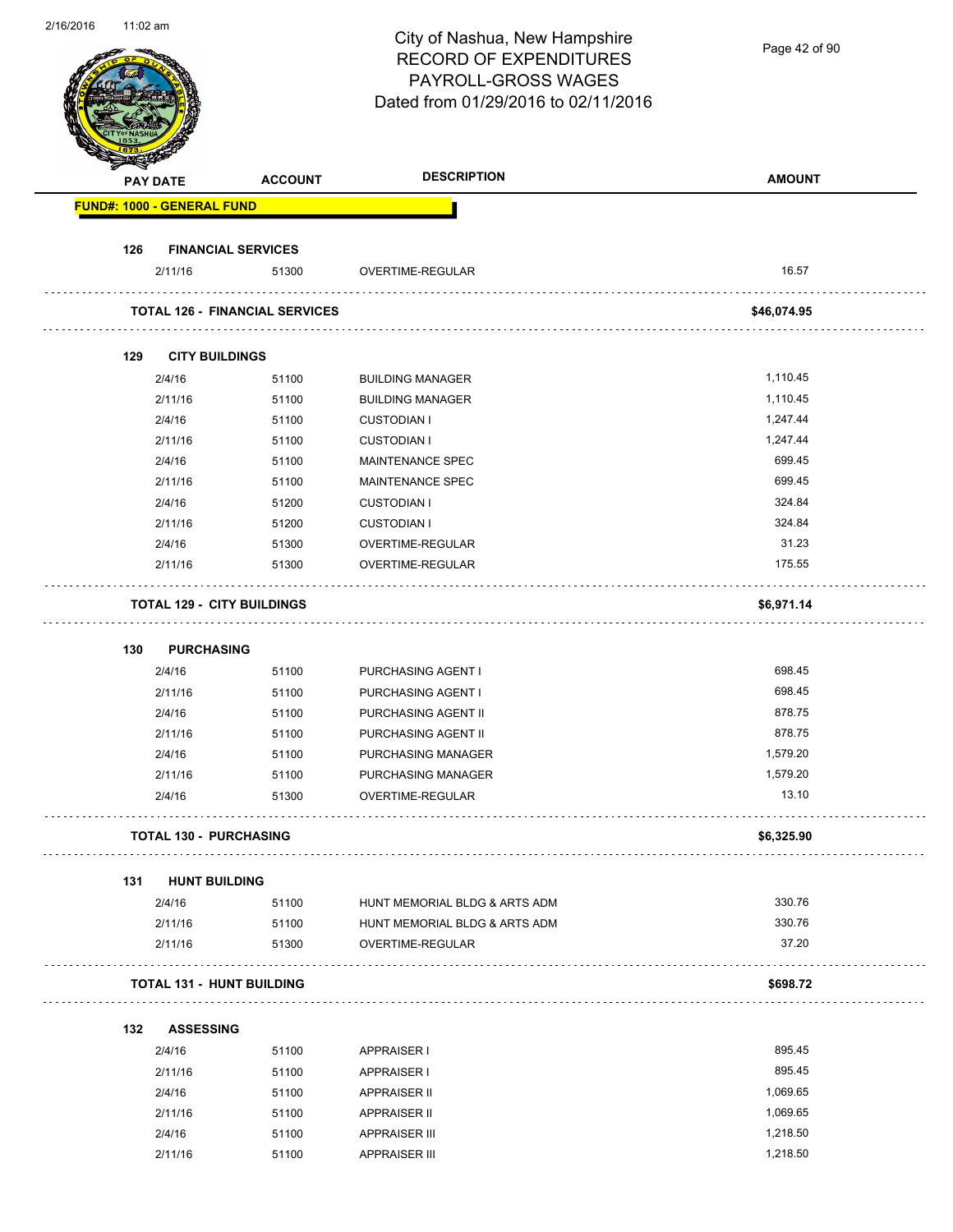

Page 43 of 90

| <b>PAY DATE</b> |                                   | <b>ACCOUNT</b>                       | <b>DESCRIPTION</b>            | <b>AMOUNT</b> |
|-----------------|-----------------------------------|--------------------------------------|-------------------------------|---------------|
|                 | <b>FUND#: 1000 - GENERAL FUND</b> |                                      |                               |               |
| 132             | <b>ASSESSING</b>                  |                                      |                               |               |
|                 | 2/11/16                           | 51100                                | ASSESSING ADMIN SPEC I CSR    | 627.10        |
|                 | 2/4/16                            | 51100                                | ASSESSING ADMIN SPEC II CSR   | 740.35        |
|                 | 2/11/16                           | 51100                                | ASSESSING ADMIN SPEC II CSR   | 740.35        |
|                 | 2/4/16                            | 51100                                | ASSESSING ADMIN SPEC III CSR  | 931.60        |
|                 | 2/11/16                           | 51100                                | ASSESSING ADMIN SPEC III CSR  | 931.60        |
|                 | 2/4/16                            | 51100                                | CHIEF ASSESSOR GIS MANAGER    | 2,154.80      |
|                 | 2/11/16                           | 51100                                | CHIEF ASSESSOR GIS MANAGER    | 2,154.80      |
|                 | 2/4/16                            | 51100                                | DEPARTMENT COORDINATOR        | 884.70        |
|                 | 2/11/16                           | 51100                                | DEPARTMENT COORDINATOR        | 884.70        |
|                 | 2/11/16                           | 51300                                | OVERTIME-REGULAR              | 5.88          |
|                 | <b>TOTAL 132 - ASSESSING</b>      |                                      |                               | \$16,423.08   |
| 134             | <b>GIS</b>                        |                                      |                               |               |
|                 | 2/4/16                            | 51100                                | <b>GIS TECHNICIAN II</b>      | 1,094.30      |
|                 | 2/11/16                           | 51100                                | <b>GIS TECHNICIAN II</b>      | 1,094.30      |
|                 | <b>TOTAL 134 - GIS</b>            |                                      |                               | \$2,188.60    |
| 142             | <b>WOODLAWN CEMETERY</b>          |                                      |                               |               |
|                 | 2/4/16                            | 51100                                | <b>GROUNDSKEEPER CEMETERY</b> | 1,339.69      |
|                 | 2/11/16                           | 51100                                | <b>GROUNDSKEEPER CEMETERY</b> | 1,339.70      |
|                 | 2/4/16                            | 51100                                | SUBFOREMAN CEMETERY           | 766.05        |
|                 | 2/11/16                           | 51100                                | SUBFOREMAN CEMETERY           | 766.05        |
|                 | 2/4/16                            | 51100                                | SUPERINTENDENT CEMETERY I     | 1,075.60      |
|                 | 2/11/16                           | 51100                                | SUPERINTENDENT CEMETERY I     | 1,075.60      |
|                 | 2/4/16                            | 51300                                | OVERTIME-REGULAR              | 50.24         |
|                 | 2/11/16                           | 51300                                | OVERTIME-REGULAR              | 81.64         |
|                 |                                   | <b>TOTAL 142 - WOODLAWN CEMETERY</b> |                               | \$6,494.57    |
| 144             | <b>EDGEWOOD CEMETERY</b>          |                                      |                               |               |
|                 | 2/4/16                            | 51100                                | <b>GROUNDSKEEPER CEMETERY</b> | 1,160.05      |
|                 | 2/11/16                           | 51100                                | <b>GROUNDSKEEPER CEMETERY</b> | 1,160.05      |
|                 | 2/4/16                            | 51100                                | SUBFOREMAN CEMETERY           | 835.75        |
|                 | 2/11/16                           | 51100                                | SUBFOREMAN CEMETERY           | 835.75        |
|                 | 2/4/16                            | 51100                                | SUPERINTENDENT CEMETERY II    | 1,166.65      |
|                 | 2/11/16                           | 51100                                | SUPERINTENDENT CEMETERY II    | 1,166.65      |
|                 | 2/4/16                            | 51300                                | OVERTIME-REGULAR              | 63.37         |
|                 |                                   | <b>TOTAL 144 - EDGEWOOD CEMETERY</b> |                               | \$6,388.27    |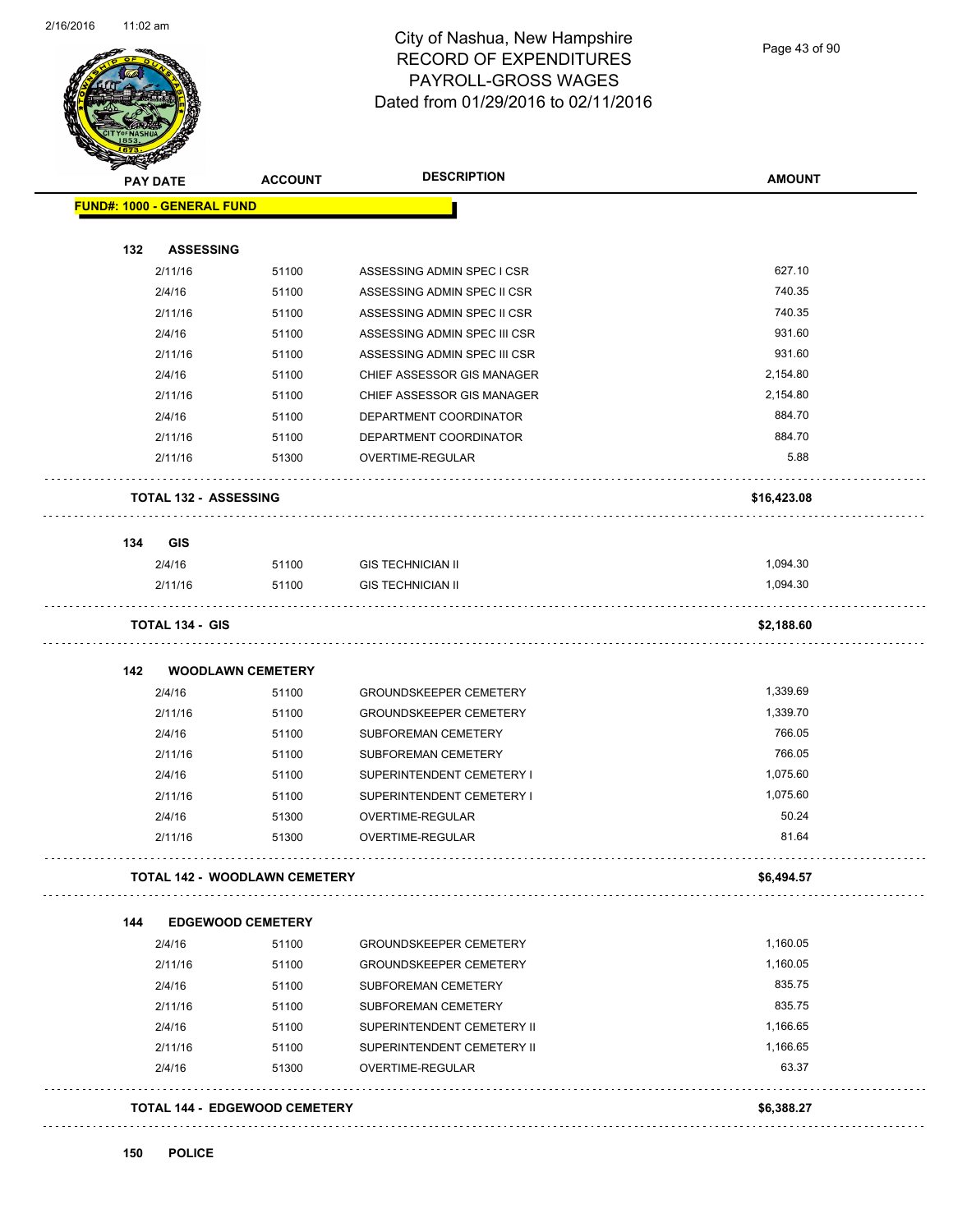

Page 44 of 90

| <b>PAY DATE</b>                   | <b>ACCOUNT</b> | <b>DESCRIPTION</b>               | <b>AMOUNT</b> |
|-----------------------------------|----------------|----------------------------------|---------------|
| <b>FUND#: 1000 - GENERAL FUND</b> |                |                                  |               |
|                                   |                |                                  |               |
| <b>POLICE</b><br>150              |                |                                  |               |
| 2/4/16                            | 51100          | <b>1ST YEAR OFFICERS</b>         | 6,874.00      |
| 2/11/16                           | 51100          | <b>1ST YEAR OFFICERS</b>         | 6,873.99      |
| 2/4/16                            | 51100          | 1ST YR OFFICERS CERTIFIED SPEC   | 2,052.60      |
| 2/11/16                           | 51100          | 1ST YR OFFICERS CERTIFIED SPEC   | 2,052.59      |
| 2/4/16                            | 51100          | <b>ACCOUNT CLERK III</b>         | 2,181.25      |
| 2/11/16                           | 51100          | <b>ACCOUNT CLERK III</b>         | 2,181.25      |
| 2/4/16                            | 51100          | ADMINISTRATIVE PROJECT SPEC      | 1,285.00      |
| 2/11/16                           | 51100          | ADMINISTRATIVE PROJECT SPEC      | 1,285.00      |
| 2/4/16                            | 51100          | ANIMAL CONTROL OFFICER           | 955.40        |
| 2/11/16                           | 51100          | ANIMAL CONTROL OFFICER           | 955.40        |
| 2/4/16                            | 51100          | ASSISTANT RECORDS MANAGER        | 983.60        |
| 2/11/16                           | 51100          | ASSISTANT RECORDS MANAGER        | 983.60        |
| 2/4/16                            | 51100          | AUTO MECHANIC 1ST CLASS          | 1,629.05      |
| 2/11/16                           | 51100          | AUTO MECHANIC 1ST CLASS          | 1,629.04      |
| 2/4/16                            | 51100          | <b>BUILDING MAINTENANCE SUPV</b> | 983.60        |
| 2/11/16                           | 51100          | <b>BUILDING MAINTENANCE SUPV</b> | 983.60        |
| 2/4/16                            | 51100          | <b>CAPTAIN</b>                   | 14,774.20     |
| 2/11/16                           | 51100          | <b>CAPTAIN</b>                   | 14,774.20     |
| 2/4/16                            | 51100          | CHIEF OF POLICE                  | 2,600.55      |
| 2/11/16                           | 51100          | CHIEF OF POLICE                  | 2,600.55      |
| 2/4/16                            | 51100          | COMM TECH ALL DESIGNATIONS       | 8,649.30      |
| 2/11/16                           | 51100          | COMM TECH ALL DESIGNATIONS       | 8,649.30      |
| 2/4/16                            | 51100          | COMMUNITY POLICE COORD CEMD      | 1,295.20      |
| 2/11/16                           | 51100          | COMMUNITY POLICE COORD CEMD      | 1,295.20      |
| 2/4/16                            | 51100          | <b>CRIME ANALYST</b>             | 1,260.50      |
| 2/11/16                           | 51100          | <b>CRIME ANALYST</b>             | 1,260.50      |
| 2/4/16                            | 51100          | <b>CUSTODIAN II</b>              | 760.00        |
| 2/11/16                           | 51100          | <b>CUSTODIAN II</b>              | 760.00        |
| 2/4/16                            | 51100          | <b>CUSTODIAN III</b>             | 1,485.55      |
| 2/11/16                           | 51100          | <b>CUSTODIAN III</b>             | 1,485.55      |
| 2/4/16                            | 51100          | DEPUTY CHIEF OF POLICE           | 4,713.10      |
| 2/11/16                           | 51100          | DEPUTY CHIEF OF POLICE           | 4,713.10      |
| 2/4/16                            | 51100          | DETENTION SPEC                   | 858.60        |
| 2/11/16                           | 51100          | DETENTION SPEC                   | 1,691.40      |
| 2/4/16                            | 51100          | DISPATCHERS ALL DESIGNATIONS     | 5,283.25      |
| 2/11/16                           | 51100          | DISPATCHERS ALL DESIGNATIONS     | 5,283.25      |
| 2/4/16                            | 51100          | FLEET MAINTENANCE ASST SUPV      | 921.21        |
| 2/11/16                           | 51100          | FLEET MAINTENANCE ASST SUPV      | 921.20        |
| 2/4/16                            | 51100          | IT MANAGER/SOFTWARE SPECIALIST   | 1,652.80      |
| 2/11/16                           | 51100          | IT MANAGER/SOFTWARE SPECIALIST   | 1,652.80      |
| 2/4/16                            | 51100          | <b>LEGAL SECRETARY</b>           | 695.35        |
| 2/11/16                           | 51100          | <b>LEGAL SECRETARY</b>           | 695.35        |
| 2/4/16                            | 51100          | LIEUTENANT                       | 15,632.55     |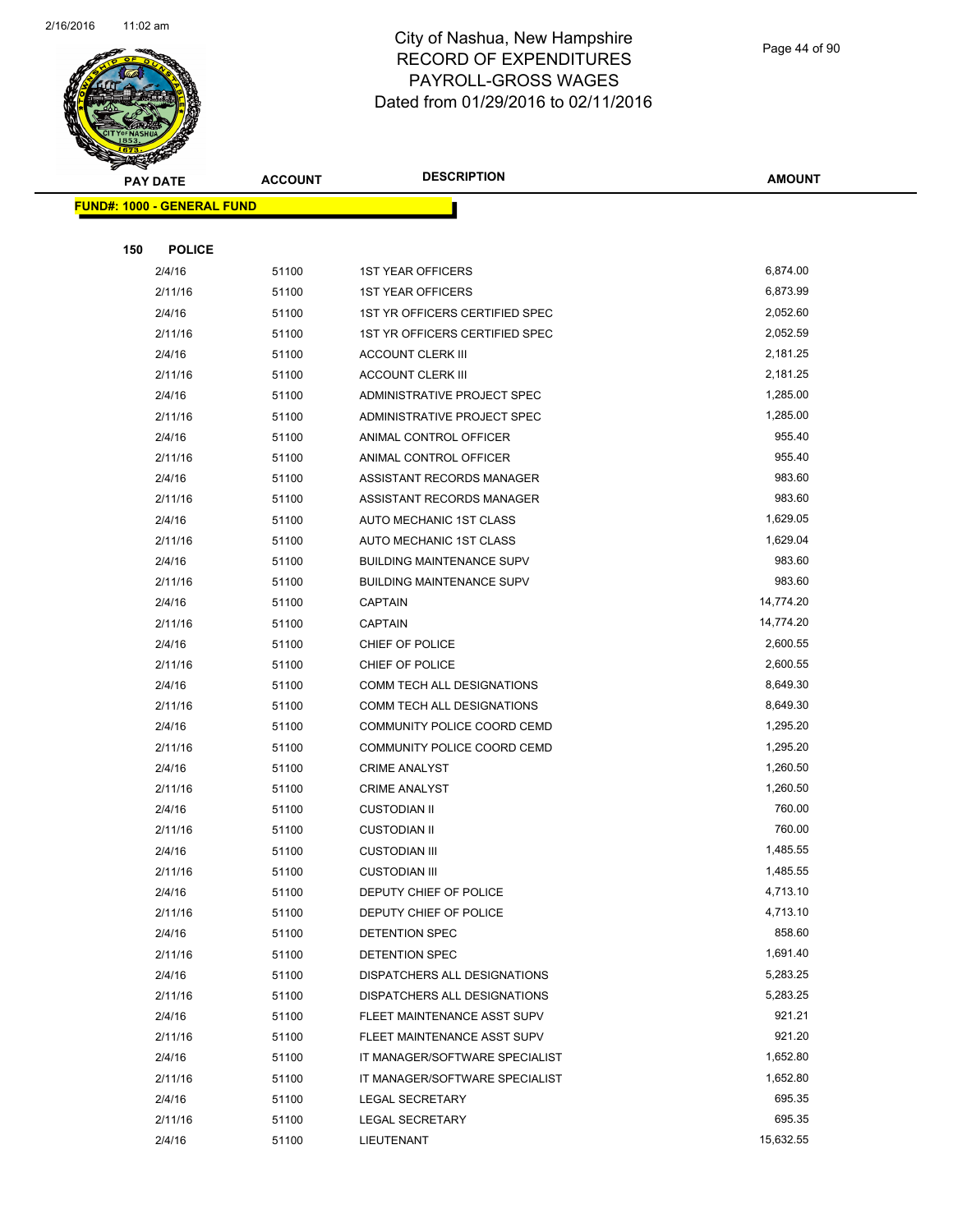

Page 45 of 90

|     | <b>PAY DATE</b>                   | <b>ACCOUNT</b> | <b>DESCRIPTION</b>                      | <b>AMOUNT</b> |
|-----|-----------------------------------|----------------|-----------------------------------------|---------------|
|     | <b>FUND#: 1000 - GENERAL FUND</b> |                |                                         |               |
|     |                                   |                |                                         |               |
| 150 | <b>POLICE</b>                     |                |                                         |               |
|     | 2/11/16                           | 51100          | LIEUTENANT                              | 15,632.55     |
|     | 2/4/16                            | 51100          | NPD BUSINESS COORDINATOR                | 923.10        |
|     | 2/11/16                           | 51100          | NPD BUSINESS COORDINATOR                | 923.10        |
|     | 2/4/16                            | 51100          | NPD BUSINESS MANAGER                    | 1,737.00      |
|     | 2/11/16                           | 51100          | NPD BUSINESS MANAGER                    | 1,737.00      |
|     | 2/4/16                            | 51100          | NPD NETWORK ADMINISTRATOR               | 1,317.60      |
|     | 2/11/16                           | 51100          | NPD NETWORK ADMINISTRATOR               | 1,317.60      |
|     | 2/4/16                            | 51100          | PARALEGAL                               | 972.40        |
|     | 2/11/16                           | 51100          | PARALEGAL                               | 972.40        |
|     | 2/4/16                            | 51100          | PATROLMAN ALL RANKS                     | 159,707.61    |
|     | 2/11/16                           | 51100          | PATROLMAN ALL RANKS                     | 159,907.28    |
|     | 2/4/16                            | 51100          | POLICE ATTORNEY                         | 1,596.80      |
|     | 2/11/16                           | 51100          | POLICE ATTORNEY                         | 1,596.80      |
|     | 2/4/16                            | 51100          | <b>RECORDS &amp; COMMUNICATIONS MGR</b> | 1,520.00      |
|     | 2/11/16                           | 51100          | RECORDS & COMMUNICATIONS MGR            | 1,520.00      |
|     | 2/4/16                            | 51100          | <b>RECORDS TECHNICIAN I</b>             | 1,947.80      |
|     | 2/11/16                           | 51100          | <b>RECORDS TECHNICIAN I</b>             | 1,947.85      |
|     | 2/4/16                            | 51100          | RECORDS TECHNICIAN II                   | 844.70        |
|     | 2/11/16                           | 51100          | RECORDS TECHNICIAN II                   | 844.70        |
|     | 2/4/16                            | 51100          | SEC DOMESTIC VIOLENCE UNIT              | 718.60        |
|     | 2/11/16                           | 51100          | SEC DOMESTIC VIOLENCE UNIT              | 718.60        |
|     | 2/4/16                            | 51100          | SECRETARIAL SUPV DET BUREAU             | 902.80        |
|     | 2/11/16                           | 51100          | SECRETARIAL SUPV DET BUREAU             | 902.80        |
|     | 2/4/16                            | 51100          | <b>SECRETARY III</b>                    | 2,797.15      |
|     | 2/11/16                           | 51100          | <b>SECRETARY III</b>                    | 2,797.15      |
|     | 2/4/16                            | 51100          | <b>SECRETARY V</b>                      | 1,665.25      |
|     | 2/11/16                           | 51100          | <b>SECRETARY V</b>                      | 1,665.25      |
|     | 2/4/16                            | 51100          | <b>SECRETARY VI</b>                     | 791.85        |
|     | 2/11/16                           | 51100          | <b>SECRETARY VI</b>                     | 791.85        |
|     | 2/4/16                            | 51100          | SERGEANT                                | 34,944.72     |
|     | 2/11/16                           | 51100          | SERGEANT                                | 34,309.37     |
|     | 2/4/16                            | 51100          | SHIFT LEADER                            | 2,079.40      |
|     | 2/11/16                           | 51100          | SHIFT LEADER                            | 2,079.40      |
|     | 2/4/16                            | 51100          | SUPV POLICE FLEET                       | 1,249.60      |
|     | 2/11/16                           | 51100          | <b>SUPV POLICE FLEET</b>                | 1,249.60      |
|     | 2/4/16                            | 51200          | <b>ACCREDITATION MANAGER</b>            | 1,069.28      |
|     | 2/11/16                           | 51200          | <b>ACCREDITATION MANAGER</b>            | 1,069.28      |
|     | 2/4/16                            | 51200          | <b>DETENTION SPEC</b>                   | 734.56        |
|     | 2/11/16                           | 51200          | DETENTION SPEC                          | 734.56        |
|     | 2/4/16                            | 51200          | POLICE ATTORNEY PT                      | 1,236.16      |
|     | 2/11/16                           | 51200          | POLICE ATTORNEY PT                      | 1,236.16      |
|     | 2/4/16                            | 51200          | PRISONER TRANSPORT OFFICER              | 799.24        |
|     | 2/11/16                           | 51200          | PRISONER TRANSPORT OFFICER              | 799.24        |
|     |                                   |                |                                         |               |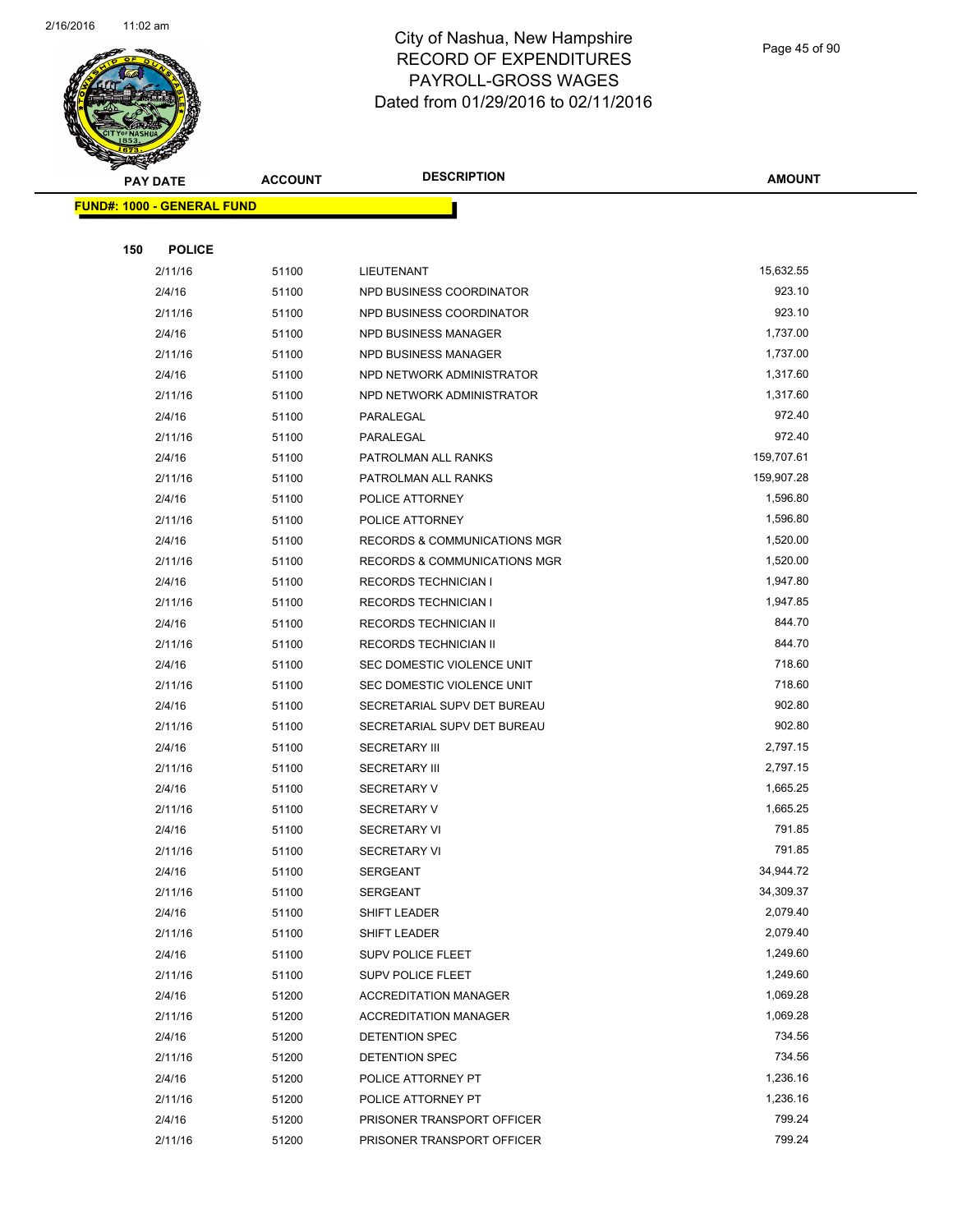

Page 46 of 90

| <b>SACTORISTS</b> |                                   |                |                                 |               |
|-------------------|-----------------------------------|----------------|---------------------------------|---------------|
|                   | <b>PAY DATE</b>                   | <b>ACCOUNT</b> | <b>DESCRIPTION</b>              | <b>AMOUNT</b> |
|                   | <b>FUND#: 1000 - GENERAL FUND</b> |                |                                 |               |
|                   |                                   |                |                                 |               |
| 150               | <b>POLICE</b>                     |                |                                 |               |
|                   | 2/4/16                            | 51200          | SENIOR RELATIONS SPECIALIST     | 686.88        |
|                   | 2/11/16                           | 51200          | SENIOR RELATIONS SPECIALIST     | 686.88        |
|                   | 2/4/16                            | 51300          | OVERTIME-REGULAR                | 3,499.11      |
|                   | 2/11/16                           | 51300          | OVERTIME-REGULAR                | 3,774.38      |
|                   | 2/11/16                           | 51309          | OVERTIME-TRAINING               | 389.64        |
|                   | 2/4/16                            | 51315          | <b>OVERTIME-WITNESS</b>         | 2,289.61      |
|                   | 2/11/16                           | 51315          | <b>OVERTIME-WITNESS</b>         | 5,539.66      |
|                   | 1/28/16                           | 51322          | OVERTIME-INVESTIGATIVE          | 15.12         |
|                   | 2/4/16                            | 51322          | OVERTIME-INVESTIGATIVE          | 3,883.37      |
|                   | 2/11/16                           | 51322          | OVERTIME-INVESTIGATIVE          | 7,174.84      |
|                   | 2/4/16                            | 51330          | OVERTIME-COVERAGE               | 7,367.13      |
|                   | 2/11/16                           | 51330          | OVERTIME-COVERAGE               | 9,837.30      |
|                   | 2/4/16                            | 51412          | <b>WAGES PER DIEM</b>           | 1,697.77      |
|                   | 2/11/16                           | 51412          | <b>WAGES PER DIEM</b>           | 1,341.44      |
|                   | 2/11/16                           | 51600          | <b>LONGEVITY</b>                | 400.00        |
|                   | 2/4/16                            | 61107          | <b>CLOTHING &amp; UNIFORMS</b>  | 1,342.31      |
|                   | 2/11/16                           | 61107          | <b>CLOTHING &amp; UNIFORMS</b>  | 337.00        |
|                   | <b>TOTAL 150 - POLICE</b>         |                |                                 | \$644,824.13  |
|                   |                                   |                |                                 |               |
| 152               | <b>FIRE</b>                       |                |                                 |               |
|                   | 2/4/16                            | 51100          | ADMINISTRATIVE ASSISTANT II     | 1,979.20      |
|                   | 2/11/16                           | 51100          | ADMINISTRATIVE ASSISTANT II     | 1,979.20      |
|                   | 2/4/16                            | 51100          | <b>ASST FIRE CHIEF</b>          | 2,086.04      |
|                   | 2/11/16                           | 51100          | <b>ASST FIRE CHIEF</b>          | 2,086.04      |
|                   | 2/4/16                            | 51100          | ASST SUPERINTENDENT FIRE ALARM  | 1,512.76      |
|                   | 2/11/16                           | 51100          | ASST SUPERINTENDENT FIRE ALARM  | 1,512.76      |
|                   | 2/4/16                            | 51100          | ASST SUPERINTENDENT FIRE FLEET  | 1,497.76      |
|                   | 2/11/16                           | 51100          | ASST SUPERINTENDENT FIRE FLEET  | 1,497.76      |
|                   | 2/4/16                            | 51100          | ASST SUPERINTENDENT PREVENTION  | 1,512.76      |
|                   | 2/11/16                           | 51100          | ASST SUPERINTENDENT PREVENTION  | 1,605.36      |
|                   | 2/4/16                            | 51100          | <b>CAPTAIN</b>                  | 10,622.58     |
|                   | 2/11/16                           | 51100          | <b>CAPTAIN</b>                  | 10,622.59     |
|                   | 2/4/16                            | 51100          | CAPTAIN FIRE TRAINING SAFETY    | 1,704.12      |
|                   | 2/11/16                           | 51100          | CAPTAIN FIRE TRAINING SAFETY    | 1,704.12      |
|                   | 2/4/16                            | 51100          | DEPUTY FIRE CHIEF               | 7,469.82      |
|                   | 2/11/16                           | 51100          | <b>DEPUTY FIRE CHIEF</b>        | 7,469.82      |
|                   | 2/4/16                            | 51100          | <b>EXEC ASST BUSINESS COORD</b> | 1,091.55      |
|                   | 2/11/16                           | 51100          | <b>EXEC ASST BUSINESS COORD</b> | 1,091.55      |
|                   | 2/4/16                            | 51100          | FIRE CHIEF                      | 2,292.80      |
|                   | 2/11/16                           | 51100          | FIRE CHIEF                      | 2,292.80      |
|                   | 2/4/16                            | 51100          | FIRE DISPATCH ALL RANKS         | 7,549.39      |

2/11/16 51100 FIRE DISPATCH ALL RANKS 5 2011/16 7,235.10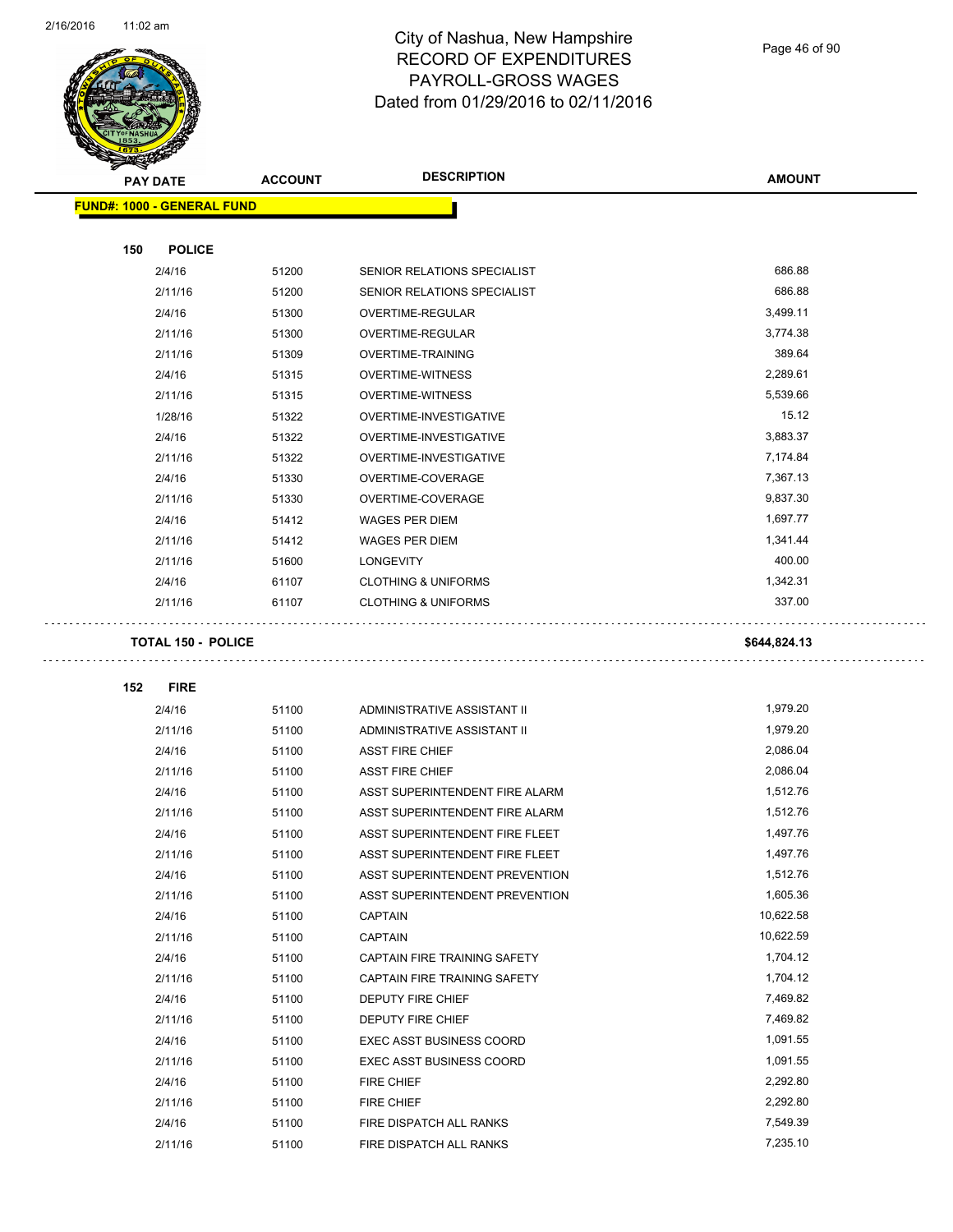

Page 47 of 90

| <b>PAY DATE</b>                   | <b>ACCOUNT</b>             | <b>DESCRIPTION</b>                     | <b>AMOUNT</b> |
|-----------------------------------|----------------------------|----------------------------------------|---------------|
| <b>FUND#: 1000 - GENERAL FUND</b> |                            |                                        |               |
|                                   |                            |                                        |               |
| 152<br><b>FIRE</b>                |                            |                                        |               |
| 2/4/16                            | 51100                      | FIRE DISPATCHER CLERK TRAINER          | 1,212.06      |
| 2/11/16                           | 51100                      | FIRE DISPATCHER CLERK TRAINER          | 1,531.01      |
| 2/4/16                            | 51100                      | <b>FIRE LIEUTENANT</b>                 | 39,613.75     |
| 2/11/16                           | 51100                      | <b>FIRE LIEUTENANT</b>                 | 39,470.21     |
| 2/4/16                            | 51100                      | <b>FIRE MECHANIC</b>                   | 1,341.20      |
| 2/11/16                           | 51100                      | FIRE MECHANIC                          | 1,341.20      |
| 2/4/16                            | 51100                      | FIRE TRAINING OFFICER                  | 1,482.96      |
| 2/11/16                           | 51100                      | FIRE TRAINING OFFICER                  | 1,482.96      |
| 2/4/16                            | 51100                      | <b>FIREFIGHTERS ALL RANKS</b>          | 123,729.18    |
| 2/11/16                           | 51100                      | <b>FIREFIGHTERS ALL RANKS</b>          | 123,729.11    |
| 2/4/16                            | 51100                      | SUPERINTENDENT FIRE ALARM              | 1,670.56      |
| 2/11/16                           | 51100                      | SUPERINTENDENT FIRE ALARM              | 1,670.56      |
| 2/4/16                            | 51100                      | SUPERINTENDENT FIRE FLEET              | 1,670.56      |
| 2/11/16                           | 51100                      | SUPERINTENDENT FIRE FLEET              | 1,670.56      |
| 2/4/16                            | 51100                      | SUPERINTENDENT FIRE PREVENTION         | 3,341.10      |
| 2/4/16                            | 51300                      | OVERTIME-REGULAR                       | 422.78        |
| 2/11/16                           | 51300                      | OVERTIME-REGULAR                       | 719.72        |
| 2/4/16                            | 51330                      | OVERTIME-COVERAGE                      | 15,188.22     |
| 2/11/16                           | 51330                      | OVERTIME-COVERAGE                      | 12,889.50     |
| 2/4/16                            | 51650                      | <b>ADDITIONAL HOURS</b>                | 27,807.32     |
| 2/11/16                           | 51650                      | ADDITIONAL HOURS                       | 25,390.22     |
| 2/4/16                            | 51700                      | <b>STIPENDS</b>                        | 4,454.46      |
| 2/11/16                           | 51700                      | <b>STIPENDS</b>                        | 4,433.58      |
| 2/4/16                            | 51750                      | <b>RETIREMENT &amp; SEPARATION PAY</b> | 32,212.19     |
| <b>TOTAL 152 - FIRE</b>           |                            |                                        | \$546,890.85  |
| 153                               | <b>BUILDING INSPECTION</b> |                                        |               |
| 2/4/16                            | 51100                      | <b>BUILDING AND UTILITIES INSPCTR</b>  | 3,380.59      |
| 2/11/16                           | 51100                      | <b>BUILDING AND UTILITIES INSPCTR</b>  | 3,380.60      |
| 2/4/16                            | 51100                      | <b>BUILDING DEPARTMENT MANAGER</b>     | 1,450.00      |
| 2/11/16                           | 51100                      | <b>BUILDING DEPARTMENT MANAGER</b>     | 1,450.00      |
| 2/4/16                            | 51100                      | PERMIT TECHNICIAN I                    | 631.40        |
| 2/11/16                           | 51100                      | PERMIT TECHNICIAN I                    | 631.39        |
| 21116                             | 51100                      | <b>DERMIT TECHNICIAN III</b>           | 77785         |

| 153 | <b>BUILDING INSPECTION</b> |       |                                       |          |
|-----|----------------------------|-------|---------------------------------------|----------|
|     | 2/4/16                     | 51100 | <b>BUILDING AND UTILITIES INSPCTR</b> | 3,380.59 |
|     | 2/11/16                    | 51100 | <b>BUILDING AND UTILITIES INSPCTR</b> | 3,380.60 |
|     | 2/4/16                     | 51100 | <b>BUILDING DEPARTMENT MANAGER</b>    | 1,450.00 |
|     | 2/11/16                    | 51100 | <b>BUILDING DEPARTMENT MANAGER</b>    | 1,450.00 |
|     | 2/4/16                     | 51100 | PERMIT TECHNICIAN I                   | 631.40   |
|     | 2/11/16                    | 51100 | PERMIT TECHNICIAN I                   | 631.39   |
|     | 2/4/16                     | 51100 | PERMIT TECHNICIAN III                 | 777.85   |
|     | 2/11/16                    | 51100 | PERMIT TECHNICIAN III                 | 777.86   |
|     | 2/4/16                     | 51100 | <b>PLANS EXAMINER</b>                 | 1,186.04 |
|     | 2/11/16                    | 51100 | <b>PLANS EXAMINER</b>                 | 1,186.05 |
|     | 2/4/16                     | 51200 | <b>BUILDING AND UTILITIES INSPCTR</b> | 778.80   |
|     | 2/11/16                    | 51200 | <b>BUILDING AND UTILITIES INSPCTR</b> | 805.65   |

**TOTAL 153 - BUILDING INSPECTION \$16,436.23**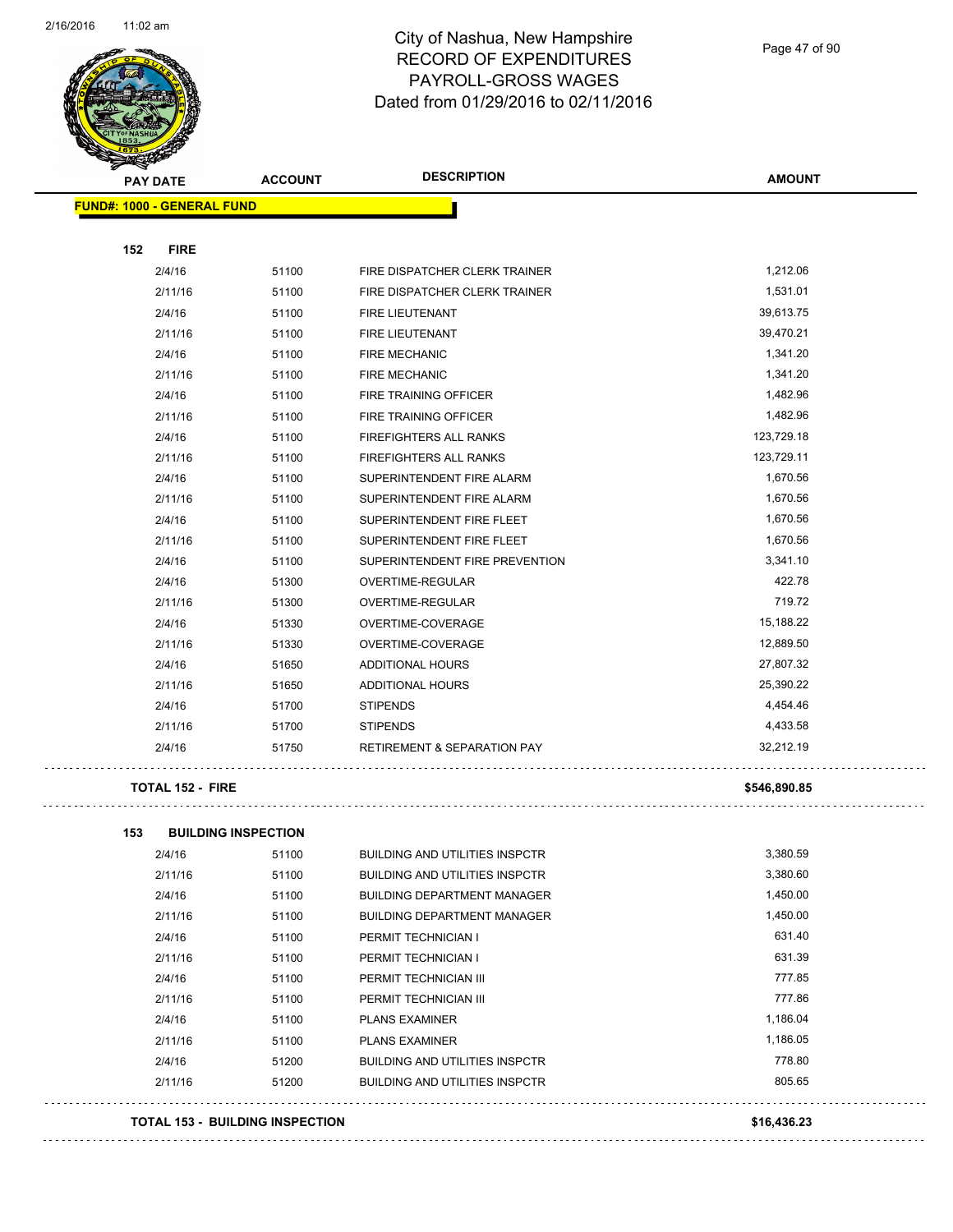

Page 48 of 90

|     |                                   |                                            | <b>DESCRIPTION</b>                   |                    |
|-----|-----------------------------------|--------------------------------------------|--------------------------------------|--------------------|
|     | <b>PAY DATE</b>                   | <b>ACCOUNT</b>                             |                                      | <b>AMOUNT</b>      |
|     | <b>FUND#: 1000 - GENERAL FUND</b> |                                            |                                      |                    |
|     |                                   |                                            |                                      |                    |
| 155 |                                   | <b>CODE ENFORCEMENT</b>                    |                                      |                    |
|     | 2/4/16                            | 51100                                      | <b>CODE ENFORCEMENT OFFICER II</b>   | 2,124.34           |
|     | 2/11/16                           | 51100                                      | <b>CODE ENFORCEMENT OFFICER II</b>   | 2,124.33           |
|     | 2/4/16                            | 51100                                      | MGR CODE ENFORCEMENT DEPT            | 1,367.60           |
|     | 2/11/16                           | 51100                                      | MGR CODE ENFORCEMENT DEPT            | 1,367.60           |
|     |                                   | <b>TOTAL 155 - CODE ENFORCEMENT</b>        |                                      | \$6,983.87         |
| 156 |                                   | <b>EMERGENCY MANAGEMENT</b>                |                                      |                    |
|     | 2/4/16                            | 51100                                      | EMERGENCY MANAGEMENT DIRECTOR        | 1,529.80           |
|     | 2/11/16                           | 51100                                      | <b>EMERGENCY MANAGEMENT DIRECTOR</b> | 1,529.80           |
|     |                                   | <b>TOTAL 156 - EMERGENCY MANAGEMENT</b>    |                                      | \$3,059.60         |
|     |                                   |                                            |                                      |                    |
| 157 |                                   | <b>CITYWIDE COMMUNICATIONS</b>             |                                      |                    |
|     | 2/4/16                            | 51100                                      | COMM SYS ENGR TECH                   | 1,546.40           |
|     | 2/11/16                           | 51100                                      | COMM SYS ENGR TECH                   | 1,546.40           |
|     | 2/4/16                            | 51200                                      | RADIO SYSTEMS MANAGER                | 1,312.32           |
|     | 2/11/16                           | 51200                                      | RADIO SYSTEMS MANAGER                | 1,312.32<br>300.00 |
|     | 2/11/16                           | 51600                                      | <b>LONGEVITY</b>                     |                    |
|     |                                   |                                            |                                      |                    |
|     |                                   | <b>TOTAL 157 - CITYWIDE COMMUNICATIONS</b> |                                      | \$6,017.44         |
| 160 |                                   | <b>PW-ADMIN &amp; ENGINEERING</b>          |                                      |                    |
|     | 2/4/16                            | 51100                                      | ADMINISTRATIVE ASSISTANT II          | 704.60             |
|     | 2/11/16                           | 51100                                      | ADMINISTRATIVE ASSISTANT II          | 704.60             |
|     | 2/4/16                            | 51100                                      | CITIZEN SERVICES COORDINATOR         | 763.50             |
|     | 2/11/16                           | 51100                                      | CITIZEN SERVICES COORDINATOR         | 763.50             |
|     | 2/4/16                            | 51100                                      | <b>CITY ENGINEER</b>                 | 1,030.45           |
|     | 2/11/16                           | 51100                                      | <b>CITY ENGINEER</b>                 | 1,030.45           |
|     | 2/4/16                            | 51100                                      | CONST INSP ENGINEERING ASST          | 947.55             |
|     | 2/11/16                           | 51100                                      | <b>CONST INSP ENGINEERING ASST</b>   | 947.55             |
|     | 2/4/16                            | 51100                                      | DEPUTY MANAGER OF ENGINEERING        | 710.65             |
|     | 2/11/16                           | 51100                                      | DEPUTY MANAGER OF ENGINEERING        | 710.65             |
|     | 2/4/16                            | 51100                                      | DIRECTOR PUBLIC WORKS                | 1,528.65           |
|     | 2/11/16                           | 51100                                      | <b>DIRECTOR PUBLIC WORKS</b>         | 1,528.65           |
|     | 2/4/16                            | 51100                                      | DIVISION OPERATIONS MANAGER          | 1,455.50           |
|     | 2/11/16                           | 51100                                      | DIVISION OPERATIONS MANAGER          | 1,455.50           |
|     | 2/4/16                            | 51100                                      | DPW CONTRACT ADMINISTRATOR           | 340.54             |
|     | 2/11/16                           | 51100                                      | DPW CONTRACT ADMINISTRATOR           | 340.55             |
|     | 2/4/16                            | 51100                                      | <b>ENGINEERING INSPECTORS</b>        | 1,904.85           |
|     | 2/11/16                           | 51100                                      | <b>ENGINEERING INSPECTORS</b>        | 1,948.08           |
|     | 2/4/16                            | 51100                                      | <b>EXECUTIVE ASSISTANT</b>           | 689.90             |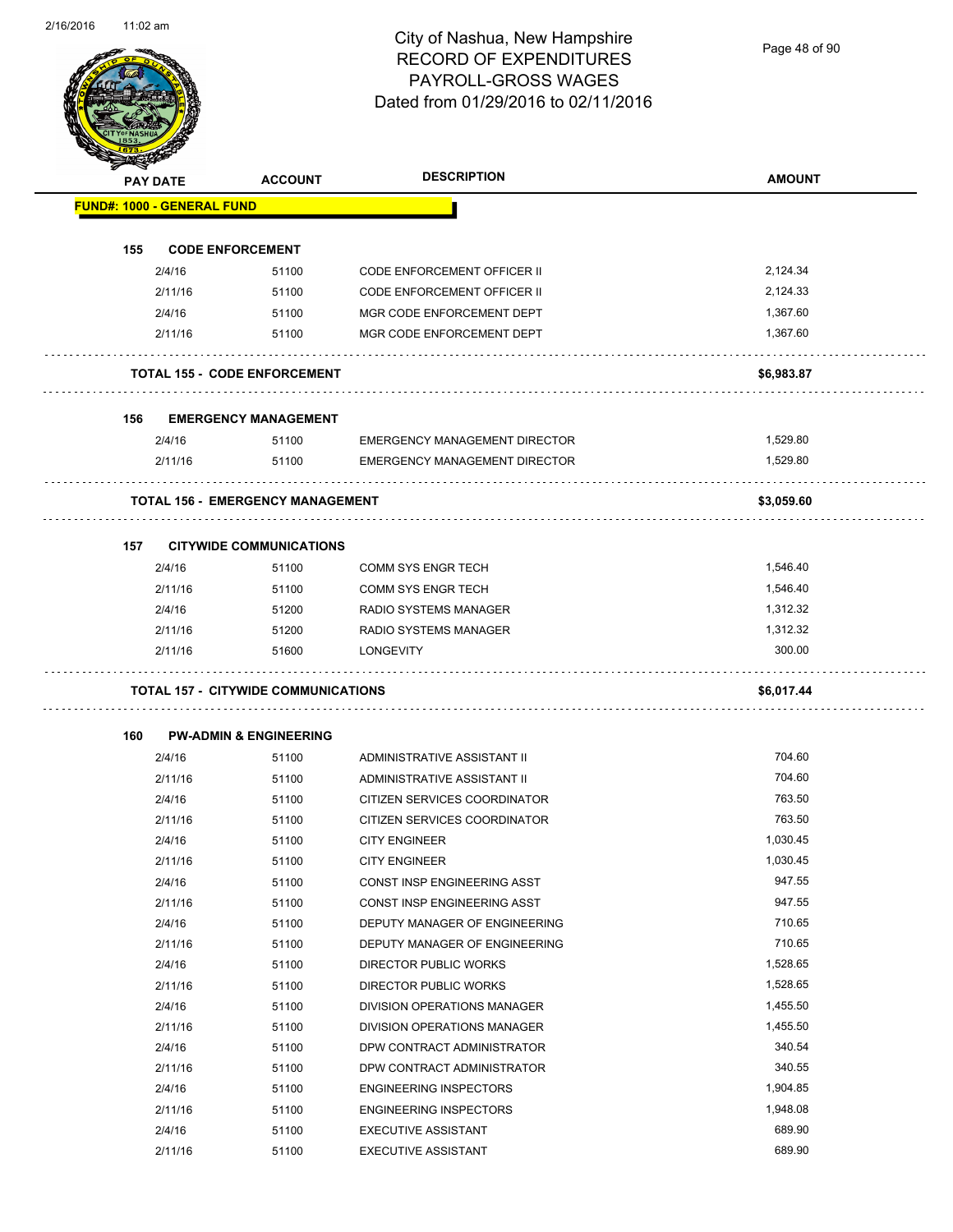

#### City of Nashua, New Hampshire RECORD OF EXPENDITURES PAYROLL-GROSS WAGES Dated from 01/29/2016 to 02/11/2016

| <b>KILERS</b> |                                               |                |                                                            |                    |
|---------------|-----------------------------------------------|----------------|------------------------------------------------------------|--------------------|
|               | <b>PAY DATE</b>                               | <b>ACCOUNT</b> | <b>DESCRIPTION</b>                                         | <b>AMOUNT</b>      |
|               | <b>FUND#: 1000 - GENERAL FUND</b>             |                |                                                            |                    |
|               |                                               |                |                                                            |                    |
| 160           | <b>PW-ADMIN &amp; ENGINEERING</b>             |                |                                                            |                    |
|               | 2/4/16                                        | 51100          | <b>SENIOR FOREMAN</b>                                      | 1,305.60           |
|               | 2/11/16                                       | 51100          | <b>SENIOR FOREMAN</b>                                      | 1,305.60           |
|               | 2/4/16                                        | 51100          | SENIOR TRAFFIC ENGINEER                                    | 1,626.11           |
|               | 2/11/16                                       | 51100          | SENIOR TRAFFIC ENGINEER                                    | 1,626.11           |
|               | 2/4/16                                        | 51100          | <b>STAFF ENGINEER</b>                                      | 1,219.70           |
|               | 2/11/16                                       | 51100          | <b>STAFF ENGINEER</b>                                      | 1,219.70           |
|               | 2/4/16                                        | 51100          | STREET CONSTRUCTION ENGINEER                               | 1,332.95           |
|               | 2/11/16                                       | 51100          | STREET CONSTRUCTION ENGINEER                               | 1,332.95           |
|               | 2/4/16                                        | 51100          | <b>SURVEY TECHNICIAN</b>                                   | 1,149.50           |
|               | 2/11/16                                       | 51100          | <b>SURVEY TECHNICIAN</b>                                   | 1,149.50           |
|               | 1/28/16                                       | 51400          | <b>WAGES TEMP-SEASONAL</b>                                 | 1,526.00           |
|               | 2/11/16                                       | 51400          | WAGES TEMP-SEASONAL                                        | 701.50             |
|               |                                               |                |                                                            |                    |
|               | <b>TOTAL 160 - PW-ADMIN &amp; ENGINEERING</b> |                |                                                            | \$35,690.84        |
| 161           | <b>STREETS</b>                                |                |                                                            |                    |
|               | 2/4/16                                        |                | ADMINISTRATIVE ASSISTANT III                               | 999.21             |
|               |                                               | 51100          |                                                            | 999.20             |
|               | 2/11/16<br>2/4/16                             | 51100          | ADMINISTRATIVE ASSISTANT III<br>AUTO MECH 1ST CLASS NIGHTS | 3,448.61           |
|               |                                               | 51100          |                                                            | 3,201.61           |
|               | 2/11/16                                       | 51100          | AUTO MECH 1ST CLASS NIGHTS                                 |                    |
|               | 2/4/16                                        | 51100          | AUTO MECH 2ND CLASS                                        | 1,920.80           |
|               | 2/11/16                                       | 51100          | AUTO MECH 2ND CLASS                                        | 1,920.80<br>972.40 |
|               | 2/4/16                                        | 51100          | AUTO MECH 2ND CLASS NIGHTS                                 |                    |
|               | 2/11/16                                       | 51100          | AUTO MECH 2ND CLASS NIGHTS                                 | 972.40             |
|               | 2/4/16                                        | 51100          | AUTO MECHANIC 1ST CLASS                                    | 3,161.61           |
|               | 2/11/16                                       | 51100          | AUTO MECHANIC 1ST CLASS                                    | 3,161.60           |
|               | 2/4/16                                        | 51100          | EQUIP OPR STREET REPAIR                                    | 7,755.52           |
|               | 2/11/16                                       | 51100          | EQUIP OPR STREET REPAIR                                    | 7,755.52           |
|               | 2/4/16                                        | 51100          | FLEET MAINTENANCE FOREMAN                                  | 1,149.50           |
|               | 2/11/16                                       | 51100          | FLEET MAINTENANCE FOREMAN                                  | 1,149.50           |
|               | 2/4/16                                        | 51100          | FLEET MANAGER STREET DEPT                                  | 1,075.00           |
|               | 2/11/16                                       | 51100          | FLEET MANAGER STREET DEPT                                  | 1,075.00           |
|               | 2/4/16                                        | 51100          | <b>MASON PIPELAYER</b>                                     | 2,773.20           |
|               | 2/11/16                                       | 51100          | <b>MASON PIPELAYER</b>                                     | 2,773.20           |
|               | 2/4/16                                        | 51100          | <b>SIGN MAINTENANCE</b>                                    | 1,828.00           |
|               | 2/11/16                                       | 51100          | <b>SIGN MAINTENANCE</b>                                    | 1,828.00           |
|               | 2/4/16                                        | 51100          | SIGN MAINTENANCE ASSISTANT                                 | 852.40             |
|               | 2/11/16                                       | 51100          | SIGN MAINTENANCE ASSISTANT                                 | 852.41             |
|               | 2/4/16                                        | 51100          | STOREKEEPER PWD                                            | 938.85             |
|               | 2/11/16                                       | 51100          | STOREKEEPER PWD                                            | 938.85             |
|               | 2/4/16                                        | 51100          | STREET FOREMAN                                             | 6,117.03           |
|               | 2/11/16                                       | 51100          | STREET FOREMAN                                             | 6,049.00           |
|               | 2/4/16                                        | 51100          | SUPERINTENDENT OF STREETS                                  | 1,823.90           |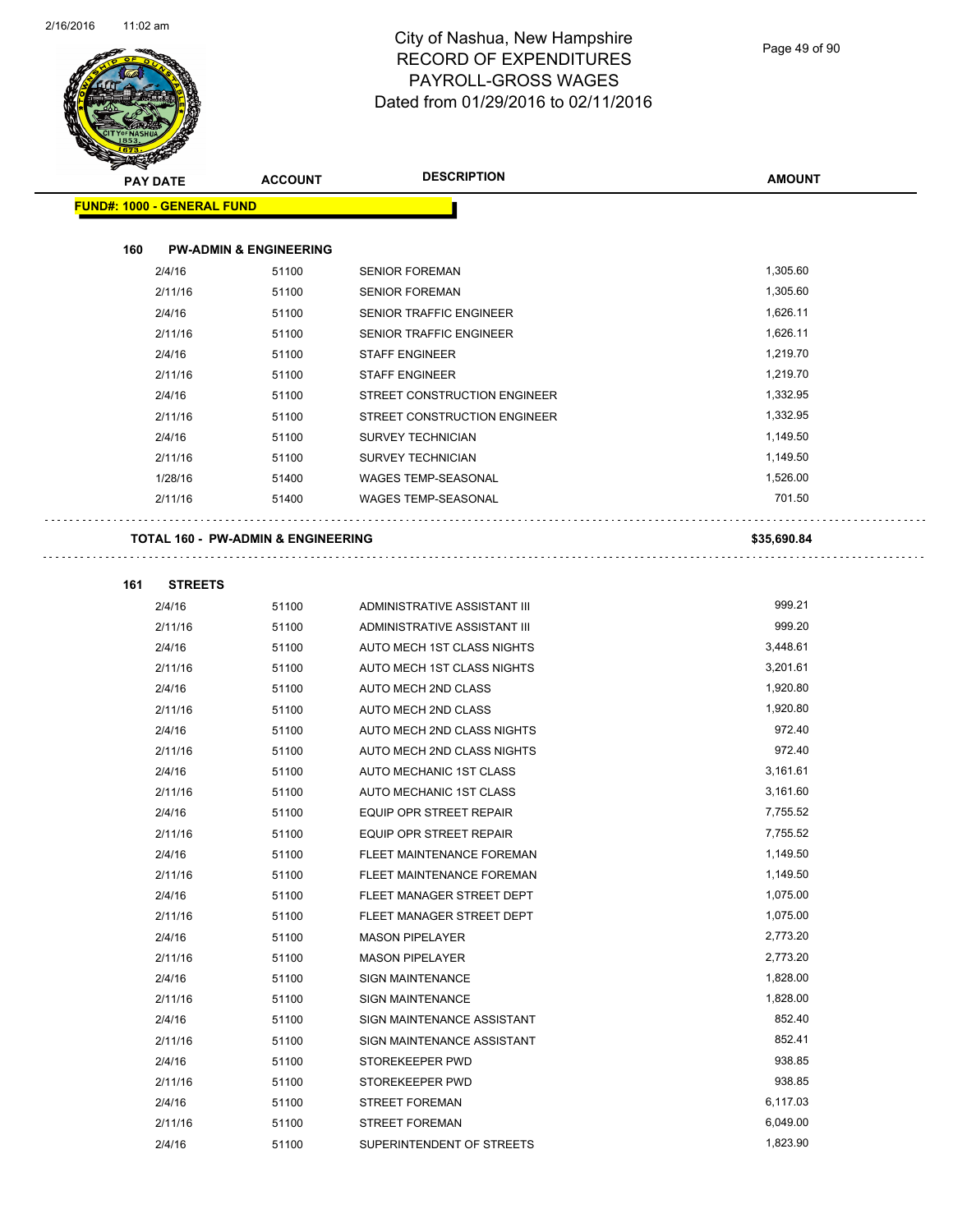

Page 50 of 90

| <b>STATES DE</b> |                                   |                                       |                                        |               |
|------------------|-----------------------------------|---------------------------------------|----------------------------------------|---------------|
|                  | <b>PAY DATE</b>                   | <b>ACCOUNT</b>                        | <b>DESCRIPTION</b>                     | <b>AMOUNT</b> |
|                  | <b>FUND#: 1000 - GENERAL FUND</b> |                                       |                                        |               |
|                  |                                   |                                       |                                        |               |
| 161              | <b>STREETS</b>                    |                                       |                                        |               |
|                  | 2/11/16                           | 51100                                 | SUPERINTENDENT OF STREETS              | 1,823.90      |
|                  | 2/4/16                            | 51100                                 | TRAFFIC MAINTENANCE ASSISTANT          | 909.20        |
|                  | 2/11/16                           | 51100                                 | TRAFFIC MAINTENANCE ASSISTANT          | 909.20        |
|                  | 2/4/16                            | 51100                                 | <b>TRAFFIC TECHNICIAN I</b>            | 2,187.20      |
|                  | 2/11/16                           | 51100                                 | <b>TRAFFIC TECHNICIAN I</b>            | 2,187.20      |
|                  | 2/4/16                            | 51100                                 | TRUCK DRIVER STREET REPAIR             | 16,726.00     |
|                  | 2/11/16                           | 51100                                 | TRUCK DRIVER STREET REPAIR             | 16,710.02     |
|                  | 2/4/16                            | 51100                                 | <b>WELDER FIRST CLASS</b>              | 2,096.00      |
|                  | 2/11/16                           | 51100                                 | <b>WELDER FIRST CLASS</b>              | 2,096.00      |
|                  | 2/4/16                            | 51300                                 | OVERTIME-REGULAR                       | 10,537.46     |
|                  | 2/11/16                           | 51300                                 | OVERTIME-REGULAR                       | 44,023.26     |
|                  |                                   |                                       |                                        |               |
|                  | <b>TOTAL 161 - STREETS</b>        |                                       |                                        | \$167,698.56  |
|                  |                                   |                                       |                                        |               |
| 166              | <b>PARKING LOTS</b>               |                                       |                                        |               |
|                  | 2/4/16                            | 51100                                 | PARKING MAINTENANCE                    | 1,383.40      |
|                  | 2/11/16                           | 51100                                 | PARKING MAINTENANCE                    | 1,383.40      |
|                  | 2/4/16                            | 51100                                 | PARKING OPERATIONS COORD               | 773.70        |
|                  | 2/11/16                           | 51100                                 | PARKING OPERATIONS COORD               | 773.70        |
|                  | 2/4/16                            | 51100                                 | <b>TRANSPORTATION DEPT MANAGER</b>     | 68.40         |
|                  | 2/11/16                           | 51100                                 | <b>TRANSPORTATION DEPT MANAGER</b>     | 68.40         |
|                  | 2/4/16                            | 51300                                 | OVERTIME-REGULAR                       | 38.91         |
|                  | 2/11/16                           | 51300                                 | OVERTIME-REGULAR                       | 129.69        |
|                  | <b>TOTAL 166 - PARKING LOTS</b>   |                                       |                                        | \$4,619.60    |
| 171              | <b>COMMUNITY SERVICES</b>         |                                       |                                        |               |
|                  | 2/4/16                            | 51100                                 | DIRECTOR HEALTH AND COMM SVS           | 1,778.30      |
|                  | 2/11/16                           | 51100                                 | DIRECTOR HEALTH AND COMM SVS           | 1,778.30      |
|                  | 2/4/16                            | 51100                                 | PROGRAM COORDINATOR                    | 957.30        |
|                  | 2/11/16                           | 51100                                 | PROGRAM COORDINATOR                    | 957.30        |
|                  | 2/11/16                           | 51750                                 | <b>RETIREMENT &amp; SEPARATION PAY</b> | 13,039.38     |
|                  |                                   | <b>TOTAL 171 - COMMUNITY SERVICES</b> |                                        | \$18,510.58   |
|                  |                                   |                                       |                                        |               |
| 172              | <b>COMMUNITY HEALTH</b>           |                                       |                                        | 738.30        |
|                  | 2/4/16                            | 51100                                 | ADMINISTRATIVE ASSISTANT II            |               |
|                  | 2/11/16                           | 51100                                 | ADMINISTRATIVE ASSISTANT II            | 738.31        |
|                  | 2/4/16                            | 51100                                 | BILINGUAL OUTREACH WORKER              | 786.80        |
|                  | 2/11/16                           | 51100                                 | BILINGUAL OUTREACH WORKER              | 786.80        |
|                  | 2/4/16                            | 51100                                 | MANAGER COMMUNITY HEALTH               | 1,404.70      |

2/11/16 51100 MANAGER COMMUNITY HEALTH 1,404.70 2/4/16 51100 PUB HEALTH NURSE 2,157.95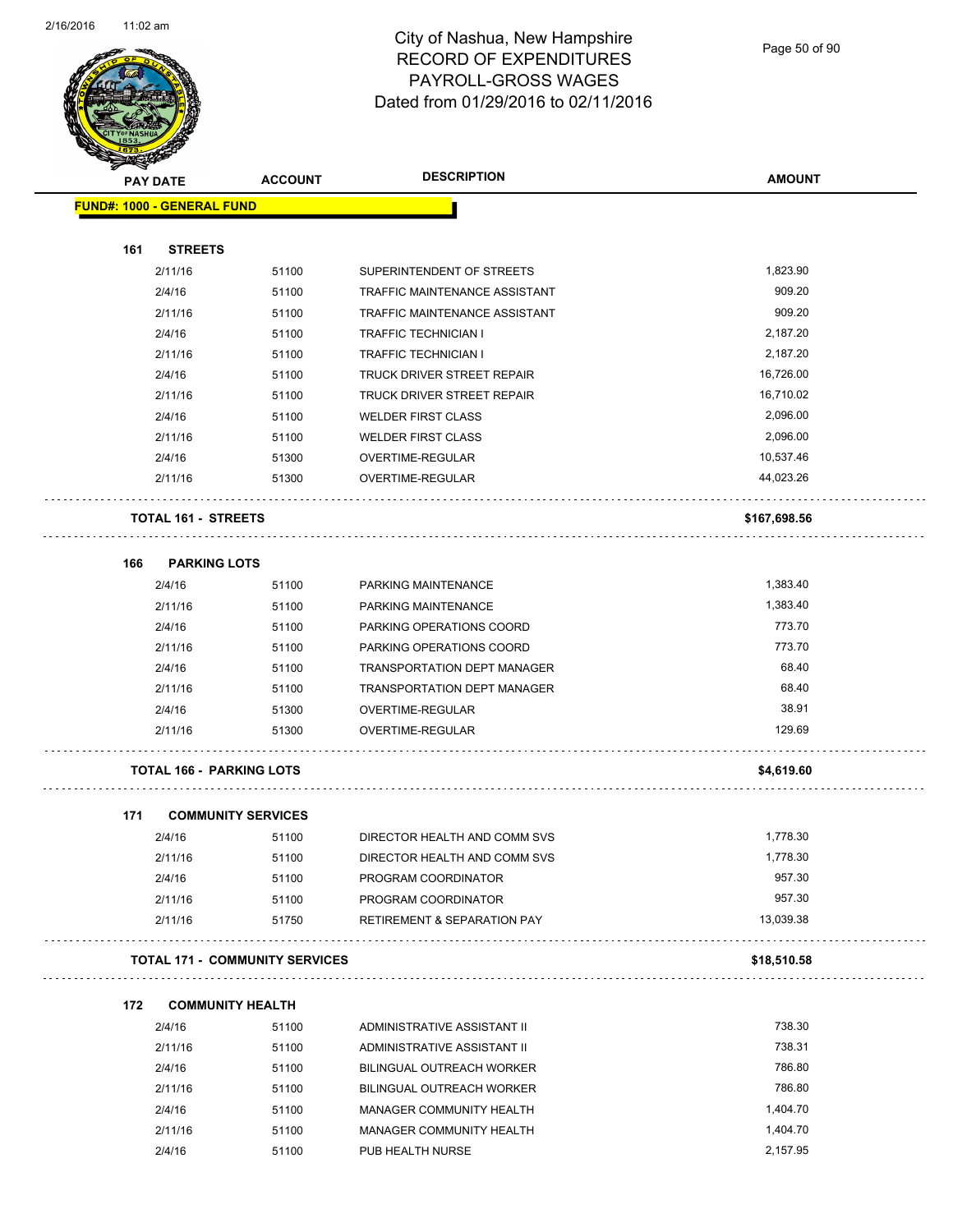Page 51 of 90

| <b>FUND#: 1000 - GENERAL FUND</b> |                   |                                           |                                              |                  |
|-----------------------------------|-------------------|-------------------------------------------|----------------------------------------------|------------------|
|                                   |                   |                                           |                                              |                  |
| 172                               |                   |                                           |                                              |                  |
|                                   | 2/11/16           | <b>COMMUNITY HEALTH</b><br>51100          | PUB HEALTH NURSE                             | 2,157.95         |
|                                   | 2/11/16           | 51412                                     | <b>WAGES PER DIEM</b>                        | 348.46           |
|                                   |                   |                                           |                                              |                  |
|                                   |                   | <b>TOTAL 172 - COMMUNITY HEALTH</b>       |                                              | \$10,523.97      |
| 173                               |                   | <b>ENVIRONMENTAL HEALTH</b>               |                                              |                  |
|                                   | 2/4/16            | 51100                                     | <b>ENVIRONMENTAL HEALTH SPEC</b>             | 2,457.35         |
|                                   | 2/11/16           | 51100                                     | ENVIRONMENTAL HEALTH SPEC                    | 2,457.35         |
|                                   | 2/4/16            | 51100                                     | ENVIRONMENTAL TECH OFFICE MGR                | 1,008.80         |
|                                   | 2/11/16           | 51100                                     | ENVIRONMENTAL TECH OFFICE MGR                | 1,008.80         |
|                                   | 2/4/16            | 51100                                     | LABORATORY DIRECTOR                          | 1,017.40         |
|                                   | 2/11/16           | 51100                                     | <b>LABORATORY DIRECTOR</b>                   | 1,017.40         |
|                                   | 2/4/16            | 51100                                     | MANAGER ENVIRONMENTAL HEALTH                 | 1,489.35         |
|                                   | 2/11/16           | 51100                                     | MANAGER ENVIRONMENTAL HEALTH                 | 1,489.35         |
|                                   |                   | TOTAL 173 - ENVIRONMENTAL HEALTH          |                                              | \$11,945.80      |
| 174                               |                   | <b>WELFARE ADMINISTRATION</b>             |                                              |                  |
|                                   | 2/4/16            | 51100                                     | CASE TECHNICIAN WELFARE                      | 2,334.00         |
|                                   | 2/11/16           | 51100                                     | CASE TECHNICIAN WELFARE                      | 2,334.00         |
|                                   | 2/4/16            | 51100                                     | INTAKE WORKER ACCOUNTANT                     | 964.35           |
|                                   | 2/11/16           | 51100                                     | INTAKE WORKER ACCOUNTANT                     | 964.35           |
|                                   | 2/4/16            | 51100                                     | SENIOR CASE TECHNICIAN                       | 985.56           |
|                                   | 2/11/16           | 51100                                     | SENIOR CASE TECHNICIAN                       | 985.55           |
|                                   | 2/4/16            | 51100                                     | <b>WELFARE OFFICER</b>                       | 1,493.05         |
|                                   | 2/11/16           | 51100                                     | <b>WELFARE OFFICER</b>                       | 1,493.05         |
|                                   |                   |                                           |                                              |                  |
|                                   |                   | <b>TOTAL 174 - WELFARE ADMINISTRATION</b> |                                              | \$11,553.91      |
| 177                               |                   | <b>PARKS &amp; RECREATION</b>             |                                              |                  |
|                                   | 2/4/16            | 51100                                     | ADMINISTRATIVE ASSISTANT II                  | 777.85           |
|                                   | 2/11/16           | 51100                                     | ADMINISTRATIVE ASSISTANT II                  | 777.85           |
|                                   | 2/4/16            | 51100                                     | <b>EQUIPMENT OPERATOR, PARKS</b>             | 960.40           |
|                                   | 2/11/16           | 51100                                     | EQUIPMENT OPERATOR, PARKS                    | 960.40           |
|                                   | 2/4/16            | 51100                                     | FOREMAN LABOR PARK                           | 2,773.17         |
|                                   | 2/11/16           | 51100                                     | FOREMAN LABOR PARK                           | 2,665.42         |
|                                   | 2/4/16            | 51100                                     | <b>GROUNDSKEEPER MAINTENANCE</b>             | 6,974.82         |
|                                   | 2/11/16           | 51100                                     | <b>GROUNDSKEEPER MAINTENANCE</b>             | 7,023.82         |
|                                   | 2/4/16            | 51100                                     | <b>GROUNDSMAN I</b>                          | 3,346.67         |
|                                   |                   |                                           |                                              |                  |
|                                   | 2/11/16           | 51100                                     | <b>GROUNDSMAN I</b>                          | 3,303.92         |
|                                   | 2/4/16<br>2/11/16 | 51100<br>51100                            | <b>GROUNDSMAN II</b><br><b>GROUNDSMAN II</b> | 864.80<br>864.80 |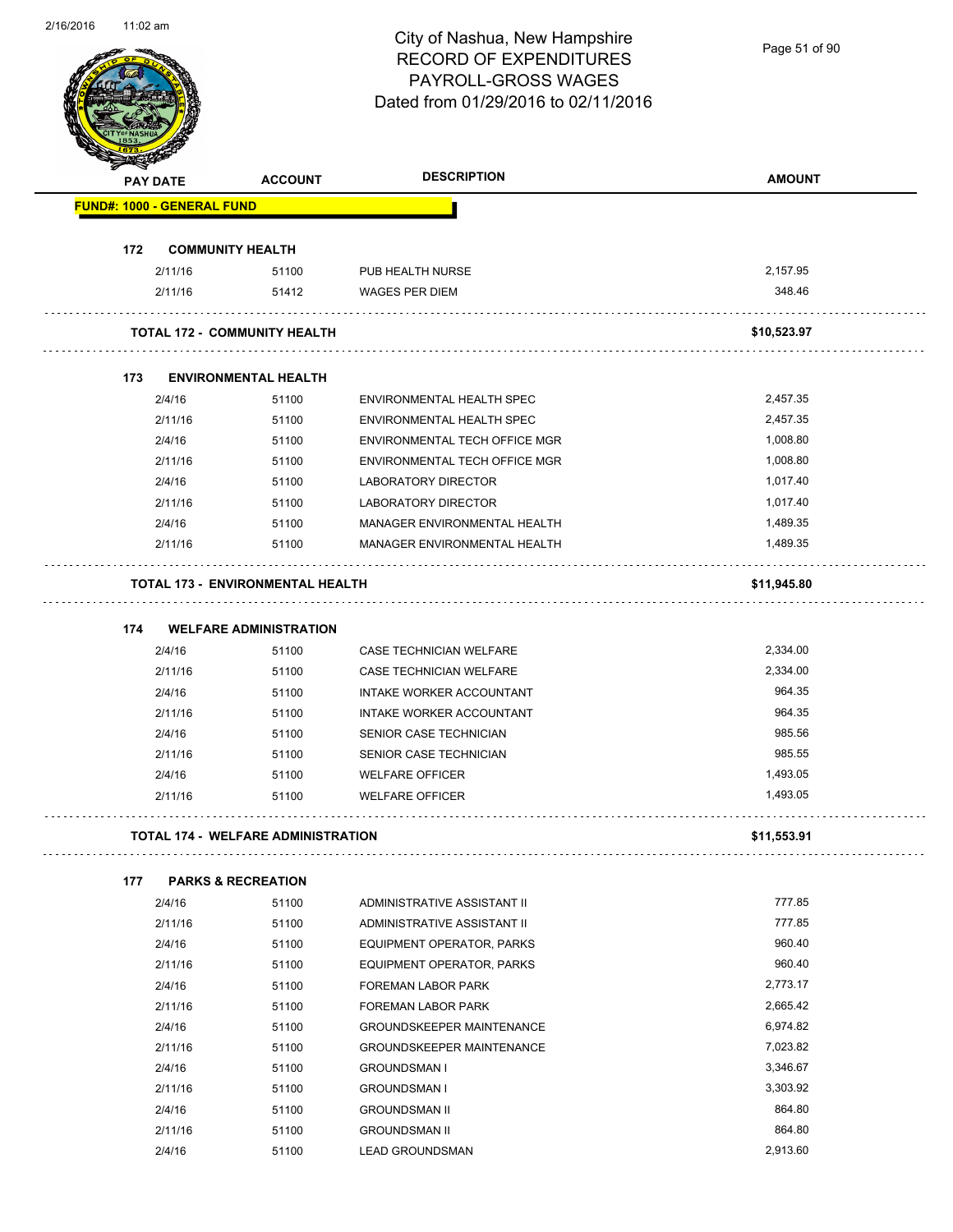$\bar{\omega}$  .



### City of Nashua, New Hampshire RECORD OF EXPENDITURES PAYROLL-GROSS WAGES Dated from 01/29/2016 to 02/11/2016

Page 52 of 90

|     | <b>PAY DATE</b>                           | <b>ACCOUNT</b> | <b>DESCRIPTION</b>                | <b>AMOUNT</b> |
|-----|-------------------------------------------|----------------|-----------------------------------|---------------|
|     | <b>FUND#: 1000 - GENERAL FUND</b>         |                |                                   |               |
|     |                                           |                |                                   |               |
| 177 | <b>PARKS &amp; RECREATION</b>             |                |                                   |               |
|     | 2/11/16                                   | 51100          | <b>LEAD GROUNDSMAN</b>            | 2,913.60      |
|     | 2/4/16                                    | 51100          | PROGRAM COORDINATOR               | 365.10        |
|     | 2/11/16                                   | 51100          | PROGRAM COORDINATOR               | 365.10        |
|     | 2/4/16                                    | 51100          | RECREATION PROGRAM MANAGER        | 1,115.75      |
|     | 2/11/16                                   | 51100          | <b>RECREATION PROGRAM MANAGER</b> | 1,115.75      |
|     | 2/4/16                                    | 51100          | STELLOS STADIUM ATTENDANT         | 960.40        |
|     | 2/11/16                                   | 51100          | STELLOS STADIUM ATTENDANT         | 960.40        |
|     | 2/4/16                                    | 51100          | SUPERINTENDENT OF PARKS RECR      | 1,771.20      |
|     | 2/11/16                                   | 51100          | SUPERINTENDENT OF PARKS RECR      | 1,771.20      |
|     | 2/4/16                                    | 51300          | OVERTIME-REGULAR                  | 470.87        |
|     | 2/11/16                                   | 51300          | <b>OVERTIME-REGULAR</b>           | 1,003.98      |
|     | 2/11/16                                   | 51400          | <b>WAGES TEMP-SEASONAL</b>        | 220.00        |
|     | 2/11/16                                   | 51600          | <b>LONGEVITY</b>                  | 800.00        |
|     | <b>TOTAL 177 - PARKS &amp; RECREATION</b> |                |                                   | \$48,040.87   |
|     |                                           |                |                                   |               |
| 179 | <b>LIBRARY</b>                            |                |                                   |               |
|     | 2/4/16                                    | 51100          | ADMIN ASST COST ACCOUNTANT        | 829.19        |
|     | 2/11/16                                   | 51100          | ADMIN ASST COST ACCOUNTANT        | 829.17        |
|     | 2/4/16                                    | 51100          | ASSISTANT DIRECTOR LIBRARY        | 1,408.20      |
|     | 2/11/16                                   | 51100          | ASSISTANT DIRECTOR LIBRARY        | 1,408.20      |
|     | 2/4/16                                    | 51100          | ASSISTANT LIBRARIAN CIRCULATIO    | 995.30        |
|     | 2/11/16                                   | 51100          | ASSISTANT LIBRARIAN CIRCULATIO    | 995.30        |
|     | 2/4/16                                    | 51100          | ASSISTANT LIBRARIAN TECH SVS      | 1,293.76      |
|     | 2/11/16                                   | 51100          | ASSISTANT LIBRARIAN TECH SVS      | 1,232.15      |
|     | 2/4/16                                    | 51100          | ASSISTANT LIBRARIAN YOUTH SERV    | 797.65        |
|     | 2/11/16                                   | 51100          | ASSISTANT LIBRARIAN YOUTH SERV    | 802.64        |
|     | 2/4/16                                    | 51100          | <b>DIRECTOR LIBRARY</b>           | 1,941.85      |
|     | 2/11/16                                   | 51100          | <b>DIRECTOR LIBRARY</b>           | 1,941.85      |
|     | 2/4/16                                    | 51100          | EXECUTIVE ASST OFFICE MANAGER     | 883.75        |
|     | 2/11/16                                   | 51100          | EXECUTIVE ASST OFFICE MANAGER     | 883.75        |
|     | 2/4/16                                    | 51100          | HUNT MEMORIAL BLDG & ARTS ADM     | 330.74        |
|     | 2/11/16                                   | 51100          | HUNT MEMORIAL BLDG & ARTS ADM     | 330.74        |
|     | 2/4/16                                    | 51100          | <b>JANITOR</b>                    | 501.55        |
|     | 2/11/16                                   | 51100          | <b>JANITOR</b>                    | 501.55        |
|     | 2/4/16                                    | 51100          | LIBRARIAN ADULT SERVICES          | 984.25        |
|     | 2/11/16                                   | 51100          | <b>LIBRARIAN ADULT SERVICES</b>   | 984.25        |
|     | 2/4/16                                    | 51100          | <b>LIBRARIAN CIRCULATION</b>      | 1,025.80      |
|     | 2/11/16                                   | 51100          | LIBRARIAN CIRCULATION             | 1,025.80      |
|     | 2/4/16                                    | 51100          | LIBRARIAN OUTREACH SVS            | 1,021.67      |
|     | 2/11/16                                   | 51100          | LIBRARIAN OUTREACH SVS            | 1,021.68      |
|     | 2/4/16                                    | 51100          | <b>LIBRARIAN TECH SERVICES</b>    | 1,060.49      |
|     | 2/11/16                                   | 51100          | <b>LIBRARIAN TECH SERVICES</b>    | 1,060.50      |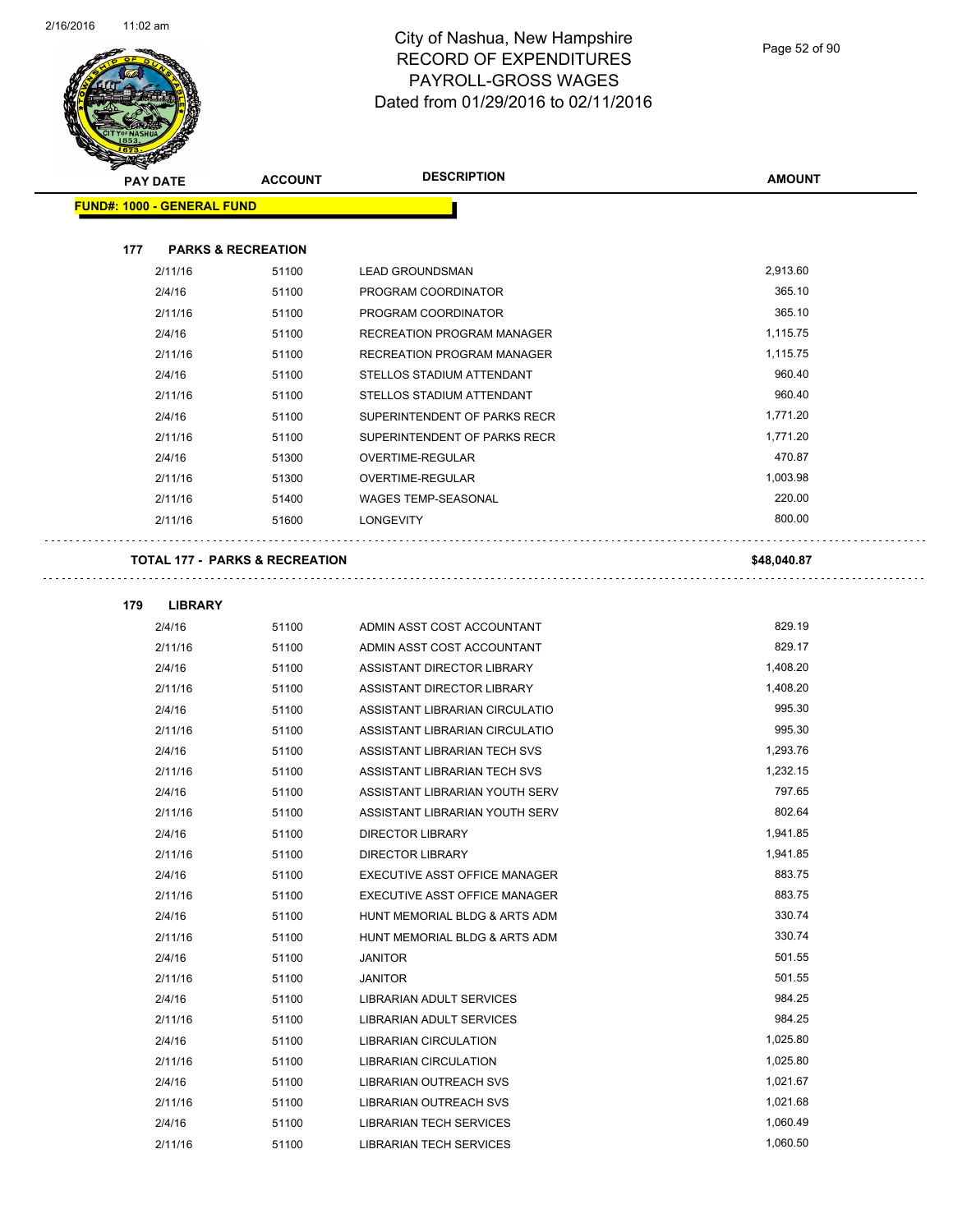

Page 53 of 90

| ॼ<br><b>PAY DATE</b>              | <b>ACCOUNT</b> | <b>DESCRIPTION</b>                    | <b>AMOUNT</b> |
|-----------------------------------|----------------|---------------------------------------|---------------|
| <b>FUND#: 1000 - GENERAL FUND</b> |                |                                       |               |
|                                   |                |                                       |               |
| 179<br><b>LIBRARY</b>             |                |                                       |               |
| 2/4/16                            | 51100          | LIBRARIAN YOUTH SERVICES              | 2,297.94      |
| 2/11/16                           | 51100          | LIBRARIAN YOUTH SERVICES              | 1,661.18      |
| 2/4/16                            | 51100          | LIBRARY ASSISTANT CIRCULATION         | 5,209.62      |
| 2/11/16                           | 51100          | <b>LIBRARY ASSISTANT CIRCULATION</b>  | 5,481.49      |
| 2/4/16                            | 51100          | LIBRARY ASSISTANT MEDIA SERVIC        | 722.78        |
| 2/11/16                           | 51100          | <b>LIBRARY ASSISTANT MEDIA SERVIC</b> | 722.79        |
| 2/4/16                            | 51100          | <b>LIBRARY ASSISTANT TECH SVS</b>     | 722.80        |
| 2/11/16                           | 51100          | LIBRARY ASSISTANT TECH SVS            | 722.80        |
| 2/4/16                            | 51100          | LIBRARY ASSISTANT YOUTH SERVIC        | 1,358.10      |
| 2/11/16                           | 51100          | LIBRARY ASSISTANT YOUTH SERVIC        | 1,358.10      |
| 2/4/16                            | 51100          | <b>MAINTENANCE SUPV</b>               | 898.94        |
| 2/11/16                           | 51100          | <b>MAINTENANCE SUPV</b>               | 915.29        |
| 2/4/16                            | 51100          | PAGE & COLLECTION COORDINATOR         | 858.90        |
| 2/11/16                           | 51100          | PAGE & COLLECTION COORDINATOR         | 858.90        |
| 2/4/16                            | 51100          | REFERENCE LIBRARIAN ADULT SERV        | 3,092.96      |
| 2/11/16                           | 51100          | REFERENCE LIBRARIAN ADULT SERV        | 3,088.09      |
| 2/4/16                            | 51100          | REFERENCE LIBRARIAN TECH SVS          | 773.45        |
| 2/11/16                           | 51100          | REFERENCE LIBRARIAN TECH SVS          | 773.45        |
| 2/4/16                            | 51100          | <b>SECURITY LIBRARY</b>               | 627.85        |
| 2/11/16                           | 51100          | <b>SECURITY LIBRARY</b>               | 623.93        |
| 2/4/16                            | 51200          | LIBRARY ASSISTANT CIRCULATION         | 596.66        |
| 2/11/16                           | 51200          | LIBRARY ASSISTANT CIRCULATION         | 505.51        |
| 2/4/16                            | 51200          | LIBRARY ASSISTANT TECH SVS            | 424.85        |
| 2/11/16                           | 51200          | <b>LIBRARY ASSISTANT TECH SVS</b>     | 424.85        |
| 2/4/16                            | 51200          | LIBRARY ASSISTANT YOUTH SERVIC        | 389.04        |
| 2/11/16                           | 51200          | LIBRARY ASSISTANT YOUTH SERVIC        | 389.04        |
| 2/4/16                            | 51200          | LIBRARY PAGE YOUTH SERVICES           | 464.10        |
| 2/11/16                           | 51200          | LIBRARY PAGE YOUTH SERVICES           | 481.32        |
| 2/4/16                            | 51200          | <b>LIBRARY PAGES CIRCULATION</b>      | 371.00        |
| 2/11/16                           | 51200          | LIBRARY PAGES CIRCULATION             | 446.72        |
| 2/4/16                            | 51200          | LIBRARY PAGES MEDIA SERVICES          | 458.50        |
| 2/11/16                           | 51200          | LIBRARY PAGES MEDIA SERVICES          | 536.45        |
| 2/4/16                            | 51200          | REFERENCE LIBRARIAN ADULT SERV        | 300.00        |
| 2/11/16                           | 51200          | REFERENCE LIBRARIAN ADULT SERV        | 318.75        |
| 2/4/16                            | 51200          | <b>SECURITY LIBRARY</b>               | 360.00        |
| 2/11/16                           | 51200          | <b>SECURITY LIBRARY</b>               | 360.00        |
| 2/4/16                            | 51300          | OVERTIME-REGULAR                      | 1,162.21      |
| 2/11/16                           | 51300          | OVERTIME-REGULAR                      | 934.12        |
| <b>TOTAL 179 - LIBRARY</b>        |                |                                       | \$67,784.26   |

#### **181 COMMUNITY DEVELOPMENT**

 $\bar{z}$  .

 $\mathbb{R}^2$ 

. . . . . . . . . . . . . . . . .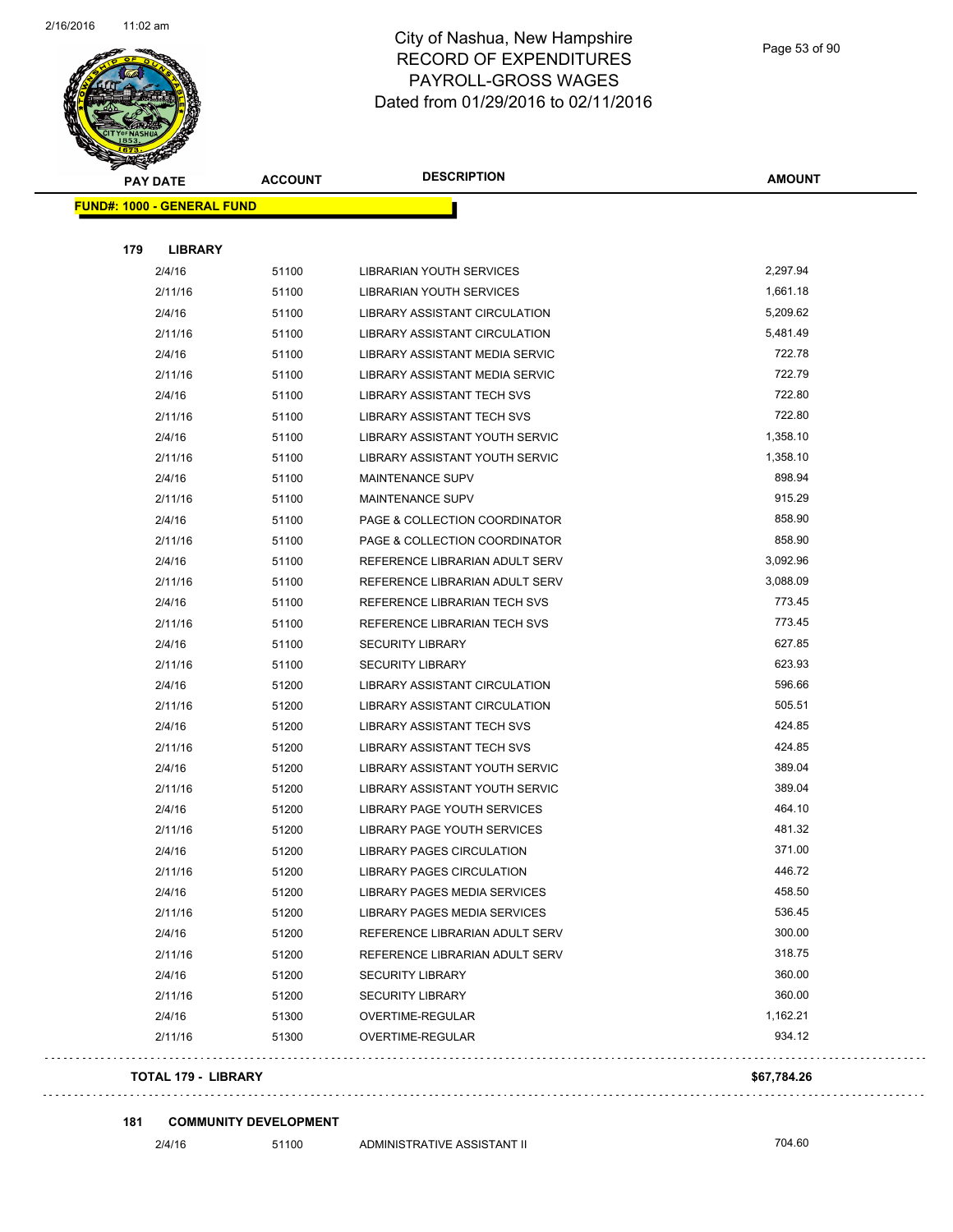|     | <b>PAY DATE</b>                   | <b>ACCOUNT</b>                           | <b>DESCRIPTION</b>             | <b>AMOUNT</b> |
|-----|-----------------------------------|------------------------------------------|--------------------------------|---------------|
|     | <b>FUND#: 1000 - GENERAL FUND</b> |                                          |                                |               |
| 181 |                                   | <b>COMMUNITY DEVELOPMENT</b>             |                                |               |
|     | 2/11/16                           | 51100                                    | ADMINISTRATIVE ASSISTANT II    | 704.60        |
|     | 2/4/16                            | 51100                                    | DIRECTOR COMMUNITY DEVELOPMENT | 1,873.50      |
|     | 2/11/16                           | 51100                                    | DIRECTOR COMMUNITY DEVELOPMENT | 1,986.70      |
|     | 2/4/16                            | 51100                                    | <b>WATERWAYS MANAGER</b>       | 1,364.20      |
|     | 2/11/16                           | 51100                                    | <b>WATERWAYS MANAGER</b>       | 1,364.20      |
|     | 2/4/16                            | 51200                                    | ADMINISTRATIVE ASSISTANT I     | 355.59        |
|     | 2/11/16                           | 51200                                    | ADMINISTRATIVE ASSISTANT I     | 383.67        |
|     | 2/4/16                            | 51400                                    | <b>WAGES TEMP-SEASONAL</b>     | 100.00        |
|     | 2/11/16                           | 51400                                    | <b>WAGES TEMP-SEASONAL</b>     | 100.00        |
|     |                                   | <b>TOTAL 181 - COMMUNITY DEVELOPMENT</b> |                                | \$8,937.06    |
| 182 |                                   | <b>PLANNING AND ZONING</b>               |                                |               |
|     | 2/4/16                            | 51100                                    | DEPARTMENT COORDINATOR         | 957.65        |
|     | 2/11/16                           | 51100                                    | DEPARTMENT COORDINATOR         | 957.65        |
|     | 2/4/16                            | 51100                                    | DEPUTY PLANNING MANAGER        | 1,384.10      |
|     | 2/11/16                           | 51100                                    | DEPUTY PLANNING MANAGER        | 1,384.10      |
|     | 2/4/16                            | 51100                                    | MANAGER PLANNING DEPT          | 1,935.50      |
|     | 2/11/16                           | 51100                                    | <b>MANAGER PLANNING DEPT</b>   | 1,935.50      |
|     | 2/4/16                            | 51100                                    | <b>PLANNER I</b>               | 2,253.95      |
|     | 2/11/16                           | 51100                                    | PLANNER I                      | 2,253.95      |
|     | 2/4/16                            | 51100                                    | ZONING COORDINATOR             | 722.30        |
|     | 2/11/16                           | 51100                                    | ZONING COORDINATOR             | 722.30        |
|     | 2/4/16                            | 53428                                    | <b>STENOGRAPHIC SERVICES</b>   | 250.00        |
|     |                                   | TOTAL 182 - PLANNING AND ZONING          |                                | \$14,757.00   |
| 183 |                                   | <b>ECONOMIC DEVELOPMENT</b>              |                                |               |
|     | 2/4/16                            | 51100                                    | ECONOMIC DEV DIRECTOR          | 1,929.25      |
|     | 2/11/16                           | 51100                                    | ECONOMIC DEV DIRECTOR          | 1,929.25      |
|     |                                   | <b>TOTAL 183 - ECONOMIC DEVELOPMENT</b>  |                                | \$3,858.50    |
| 191 | <b>SCHOOL</b>                     |                                          |                                |               |
|     | 2/4/16                            | 51100                                    | ADULT ED DIPOLMA TEACHER       | 584.86        |
|     | 2/11/16                           | 51100                                    | ASSISTANT DIRECTOR BUSINESS    | 3,008.20      |
|     | 2/11/16                           | 51100                                    | ASSISTANT PRINCIPAL AMH        | 1,403.80      |
|     | 2/11/16                           | 51100                                    | ASSISTANT PRINCIPAL BIC        | 3,000.00      |
|     | 2/11/16                           | 51100                                    | ASSISTANT PRINCIPAL BIR        | 1,403.80      |
|     | 2/11/16                           | 51100                                    | ASSISTANT PRINCIPAL BRO        | 1,451.90      |
|     | 2/11/16                           | 51100                                    | ASSISTANT PRINCIPAL CHARL      | 3,048.10      |
|     | 2/11/16                           | 51100                                    | ASSISTANT PRINCIPAL DR CRSP    | 1,475.90      |
|     | 2/11/16                           | 51100                                    | ASSISTANT PRINCIPAL ELM        | 6,730.80      |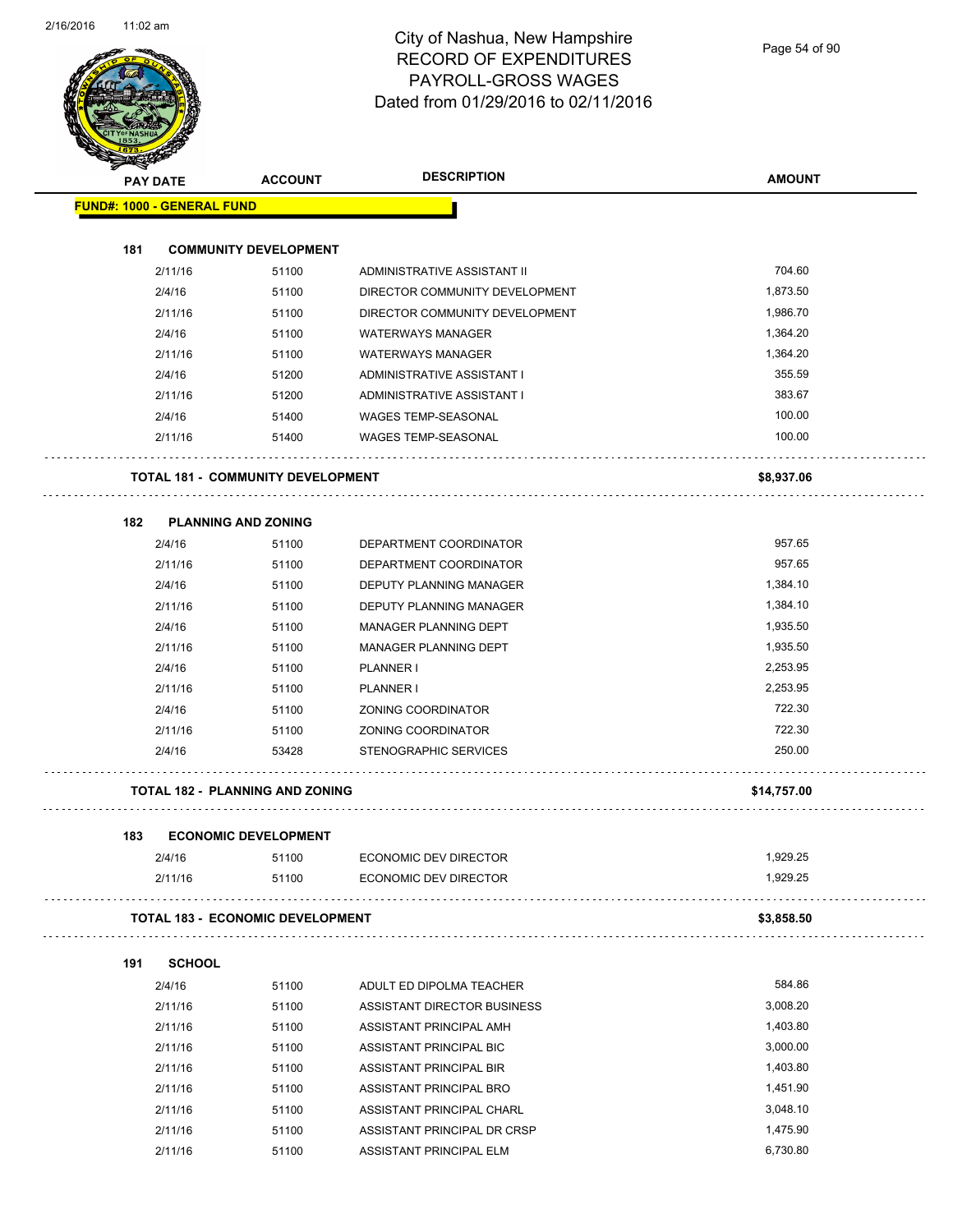

Page 55 of 90

|     | <b>PAY DATE</b>                   | <b>ACCOUNT</b> | <b>DESCRIPTION</b>                            | AMOUNT             |
|-----|-----------------------------------|----------------|-----------------------------------------------|--------------------|
|     | <b>FUND#: 1000 - GENERAL FUND</b> |                |                                               |                    |
|     |                                   |                |                                               |                    |
| 191 | <b>SCHOOL</b>                     |                |                                               |                    |
|     | 2/11/16                           | 51100          | ASSISTANT PRINCIPAL FES                       | 3,048.10           |
|     | 2/11/16                           | 51100          | ASSISTANT PRINCIPAL FMS                       | 3,365.40           |
|     | 2/11/16                           | 51100          | ASSISTANT PRINCIPAL LEDGE                     | 5,938.50           |
|     | 2/11/16                           | 51100          | ASSISTANT PRINCIPAL MDE                       | 3,048.10           |
|     | 2/11/16                           | 51100          | ASSISTANT PRINCIPAL MTP                       | 2,951.90           |
|     | 2/11/16                           | 51100          | ASSISTANT PRINCIPAL NHN                       | 12,536.00          |
|     | 2/11/16                           | 51100          | ASSISTANT PRINCIPAL NHS                       | 12,829.10          |
|     | 2/11/16                           | 51100          | ASSISTANT PRINCIPAL PMS                       | 3,365.40           |
|     | 2/11/16                           | 51100          | ASSISTANT PRINCIPAL SHE                       | 1,451.90           |
|     | 2/11/16                           | 51100          | ASSISTANT SUPERINTENDENT                      | 8,590.50           |
|     | 2/11/16                           | 51100          | ASST DIRECTOR PLANT OPS                       | 4,526.80           |
|     | 2/11/16                           | 51100          | ASST DIRECTOR SPED                            | 6,016.90           |
|     | 2/11/16                           | 51100          | ASST SYSTEMS ADMIN FULL YEAR                  | 12,935.90          |
|     | 2/4/16                            | 51100          | ASST SYSTEMS ADMIN SCH YEAR                   | 791.20             |
|     | 2/11/16                           | 51100          | ASST SYSTEMS ADMIN SCH YEAR                   | 638.62<br>2,360.60 |
|     | 2/11/16                           | 51100          | ATTENDANCE OFFICER<br>CAREER CENTER COORD NHN | 1,537.30           |
|     | 2/11/16<br>2/11/16                | 51100          | CHIEF OPERATING OFFICER                       | 4,094.60           |
|     | 2/4/16                            | 51100<br>51100 | CLERICAL ACADEMY NHN                          | 3,422.41           |
|     | 2/11/16                           | 51100          | CLERICAL ACADEMY NHN                          | 3,045.79           |
|     | 2/4/16                            | 51100          | CLERICAL ACADEMY NHS                          | 2,111.96           |
|     | 2/11/16                           | 51100          | CLERICAL ACADEMY NHS                          | 1,882.28           |
|     | 2/4/16                            | 51100          | CLERICAL ADULT ED NHN                         | 761.90             |
|     | 2/11/16                           | 51100          | CLERICAL ADULT ED NHN                         | 757.35             |
|     | 2/4/16                            | 51100          | CLERICAL ASST SUPER SUP                       | 2,006.70           |
|     | 2/11/16                           | 51100          | CLERICAL ASST SUPER SUP                       | 2,002.28           |
|     | 2/4/16                            | 51100          | CLERICAL ATHLETIC NHN                         | 731.65             |
|     | 2/11/16                           | 51100          | CLERICAL ATHLETIC NHN                         | 585.32             |
|     | 2/4/16                            | 51100          | <b>CLERICAL ATHLETIC NHS</b>                  | 756.40             |
|     | 2/11/16                           | 51100          | <b>CLERICAL ATHLETIC NHS</b>                  | 685.80             |
|     | 2/4/16                            | 51100          | <b>CLERICAL BUSINESS</b>                      | 3,773.74           |
|     | 2/11/16                           | 51100          | <b>CLERICAL BUSINESS</b>                      | 3,773.75           |
|     | 2/4/16                            | 51100          | CLERICAL CHIEF OP OFFICER SUP                 | 826.30             |
|     | 2/11/16                           | 51100          | CLERICAL CHIEF OP OFFICER SUP                 | 826.29             |
|     | 2/4/16                            | 51100          | CLERICAL CTE NHS                              | 767.64             |
|     | 2/11/16                           | 51100          | CLERICAL CTE NHS                              | 701.12             |
|     | 2/4/16                            | 51100          | <b>CLERICAL GUIDANCE ELM</b>                  | 767.64             |
|     | 2/11/16                           | 51100          | <b>CLERICAL GUIDANCE ELM</b>                  | 696.00             |
|     | 2/4/16                            | 51100          | CLERICAL GUIDANCE NHN                         | 1,316.70           |
|     | 2/11/16                           | 51100          | CLERICAL GUIDANCE NHN                         | 1,137.04           |
|     | 2/4/16                            | 51100          | <b>CLERICAL GUIDANCE NHS</b>                  | 2,140.40           |
|     | 2/11/16                           | 51100          | <b>CLERICAL GUIDANCE NHS</b>                  | 1,876.08           |
|     | 2/4/16                            | 51100          | <b>CLERICAL HUMAN RESOURCES</b>               | 2,141.69           |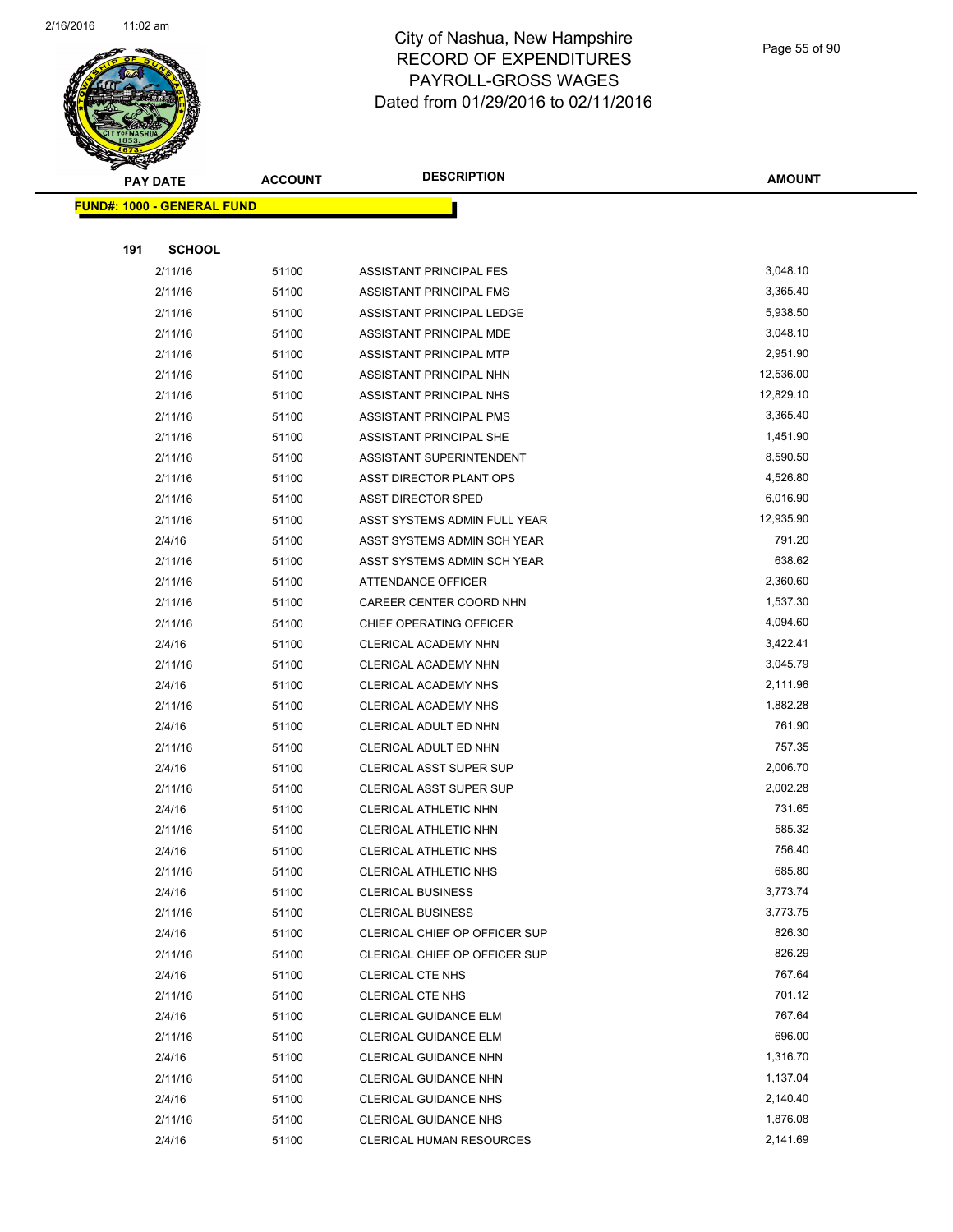

Page 56 of 90

|     | <b>PAY DATE</b>                   | <b>ACCOUNT</b> | <b>DESCRIPTION</b>              | <b>AMOUNT</b> |
|-----|-----------------------------------|----------------|---------------------------------|---------------|
|     | <b>FUND#: 1000 - GENERAL FUND</b> |                |                                 |               |
|     |                                   |                |                                 |               |
| 191 | <b>SCHOOL</b>                     |                |                                 |               |
|     | 2/11/16                           | 51100          | <b>CLERICAL HUMAN RESOURCES</b> | 2,136.89      |
|     | 2/4/16                            | 51100          | <b>CLERICAL PAYROLL SUP</b>     | 687.40        |
|     | 2/11/16                           | 51100          | <b>CLERICAL PAYROLL SUP</b>     | 687.40        |
|     | 2/4/16                            | 51100          | <b>CLERICAL PLANT OPS</b>       | 687.40        |
|     | 2/11/16                           | 51100          | <b>CLERICAL PLANT OPS</b>       | 687.40        |
|     | 2/4/16                            | 51100          | <b>CLERICAL PRINCIPAL AMH</b>   | 1,341.05      |
|     | 2/11/16                           | 51100          | <b>CLERICAL PRINCIPAL AMH</b>   | 1,215.88      |
|     | 2/4/16                            | 51100          | <b>CLERICAL PRINCIPAL BIC</b>   | 1,385.30      |
|     | 2/11/16                           | 51100          | CLERICAL PRINCIPAL BIC          | 1,256.00      |
|     | 2/4/16                            | 51100          | <b>CLERICAL PRINCIPAL BIR</b>   | 1,535.30      |
|     | 2/11/16                           | 51100          | <b>CLERICAL PRINCIPAL BIR</b>   | 1,228.24      |
|     | 2/4/16                            | 51100          | <b>CLERICAL PRINCIPAL BRO</b>   | 1,535.30      |
|     | 2/11/16                           | 51100          | <b>CLERICAL PRINCIPAL BRO</b>   | 1,310.12      |
|     | 2/4/16                            | 51100          | CLERICAL PRINCIPAL CHA          | 1,374.80      |
|     | 2/11/16                           | 51100          | CLERICAL PRINCIPAL CHA          | 1,173.16      |
|     | 2/4/16                            | 51100          | <b>CLERICAL PRINCIPAL DRC</b>   | 1,481.84      |
|     | 2/11/16                           | 51100          | <b>CLERICAL PRINCIPAL DRC</b>   | 1,262.12      |
|     | 2/4/16                            | 51100          | CLERICAL PRINCIPAL ELM          | 2,787.67      |
|     | 2/11/16                           | 51100          | CLERICAL PRINCIPAL ELM          | 2,334.94      |
|     | 2/4/16                            | 51100          | <b>CLERICAL PRINCIPAL FES</b>   | 1,468.84      |
|     | 2/11/16                           | 51100          | <b>CLERICAL PRINCIPAL FES</b>   | 1,166.66      |
|     | 2/4/16                            | 51100          | <b>CLERICAL PRINCIPAL FMS</b>   | 2,244.45      |
|     | 2/11/16                           | 51100          | <b>CLERICAL PRINCIPAL FMS</b>   | 2,034.96      |
|     | 2/4/16                            | 51100          | CLERICAL PRINCIPAL LDG          | 1,407.80      |
|     | 2/11/16                           | 51100          | <b>CLERICAL PRINCIPAL LDG</b>   | 1,276.40      |
|     | 2/4/16                            | 51100          | CLERICAL PRINCIPAL MDE          | 1,524.05      |
|     | 2/11/16                           | 51100          | CLERICAL PRINCIPAL MDE          | 1,301.12      |
|     | 2/4/16                            | 51100          | <b>CLERICAL PRINCIPAL MTP</b>   | 1,452.05      |
|     | 2/11/16                           | 51100          | <b>CLERICAL PRINCIPAL MTP</b>   | 1,238.48      |
|     | 2/4/16                            | 51100          | CLERICAL PRINCIPAL NHN          | 1,407.80      |
|     | 2/11/16                           | 51100          | CLERICAL PRINCIPAL NHN          | 1,194.75      |
|     | 2/4/16                            | 51100          | <b>CLERICAL PRINCIPAL NHS</b>   | 2,393.22      |
|     | 2/11/16                           | 51100          | CLERICAL PRINCIPAL NHS          | 2,135.96      |
|     | 2/4/16                            | 51100          | <b>CLERICAL PRINCIPAL NSE</b>   | 1,524.05      |
|     | 2/11/16                           | 51100          | <b>CLERICAL PRINCIPAL NSE</b>   | 1,361.33      |
|     | 2/4/16                            | 51100          | <b>CLERICAL PRINCIPAL PMS</b>   | 2,063.70      |
|     | 2/11/16                           | 51100          | <b>CLERICAL PRINCIPAL PMS</b>   | 1,921.50      |
|     | 2/4/16                            | 51100          | <b>CLERICAL PRINCIPAL SHE</b>   | 1,535.30      |
|     | 2/11/16                           | 51100          | <b>CLERICAL PRINCIPAL SHE</b>   | 1,310.12      |
|     | 2/4/16                            | 51100          | CLERICAL RECEPTIONIST NHN       | 767.64        |
|     | 2/11/16                           | 51100          | CLERICAL RECEPTIONIST NHN       | 696.00        |
|     | 2/4/16                            | 51100          | CLERICAL RECEPTIONIST NHS       | 720.40        |
|     | 2/11/16                           | 51100          | CLERICAL RECEPTIONIST NHS       | 576.32        |
|     |                                   |                |                                 |               |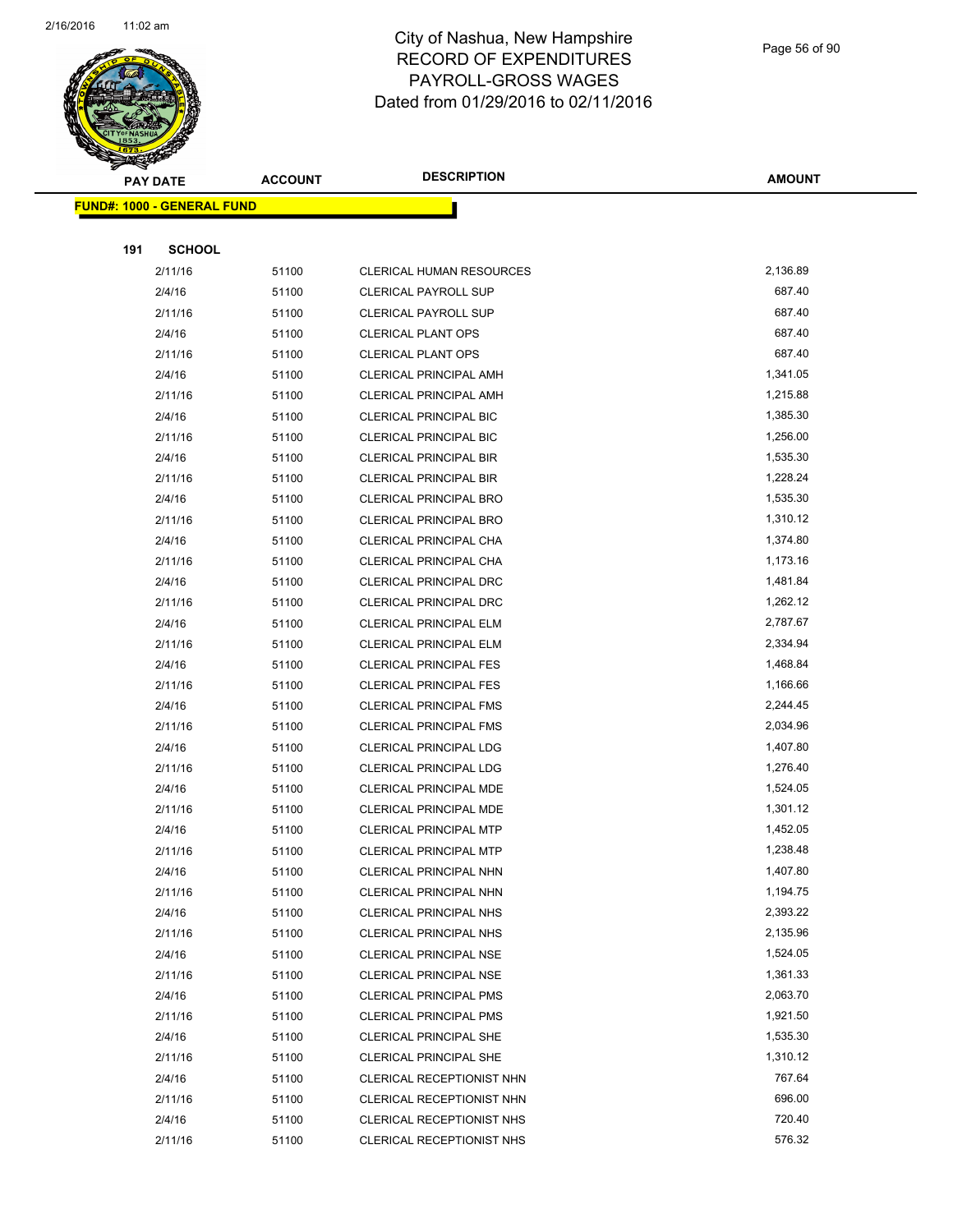

Page 57 of 90

|     |               | <b>ACCOUNT</b>                                                                                                                                          | <b>DESCRIPTION</b>                                                                                                                             | <b>AMOUNT</b>                                                                                                                                                                                                                                                                                                                       |
|-----|---------------|---------------------------------------------------------------------------------------------------------------------------------------------------------|------------------------------------------------------------------------------------------------------------------------------------------------|-------------------------------------------------------------------------------------------------------------------------------------------------------------------------------------------------------------------------------------------------------------------------------------------------------------------------------------|
|     |               |                                                                                                                                                         |                                                                                                                                                |                                                                                                                                                                                                                                                                                                                                     |
|     |               |                                                                                                                                                         |                                                                                                                                                |                                                                                                                                                                                                                                                                                                                                     |
| 191 | <b>SCHOOL</b> |                                                                                                                                                         |                                                                                                                                                |                                                                                                                                                                                                                                                                                                                                     |
|     | 2/4/16        |                                                                                                                                                         | CLERICAL SPECIAL ED NHN                                                                                                                        | 653.65                                                                                                                                                                                                                                                                                                                              |
|     | 2/11/16       | 51100                                                                                                                                                   | CLERICAL SPECIAL ED NHN                                                                                                                        | 592.64                                                                                                                                                                                                                                                                                                                              |
|     | 2/4/16        | 51100                                                                                                                                                   | CLERICAL SPECIAL ED NHS                                                                                                                        | 575.21                                                                                                                                                                                                                                                                                                                              |
|     | 2/11/16       | 51100                                                                                                                                                   | CLERICAL SPECIAL ED NHS                                                                                                                        | 636.22                                                                                                                                                                                                                                                                                                                              |
|     | 2/4/16        | 51100                                                                                                                                                   | CLERICAL SPECIAL ED SUP                                                                                                                        | 1,535.30                                                                                                                                                                                                                                                                                                                            |
|     | 2/11/16       | 51100                                                                                                                                                   | CLERICAL SPECIAL ED SUP                                                                                                                        | 1,514.83                                                                                                                                                                                                                                                                                                                            |
|     | 2/4/16        | 51100                                                                                                                                                   | <b>CLERICAL STUDENT SERV SUP</b>                                                                                                               | 815.36                                                                                                                                                                                                                                                                                                                              |
|     | 2/11/16       | 51100                                                                                                                                                   | <b>CLERICAL STUDENT SERV SUP</b>                                                                                                               | 815.35                                                                                                                                                                                                                                                                                                                              |
|     | 2/11/16       | 51100                                                                                                                                                   | CLERICAL SUPERINTENDANT SUP                                                                                                                    | 1,692.30                                                                                                                                                                                                                                                                                                                            |
|     | 2/4/16        | 51100                                                                                                                                                   | <b>CLERICAL TRANSPORTATION SUP</b>                                                                                                             | 374.75                                                                                                                                                                                                                                                                                                                              |
|     | 2/11/16       | 51100                                                                                                                                                   | <b>CLERICAL TRANSPORTATION SUP</b>                                                                                                             | 287.60                                                                                                                                                                                                                                                                                                                              |
|     | 2/11/16       | 51100                                                                                                                                                   | <b>CURRICULUM SUPERVISOR</b>                                                                                                                   | 5,809.00                                                                                                                                                                                                                                                                                                                            |
|     | 2/4/16        | 51100                                                                                                                                                   | <b>CUSTODIAN AMH</b>                                                                                                                           | 1,671.85                                                                                                                                                                                                                                                                                                                            |
|     | 2/11/16       | 51100                                                                                                                                                   | <b>CUSTODIAN AMH</b>                                                                                                                           | 1,389.60                                                                                                                                                                                                                                                                                                                            |
|     | 2/4/16        | 51100                                                                                                                                                   | <b>CUSTODIAN ASST HEAD ELM</b>                                                                                                                 | 791.20                                                                                                                                                                                                                                                                                                                              |
|     | 2/11/16       | 51100                                                                                                                                                   | <b>CUSTODIAN ASST HEAD ELM</b>                                                                                                                 | 791.20                                                                                                                                                                                                                                                                                                                              |
|     | 2/4/16        | 51100                                                                                                                                                   | <b>CUSTODIAN ASST HEAD FMS</b>                                                                                                                 | 791.20                                                                                                                                                                                                                                                                                                                              |
|     | 2/11/16       | 51100                                                                                                                                                   | <b>CUSTODIAN ASST HEAD FMS</b>                                                                                                                 | 791.20                                                                                                                                                                                                                                                                                                                              |
|     | 2/4/16        | 51100                                                                                                                                                   | <b>CUSTODIAN ASST HEAD NHN</b>                                                                                                                 | 1,736.81                                                                                                                                                                                                                                                                                                                            |
|     | 2/11/16       | 51100                                                                                                                                                   | <b>CUSTODIAN ASST HEAD NHN</b>                                                                                                                 | 1,736.80                                                                                                                                                                                                                                                                                                                            |
|     | 2/4/16        | 51100                                                                                                                                                   | <b>CUSTODIAN ASST HEAD NHS</b>                                                                                                                 | 1,736.80                                                                                                                                                                                                                                                                                                                            |
|     | 2/11/16       | 51100                                                                                                                                                   | <b>CUSTODIAN ASST HEAD NHS</b>                                                                                                                 | 1,736.80                                                                                                                                                                                                                                                                                                                            |
|     | 2/4/16        | 51100                                                                                                                                                   | <b>CUSTODIAN ASST HEAD PMS</b>                                                                                                                 | 791.20                                                                                                                                                                                                                                                                                                                              |
|     | 2/11/16       | 51100                                                                                                                                                   | CUSTODIAN ASST HEAD PMS                                                                                                                        | 791.20                                                                                                                                                                                                                                                                                                                              |
|     | 2/4/16        | 51100                                                                                                                                                   | <b>CUSTODIAN BIC</b>                                                                                                                           | 2,084.40                                                                                                                                                                                                                                                                                                                            |
|     | 2/11/16       | 51100                                                                                                                                                   | <b>CUSTODIAN BIC</b>                                                                                                                           | 2,084.40                                                                                                                                                                                                                                                                                                                            |
|     | 2/4/16        | 51100                                                                                                                                                   | <b>CUSTODIAN BIR</b>                                                                                                                           | 2,084.40                                                                                                                                                                                                                                                                                                                            |
|     | 2/11/16       | 51100                                                                                                                                                   | <b>CUSTODIAN BIR</b>                                                                                                                           | 2,049.66                                                                                                                                                                                                                                                                                                                            |
|     | 2/4/16        | 51100                                                                                                                                                   | <b>CUSTODIAN BRO</b>                                                                                                                           | 1,415.66                                                                                                                                                                                                                                                                                                                            |
|     | 2/11/16       | 51100                                                                                                                                                   |                                                                                                                                                | 1,372.23                                                                                                                                                                                                                                                                                                                            |
|     |               | 51100                                                                                                                                                   | <b>CUSTODIAN CHA</b>                                                                                                                           | 1,389.60                                                                                                                                                                                                                                                                                                                            |
|     |               |                                                                                                                                                         |                                                                                                                                                | 1,389.60                                                                                                                                                                                                                                                                                                                            |
|     |               |                                                                                                                                                         |                                                                                                                                                | 694.80                                                                                                                                                                                                                                                                                                                              |
|     |               |                                                                                                                                                         |                                                                                                                                                | 694.80                                                                                                                                                                                                                                                                                                                              |
|     |               |                                                                                                                                                         |                                                                                                                                                | 4,961.84                                                                                                                                                                                                                                                                                                                            |
|     |               |                                                                                                                                                         |                                                                                                                                                | 5,031.20                                                                                                                                                                                                                                                                                                                            |
|     |               |                                                                                                                                                         |                                                                                                                                                | 694.80                                                                                                                                                                                                                                                                                                                              |
|     |               |                                                                                                                                                         |                                                                                                                                                | 2,084.41                                                                                                                                                                                                                                                                                                                            |
|     |               | 51100                                                                                                                                                   |                                                                                                                                                | 2,779.21                                                                                                                                                                                                                                                                                                                            |
|     |               |                                                                                                                                                         |                                                                                                                                                | 2,779.20                                                                                                                                                                                                                                                                                                                            |
|     |               |                                                                                                                                                         |                                                                                                                                                | 791.20                                                                                                                                                                                                                                                                                                                              |
|     |               |                                                                                                                                                         |                                                                                                                                                | 791.20                                                                                                                                                                                                                                                                                                                              |
|     |               |                                                                                                                                                         |                                                                                                                                                | 791.20                                                                                                                                                                                                                                                                                                                              |
|     |               | <b>PAY DATE</b><br>2/4/16<br>2/11/16<br>2/4/16<br>2/11/16<br>2/4/16<br>2/11/16<br>2/4/16<br>2/11/16<br>2/4/16<br>2/11/16<br>2/4/16<br>2/11/16<br>2/4/16 | <u> FUND#: 1000 - GENERAL FUND</u><br>51100<br>51100<br>51100<br>51100<br>51100<br>51100<br>51100<br>51100<br>51100<br>51100<br>51100<br>51100 | <b>CUSTODIAN BRO</b><br><b>CUSTODIAN CHA</b><br><b>CUSTODIAN DRC</b><br><b>CUSTODIAN DRC</b><br><b>CUSTODIAN ELM</b><br><b>CUSTODIAN ELM</b><br><b>CUSTODIAN FES</b><br><b>CUSTODIAN FES</b><br><b>CUSTODIAN FMS</b><br><b>CUSTODIAN FMS</b><br><b>CUSTODIAN HEAD AMH</b><br><b>CUSTODIAN HEAD AMH</b><br><b>CUSTODIAN HEAD BIC</b> |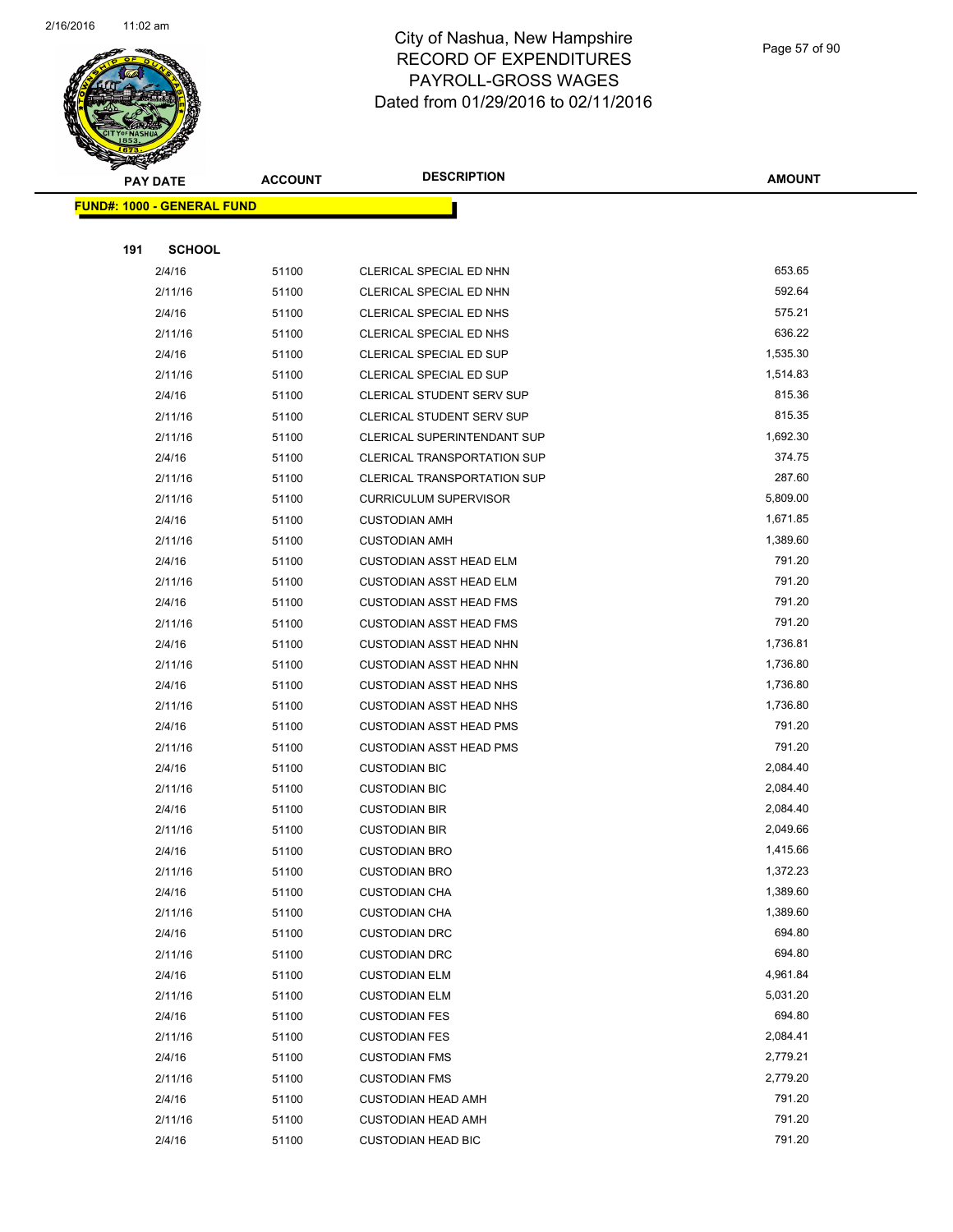

|     | <b>PAY DATE</b>                    | <b>ACCOUNT</b> | <b>DESCRIPTION</b>        | <b>AMOUNT</b> |
|-----|------------------------------------|----------------|---------------------------|---------------|
|     | <u> FUND#: 1000 - GENERAL FUND</u> |                |                           |               |
|     |                                    |                |                           |               |
| 191 | <b>SCHOOL</b>                      |                |                           |               |
|     | 2/11/16                            | 51100          | <b>CUSTODIAN HEAD BIC</b> | 791.20        |
|     | 2/4/16                             | 51100          | <b>CUSTODIAN HEAD BIR</b> | 791.20        |
|     | 2/11/16                            | 51100          | <b>CUSTODIAN HEAD BIR</b> | 791.20        |
|     | 2/4/16                             | 51100          | <b>CUSTODIAN HEAD BRO</b> | 791.20        |
|     | 2/11/16                            | 51100          | <b>CUSTODIAN HEAD BRO</b> | 791.20        |
|     | 2/4/16                             | 51100          | <b>CUSTODIAN HEAD CHA</b> | 791.20        |
|     | 2/11/16                            | 51100          | <b>CUSTODIAN HEAD CHA</b> | 791.20        |
|     | 2/4/16                             | 51100          | <b>CUSTODIAN HEAD DRC</b> | 791.20        |
|     | 2/11/16                            | 51100          | <b>CUSTODIAN HEAD DRC</b> | 791.20        |
|     | 2/4/16                             | 51100          | <b>CUSTODIAN HEAD ELM</b> | 937.60        |
|     | 2/11/16                            | 51100          | <b>CUSTODIAN HEAD ELM</b> | 937.60        |
|     | 2/4/16                             | 51100          | <b>CUSTODIAN HEAD FES</b> | 791.20        |
|     | 2/11/16                            | 51100          | <b>CUSTODIAN HEAD FES</b> | 791.20        |
|     | 2/4/16                             | 51100          | <b>CUSTODIAN HEAD FMS</b> | 937.60        |
|     | 2/11/16                            | 51100          | <b>CUSTODIAN HEAD FMS</b> | 937.60        |
|     | 2/4/16                             | 51100          | <b>CUSTODIAN HEAD LDG</b> | 791.20        |
|     | 2/11/16                            | 51100          | <b>CUSTODIAN HEAD LDG</b> | 791.20        |
|     | 2/4/16                             | 51100          | <b>CUSTODIAN HEAD MDE</b> | 791.20        |
|     | 2/11/16                            | 51100          | <b>CUSTODIAN HEAD MDE</b> | 791.20        |
|     | 2/4/16                             | 51100          | <b>CUSTODIAN HEAD NHN</b> | 943.20        |
|     | 2/11/16                            | 51100          | <b>CUSTODIAN HEAD NHN</b> | 943.20        |
|     | 2/4/16                             | 51100          | <b>CUSTODIAN HEAD NHS</b> | 943.20        |
|     | 2/11/16                            | 51100          | <b>CUSTODIAN HEAD NHS</b> | 943.20        |
|     | 2/4/16                             | 51100          | <b>CUSTODIAN HEAD NSE</b> | 791.20        |
|     | 2/11/16                            | 51100          | <b>CUSTODIAN HEAD NSE</b> | 791.20        |
|     | 2/4/16                             | 51100          | <b>CUSTODIAN HEAD PMS</b> | 931.74        |
|     | 2/11/16                            | 51100          | <b>CUSTODIAN HEAD PMS</b> | 908.30        |
|     | 2/4/16                             | 51100          | <b>CUSTODIAN HEAD SHE</b> | 197.80        |
|     | 2/11/16                            | 51100          | <b>CUSTODIAN HEAD SHE</b> | 197.80        |
|     | 2/4/16                             | 51100          | <b>CUSTODIAN LDG</b>      | 1,389.60      |
|     | 2/11/16                            | 51100          | <b>CUSTODIAN LDG</b>      | 1,376.57      |
|     | 2/4/16                             | 51100          | <b>CUSTODIAN MDE</b>      | 977.05        |
|     | 2/11/16                            | 51100          | <b>CUSTODIAN MDE</b>      | 977.05        |
|     | 2/4/16                             | 51100          | <b>CUSTODIAN MTP</b>      | 1,389.60      |
|     | 2/11/16                            | 51100          | <b>CUSTODIAN MTP</b>      | 1,389.60      |
|     | 2/4/16                             | 51100          | <b>CUSTODIAN NHN</b>      | 10,536.68     |
|     | 2/11/16                            | 51100          | <b>CUSTODIAN NHN</b>      | 10,404.32     |
|     | 2/4/16                             | 51100          | <b>CUSTODIAN NHS</b>      | 9,920.94      |
|     | 2/11/16                            | 51100          | <b>CUSTODIAN NHS</b>      | 9,794.98      |
|     | 2/4/16                             | 51100          | <b>CUSTODIAN NSE</b>      | 1,389.60      |
|     | 2/11/16                            | 51100          | <b>CUSTODIAN NSE</b>      | 1,389.60      |
|     | 2/4/16                             | 51100          | <b>CUSTODIAN PMS</b>      | 2,098.22      |
|     | 2/11/16                            | 51100          | <b>CUSTODIAN PMS</b>      | 2,101.77      |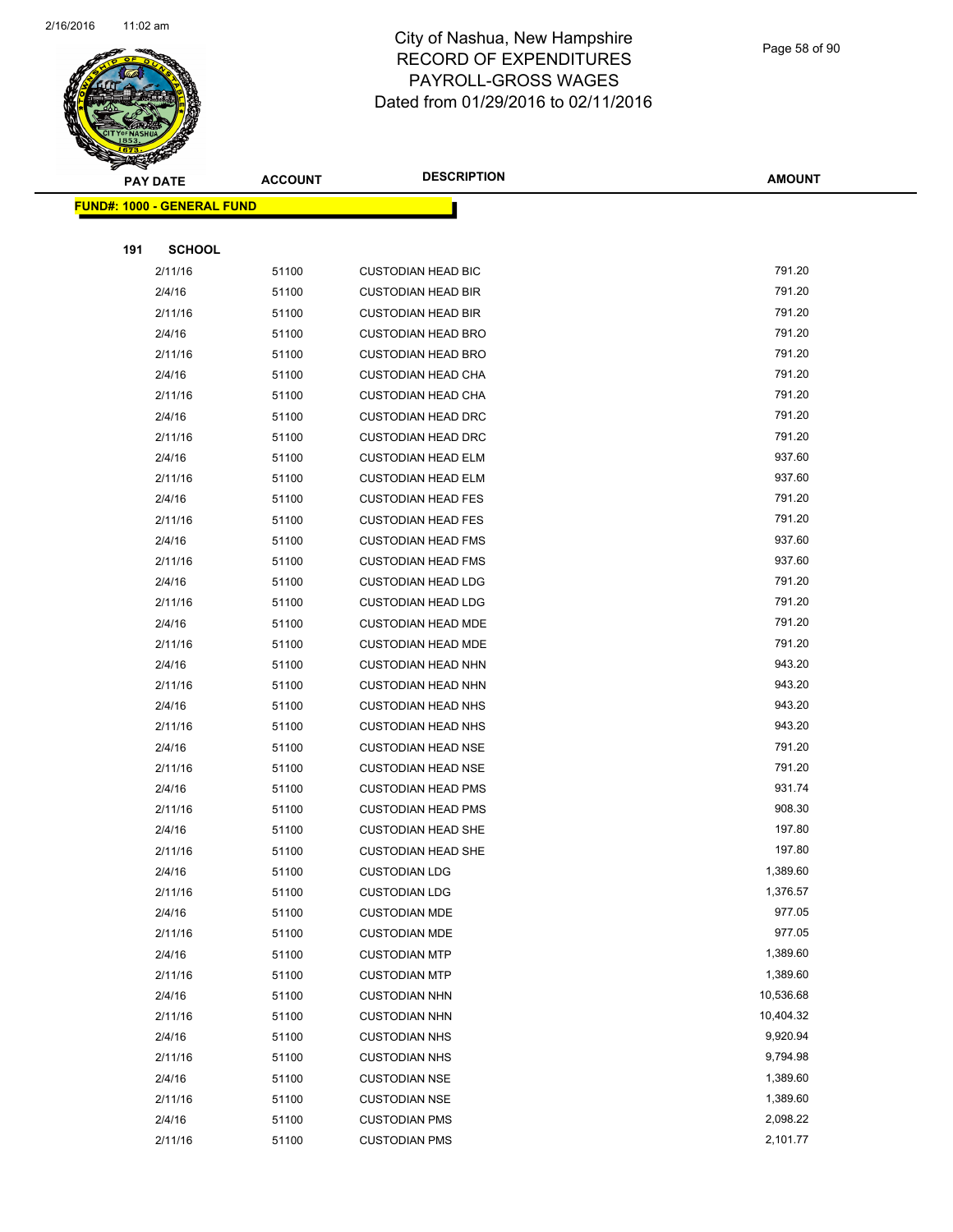

Page 59 of 90

| <b>PAY DATE</b>                   | <b>ACCOUNT</b> | <b>DESCRIPTION</b>            | <b>AMOUNT</b>        |
|-----------------------------------|----------------|-------------------------------|----------------------|
| <b>FUND#: 1000 - GENERAL FUND</b> |                |                               |                      |
|                                   |                |                               |                      |
| 191<br><b>SCHOOL</b>              |                |                               |                      |
| 2/4/16                            | 51100          | <b>CUSTODIAN SHE</b>          | 2,180.80             |
| 2/11/16                           | 51100          | <b>CUSTODIAN SHE</b>          | 2,180.80             |
| 2/11/16                           | 51100          | CUSTODIAN SUPERVISOR WPO      | 2,064.80             |
| 2/4/16                            | 51100          | <b>CUSTODIAN WID</b>          | 694.80               |
| 2/11/16                           | 51100          | <b>CUSTODIAN WID</b>          | 694.80               |
| 2/11/16                           | 51100          | DATA ANALYST                  | 1,831.00             |
| 2/11/16                           | 51100          | DIRECTOR ADULT ED             | 3,199.50             |
| 2/11/16                           | 51100          | DIRECTOR ATHLETICS            | 3,519.40             |
| 2/11/16                           | 51100          | DIRECTOR COM GRANTS           | 3,128.80             |
| 2/11/16                           | 51100          | <b>DIRECTOR GUIDANCE</b>      | 6,068.90             |
| 2/11/16                           | 51100          | DIRECTOR HUMAN RESOURCES      | 3,241.10             |
| 2/11/16                           | 51100          | DIRECTOR PLANT OPS            | 3,653.30             |
| 2/11/16                           | 51100          | DIRECTOR SPECIAL ED           | 3,730.80             |
| 2/11/16                           | 51100          | DIRECTOR STUDENT SERVICES     | 3,262.20             |
| 2/11/16                           | 51100          | DIRECTOR TECHNOLOGY           | 4,109.00             |
| 2/11/16                           | 51100          | DIRECTOR TRANSPORTATION       | 3,105.50             |
| 2/11/16                           | 51100          | DIRECTOR VOCATIONAL           | 7,172.80             |
| 2/11/16                           | 51100          | DW TECHNOLOGY PEER COACH      | 2,602.90             |
| 2/11/16                           | 51100          | ELL OUTREACH WORKER           | 1,631.70             |
| 2/4/16                            | 51100          | ELL OUTREACH WORKER HOURLY    | 700.00               |
| 2/11/16                           | 51100          | ELL OUTREACH WORKER HOURLY    | 550.00               |
| 2/11/16                           | 51100          | GUIDANCE COUNSELOR AMH        | 1,823.09             |
| 2/11/16                           | 51100          | GUIDANCE COUNSELOR BIC        | 1,885.00             |
| 2/11/16                           | 51100          | <b>GUIDANCE COUNSELOR BIR</b> | 2,945.00             |
| 2/11/16                           | 51100          | <b>GUIDANCE COUNSELOR BRO</b> | 1,195.50             |
| 2/11/16                           | 51100          | <b>GUIDANCE COUNSELOR CHA</b> | 2,873.00             |
| 2/11/16                           | 51100          | <b>GUIDANCE COUNSELOR DRC</b> | 2,782.90             |
| 2/11/16                           | 51100          | <b>GUIDANCE COUNSELOR ELM</b> | 11,514.61            |
| 2/11/16                           | 51100          | <b>GUIDANCE COUNSELOR FES</b> | 2,782.90             |
| 2/11/16                           | 51100          | <b>GUIDANCE COUNSELOR FMS</b> | 6,416.10             |
| 2/11/16                           | 51100          | <b>GUIDANCE COUNSELOR LDG</b> | 2,761.40             |
| 2/11/16                           | 51100          | GUIDANCE COUNSELOR MDE        | 2,289.00             |
| 2/11/16                           | 51100          | <b>GUIDANCE COUNSELOR MTP</b> | 2,782.90             |
| 2/11/16                           | 51100          | GUIDANCE COUNSELOR NHN        | 16,851.66            |
| 2/11/16                           | 51100          | GUIDANCE COUNSELOR NHS        | 19,374.32            |
| 2/11/16                           | 51100          | <b>GUIDANCE COUNSELOR NSE</b> | 2,782.90             |
| 2/11/16                           | 51100          | <b>GUIDANCE COUNSELOR PMS</b> | 8,161.00             |
| 2/11/16                           | 51100          | GUIDANCE COUNSELOR SHE        | 2,674.80             |
| 2/11/16                           | 51100          | JOB DEVELOPER SPED NHN        | 2,873.00             |
| 2/11/16                           | 51100          | LIBRARIAN AMH                 | 3,538.80             |
| 2/11/16                           | 51100          | <b>LIBRARIAN BIC</b>          | 1,523.30<br>1,949.70 |
| 2/11/16                           | 51100          | <b>LIBRARIAN BIR</b>          | 1,810.20             |
| 2/11/16                           | 51100          | LIBRARIAN BRO                 |                      |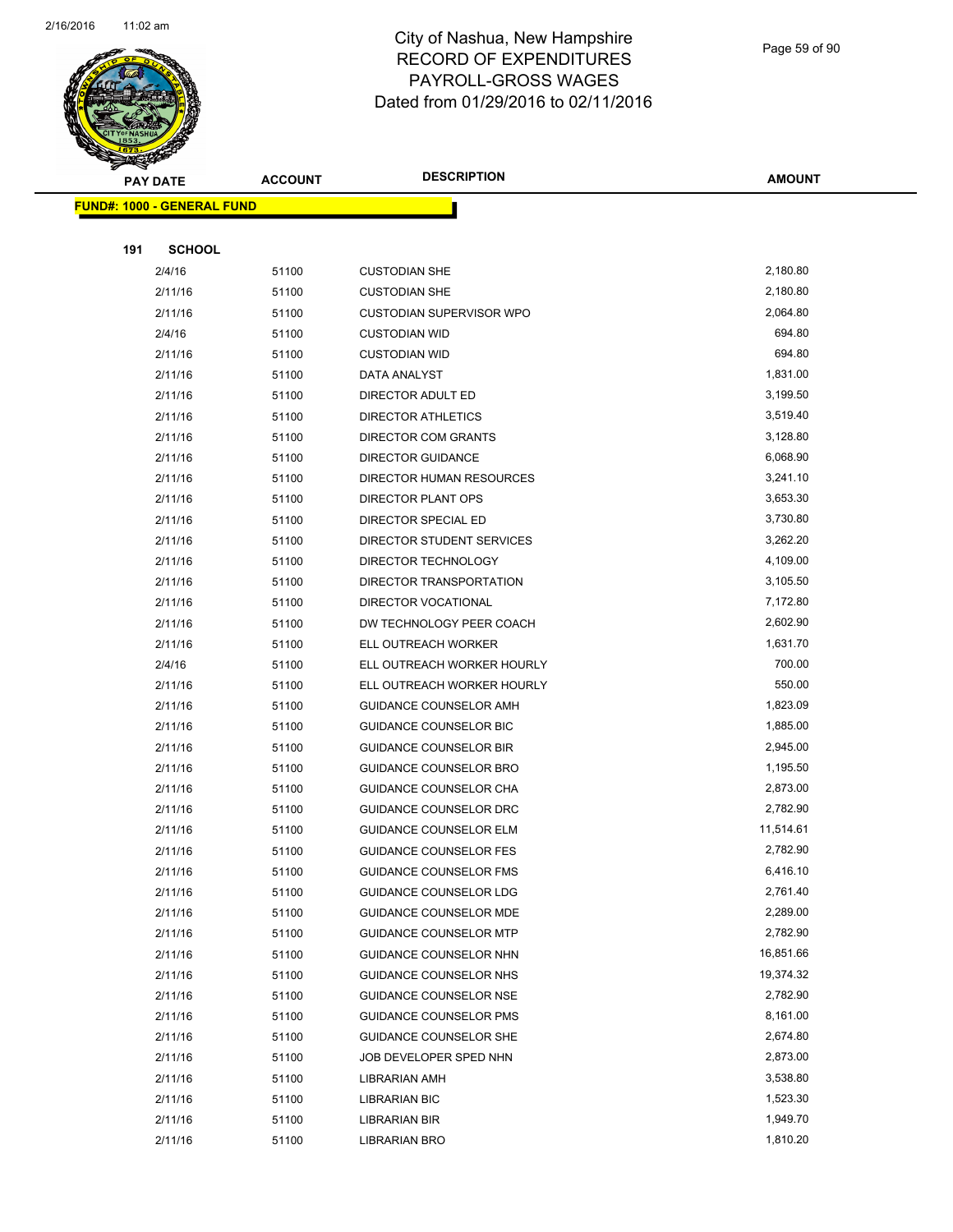

Page 60 of 90

|     | <b>PAY DATE</b>                   | <b>ACCOUNT</b> | <b>DESCRIPTION</b>                                   | <b>AMOUNT</b>      |
|-----|-----------------------------------|----------------|------------------------------------------------------|--------------------|
|     | <b>FUND#: 1000 - GENERAL FUND</b> |                |                                                      |                    |
|     |                                   |                |                                                      |                    |
| 191 | <b>SCHOOL</b>                     |                |                                                      |                    |
|     | 2/11/16                           | 51100          | <b>LIBRARIAN CHA</b>                                 | 2,873.00           |
|     | 2/11/16                           | 51100          | <b>LIBRARIAN DRC</b>                                 | 2,002.60           |
|     | 2/11/16                           | 51100          | <b>LIBRARIAN ELM</b>                                 | 1,819.60           |
|     | 2/11/16                           | 51100          | <b>LIBRARIAN FES</b>                                 | 2,304.10           |
|     | 2/11/16                           | 51100          | <b>LIBRARIAN FMS</b>                                 | 3,288.91           |
|     | 2/11/16                           | 51100          | <b>LIBRARIAN LDG</b>                                 | 2,099.30           |
|     | 2/11/16                           | 51100          | <b>LIBRARIAN MDE</b>                                 | 2,289.00           |
|     | 2/11/16                           | 51100          | <b>LIBRARIAN MTP</b>                                 | 2,501.80           |
|     | 2/11/16                           | 51100          | <b>LIBRARIAN NHN</b>                                 | 4,552.59           |
|     | 2/11/16                           | 51100          | <b>LIBRARIAN NHS</b>                                 | 4,940.10           |
|     | 2/11/16                           | 51100          | <b>LIBRARIAN NSE</b>                                 | 2,289.00           |
|     | 2/11/16                           | 51100          | <b>LIBRARIAN PMS</b>                                 | 1,823.10           |
|     | 2/11/16                           | 51100          | <b>LIBRARIAN SHE</b>                                 | 2,782.90           |
|     | 2/11/16                           | 51100          | LICENSED PRACTICAL NURSE AMH                         | 1,378.77           |
|     | 2/11/16                           | 51100          | LICENSED PRACTICAL NURSE ELM                         | 2,766.30           |
|     | 2/4/16                            | 51100          | MAINTENANCE ALARM WPO                                | 998.80             |
|     | 2/11/16                           | 51100          | MAINTENANCE ALARM WPO                                | 998.80             |
|     | 2/4/16                            | 51100          | MAINTENANCE ASST GRDS WPO                            | 951.20             |
|     | 2/11/16                           | 51100          | MAINTENANCE ASST GRDS WPO                            | 951.20             |
|     | 2/4/16                            | 51100          | MAINTENANCE CARPENTER WPO                            | 975.60             |
|     | 2/11/16                           | 51100          | MAINTENANCE CARPENTER WPO                            | 975.60             |
|     | 2/4/16                            | 51100          | MAINTENANCE ELECTRICIAN WPO                          | 1,997.60           |
|     | 2/11/16                           | 51100          | MAINTENANCE ELECTRICIAN WPO                          | 1,997.60           |
|     | 2/4/16                            | 51100          | MAINTENANCE GRDS FORMEN WPO                          | 975.60             |
|     | 2/11/16                           | 51100          | MAINTENANCE GRDS FORMEN WPO                          | 975.60             |
|     | 2/4/16                            | 51100          | MAINTENANCE GROUNDS WPO                              | 3,348.80           |
|     | 2/11/16                           | 51100          | MAINTENANCE GROUNDS WPO                              | 3,348.80           |
|     | 2/4/16                            | 51100          | MAINTENANCE HVAC WPO                                 | 4,593.36           |
|     | 2/11/16                           | 51100          | MAINTENANCE HVAC WPO                                 | 4,586.02<br>937.60 |
|     | 2/4/16                            | 51100          | MAINTENANCE MESSENGER WPO                            | 937.60             |
|     | 2/11/16<br>2/4/16                 | 51100<br>51100 | MAINTENANCE MESSENGER WPO<br>MAINTENANCE PLUMBER WPO | 1,002.80           |
|     | 2/11/16                           | 51100          | MAINTENANCE PLUMBER WPO                              | 1,002.80           |
|     | 2/4/16                            | 51100          | MAINTENANCE TRADES WPO                               | 3,913.60           |
|     | 2/11/16                           | 51100          | MAINTENANCE TRADES WPO                               | 3,913.60           |
|     | 2/11/16                           | 51100          | MARKETING TEACHER NHS                                | 2,289.00           |
|     | 2/11/16                           | 51100          | <b>NURSE AMH</b>                                     | 2,550.80           |
|     | 2/11/16                           | 51100          | <b>NURSE BIC</b>                                     | 2,028.44           |
|     | 2/11/16                           | 51100          | <b>NURSE BIR</b>                                     | 2,091.30           |
|     | 2/11/16                           | 51100          | <b>NURSE BRO</b>                                     | 2,250.00           |
|     | 2/11/16                           | 51100          | <b>NURSE CHA</b>                                     | 2,550.80           |
|     | 2/11/16                           | 51100          | <b>NURSE DRC</b>                                     | 2,550.80           |
|     | 2/11/16                           | 51100          | <b>NURSE ELM</b>                                     | 3,014.60           |
|     |                                   |                |                                                      |                    |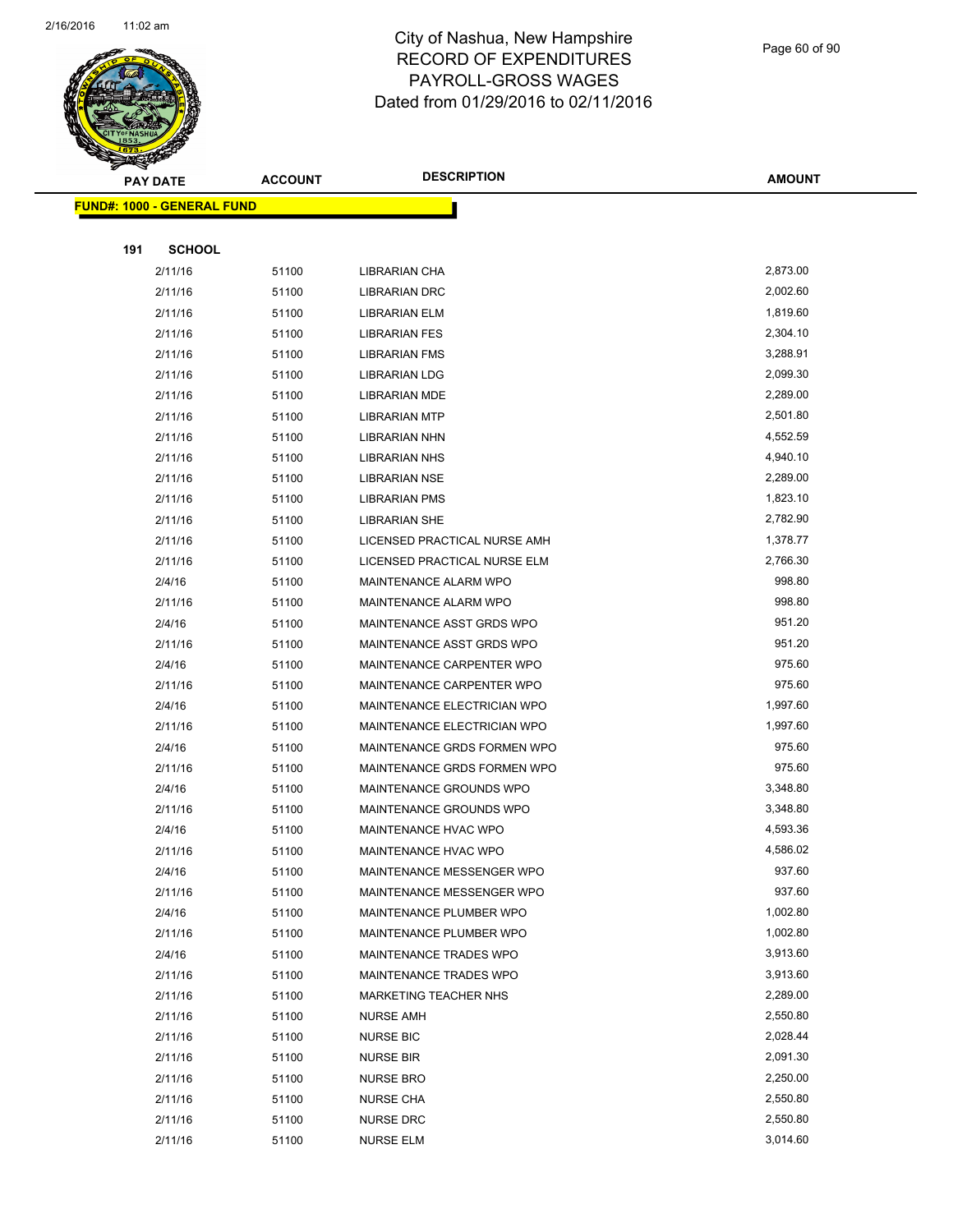

Page 61 of 90

|     | <b>PAY DATE</b>                   | <b>ACCOUNT</b> | <b>DESCRIPTION</b>                         | <b>AMOUNT</b>      |
|-----|-----------------------------------|----------------|--------------------------------------------|--------------------|
|     | <b>FUND#: 1000 - GENERAL FUND</b> |                |                                            |                    |
|     |                                   |                |                                            |                    |
| 191 | <b>SCHOOL</b>                     |                |                                            |                    |
|     | 2/11/16                           | 51100          | <b>NURSE FES</b>                           | 2,451.80           |
|     | 2/11/16                           | 51100          | <b>NURSE FMS</b>                           | 2,550.80           |
|     | 2/11/16                           | 51100          | <b>NURSE LDG</b>                           | 2,091.30           |
|     | 2/11/16                           | 51100          | <b>NURSE MDE</b>                           | 2,550.80           |
|     | 2/11/16                           | 51100          | <b>NURSE MTP</b>                           | 1,649.80           |
|     | 2/11/16                           | 51100          | <b>NURSE NHN</b>                           | 5,002.60           |
|     | 2/11/16                           | 51100          | <b>NURSE NHS</b>                           | 5,101.60           |
|     | 2/11/16                           | 51100          | <b>NURSE NSE</b>                           | 2,451.80           |
|     | 2/11/16                           | 51100          | <b>NURSE PMS</b>                           | 5,201.60           |
|     | 2/11/16                           | 51100          | <b>NURSE SHE</b>                           | 3,014.60           |
|     | 2/11/16                           | 51100          | OFFICE MANAGER BUSINESS                    | 2,484.30           |
|     | 2/11/16                           | 51100          | OFFICE MANAGER HUMAN RESOURCES             | 1,799.80           |
|     | 2/11/16                           | 51100          | OFFICE MANAGER PLANT OPS                   | 970.10             |
|     | 2/11/16                           | 51100          | OFFICE MANAGER SPED                        | 1,904.30           |
|     | 2/11/16                           | 51100          | OUT DISTRICT COORDINATOR                   | 3,188.80           |
|     | 2/4/16                            | 51100          | PARA ALT AMH                               | 568.23             |
|     | 2/11/16                           | 51100          | PARA ALT AMH                               | 451.78             |
|     | 2/4/16                            | 51100          | PARA ALT DRC                               | 432.76             |
|     | 2/11/16                           | 51100          | PARA ALT DRC                               | 338.53             |
|     | 2/4/16                            | 51100          | PARA ALT FMS                               | 596.17             |
|     | 2/11/16                           | 51100          | PARA ALT FMS                               | 591.51             |
|     | 2/4/16                            | 51100          | PARA ALT LDG                               | 558.90             |
|     | 2/11/16                           | 51100          | PARA ALT LDG                               | 558.90             |
|     | 2/4/16                            | 51100          | PARA ALT MTP                               | 432.76             |
|     | 2/11/16                           | 51100          | PARA ALT MTP                               | 352.49             |
|     | 2/4/16                            | 51100          | PARA ALT PMS                               | 484.40             |
|     | 2/11/16                           | 51100          | PARA ALT PMS                               | 484.40             |
|     | 2/4/16                            | 51100          | PARA AMH ELL                               | 538.63             |
|     | 2/11/16                           | 51100          | PARA AMH ELL                               | 423.84             |
|     | 2/4/16                            | 51100          | PARA DW SPEC ED AMH                        | 9,186.54           |
|     | 2/11/16                           | 51100          | PARA DW SPEC ED AMH                        | 8,214.40<br>337.00 |
|     | 2/4/16                            | 51100          | PARA DW SPEC ED BIC                        | 337.00             |
|     | 2/11/16<br>2/4/16                 | 51100<br>51100 | PARA DW SPEC ED BIC<br>PARA DW SPEC ED BIR | 1,470.81           |
|     | 2/11/16                           | 51100          | PARA DW SPEC ED BIR                        | 1,442.18           |
|     | 2/4/16                            | 51100          | PARA DW SPEC ED BRO                        | 3,902.63           |
|     | 2/11/16                           | 51100          | PARA DW SPEC ED BRO                        | 3,798.28           |
|     | 2/4/16                            | 51100          | PARA DW SPEC ED CHA                        | 9,561.99           |
|     | 2/11/16                           | 51100          | PARA DW SPEC ED CHA                        | 8,906.08           |
|     | 2/4/16                            | 51100          | PARA DW SPEC ED DRC                        | 609.14             |
|     | 2/11/16                           | 51100          | PARA DW SPEC ED DRC                        | 484.80             |
|     | 2/4/16                            | 51100          | PARA DW SPEC ED FMS                        | 2,183.83           |
|     | 2/11/16                           | 51100          | PARA DW SPEC ED FMS                        | 1,856.41           |
|     |                                   |                |                                            |                    |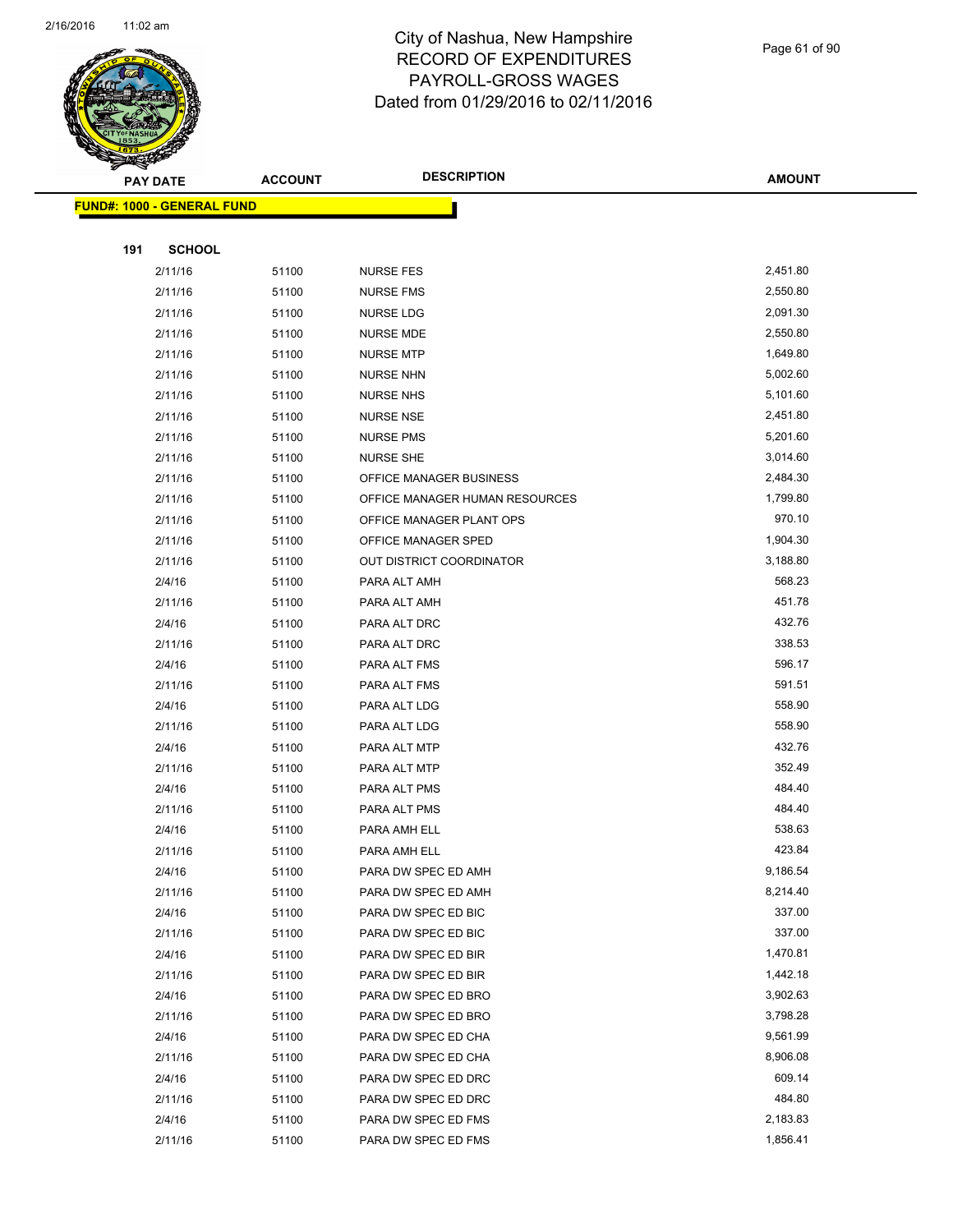

Page 62 of 90

|     | <b>PAY DATE</b>                   | <b>ACCOUNT</b> | <b>DESCRIPTION</b>           | <b>AMOUNT</b>    |
|-----|-----------------------------------|----------------|------------------------------|------------------|
|     | <b>FUND#: 1000 - GENERAL FUND</b> |                |                              |                  |
|     |                                   |                |                              |                  |
| 191 | <b>SCHOOL</b>                     |                |                              |                  |
|     | 2/4/16                            | 51100          | PARA DW SPEC ED MDE          | 8,976.26         |
|     | 2/11/16                           | 51100          | PARA DW SPEC ED MDE          | 7,455.77         |
|     | 2/4/16                            | 51100          | PARA DW SPEC ED MTP          | 484.34           |
|     | 2/11/16                           | 51100          | PARA DW SPEC ED MTP          | 381.12           |
|     | 2/4/16                            | 51100          | PARA DW SPEC ED NHN          | 4,028.98         |
|     | 2/11/16                           | 51100          | PARA DW SPEC ED NHN          | 3,636.86         |
|     | 2/4/16                            | 51100          | PARA DW SPEC ED NHS          | 6,958.95         |
|     | 2/11/16                           | 51100          | PARA DW SPEC ED NHS          | 6,239.53         |
|     | 2/4/16                            | 51100          | PARA DW SPEC ED NSE          | 2,837.61         |
|     | 2/11/16                           | 51100          | PARA DW SPEC ED NSE          | 2,254.78         |
|     | 2/4/16                            | 51100          | PARA DW SPEC ED PMS          | 5,357.65         |
|     | 2/11/16                           | 51100          | PARA DW SPEC ED PMS          | 5,284.88         |
|     | 2/4/16                            | 51100          | PARA DW SPEC ED SHE          | 8,981.08         |
|     | 2/11/16                           | 51100          | PARA DW SPEC ED SHE          | 7,725.41         |
|     | 2/4/16                            | 51100          | PARA DW SPEC ED WID          | 1,565.28         |
|     | 2/11/16                           | 51100          | PARA DW SPEC ED WID          | 1,440.47         |
|     | 2/4/16                            | 51100          | PARA DW SPEC ELM             | 5,225.76         |
|     | 2/11/16                           | 51100          | PARA DW SPEC ELM             | 4,804.27         |
|     | 2/4/16                            | 51100          | PARA ELL BIR                 | 529.80           |
|     | 2/11/16                           | 51100          | PARA ELL BIR                 | 423.84           |
|     | 2/4/16                            | 51100          | PARA ELL DRC                 | 534.22           |
|     | 2/11/16                           | 51100          | PARA ELL DRC                 | 423.84           |
|     | 2/4/16                            | 51100          | PARA ELL ELM                 | 835.29           |
|     | 2/11/16                           | 51100          | PARA ELL ELM                 | 658.04           |
|     | 2/4/16                            | 51100          | PARA ELL FES                 | 468.72           |
|     | 2/11/16                           | 51100          | PARA ELL FES                 | 464.94           |
|     | 2/4/16                            | 51100          | PARA ELL FMS                 | 431.19           |
|     | 2/11/16                           | 51100          | PARA ELL FMS<br>PARA ELL LDG | 346.31<br>529.80 |
|     | 2/4/16<br>2/11/16                 | 51100<br>51100 | PARA ELL LDG                 | 529.80           |
|     | 2/4/16                            | 51100          | PARA ELL MTP                 | 391.77           |
|     | 2/11/16                           | 51100          | PARA ELL MTP                 | 308.95           |
|     | 2/4/16                            | 51100          | PARA ELL NHS                 | 556.30           |
|     | 2/11/16                           | 51100          | PARA ELL NHS                 | 578.37           |
|     | 2/4/16                            | 51100          | PARA ELL PMS                 | 404.52           |
|     | 2/11/16                           | 51100          | PARA ELL PMS                 | 324.89           |
|     | 2/4/16                            | 51100          | PARA ELL SHE                 | 556.31           |
|     | 2/11/16                           | 51100          | PARA ELL SHE                 | 459.16           |
|     | 2/4/16                            | 51100          | PARA INST AMH                | 1,805.16         |
|     | 2/11/16                           | 51100          | PARA INST AMH                | 1,550.49         |
|     | 2/4/16                            | 51100          | PARA INST BIC                | 5,543.69         |
|     | 2/11/16                           | 51100          | PARA INST BIC                | 5,115.96         |
|     | 2/4/16                            | 51100          | PARA INST BIR                | 4,227.78         |
|     |                                   |                |                              |                  |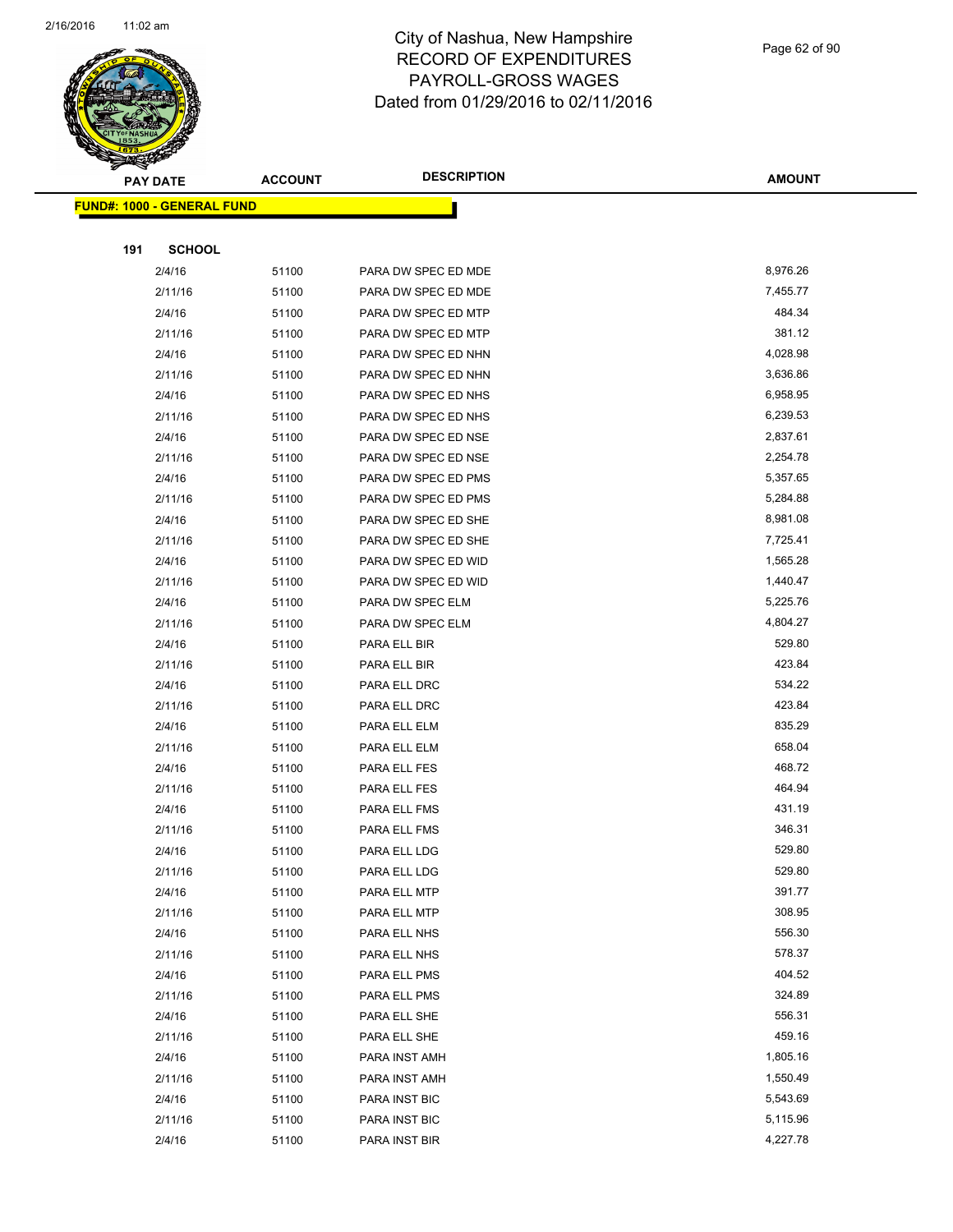

Page 63 of 90

|     | <b>PAY DATE</b>                    | <b>ACCOUNT</b> | <b>DESCRIPTION</b>             | <b>AMOUNT</b>        |
|-----|------------------------------------|----------------|--------------------------------|----------------------|
|     | <u> FUND#: 1000 - GENERAL FUND</u> |                |                                |                      |
|     |                                    |                |                                |                      |
| 191 | <b>SCHOOL</b>                      |                |                                |                      |
|     | 2/11/16                            | 51100          | PARA INST BIR                  | 3,604.31             |
|     | 2/4/16                             | 51100          | PARA INST BRO                  | 2,736.22             |
|     | 2/11/16                            | 51100          | PARA INST BRO                  | 2,520.88             |
|     | 2/4/16                             | 51100          | PARA INST CHA                  | 4,970.19             |
|     | 2/11/16                            | 51100          | PARA INST CHA                  | 3,999.61             |
|     | 2/4/16                             | 51100          | PARA INST DRC                  | 3,524.88             |
|     | 2/11/16                            | 51100          | PARA INST DRC                  | 2,853.86             |
|     | 2/4/16                             | 51100          | PARA INST ELM                  | 5,211.81             |
|     | 2/11/16                            | 51100          | PARA INST ELM                  | 4,728.42             |
|     | 2/4/16                             | 51100          | PARA INST FES                  | 5,585.21             |
|     | 2/11/16                            | 51100          | PARA INST FES                  | 4,917.79             |
|     | 2/4/16                             | 51100          | PARA INST FMS                  | 4,860.32             |
|     | 2/11/16                            | 51100          | PARA INST FMS                  | 4,310.30             |
|     | 2/4/16                             | 51100          | PARA INST LDG                  | 6,860.77             |
|     | 2/11/16                            | 51100          | PARA INST LDG                  | 6,226.62             |
|     | 2/4/16                             | 51100          | PARA INST MDE                  | 4,141.35             |
|     | 2/11/16                            | 51100          | PARA INST MDE                  | 3,610.83             |
|     | 2/4/16                             | 51100          | PARA INST MTP                  | 2,172.06             |
|     | 2/11/16                            | 51100          | PARA INST MTP                  | 2,167.35             |
|     | 2/4/16                             | 51100          | PARA INST NHN                  | 1,592.50             |
|     | 2/11/16                            | 51100          | PARA INST NHN                  | 1,446.50             |
|     | 2/4/16                             | 51100          | PARA INST NHS                  | 1,683.55             |
|     | 2/11/16                            | 51100          | PARA INST NHS                  | 1,869.63             |
|     | 2/4/16                             | 51100          | PARA INST NSE                  | 3,619.04             |
|     | 2/11/16                            | 51100          | PARA INST NSE                  | 3,575.23             |
|     | 2/4/16                             | 51100          | PARA INST PMS<br>PARA INST PMS | 5,632.81<br>4,969.94 |
|     | 2/11/16<br>2/4/16                  | 51100<br>51100 | PARA INST SHE                  | 3,167.78             |
|     | 2/11/16                            | 51100          | PARA INST SHE                  | 2,942.58             |
|     | 2/4/16                             | 51100          | PARA KIND AMH                  | 1,121.16             |
|     | 2/11/16                            | 51100          | PARA KIND AMH                  | 1,102.92             |
|     | 2/4/16                             | 51100          | PARA KIND BIC                  | 565.14               |
|     | 2/11/16                            | 51100          | PARA KIND BIC                  | 451.20               |
|     | 2/4/16                             | 51100          | PARA KIND BRO                  | 556.02               |
|     | 2/11/16                            | 51100          | PARA KIND BRO                  | 556.02               |
|     | 2/4/16                             | 51100          | PARA KIND CHA                  | 461.16               |
|     | 2/11/16                            | 51100          | PARA KIND CHA                  | 457.38               |
|     | 2/4/16                             | 51100          | PARA KIND DRC                  | 529.80               |
|     | 2/11/16                            | 51100          | PARA KIND DRC                  | 423.84               |
|     | 2/4/16                             | 51100          | PARA KIND FES                  | 831.79               |
|     | 2/11/16                            | 51100          | PARA KIND FES                  | 746.91               |
|     | 2/4/16                             | 51100          | PARA KIND LDG                  | 407.40               |
|     | 2/11/16                            | 51100          | PARA KIND LDG                  | 325.92               |
|     |                                    |                |                                |                      |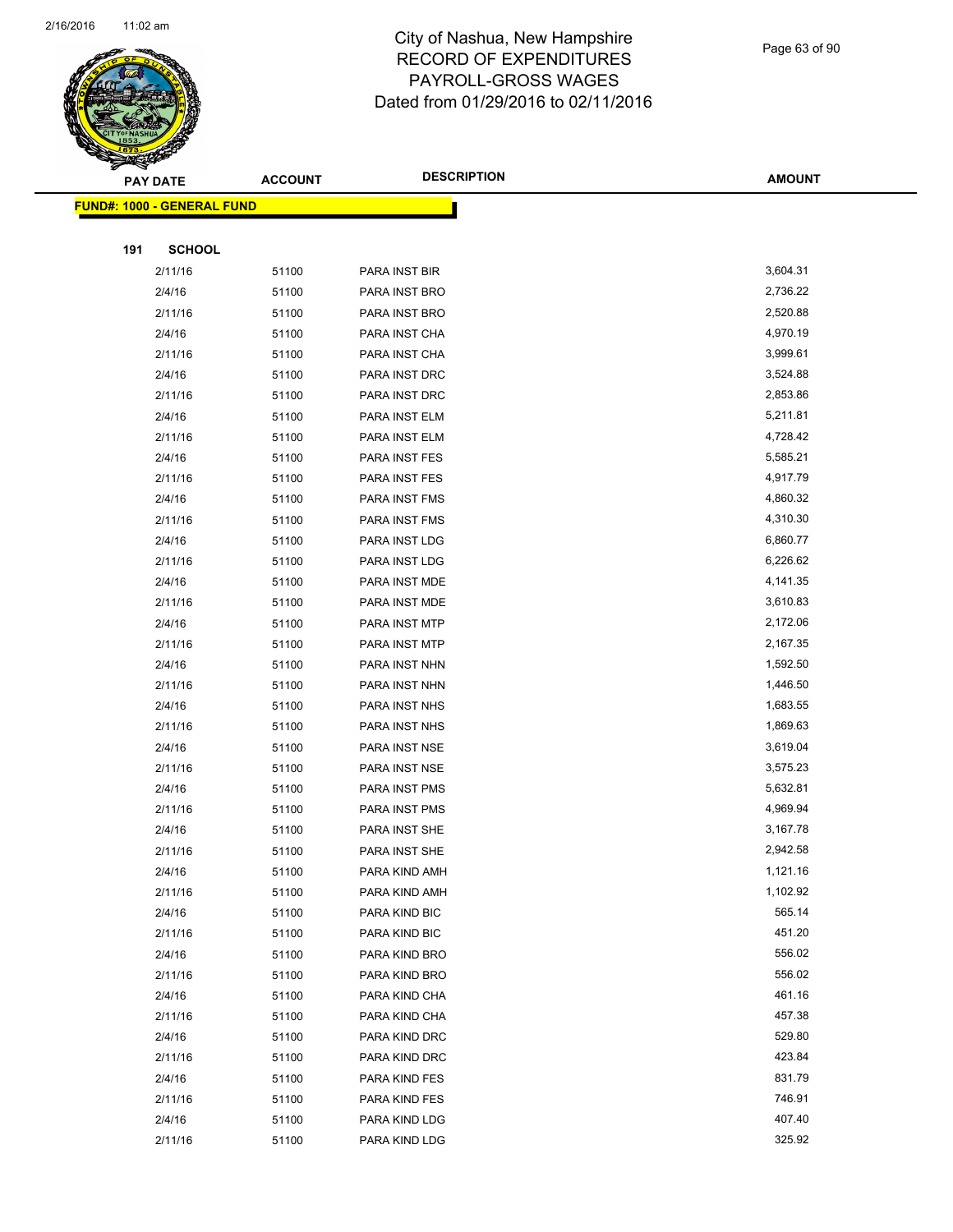

Page 64 of 90

|     | <b>PAY DATE</b>                   | <b>ACCOUNT</b> | <b>DESCRIPTION</b>             | <b>AMOUNT</b>        |
|-----|-----------------------------------|----------------|--------------------------------|----------------------|
|     | <b>FUND#: 1000 - GENERAL FUND</b> |                |                                |                      |
|     |                                   |                |                                |                      |
| 191 | <b>SCHOOL</b>                     |                |                                |                      |
|     | 2/4/16                            | 51100          | PARA KIND MDE                  | 551.46               |
|     | 2/11/16                           | 51100          | PARA KIND MDE                  | 442.08               |
|     | 2/4/16                            | 51100          | PARA KIND MTP                  | 984.76               |
|     | 2/11/16                           | 51100          | PARA KIND MTP                  | 904.49               |
|     | 2/4/16                            | 51100          | PARA KIND NSE                  | 560.58               |
|     | 2/11/16                           | 51100          | PARA KIND NSE                  | 455.76               |
|     | 2/4/16                            | 51100          | PARA KIND SHE                  | 574.25               |
|     | 2/11/16                           | 51100          | PARA KIND SHE                  | 492.20               |
|     | 2/4/16                            | 51100          | PARA MEDIA NHN                 | 633.41               |
|     | 2/11/16                           | 51100          | PARA MEDIA NHN                 | 647.38               |
|     | 2/4/16                            | 51100          | PARA MEDIA NHS                 | 1,734.02             |
|     | 2/11/16                           | 51100          | PARA MEDIA NHS                 | 1,512.83             |
|     | 2/4/16                            | 51100          | PARA PRE SCH BIC               | 3,134.60             |
|     | 2/11/16                           | 51100          | PARA PRE SCH BIC               | 3,107.06             |
|     | 2/4/16                            | 51100          | PARA PRE SCH BRO               | 5,235.34             |
|     | 2/11/16                           | 51100          | PARA PRE SCH BRO               | 5,108.82             |
|     | 2/4/16                            | 51100          | PARA PRE SCH MTP               | 323.52               |
|     | 2/11/16                           | 51100          | PARA PRE SCH MTP               | 323.52               |
|     | 2/4/16                            | 51100          | PARA PRE SCH NSE               | 785.21               |
|     | 2/11/16                           | 51100          | PARA PRE SCH NSE               | 1,017.74             |
|     | 2/4/16                            | 51100          | PARA READ ELM                  | 569.70               |
|     | 2/11/16                           | 51100          | PARA READ ELM                  | 569.70               |
|     | 2/4/16                            | 51100          | PARA SCI NHN                   | 582.20               |
|     | 2/11/16                           | 51100          | PARA SCI NHN                   | 582.20               |
|     | 2/4/16                            | 51100          | PARA SCI NHS                   | 564.05               |
|     | 2/11/16                           | 51100          | PARA SCI NHS                   | 442.22               |
|     | 2/4/16                            | 51100          | PARA TTI DRC                   | 331.14               |
|     | 2/11/16                           | 51100          | PARA TTI DRC                   | 326.72               |
|     | 2/4/16                            | 51100          | PARA VOC NHS                   | 591.15               |
|     | 2/11/16                           | 51100          | PARA VOC NHS                   | 604.68               |
|     | 2/11/16                           | 51100          | PEER COACH SCIENCE             | 5,655.90             |
|     | 2/11/16                           | 51100          | PRINCIPAL AMH                  | 3,514.40<br>3,884.60 |
|     | 2/11/16                           | 51100          | PRINCIPAL BIC                  |                      |
|     | 2/11/16                           | 51100          | PRINCIPAL BIR                  | 3,620.20<br>3,088.80 |
|     | 2/11/16                           | 51100          | PRINCIPAL BRO                  | 3,567.30             |
|     | 2/11/16                           | 51100          | PRINCIPAL CHA<br>PRINCIPAL DRC | 3,461.50             |
|     | 2/11/16<br>2/11/16                | 51100<br>51100 | PRINCIPAL ELM                  | 3,701.90             |
|     |                                   |                |                                | 3,514.40             |
|     | 2/11/16<br>2/11/16                | 51100<br>51100 | PRINCIPAL FES<br>PRINCIPAL FMS | 3,653.90             |
|     | 2/11/16                           | 51100          | PRINCIPAL LDG                  | 3,884.60             |
|     | 2/11/16                           | 51100          | PRINCIPAL MDE                  | 3,567.30             |
|     | 2/11/16                           | 51100          | PRINCIPAL MTP                  | 3,620.20             |
|     |                                   |                |                                |                      |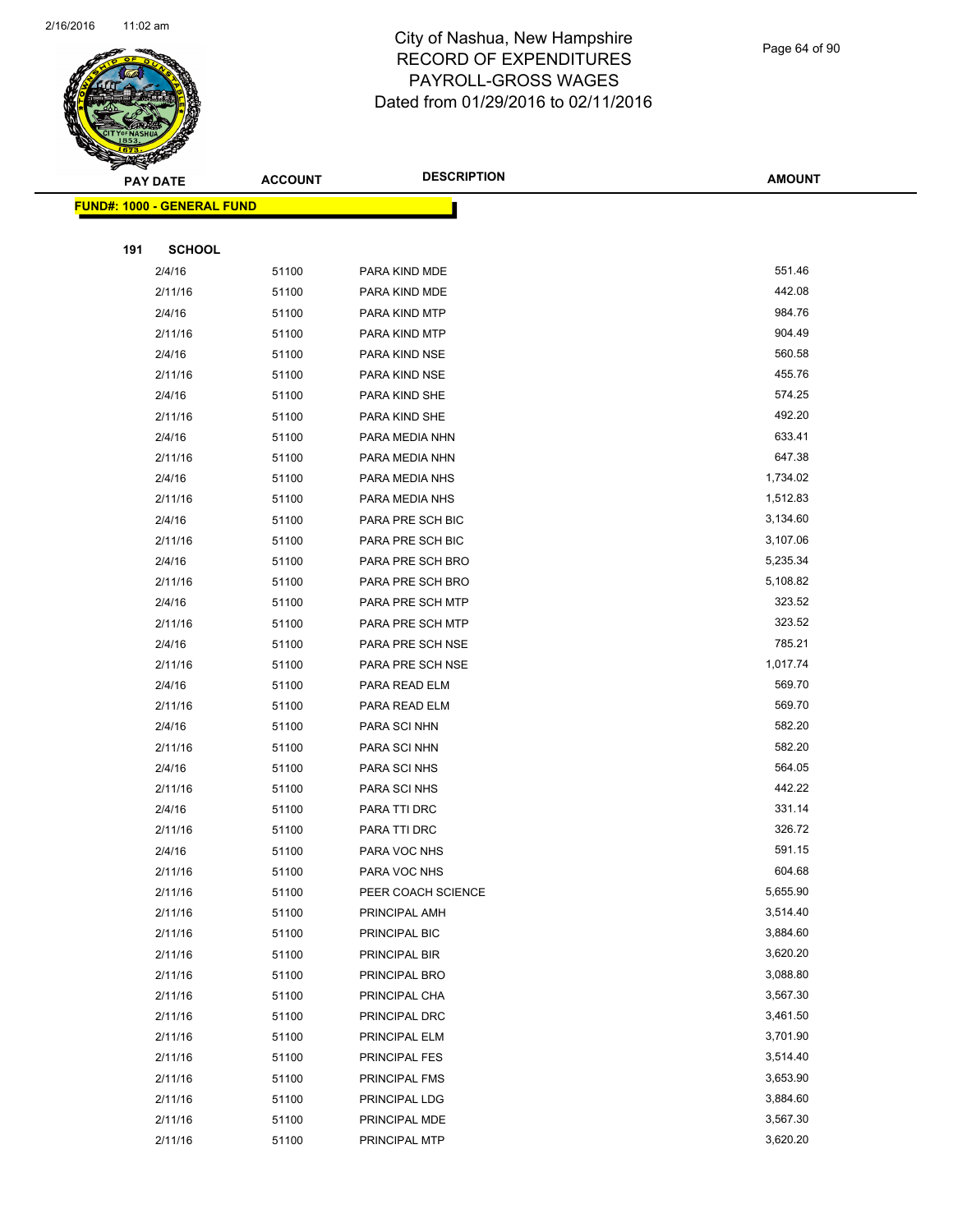

Page 65 of 90

| <b>PAY DATE</b>                   | <b>ACCOUNT</b> | <b>DESCRIPTION</b>                                   | <b>AMOUNT</b>         |
|-----------------------------------|----------------|------------------------------------------------------|-----------------------|
| <b>FUND#: 1000 - GENERAL FUND</b> |                |                                                      |                       |
|                                   |                |                                                      |                       |
| 191<br><b>SCHOOL</b>              |                |                                                      |                       |
| 2/11/16                           | 51100          | PRINCIPAL NHN                                        | 4,009.60              |
| 2/11/16                           | 51100          | PRINCIPAL NHS                                        | 4,096.20              |
| 2/11/16                           | 51100          | PRINCIPAL NSE                                        | 3,620.20              |
| 2/11/16                           | 51100          | PRINCIPAL PMS                                        | 3,750.00              |
| 2/11/16                           | 51100          | PRINCIPAL SHE                                        | 3,884.60              |
| 2/11/16                           | 51100          | SCHOOL PSYCHOLOGIST WID                              | 38,462.58             |
| 2/4/16                            | 51100          | SECURITY GUARD NHS                                   | 791.20                |
| 2/11/16                           | 51100          | SECURITY GUARD NHS                                   | 632.96                |
| 2/4/16                            | 51100          | SECURITY MONITOR NHN                                 | 2,084.40              |
| 2/11/16                           | 51100          | SECURITY MONITOR NHN                                 | 1,111.68              |
| 2/4/16                            | 51100          | SECURITY MONITOR NHS                                 | 2,014.93              |
| 2/11/16                           | 51100          | <b>SECURITY MONITOR NHS</b>                          | 1,615.41              |
| 2/4/16                            | 51100          | SIGN LANGUAGE INTERPRETER                            | 4,221.52              |
| 2/11/16                           | 51100          | SIGN LANGUAGE INTERPRETER                            | 3,486.81              |
| 2/11/16                           | 51100          | SOCIAL WORKER ELM                                    | 2,458.60              |
| 2/11/16                           | 51100          | SOCIAL WORKER FMS                                    | 2,761.40              |
| 2/11/16                           | 51100          | SPEECH LANG PATHOLOGIST WID                          | 53,170.31             |
| 2/4/16                            | 51100          | SPEECH LANGUAGE ASST                                 | 674.44                |
| 2/11/16                           | 51100          | SPEECH LANGUAGE ASST                                 | 677.99                |
| 2/11/16                           | 51100          | STUDENT ACTIVITY COORD NHN                           | 369.60                |
| 2/11/16                           | 51100          | STUDENT ACTIVITY COORD NHS                           | 1,139.50              |
| 2/11/16                           | 51100          | STUDENT INFO COORDINATOR                             | 1,799.80              |
| 2/11/16                           | 51100          | <b>SUPERINTENDENT</b>                                | 5,489.10              |
| 2/11/16                           | 51100          | SYSTEMS ADMIN FULL YEAR                              | 11,014.00             |
| 2/11/16                           | 51100          | <b>TEACHER ART AMH</b>                               | 2,602.90              |
| 2/11/16                           | 51100          | <b>TEACHER ART BIC</b>                               | 1,949.69              |
| 2/11/16                           | 51100          | <b>TEACHER ART BIR</b>                               | 2,602.90              |
| 2/11/16                           | 51100          | <b>TEACHER ART BRO</b>                               | 2,905.60              |
| 2/11/16                           | 51100          | <b>TEACHER ART CHA</b>                               | 2,813.70              |
| 2/11/16                           | 51100          | <b>TEACHER ART DRC</b>                               | 1,885.00              |
| 2/11/16                           | 51100          | <b>TEACHER ART ELM</b>                               | 4,606.00              |
| 2/11/16                           | 51100          | TEACHER ART FES                                      | 2,134.00              |
| 2/11/16                           | 51100          | <b>TEACHER ART FMS</b>                               | 3,357.70              |
| 2/11/16                           | 51100          | <b>TEACHER ART LDG</b>                               | 2,295.90              |
| 2/11/16                           | 51100          | <b>TEACHER ART MDE</b>                               | 1,885.00              |
| 2/11/16                           | 51100          | TEACHER ART NHN                                      | 10,504.52             |
| 2/11/16                           | 51100          | <b>TEACHER ART NHS</b>                               | 10,292.00<br>2,873.00 |
| 2/11/16                           | 51100          | <b>TEACHER ART NSE</b>                               |                       |
| 2/11/16                           | 51100          | <b>TEACHER ART PMS</b>                               | 3,637.30              |
| 2/11/16                           | 51100          | <b>TEACHER ART SHE</b>                               | 1,972.10              |
| 2/11/16<br>2/11/16                | 51100<br>51100 | <b>TEACHER AUTO NHN</b><br>TEACHER BEHAVIOR SPEC WID | 5,205.81<br>5,369.19  |
| 2/11/16                           | 51100          | TEACHER BIO TEC NHN                                  | 2,326.50              |
|                                   |                |                                                      |                       |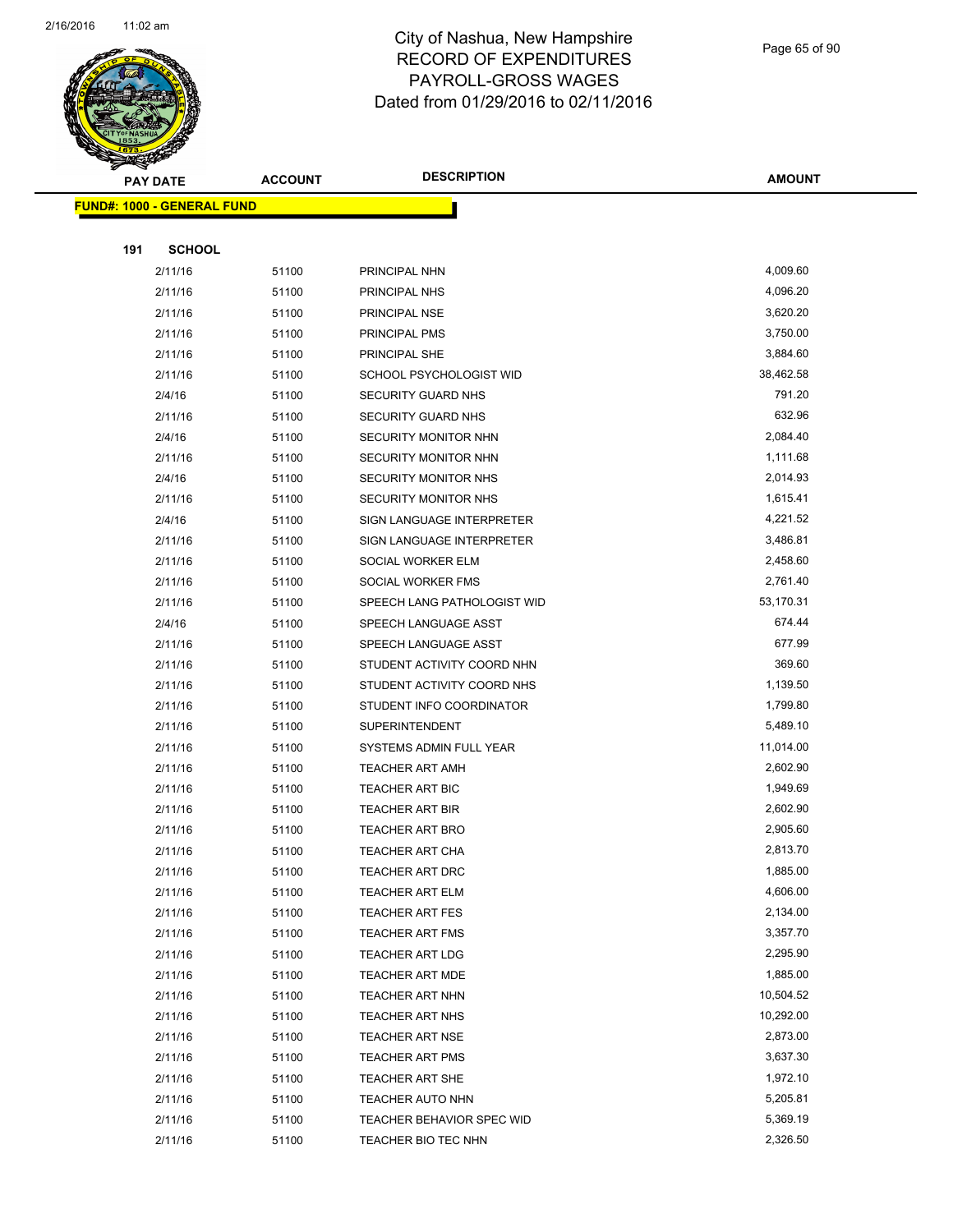

Page 66 of 90

| <b>PAY DATE</b>                   | <b>ACCOUNT</b> | <b>DESCRIPTION</b>                          | <b>AMOUNT</b>        |
|-----------------------------------|----------------|---------------------------------------------|----------------------|
| <b>FUND#: 1000 - GENERAL FUND</b> |                |                                             |                      |
|                                   |                |                                             |                      |
| 191<br><b>SCHOOL</b>              |                |                                             |                      |
| 2/11/16                           | 51100          | TEACHER BUILD CONST NHS                     | 2,602.90             |
| 2/11/16                           | 51100          | <b>TEACHER BUSINESS NHN</b>                 | 11,136.90            |
| 2/11/16                           | 51100          | TEACHER BUSINESS NHS                        | 2,873.00             |
| 2/11/16                           | 51100          | <b>TEACHER COMPUTER ELM</b>                 | 4,559.80             |
| 2/11/16                           | 51100          | TEACHER COMPUTER FMS                        | 4,661.80             |
| 2/11/16                           | 51100          | TEACHER COMPUTER NHN                        | 2,304.10             |
| 2/11/16                           | 51100          | TEACHER COMPUTER NHS                        | 10,437.09            |
| 2/11/16                           | 51100          | <b>TEACHER COMPUTER PMS</b>                 | 5,859.10             |
| 2/11/16                           | 51100          | TEACHER COSMETOLOGY NHN                     | 4,286.40             |
| 2/11/16                           | 51100          | TEACHER CULINARY NHN                        | 5,205.80             |
| 2/11/16                           | 51100          | TEACHER DEAF NSE                            | 4,433.60             |
| 2/11/16                           | 51100          | TEACHER DEAF WID                            | 2,782.91             |
| 2/11/16                           | 51100          | <b>TEACHER DWSE AMH</b>                     | 5,591.50             |
| 2/11/16                           | 51100          | TEACHER DWSE BIR                            | 4,324.90             |
| 2/11/16                           | 51100          | <b>TEACHER DWSE BRO</b>                     | 4,083.70             |
| 2/11/16                           | 51100          | <b>TEACHER DWSE ELM</b>                     | 10,438.10            |
| 2/11/16                           | 51100          | <b>TEACHER DWSE MDE</b>                     | 4,497.90             |
| 2/11/16                           | 51100          | TEACHER DWSE NSE                            | 2,782.90             |
| 2/11/16                           | 51100          | TEACHER DWSE PMS                            | 7,125.00             |
| 2/11/16                           | 51100          | TEACHER DWSE SHE                            | 4,189.00             |
| 2/11/16                           | 51100          | TEACHER ECE NHS                             | 5,565.80             |
| 2/11/16                           | 51100          | TEACHER ELECTRICAL NHS                      | 2,602.90             |
| 2/11/16                           | 51100          | <b>TEACHER ELL AMH</b>                      | 1,810.20             |
| 2/11/16                           | 51100          | TEACHER ELL BIR                             | 2,782.90             |
| 2/11/16                           | 51100          | TEACHER ELL DRC                             | 5,371.20             |
| 2/11/16                           | 51100          | <b>TEACHER ELL ELM</b>                      | 4,528.40             |
| 2/11/16                           | 51100          | TEACHER ELL FES                             | 5,772.20             |
| 2/11/16                           | 51100          | <b>TEACHER ELL FMS</b>                      | 2,119.30             |
| 2/11/16                           | 51100          | TEACHER ELL LDG                             | 5,592.70             |
| 2/11/16                           | 51100          | TEACHER ELL MTP                             | 2,782.90             |
| 2/11/16                           | 51100          | TEACHER ELL NHN                             | 4,316.71             |
| 2/11/16                           | 51100          | TEACHER ELL NHS                             | 7,676.30             |
| 2/11/16                           | 51100          | <b>TEACHER ELL PMS</b>                      | 1,949.70             |
| 2/11/16                           | 51100          | TEACHER ELL SHE                             | 1,878.90             |
| 2/11/16                           | 51100          | TEACHER ENGLISH ELM                         | 23,988.90            |
| 2/11/16                           | 51100          | <b>TEACHER ENGLISH FMS</b>                  | 18,592.80            |
| 2/11/16                           | 51100          | <b>TEACHER ENGLISH NHN</b>                  | 38,206.81            |
| 2/11/16                           | 51100          | TEACHER ENGLISH NHS                         | 45,129.70            |
| 2/11/16                           | 51100          | <b>TEACHER ENGLISH PMS</b>                  | 16,338.30            |
| 2/11/16                           | 51100          | <b>TEACHER FACS ELM</b>                     | 2,866.00             |
| 2/11/16                           | 51100          | <b>TEACHER FACS FMS</b>                     | 4,781.90<br>3,727.60 |
| 2/11/16                           | 51100          | <b>TEACHER FACS NHN</b><br>TEACHER FACS NHS | 9,832.60             |
| 2/11/16                           | 51100          |                                             |                      |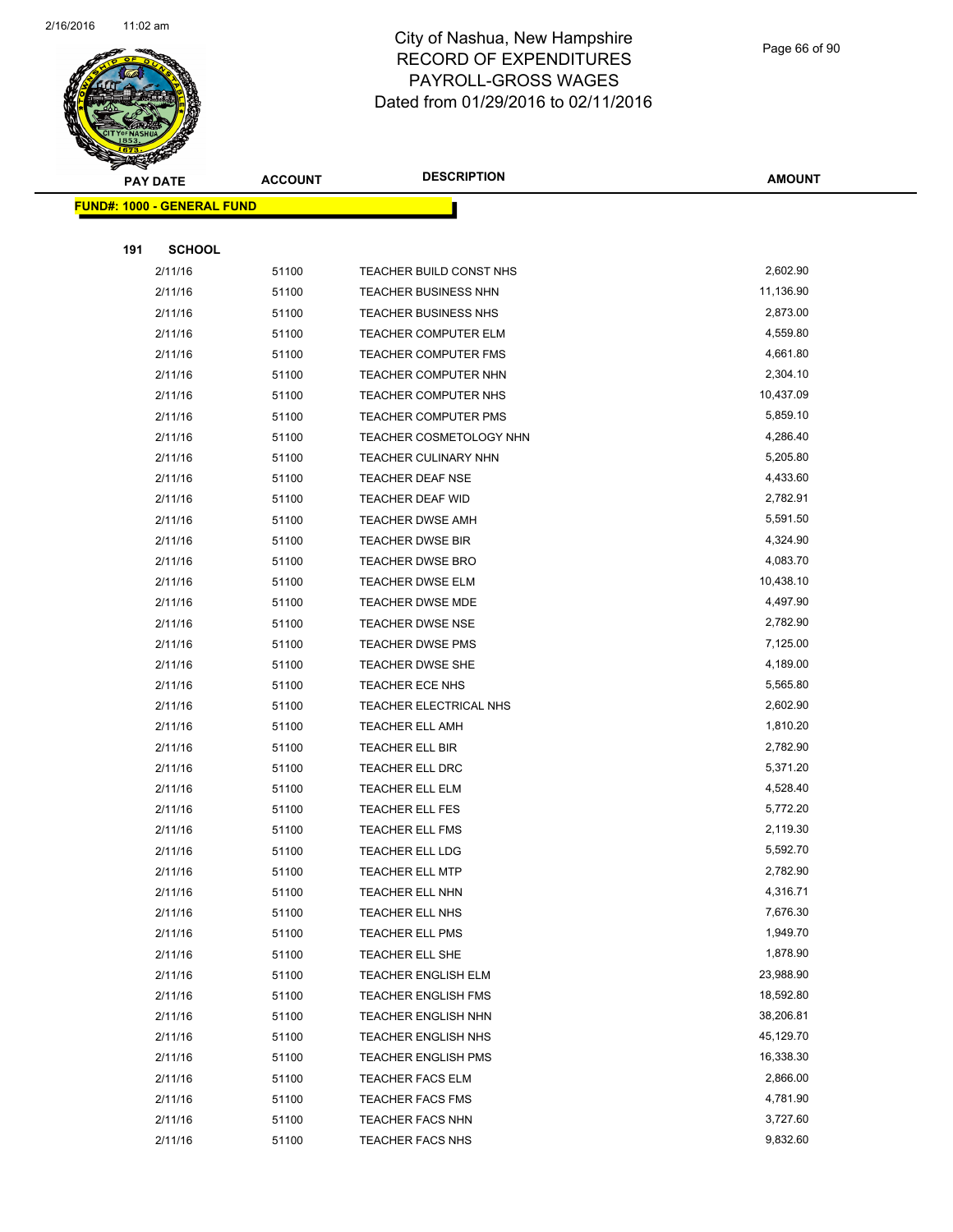

Page 67 of 90

| $\tilde{\phantom{a}}$ | <b>PAY DATE</b>                   | <b>ACCOUNT</b> | <b>DESCRIPTION</b>                               | <b>AMOUNT</b>        |
|-----------------------|-----------------------------------|----------------|--------------------------------------------------|----------------------|
|                       | <b>FUND#: 1000 - GENERAL FUND</b> |                |                                                  |                      |
|                       |                                   |                |                                                  |                      |
| 191                   | <b>SCHOOL</b>                     |                |                                                  |                      |
|                       | 2/11/16                           | 51100          | <b>TEACHER FACS PMS</b>                          | 5,385.80             |
|                       | 2/11/16                           | 51100          | TEACHER FOREIGN LANG ELM                         | 5,655.90             |
|                       | 2/11/16                           | 51100          | TEACHER FOREIGN LANG FMS                         | 2,782.90             |
|                       | 2/11/16                           | 51100          | TEACHER FOREIGN LANG NHN                         | 13,790.82            |
|                       | 2/11/16                           | 51100          | TEACHER FOREIGN LANG NHS                         | 17,699.20            |
|                       | 2/11/16                           | 51100          | TEACHER FOREIGN LANG PMS                         | 5,475.90             |
|                       | 2/11/16                           | 51100          | TEACHER GR1 AMH                                  | 6,258.50             |
|                       | 2/11/16                           | 51100          | <b>TEACHER GR1 BIC</b>                           | 8,145.00             |
|                       | 2/11/16                           | 51100          | <b>TEACHER GR1 BIR</b>                           | 10,131.50            |
|                       | 2/11/16                           | 51100          | <b>TEACHER GR1 BRO</b>                           | 7,462.30             |
|                       | 2/11/16                           | 51100          | TEACHER GR1 CHA                                  | 9,492.20             |
|                       | 2/11/16                           | 51100          | TEACHER GR1 DRC                                  | 7,811.50             |
|                       | 2/11/16                           | 51100          | <b>TEACHER GR1 FES</b>                           | 9,960.20<br>8,003.40 |
|                       | 2/11/16<br>2/11/16                | 51100<br>51100 | <b>TEACHER GR1 LDG</b><br><b>TEACHER GR1 MDE</b> | 8,705.00             |
|                       | 2/11/16                           | 51100          | <b>TEACHER GR1 MTP</b>                           | 6,055.90             |
|                       | 2/11/16                           | 51100          | <b>TEACHER GR1 NSE</b>                           | 6,755.40             |
|                       | 2/11/16                           | 51100          | <b>TEACHER GR1 SHE</b>                           | 8,060.60             |
|                       | 2/11/16                           | 51100          | <b>TEACHER GR2 AMH</b>                           | 8,403.50             |
|                       | 2/11/16                           | 51100          | TEACHER GR2 BIC                                  | 12,064.50            |
|                       | 2/11/16                           | 51100          | TEACHER GR2 BIR                                  | 10,063.70            |
|                       | 2/11/16                           | 51100          | <b>TEACHER GR2 BRO</b>                           | 5,364.30             |
|                       | 2/11/16                           | 51100          | <b>TEACHER GR2 CHA</b>                           | 9,036.60             |
|                       | 2/11/16                           | 51100          | TEACHER GR2 DRC                                  | 6,570.70             |
|                       | 2/11/16                           | 51100          | TEACHER GR2 FES                                  | 10,217.60            |
|                       | 2/11/16                           | 51100          | <b>TEACHER GR2 LDG</b>                           | 9,557.50             |
|                       | 2/11/16                           | 51100          | <b>TEACHER GR2 MDE</b>                           | 10,424.30            |
|                       | 2/11/16                           | 51100          | <b>TEACHER GR2 MTP</b>                           | 6,617.60             |
|                       | 2/11/16                           | 51100          | <b>TEACHER GR2 NSE</b>                           | 6,848.50             |
|                       | 2/11/16                           | 51100          | TEACHER GR2 SHE                                  | 6,311.00             |
|                       | 2/11/16                           | 51100          | <b>TEACHER GR3 AMH</b>                           | 7,298.99             |
|                       | 2/11/16                           | 51100          | <b>TEACHER GR3 BIC</b>                           | 9,063.90             |
|                       | 2/11/16                           | 51100          | TEACHER GR3 BIR                                  | 8,964.30             |
|                       | 2/11/16                           | 51100          | <b>TEACHER GR3 BRO</b>                           | 7,519.82<br>8,168.19 |
|                       | 2/11/16<br>2/11/16                | 51100<br>51100 | <b>TEACHER GR3 CHA</b><br><b>TEACHER GR3 DRC</b> | 7,089.70             |
|                       | 2/11/16                           | 51100          | <b>TEACHER GR3 FES</b>                           | 8,722.40             |
|                       | 2/11/16                           | 51100          | <b>TEACHER GR3 LDG</b>                           | 7,208.90             |
|                       | 2/11/16                           | 51100          | <b>TEACHER GR3 MDE</b>                           | 11,820.40            |
|                       | 2/11/16                           | 51100          | <b>TEACHER GR3 MTP</b>                           | 6,209.90             |
|                       | 2/11/16                           | 51100          | <b>TEACHER GR3 NSE</b>                           | 6,456.59             |
|                       | 2/11/16                           | 51100          | TEACHER GR3 SHE                                  | 7,360.90             |
|                       | 2/11/16                           | 51100          | <b>TEACHER GR4 AMH</b>                           | 4,104.20             |
|                       |                                   |                |                                                  |                      |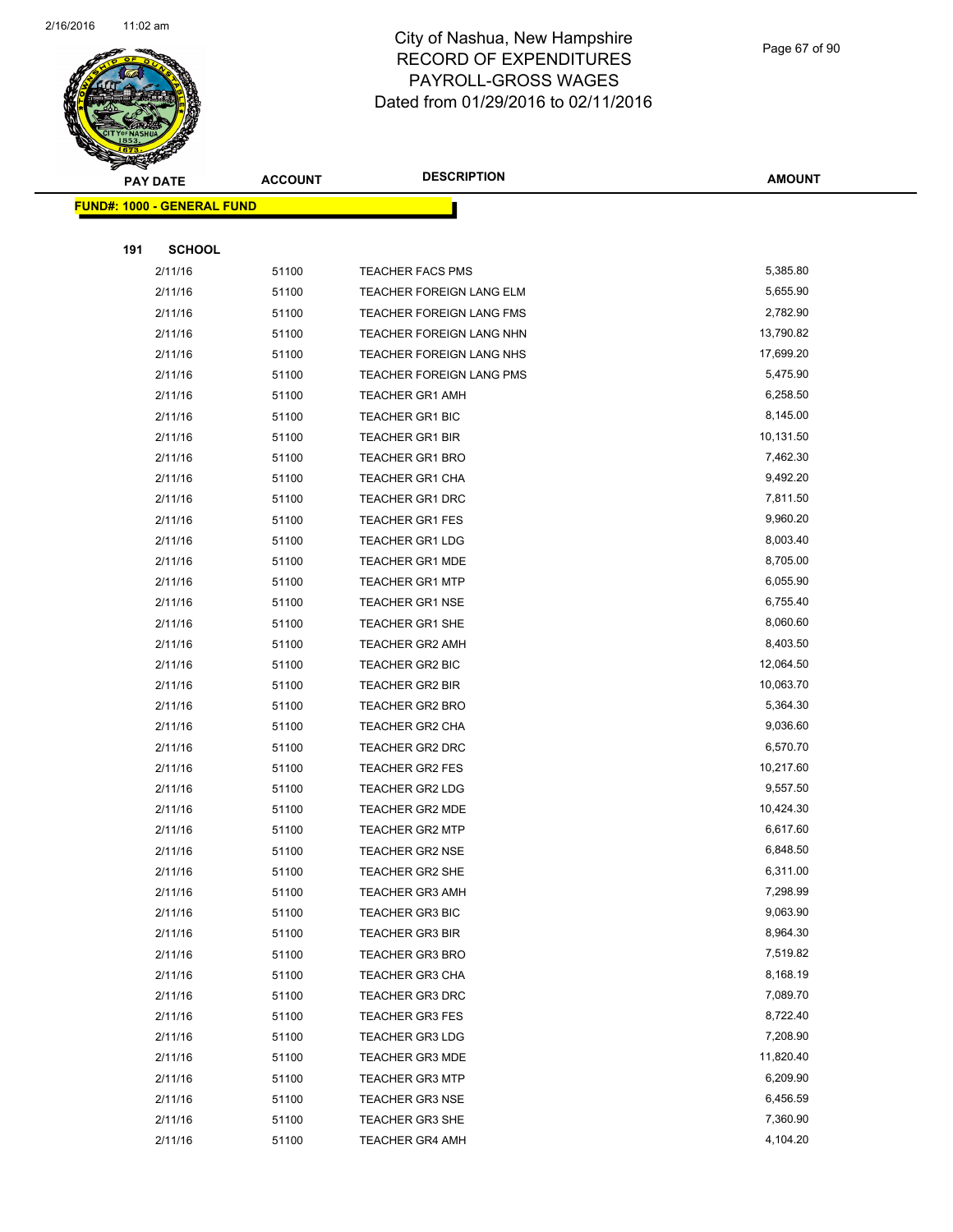

Page 68 of 90

|     | <b>PAY DATE</b>                    | <b>ACCOUNT</b> | <b>DESCRIPTION</b>                                | <b>AMOUNT</b>        |
|-----|------------------------------------|----------------|---------------------------------------------------|----------------------|
|     | <u> FUND#: 1000 - GENERAL FUND</u> |                |                                                   |                      |
|     |                                    |                |                                                   |                      |
| 191 | <b>SCHOOL</b>                      |                |                                                   |                      |
|     | 2/11/16                            | 51100          | <b>TEACHER GR4 BIC</b>                            | 5,339.40             |
|     | 2/11/16                            | 51100          | <b>TEACHER GR4 BIR</b>                            | 6,989.60             |
|     | 2/11/16                            | 51100          | <b>TEACHER GR4 BRO</b>                            | 7,319.20             |
|     | 2/11/16                            | 51100          | <b>TEACHER GR4 CHA</b>                            | 7,389.00             |
|     | 2/11/16                            | 51100          | <b>TEACHER GR4 DRC</b>                            | 5,259.90             |
|     | 2/11/16                            | 51100          | <b>TEACHER GR4 FES</b>                            | 7,139.79             |
|     | 2/11/16                            | 51100          | <b>TEACHER GR4 LDG</b>                            | 9,434.90             |
|     | 2/11/16                            | 51100          | <b>TEACHER GR4 MDE</b>                            | 8,548.40             |
|     | 2/11/16                            | 51100          | <b>TEACHER GR4 MTP</b>                            | 5,889.70             |
|     | 2/11/16                            | 51100          | <b>TEACHER GR4 NSE</b>                            | 6,987.00             |
|     | 2/11/16                            | 51100          | <b>TEACHER GR4 SHE</b>                            | 7,388.60             |
|     | 2/11/16                            | 51100          | <b>TEACHER GR5 AMH</b>                            | 5,385.80             |
|     | 2/11/16                            | 51100          | <b>TEACHER GR5 BIC</b>                            | 12,081.50            |
|     | 2/11/16                            | 51100          | <b>TEACHER GR5 BIR</b>                            | 9,218.30             |
|     | 2/11/16                            | 51100          | <b>TEACHER GR5 BRO</b>                            | 7,404.40             |
|     | 2/11/16                            | 51100          | <b>TEACHER GR5 CHA</b>                            | 8,941.00             |
|     | 2/11/16                            | 51100          | <b>TEACHER GR5 DRC</b>                            | 5,553.90             |
|     | 2/11/16                            | 51100          | <b>TEACHER GR5 FES</b>                            | 8,864.30             |
|     | 2/11/16                            | 51100          | <b>TEACHER GR5 LDG</b>                            | 12,170.10            |
|     | 2/11/16                            | 51100          | <b>TEACHER GR5 MDE</b>                            | 9,852.71             |
|     | 2/11/16                            | 51100          | <b>TEACHER GR5 MTP</b>                            | 7,630.50             |
|     | 2/11/16                            | 51100          | <b>TEACHER GR5 NSE</b>                            | 8,150.61             |
|     | 2/11/16                            | 51100          | <b>TEACHER GR5 SHE</b>                            | 9,436.90             |
|     | 2/11/16                            | 51100          | <b>TEACHER GR6 ELM</b>                            | 33,001.91            |
|     | 2/11/16                            | 51100          | <b>TEACHER GR6 FMS</b>                            | 22,475.80            |
|     | 2/11/16                            | 51100          | <b>TEACHER GR6 PMS</b>                            | 23,807.80            |
|     | 2/11/16                            | 51100          | <b>TEACHER GRAPH NHS</b>                          | 2,134.00<br>2,602.90 |
|     | 2/11/16<br>2/11/16                 | 51100<br>51100 | <b>TEACHER GRAPHICS NHN</b><br>TEACHER HEALTH ELM | 2,588.30             |
|     | 2/11/16                            | 51100          | TEACHER HEALTH NHN                                | 5,025.60             |
|     | 2/11/16                            | 51100          | <b>TEACHER HEALTH NHS</b>                         | 2,602.90             |
|     | 2/11/16                            | 51100          | TEACHER HEALTHOC NHS                              | 6,235.11             |
|     | 2/11/16                            | 51100          | TEACHER HVAC NHS                                  | 1,683.50             |
|     | 2/11/16                            | 51100          | TEACHER IN SCH SUSPENSION ELM                     | 1,622.40             |
|     | 2/11/16                            | 51100          | TEACHER IN SCH SUSPENSION NHN                     | 2,674.80             |
|     | 2/11/16                            | 51100          | TEACHER IN SCH SUSPENSION NHS                     | 2,674.80             |
|     | 2/11/16                            | 51100          | <b>TEACHER KIND AMH</b>                           | 5,133.40             |
|     | 2/11/16                            | 51100          | <b>TEACHER KIND BIC</b>                           | 3,571.51             |
|     | 2/11/16                            | 51100          | <b>TEACHER KIND BIR</b>                           | 2,674.80             |
|     | 2/11/16                            | 51100          | <b>TEACHER KIND BRO</b>                           | 2,602.91             |
|     | 2/11/16                            | 51100          | <b>TEACHER KIND CHA</b>                           | 3,694.40             |
|     | 2/11/16                            | 51100          | <b>TEACHER KIND DRC</b>                           | 8,816.20             |
|     | 2/11/16                            | 51100          | <b>TEACHER KIND FES</b>                           | 9,785.70             |
|     |                                    |                |                                                   |                      |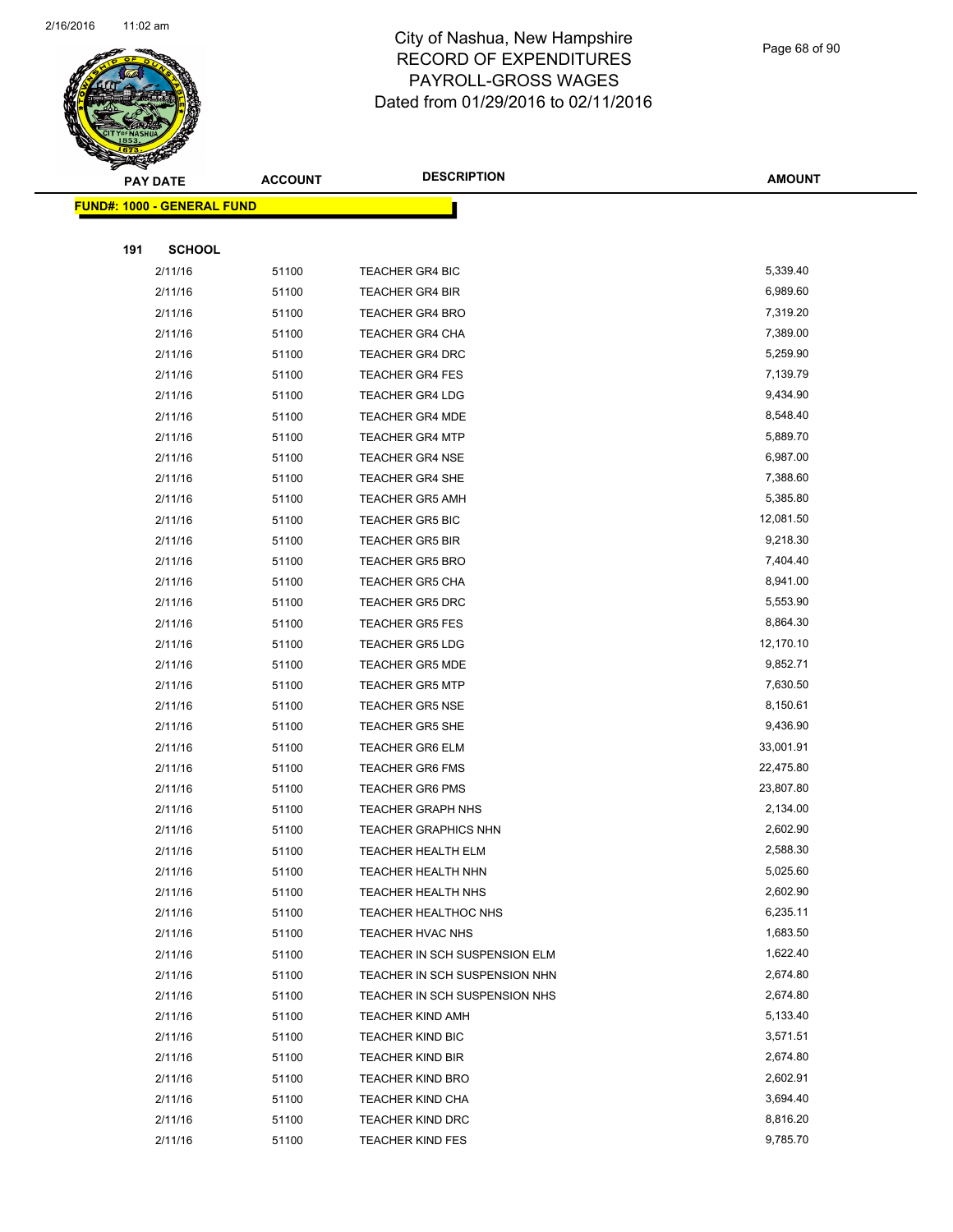

Page 69 of 90

|     | <b>PAY DATE</b>                   | <b>ACCOUNT</b> | <b>DESCRIPTION</b>                      | <b>AMOUNT</b>        |
|-----|-----------------------------------|----------------|-----------------------------------------|----------------------|
|     | <b>FUND#: 1000 - GENERAL FUND</b> |                |                                         |                      |
|     |                                   |                |                                         |                      |
| 191 | <b>SCHOOL</b>                     |                |                                         |                      |
|     | 2/11/16                           | 51100          | <b>TEACHER KIND LDG</b>                 | 8,789.50             |
|     | 2/11/16                           | 51100          | <b>TEACHER KIND MDE</b>                 | 4,829.20             |
|     | 2/11/16                           | 51100          | <b>TEACHER KIND MTP</b>                 | 3,919.50             |
|     | 2/11/16                           | 51100          | <b>TEACHER KIND NSE</b>                 | 982.40               |
|     | 2/11/16                           | 51100          | <b>TEACHER KIND SHE</b>                 | 2,119.30             |
|     | 2/11/16                           | 51100          | <b>TEACHER MATH ELM</b>                 | 20,984.48            |
|     | 2/11/16                           | 51100          | <b>TEACHER MATH FMS</b>                 | 12,479.90            |
|     | 2/11/16                           | 51100          | <b>TEACHER MATH NHN</b>                 | 35,704.10            |
|     | 2/11/16                           | 51100          | TEACHER MATH NHS                        | 42,958.39            |
|     | 2/11/16                           | 51100          | <b>TEACHER MATH PMS</b>                 | 10,891.50            |
|     | 2/11/16                           | 51100          | <b>TEACHER MUSIC AMH</b>                | 1,683.50             |
|     | 2/11/16                           | 51100          | <b>TEACHER MUSIC BIC</b>                | 2,602.90             |
|     | 2/11/16                           | 51100          | <b>TEACHER MUSIC BIR</b>                | 1,554.80             |
|     | 2/11/16                           | 51100          | <b>TEACHER MUSIC BRO</b>                | 2,782.90             |
|     | 2/11/16                           | 51100          | TEACHER MUSIC CHA                       | 2,782.90             |
|     | 2/11/16                           | 51100          | TEACHER MUSIC DRC                       | 2,692.90             |
|     | 2/11/16                           | 51100          | <b>TEACHER MUSIC ELM</b>                | 4,817.40             |
|     | 2/11/16                           | 51100          | <b>TEACHER MUSIC FES</b>                | 2,602.91             |
|     | 2/11/16                           | 51100          | <b>TEACHER MUSIC FMS</b>                | 5,205.40             |
|     | 2/11/16                           | 51100          | <b>TEACHER MUSIC LDG</b>                | 4,091.01             |
|     | 2/11/16                           | 51100          | <b>TEACHER MUSIC MDE</b>                | 1,949.70             |
|     | 2/11/16                           | 51100          | TEACHER MUSIC NHN                       | 4,433.60             |
|     | 2/11/16                           | 51100          | <b>TEACHER MUSIC NHS</b>                | 5,104.70             |
|     | 2/11/16                           | 51100          | <b>TEACHER MUSIC NSE</b>                | 2,044.90             |
|     | 2/11/16                           | 51100          | <b>TEACHER MUSIC PMS</b>                | 4,355.20             |
|     | 2/11/16                           | 51100          | <b>TEACHER MUSIC SHE</b>                | 2,501.80             |
|     | 2/11/16                           | 51100          | TEACHER PE BIC                          | 2,034.50             |
|     | 2/11/16                           | 51100          | TEACHER PE BIR                          | 2,761.40<br>2,692.90 |
|     | 2/11/16<br>2/11/16                | 51100<br>51100 | <b>TEACHER PE BRO</b><br>TEACHER PE CHA | 2,602.90             |
|     | 2/11/16                           | 51100          | TEACHER PE DRC                          | 2,782.90             |
|     | 2/11/16                           | 51100          | TEACHER PE ELM                          | 5,511.90             |
|     | 2/11/16                           | 51100          | TEACHER PE FES                          | 1,885.00             |
|     | 2/11/16                           | 51100          | TEACHER PE FMS                          | 5,205.80             |
|     | 2/11/16                           | 51100          | TEACHER PE LDG                          | 2,015.20             |
|     | 2/11/16                           | 51100          | TEACHER PE MDE                          | 2,674.80             |
|     | 2/11/16                           | 51100          | <b>TEACHER PE MTP</b>                   | 2,119.30             |
|     | 2/11/16                           | 51100          | TEACHER PE NHN                          | 8,467.20             |
|     | 2/11/16                           | 51100          | TEACHER PE NHS                          | 10,529.80            |
|     | 2/11/16                           | 51100          | TEACHER PE NSE                          | 2,504.60             |
|     | 2/11/16                           | 51100          | TEACHER PE PMS                          | 4,494.10             |
|     | 2/11/16                           | 51100          | TEACHER PE SHE                          | 2,674.80             |
|     | 2/11/16                           | 51100          | TEACHER PRESCHOOL BIC                   | 10,898.91            |
|     |                                   |                |                                         |                      |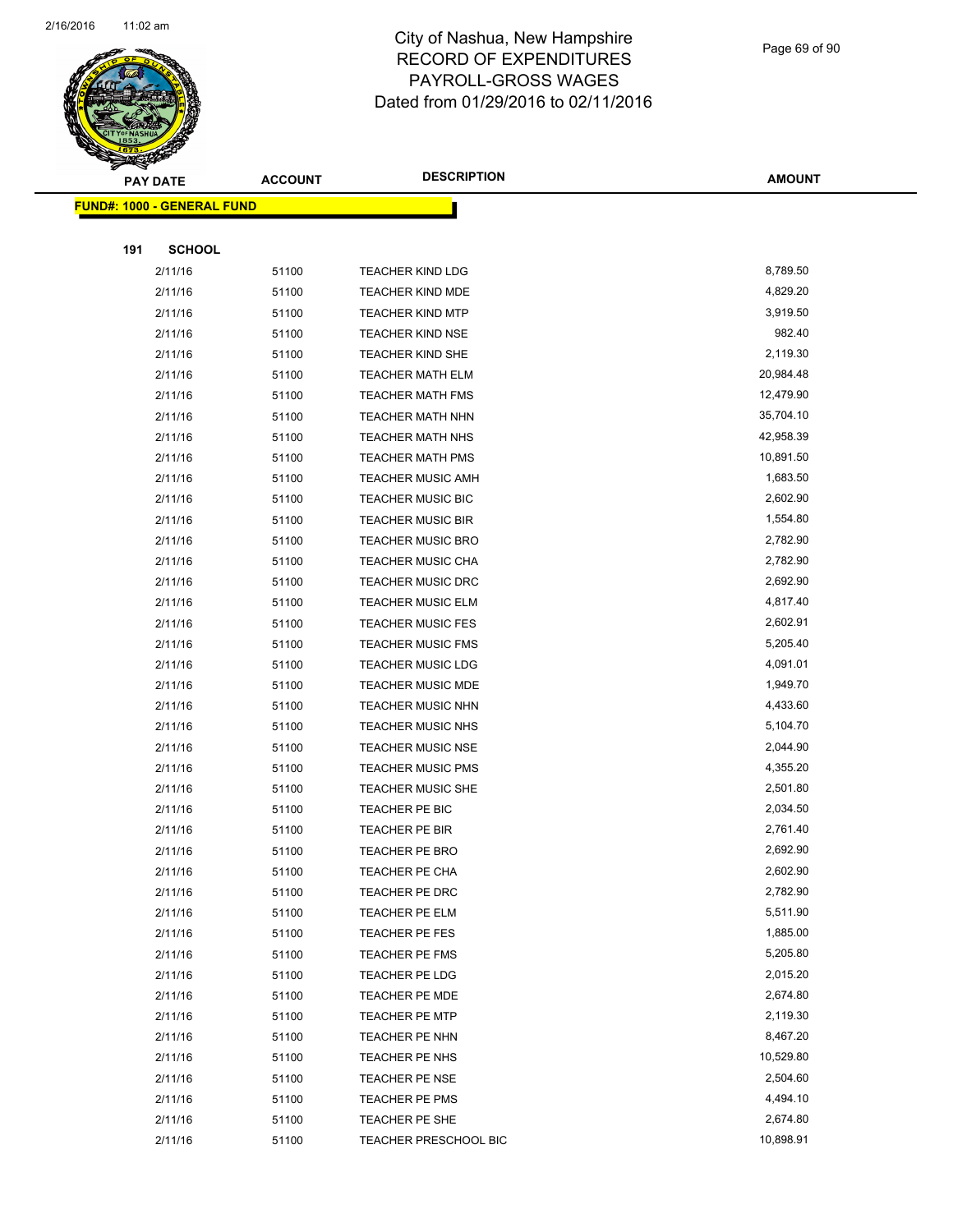

Page 70 of 90

|     | <b>PAY DATE</b>                   | <b>ACCOUNT</b> | <b>DESCRIPTION</b>                                       | <b>AMOUNT</b>          |
|-----|-----------------------------------|----------------|----------------------------------------------------------|------------------------|
|     | <b>FUND#: 1000 - GENERAL FUND</b> |                |                                                          |                        |
|     |                                   |                |                                                          |                        |
| 191 | <b>SCHOOL</b>                     |                |                                                          |                        |
|     | 2/11/16                           | 51100          | <b>TEACHER PRESCHOOL BRO</b>                             | 7,678.40               |
|     | 2/11/16                           | 51100          | TEACHER PRESCHOOL DRC                                    | 1,801.00               |
|     | 2/11/16                           | 51100          | <b>TEACHER PRESCHOOL MTP</b>                             | 1,554.80               |
|     | 2/11/16                           | 51100          | <b>TEACHER PRESCHOOL NHS</b>                             | 1,292.80               |
|     | 2/11/16                           | 51100          | TEACHER PRESCHOOL NSE                                    | 5,853.50               |
|     | 2/11/16                           | 51100          | <b>TEACHER READ AMH</b>                                  | 2,873.00               |
|     | 2/11/16                           | 51100          | TEACHER READ BIC                                         | 5,331.60               |
|     | 2/11/16                           | 51100          | TEACHER READ BIR                                         | 2,782.90               |
|     | 2/11/16                           | 51100          | <b>TEACHER READ BRO</b>                                  | 1,949.70               |
|     | 2/11/16                           | 51100          | <b>TEACHER READ DRC</b>                                  | 2,873.00               |
|     | 2/11/16                           | 51100          | <b>TEACHER READ ELM</b>                                  | 5,222.50               |
|     | 2/11/16                           | 51100          | <b>TEACHER READ FES</b>                                  | 2,782.90               |
|     | 2/11/16                           | 51100          | <b>TEACHER READ FMS</b>                                  | 2,782.90               |
|     | 2/11/16                           | 51100          | <b>TEACHER READ LDG</b>                                  | 6,041.90               |
|     | 2/11/16                           | 51100          | TEACHER READ MDE                                         | 2,782.90               |
|     | 2/11/16                           | 51100          | <b>TEACHER READ MTP</b>                                  | 2,020.40               |
|     | 2/11/16                           | 51100          | <b>TEACHER READ NHN</b>                                  | 1,823.09               |
|     | 2/11/16                           | 51100          | TEACHER READ NHS                                         | 3,288.90               |
|     | 2/11/16                           | 51100          | <b>TEACHER READ NSE</b>                                  | 2,782.90               |
|     | 2/11/16                           | 51100          | <b>TEACHER READ PMS</b>                                  | 5,063.80               |
|     | 2/11/16                           | 51100          | <b>TEACHER READ SHE</b>                                  | 2,674.80               |
|     | 2/11/16                           | 51100          | <b>TEACHER SCIENCE ELM</b>                               | 18,612.45              |
|     | 2/11/16                           | 51100          | <b>TEACHER SCIENCE FMS</b>                               | 12,113.20              |
|     | 2/11/16                           | 51100          | <b>TEACHER SCIENCE NHN</b>                               | 34,542.20              |
|     | 2/11/16                           | 51100          | TEACHER SCIENCE NHS                                      | 38,429.80              |
|     | 2/11/16                           | 51100          | <b>TEACHER SCIENCE PMS</b>                               | 10,442.50              |
|     | 2/11/16                           | 51100          | TEACHER SOCIAL STUDIES ELM                               | 15,891.82              |
|     | 2/11/16                           | 51100          | TEACHER SOCIAL STUDIES FMS                               | 12,526.30<br>35,219.39 |
|     | 2/11/16<br>2/11/16                | 51100<br>51100 | TEACHER SOCIAL STUDIES NHN<br>TEACHER SOCIAL STUDIES NHS | 36,667.58              |
|     | 2/11/16                           | 51100          | TEACHER SOCIAL STUDIES PMS                               | 12,047.60              |
|     | 2/11/16                           | 51100          | TEACHER SPED AMH                                         | 3,969.50               |
|     | 2/11/16                           | 51100          | TEACHER SPED BIC                                         | 4,503.51               |
|     | 2/11/16                           | 51100          | TEACHER SPED BIR                                         | 5,284.70               |
|     | 2/11/16                           | 51100          | <b>TEACHER SPED BRO</b>                                  | 4,801.50               |
|     | 2/11/16                           | 51100          | TEACHER SPED CHA                                         | 9,729.51               |
|     | 2/11/16                           | 51100          | <b>TEACHER SPED DRC</b>                                  | 5,105.90               |
|     | 2/11/16                           | 51100          | TEACHER SPED ELM                                         | 19,590.80              |
|     | 2/11/16                           | 51100          | <b>TEACHER SPED FES</b>                                  | 1,622.40               |
|     | 2/11/16                           | 51100          | <b>TEACHER SPED FMS</b>                                  | 12,222.10              |
|     | 2/11/16                           | 51100          | <b>TEACHER SPED LDG</b>                                  | 5,562.10               |
|     | 2/11/16                           | 51100          | <b>TEACHER SPED MDE</b>                                  | 4,191.30               |
|     | 2/11/16                           | 51100          | <b>TEACHER SPED MTP</b>                                  | 5,385.80               |
|     |                                   |                |                                                          |                        |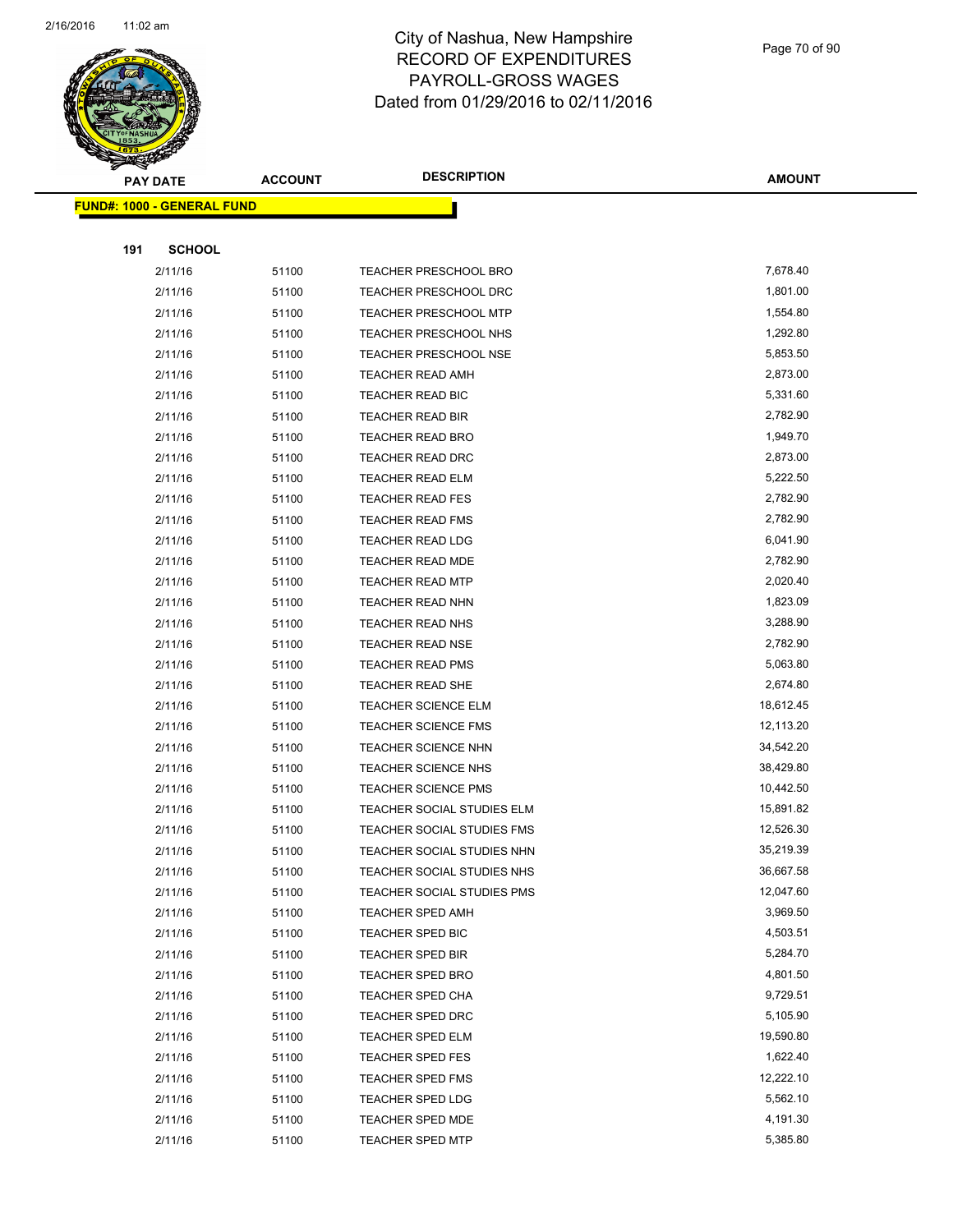

Page 71 of 90

**AMOUNT**

|     | <u> FUND#: 1000 - GENERAL FUND</u> |       |                                |           |  |
|-----|------------------------------------|-------|--------------------------------|-----------|--|
|     |                                    |       |                                |           |  |
| 191 | <b>SCHOOL</b>                      |       |                                |           |  |
|     | 2/11/16                            | 51100 | TEACHER SPED NHN               | 21,676.09 |  |
|     | 2/11/16                            | 51100 | TEACHER SPED NHS               | 32,357.30 |  |
|     | 2/11/16                            | 51100 | <b>TEACHER SPED NSE</b>        | 1,510.90  |  |
|     | 2/11/16                            | 51100 | TEACHER SPED PMS               | 10,450.00 |  |
|     | 2/11/16                            | 51100 | TEACHER SPED SHE               | 5,385.80  |  |
|     | 2/11/16                            | 51100 | <b>TEACHER TECHED ELM</b>      | 8,564.30  |  |
|     | 2/11/16                            | 51100 | <b>TEACHER TECHED FMS</b>      | 5,547.80  |  |
|     | 2/11/16                            | 51100 | TEACHER TECHED NHN             | 7,172.80  |  |
|     | 2/11/16                            | 51100 | TEACHER TECHED NHS             | 8,568.30  |  |
|     | 2/11/16                            | 51100 | <b>TEACHER TECHED PMS</b>      | 5,565.80  |  |
|     | 2/11/16                            | 51100 | TEACHER TV PROD NHS            | 2,674.80  |  |
|     | 2/11/16                            | 51100 | <b>TEACHER VISION WID</b>      | 5,289.20  |  |
|     | 2/4/16                             | 51100 | TECH INTERGRATION ASST AMH     | 606.24    |  |
|     | 2/11/16                            | 51100 | TECH INTERGRATION ASST AMH     | 492.62    |  |
|     | 2/4/16                             | 51100 | TECH INTERGRATION ASST BIC     | 667.88    |  |
|     | 2/11/16                            | 51100 | TECH INTERGRATION ASST BIC     | 657.60    |  |
|     | 2/4/16                             | 51100 | TECH INTERGRATION ASST CHA     | 552.37    |  |
|     | 2/11/16                            | 51100 | TECH INTERGRATION ASST CHA     | 547.80    |  |
|     | 2/4/16                             | 51100 | TECH INTERGRATION ASST FES     | 547.80    |  |
|     | 2/11/16                            | 51100 | TECH INTERGRATION ASST FES     | 447.38    |  |
|     | 2/4/16                             | 51100 | TECH INTERGRATION ASST LDG     | 455.68    |  |
|     | 2/11/16                            | 51100 | TECH INTERGRATION ASST LDG     | 455.68    |  |
|     | 2/4/16                             | 51100 | TECH INTERGRATION ASST MDE     | 644.55    |  |
|     | 2/11/16                            | 51100 | TECH INTERGRATION ASST MDE     | 503.04    |  |
|     | 2/4/16                             | 51100 | TECH INTERGRATION ASST NSE     | 607.77    |  |
|     | 2/11/16                            | 51100 | TECH INTERGRATION ASST NSE     | 484.24    |  |
|     | 2/4/16                             | 51100 | TECH INTERGRATION ASST SHE     | 547.80    |  |
|     | 2/11/16                            | 51100 | TECH INTERGRATION ASST SHE     | 442.81    |  |
|     | 2/4/16                             | 51200 | ATHLETIC EQUIPMENT MANAGER NHN | 100.00    |  |
|     | 2/11/16                            | 51200 | ATHLETIC EQUIPMENT MANAGER NHN | 150.00    |  |
|     | 2/4/16                             | 51200 | ATHLETIC EQUIPMENT MANAGER NHS | 150.00    |  |
|     | 2/11/16                            | 51200 | ATHLETIC EQUIPMENT MANAGER NHS | 50.00     |  |
|     | 2/4/16                             | 51200 | CLERICAL BOARD OF ED SUP       | 795.06    |  |
|     | 2/11/16                            | 51200 | CLERICAL BOARD OF ED SUP       | 628.58    |  |
|     | 2/4/16                             | 51200 | <b>CROSSING GUARD WPO</b>      | 2,364.11  |  |
|     | 2/11/16                            | 51200 | <b>CROSSING GUARD WPO</b>      | 1,829.81  |  |
|     | 2/4/16                             | 51200 | <b>CUSTODIAN CHA</b>           | 347.40    |  |
|     | 2/11/16                            | 51200 | <b>CUSTODIAN CHA</b>           | 347.40    |  |
|     | 2/11/16                            | 51200 | <b>CUSTODIAN HEAD AMH</b>      | 15.59     |  |
|     | 2/4/16                             | 51200 | <b>CUSTODIAN NHN</b>           | 347.40    |  |
|     | 2/11/16                            | 51200 | <b>CUSTODIAN NHN</b>           | 347.40    |  |
|     | 2/11/16                            | 51200 | DATA ANALYST                   | 1,439.31  |  |
|     | 2/4/16                             | 51200 | FOOD SERVICE ASST PT AMH       | 36.40     |  |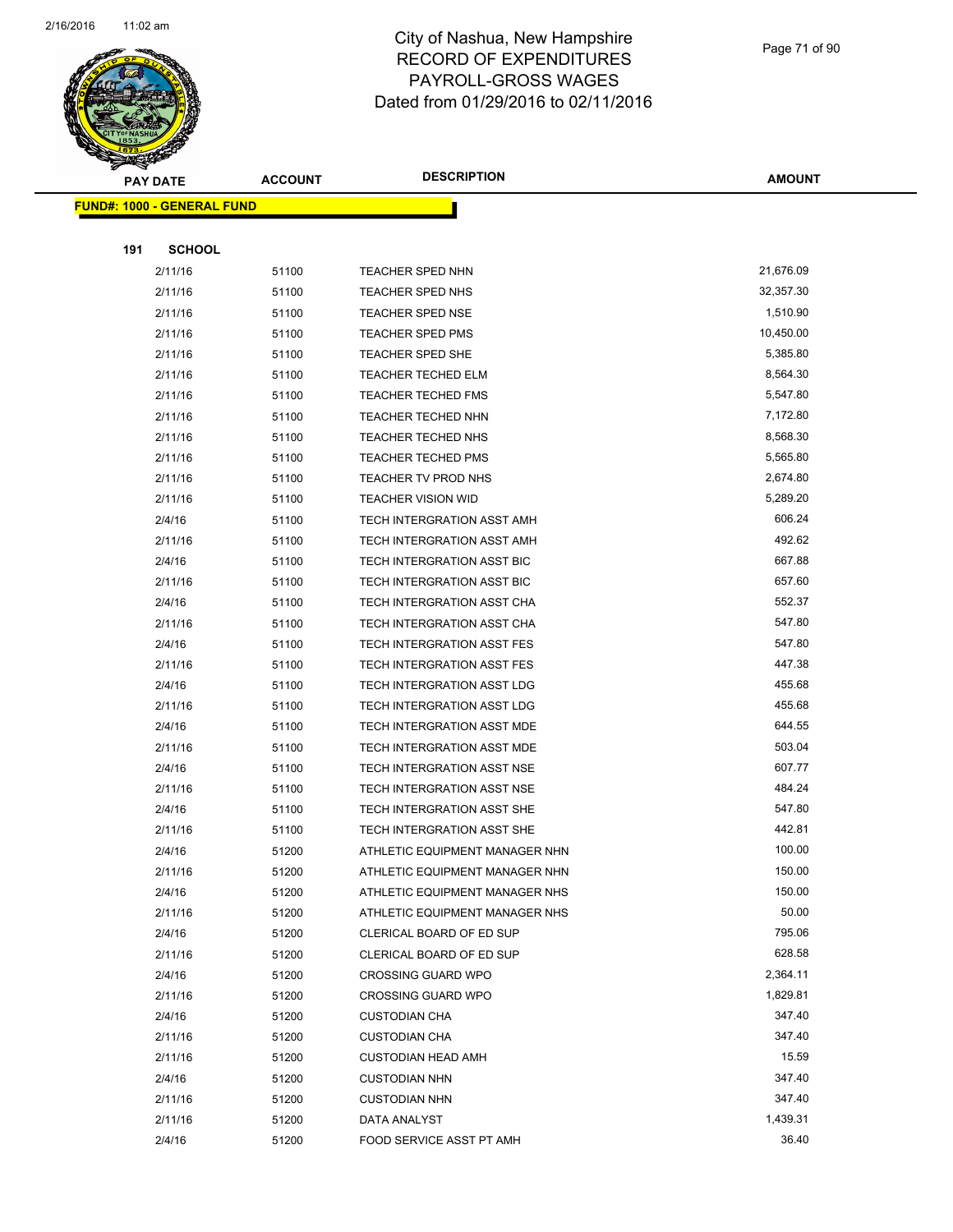

Page 72 of 90

|                                   |     | <b>PAY DATE</b>   | <b>ACCOUNT</b> | <b>DESCRIPTION</b>                            | <b>AMOUNT</b>    |
|-----------------------------------|-----|-------------------|----------------|-----------------------------------------------|------------------|
| <b>FUND#: 1000 - GENERAL FUND</b> |     |                   |                |                                               |                  |
|                                   |     |                   |                |                                               |                  |
|                                   | 191 | <b>SCHOOL</b>     |                |                                               |                  |
|                                   |     | 2/11/16           | 51200          | FOOD SERVICE ASST PT AMH                      | 27.30            |
|                                   |     | 2/4/16            | 51200          | FOOD SERVICE ASST PT CHA                      | 45.50            |
|                                   |     | 2/11/16           | 51200          | FOOD SERVICE ASST PT CHA                      | 36.40            |
|                                   |     | 2/4/16            | 51200          | FOOD SERVICE ASST PT FMS                      | 43.96            |
|                                   |     | 2/4/16            | 51200          | FOOD SERVICE ASST PT MDE                      | 11.38            |
|                                   |     | 2/11/16           | 51200          | FOOD SERVICE ASST PT MDE                      | 9.10             |
|                                   |     | 2/4/16            | 51200          | FOOD SERVICE ASST PT NSE                      | 13.65            |
|                                   |     | 2/11/16           | 51200          | FOOD SERVICE ASST PT NSE                      | 13.65            |
|                                   |     | 2/4/16            | 51200          | FOOD SERVICE COOK LDG                         | 52.25            |
|                                   |     | 2/11/16           | 51200          | FOOD SERVICE COOK LDG                         | 41.80            |
|                                   |     | 2/11/16           | 51200          | <b>GUIDANCE COUNSELOR ELM</b>                 | 150.00           |
|                                   |     | 2/11/16           | 51200          | GUIDANCE COUNSELOR NHS                        | 1,644.50         |
|                                   |     | 2/4/16            | 51200          | <b>INSTRUMENTAL MUSIC</b>                     | 1,037.50         |
|                                   |     | 2/11/16           | 51200          | <b>INSTRUMENTAL MUSIC</b>                     | 550.00           |
|                                   |     | 2/4/16            | 51200          | LUNCH MONITOR AMH                             | 551.68           |
|                                   |     | 2/11/16           | 51200          | LUNCH MONITOR AMH                             | 422.06           |
|                                   |     | 2/4/16            | 51200          | LUNCH MONITOR BIC                             | 629.20           |
|                                   |     | 2/11/16           | 51200          | LUNCH MONITOR BIC                             | 534.82           |
|                                   |     | 2/4/16            | 51200          | LUNCH MONITOR BIR                             | 524.24           |
|                                   |     | 2/11/16           | 51200          | LUNCH MONITOR BIR                             | 419.39           |
|                                   |     | 2/4/16            | 51200          | LUNCH MONITOR BRO                             | 366.08           |
|                                   |     | 2/11/16           | 51200          | LUNCH MONITOR BRO                             | 366.08           |
|                                   |     | 2/4/16            | 51200          | LUNCH MONITOR CHA                             | 715.00           |
|                                   |     | 2/11/16           | 51200          | LUNCH MONITOR CHA                             | 534.82           |
|                                   |     | 2/4/16            | 51200          | LUNCH MONITOR DRC                             | 493.56<br>442.08 |
|                                   |     | 2/11/16           | 51200          | LUNCH MONITOR DRC                             | 314.60           |
|                                   |     | 2/4/16<br>2/11/16 | 51200          | LUNCH MONITOR ELM<br><b>LUNCH MONITOR ELM</b> | 251.68           |
|                                   |     | 2/4/16            | 51200          | LUNCH MONITOR FES                             | 746.95           |
|                                   |     | 2/11/16           | 51200<br>51200 | LUNCH MONITOR FES                             | 525.18           |
|                                   |     | 2/4/16            | 51200          | LUNCH MONITOR FMS                             | 246.26           |
|                                   |     | 2/11/16           | 51200          | LUNCH MONITOR FMS                             | 218.58           |
|                                   |     | 2/4/16            | 51200          | LUNCH MONITOR LDG                             | 789.82           |
|                                   |     | 2/11/16           | 51200          | LUNCH MONITOR LDG                             | 685.10           |
|                                   |     | 2/4/16            | 51200          | LUNCH MONITOR MDE                             | 708.48           |
|                                   |     | 2/11/16           | 51200          | LUNCH MONITOR MDE                             | 560.88           |
|                                   |     | 2/4/16            | 51200          | <b>LUNCH MONITOR MTP</b>                      | 245.96           |
|                                   |     | 2/11/16           | 51200          | LUNCH MONITOR MTP                             | 194.48           |
|                                   |     | 2/4/16            | 51200          | LUNCH MONITOR NHN                             | 85.80            |
|                                   |     | 2/11/16           | 51200          | LUNCH MONITOR NHN                             | 200.20           |
|                                   |     | 2/4/16            | 51200          | LUNCH MONITOR NHS                             | 134.42           |
|                                   |     | 2/11/16           | 51200          | LUNCH MONITOR NHS                             | 191.62           |
|                                   |     | 2/4/16            | 51200          | LUNCH MONITOR NSE                             | 464.99           |
|                                   |     |                   |                |                                               |                  |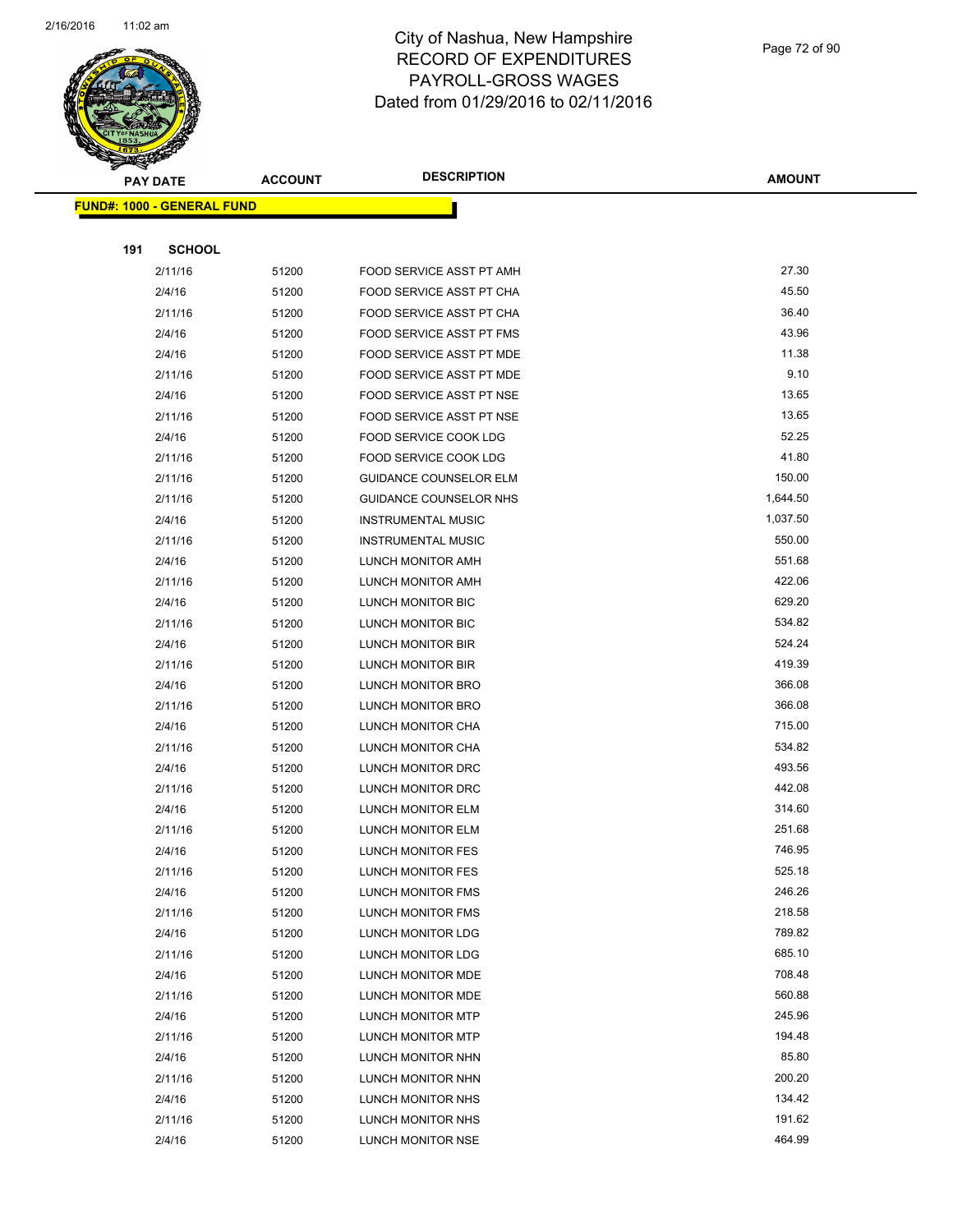

Page 73 of 90

| <b>PAY DATE</b>                   |               | <b>ACCOUNT</b> | <b>DESCRIPTION</b>  | <b>AMOUNT</b> |
|-----------------------------------|---------------|----------------|---------------------|---------------|
| <b>FUND#: 1000 - GENERAL FUND</b> |               |                |                     |               |
|                                   |               |                |                     |               |
| 191                               | <b>SCHOOL</b> |                |                     |               |
|                                   | 2/11/16       | 51200          | LUNCH MONITOR NSE   | 364.96        |
|                                   | 2/4/16        | 51200          | LUNCH MONITOR PMS   | 286.00        |
|                                   | 2/11/16       | 51200          | LUNCH MONITOR PMS   | 228.80        |
|                                   | 2/4/16        | 51200          | LUNCH MONITOR SHE   | 507.53        |
|                                   | 2/11/16       | 51200          | LUNCH MONITOR SHE   | 340.12        |
|                                   | 2/4/16        | 51200          | PARA ALT PMS        | 80.85         |
|                                   | 2/11/16       | 51200          | PARA ALT PMS        | 64.68         |
|                                   | 2/4/16        | 51200          | PARA AMH ELL        | 34.13         |
|                                   | 2/11/16       | 51200          | PARA AMH ELL        | 11.38         |
|                                   | 2/4/16        | 51200          | PARA DW SPEC ED BIR | 451.58        |
|                                   | 2/11/16       | 51200          | PARA DW SPEC ED BIR | 367.33        |
|                                   | 2/4/16        | 51200          | PARA DW SPEC ED PMS | 50.00         |
|                                   | 2/11/16       | 51200          | PARA DW SPEC ED PMS | 50.00         |
|                                   | 2/4/16        | 51200          | PARA ELL FES        | 34.13         |
|                                   | 2/11/16       | 51200          | PARA ELL FES        | 27.30         |
|                                   | 2/4/16        | 51200          | PARA INST AMH       | 701.86        |
|                                   | 2/11/16       | 51200          | PARA INST AMH       | 592.48        |
|                                   | 2/4/16        | 51200          | PARA INST BIC       | 661.05        |
|                                   | 2/11/16       | 51200          | PARA INST BIC       | 489.58        |
|                                   | 2/4/16        | 51200          | PARA INST BIR       | 45.50         |
|                                   | 2/11/16       | 51200          | PARA INST BIR       | 36.40         |
|                                   | 2/4/16        | 51200          | PARA INST DRC       | 63.70         |
|                                   | 2/11/16       | 51200          | PARA INST DRC       | 50.96         |
|                                   | 2/4/16        | 51200          | PARA INST FES       | 34.13         |
|                                   | 2/11/16       | 51200          | PARA INST FES       | 27.30         |
|                                   | 2/4/16        | 51200          | PARA INST FMS       | 13.65         |
|                                   | 2/11/16       | 51200          | PARA INST FMS       | 18.20         |
|                                   | 2/4/16        | 51200          | PARA INST LDG       | 68.26         |
|                                   | 2/11/16       | 51200          | PARA INST LDG       | 47.78         |
|                                   | 2/4/16        | 51200          | PARA INST MTP       | 334.50        |
|                                   | 2/11/16       | 51200          | PARA INST MTP       | 272.16        |
|                                   | 2/4/16        | 51200          | PARA INST NHN       | 282.57        |
|                                   | 2/11/16       | 51200          | PARA INST NHN       | 282.57        |
|                                   | 2/4/16        | 51200          | PARA INST PMS       | 95.50         |
|                                   | 2/11/16       | 51200          | PARA INST PMS       | 86.40         |
|                                   | 2/4/16        | 51200          | PARA INST SHE       | 181.44        |
|                                   | 2/11/16       | 51200          | PARA INST SHE       | 181.44        |
|                                   | 2/4/16        | 51200          | PARA LIB NHN        | 273.45        |
|                                   | 2/11/16       | 51200          | PARA LIB NHN        | 182.30        |
|                                   | 2/4/16        | 51200          | PARA LIB PMS        | 268.21        |
|                                   | 2/11/16       | 51200          | PARA LIB PMS        | 183.33        |
|                                   | 2/4/16        | 51200          | PARA MEDIA NHS      | 196.66        |
|                                   | 2/11/16       | 51200          | PARA MEDIA NHS      | 157.33        |
|                                   |               |                |                     |               |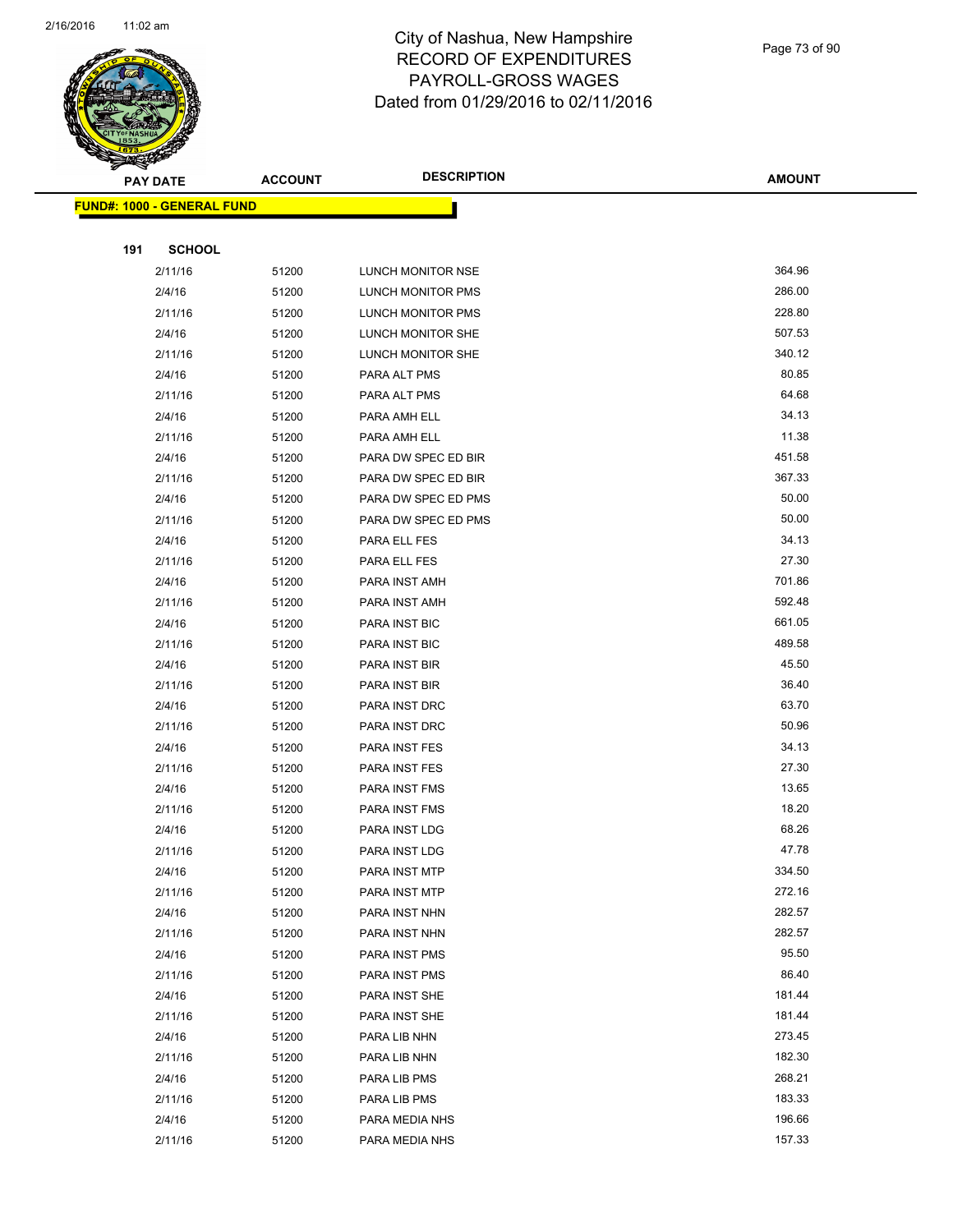

Page 74 of 90

|     | <b>PAY DATE</b>                   | <b>ACCOUNT</b> | <b>DESCRIPTION</b>                             | <b>AMOUNT</b>  |
|-----|-----------------------------------|----------------|------------------------------------------------|----------------|
|     | <b>FUND#: 1000 - GENERAL FUND</b> |                |                                                |                |
|     |                                   |                |                                                |                |
| 191 | <b>SCHOOL</b>                     |                |                                                |                |
|     | 2/4/16                            | 51200          | <b>PARA MUSIC FMS</b>                          | 295.82         |
|     | 2/11/16                           | 51200          | PARA MUSIC FMS                                 | 194.28         |
|     | 2/4/16                            | 51200          | PARA PRE SCH BIC                               | 1,535.37       |
|     | 2/11/16                           | 51200          | PARA PRE SCH BIC                               | 1,538.94       |
|     | 2/4/16                            | 51200          | PARA PRE SCH BRO                               | 1,258.75       |
|     | 2/11/16                           | 51200          | PARA PRE SCH BRO                               | 1,254.20       |
|     | 2/4/16                            | 51200          | PARA PRE SCH DRC                               | 1,196.76       |
|     | 2/11/16                           | 51200          | PARA PRE SCH DRC                               | 1,203.93       |
|     | 2/4/16                            | 51200          | PARA PRE SCH MTP                               | 698.58         |
|     | 2/11/16                           | 51200          | PARA PRE SCH MTP                               | 709.32         |
|     | 2/4/16                            | 51200          | PARA PRE SCH NSE                               | 3,101.82       |
|     | 2/11/16                           | 51200          | PARA PRE SCH NSE                               | 2,971.28       |
|     | 2/4/16                            | 51200          | PARA SCI NHS                                   | 50.00          |
|     | 2/11/16                           | 51200          | PARA SCI NHS                                   | 25.00          |
|     | 2/4/16                            | 51200          | PARA TTI LDG                                   | 77.95          |
|     | 2/11/16                           | 51200          | PARA TTI LDG                                   | 46.77          |
|     | 2/11/16                           | 51200          | SCHOOL PSYCHOLOGIST WID                        | 4,123.30       |
|     | 2/4/16                            | 51200          | SPECIAL EDUCATION TUTOR                        | 250.00         |
|     | 2/11/16                           | 51200          | SPECIAL EDUCATION TUTOR                        | 250.00         |
|     | 2/11/16                           | 51200          | SPEECH LANG PATHOLOGIST WID                    | 11,547.83      |
|     | 2/11/16                           | 51200          | STUDENT ACTIVITY COORD NHN                     | 1,058.50       |
|     | 2/11/16                           | 51200          | SUB CLERICAL                                   | 356.41         |
|     | 2/4/16                            | 51200          | SUB CROSSING GUARD                             | 31.18          |
|     | 2/11/16                           | 51200          | <b>SUB CROSSING GUARD</b>                      | 31.18<br>34.13 |
|     | 2/4/16                            | 51200          | <b>SUB LUNCH MONITOR</b>                       | 27.30          |
|     | 2/11/16<br>2/4/16                 | 51200<br>51200 | <b>SUB LUNCH MONITOR</b><br><b>SUB TEACHER</b> | 323.25         |
|     | 2/11/16                           | 51200          | <b>SUB TEACHER</b>                             | 295.96         |
|     | 2/4/16                            | 51200          | <b>SUB TEACHER LONG TERM</b>                   | 600.00         |
|     | 2/11/16                           | 51200          | SUB TEACHER LONG TERM                          | 500.00         |
|     | 2/11/16                           | 51200          | <b>TEACHER ART NHS</b>                         | 911.50         |
|     | 2/11/16                           | 51200          | TEACHER BIO TEC NHN                            | 538.60         |
|     | 2/11/16                           | 51200          | TEACHER DWSE ELM                               | 150.00         |
|     | 2/11/16                           | 51200          | <b>TEACHER ENGLISH NHN</b>                     | 250.00         |
|     | 2/11/16                           | 51200          | <b>TEACHER ENGLISH NHS</b>                     | 1,337.40       |
|     | 2/11/16                           | 51200          | TEACHER FOREIGN LANG FMS                       | 1,000.70       |
|     | 2/11/16                           | 51200          | <b>TEACHER GR1 CHA</b>                         | 225.00         |
|     | 2/11/16                           | 51200          | <b>TEACHER GR6 FMS</b>                         | 150.00         |
|     | 2/11/16                           | 51200          | <b>TEACHER GRAPH NHS</b>                       | 106.25         |
|     | 2/11/16                           | 51200          | TEACHER HEALTH NHS                             | 60.00          |
|     | 2/11/16                           | 51200          | TEACHER HVAC NHS                               | 60.00          |
|     | 2/11/16                           | 51200          | TEACHER INST SPED WID                          | 1,966.89       |
|     | 2/11/16                           | 51200          | <b>TEACHER KIND BIC</b>                        | 1,391.50       |
|     |                                   |                |                                                |                |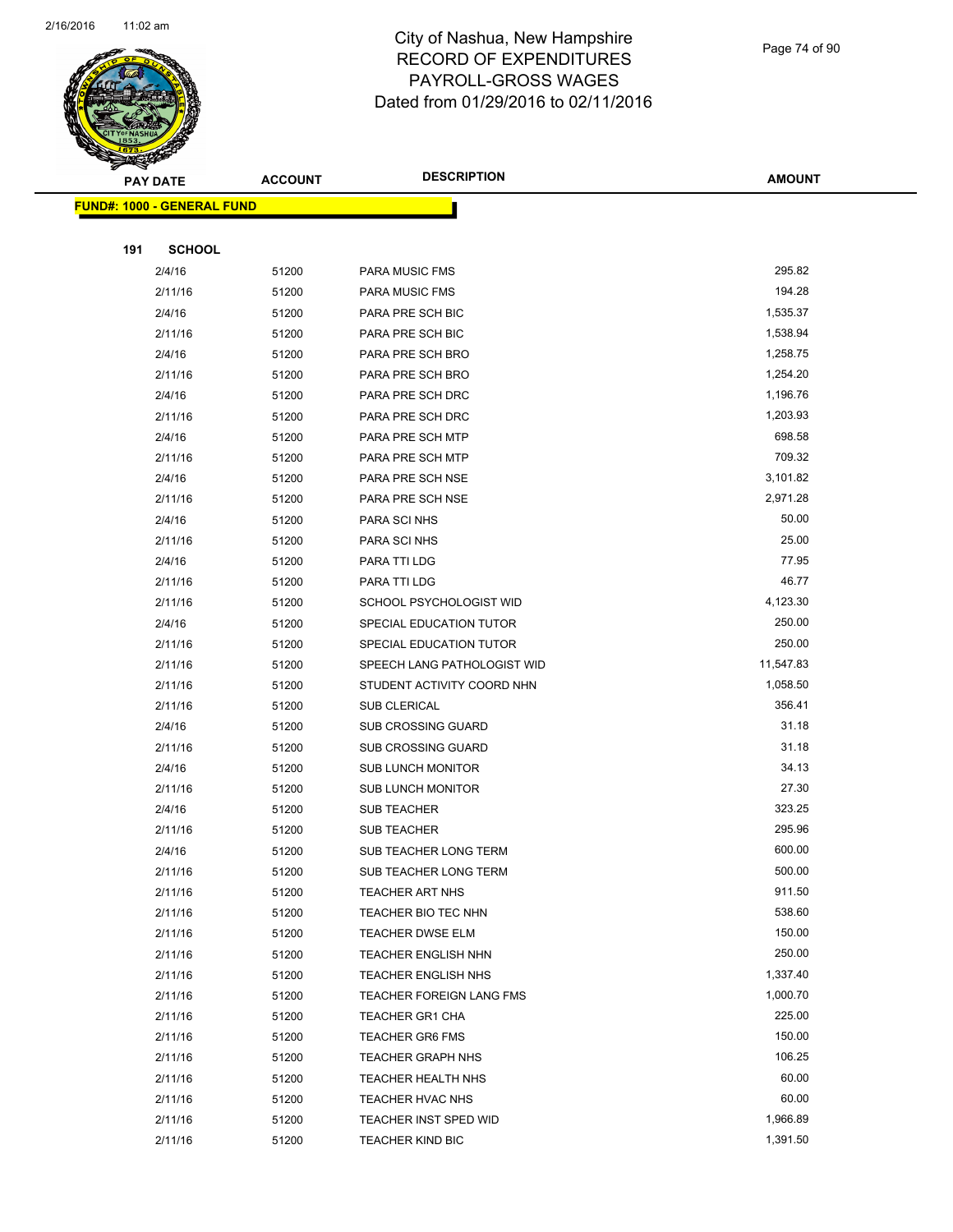

Page 75 of 90

| <b>PAY DATE</b>            | <b>ACCOUNT</b> | <b>DESCRIPTION</b>                     | <b>AMOUNT</b> |
|----------------------------|----------------|----------------------------------------|---------------|
| FUND#: 1000 - GENERAL FUND |                |                                        |               |
|                            |                |                                        |               |
| 191<br><b>SCHOOL</b>       |                |                                        |               |
| 2/11/16                    | 51200          | <b>TEACHER KIND BIR</b>                | 911.50        |
| 2/11/16                    | 51200          | TEACHER MATH NHS                       | 950.00        |
| 2/11/16                    | 51200          | <b>TEACHER MUSIC AMH</b>               | 187.50        |
| 2/11/16                    | 51200          | <b>TEACHER MUSIC DRC</b>               | 325.00        |
| 2/11/16                    | 51200          | <b>TEACHER MUSIC ELM</b>               | 847.30        |
| 2/11/16                    | 51200          | <b>TEACHER MUSIC MTP</b>               | 1,250.91      |
| 2/11/16                    | 51200          | TEACHER PE BIC                         | 86.00         |
| 2/11/16                    | 51200          | TEACHER PE ELM                         | 240.00        |
| 2/11/16                    | 51200          | TEACHER PE NHS                         | 120.00        |
| 2/11/16                    | 51200          | <b>TEACHER READ ELM</b>                | 1,644.50      |
| 2/11/16                    | 51200          | TEACHER SOCIAL STUDIES NHN             | 587.50        |
| 2/11/16                    | 51200          | TEACHER SOCIAL STUDIES NHS             | 170.00        |
| 2/11/16                    | 51200          | TEACHER SPED MDE                       | 150.00        |
| 2/11/16                    | 51200          | TEACHER SPED NHN                       | 1,783.80      |
| 2/11/16                    | 51200          | TEACHER SPED NHS                       | 3,761.90      |
| 2/11/16                    | 51200          | TEACHER SPED PMS                       | 50.00         |
| 2/11/16                    | 51200          | <b>TEACHER VISION WIDE</b>             | 1,113.18      |
| 2/4/16                     | 51300          | OVERTIME-REGULAR                       | 14,089.62     |
| 2/11/16                    | 51300          | OVERTIME-REGULAR                       | 13,112.63     |
| 2/4/16                     | 51400          | WAGES TEMP-SEASONAL                    | 1,752.00      |
| 2/11/16                    | 51400          | WAGES TEMP-SEASONAL                    | 1,676.34      |
| 1/28/16                    | 51412          | <b>WAGES PER DIEM</b>                  | (482.72)      |
| 2/4/16                     | 51412          | <b>WAGES PER DIEM</b>                  | 30,199.14     |
| 2/11/16                    | 51412          | <b>WAGES PER DIEM</b>                  | 27,677.02     |
| 2/4/16                     | 51600          | <b>LONGEVITY</b>                       | 5,894.99      |
| 2/11/16                    | 51600          | <b>LONGEVITY</b>                       | 3,107.99      |
| 2/4/16                     | 51650          | <b>ADDITIONAL HOURS</b>                | 713.79        |
| 2/11/16                    | 51650          | <b>ADDITIONAL HOURS</b>                | 3,893.45      |
| 2/11/16                    | 51700          | <b>STIPENDS</b>                        | 15,595.00     |
| 2/4/16                     | 51750          | <b>RETIREMENT &amp; SEPARATION PAY</b> | 49,049.86     |
| 2/11/16                    | 51750          | <b>RETIREMENT &amp; SEPARATION PAY</b> | 527.74        |
|                            |                |                                        |               |

**TOTAL 191 - SCHOOL \$3,284,117.28**

**TOTAL FUND 1000 - GENERAL FUND \$5,092,041.46** 

#### **FUND#: 2100 - FOOD SERVICES FUND**

| 2/4/16  | 51100 | CLERICAL FOOD SERVICE NHS    | 720.40 |
|---------|-------|------------------------------|--------|
| 2/11/16 | 51100 | CLERICAL FOOD SERVICE NHS    | 720.40 |
| 2/4/16  | 51100 | DELIVERY DRIVER FOOD SERVICE | 756.68 |
| 2/11/16 | 51100 | DELIVERY DRIVER FOOD SERVICE | 791.52 |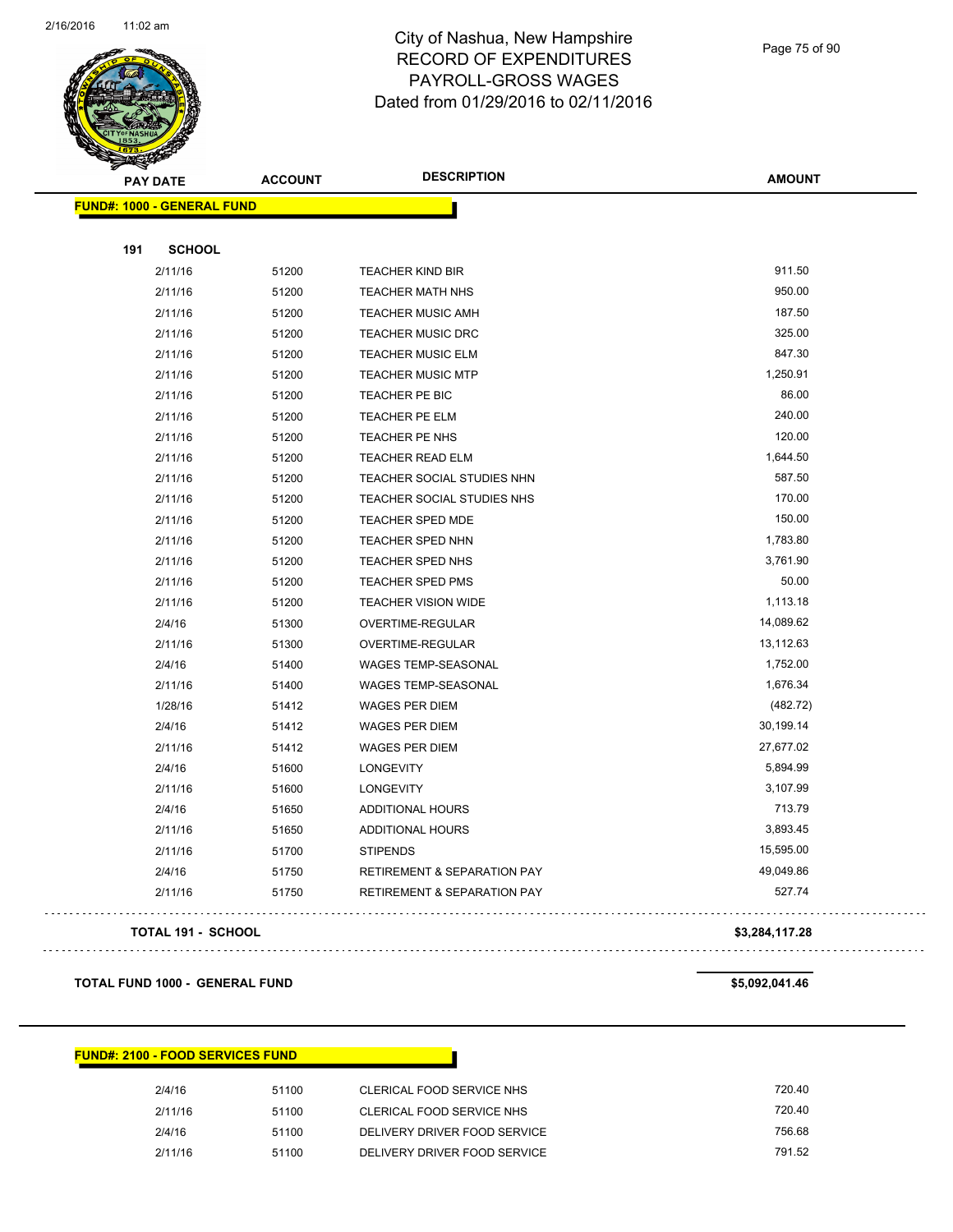

| <b>PAY DATE</b>                          | <b>ACCOUNT</b> | <b>DESCRIPTION</b>                   | <b>AMOUNT</b> |
|------------------------------------------|----------------|--------------------------------------|---------------|
| <u> FUND#: 2100 - FOOD SERVICES FUND</u> |                |                                      |               |
| 2/11/16                                  | 51100          | DIRECTOR FOOD SERVICE                | 2,967.50      |
| 2/11/16                                  | 51100          | <b>FOOD SERVICE BUSINESS MANAGER</b> | 2,111.40      |
| 2/4/16                                   | 51100          | FOOD SERVICE COOK AMH                | 491.40        |
| 2/11/16                                  | 51100          | FOOD SERVICE COOK AMH                | 393.12        |
| 2/4/16                                   | 51100          | FOOD SERVICE COOK BIC                | 491.40        |
| 2/11/16                                  | 51100          | FOOD SERVICE COOK BIC                | 393.12        |
| 2/4/16                                   | 51100          | <b>FOOD SERVICE COOK BIR</b>         | 491.40        |
| 2/11/16                                  | 51100          | FOOD SERVICE COOK BIR                | 393.12        |
| 2/4/16                                   | 51100          | FOOD SERVICE COOK BRO                | 491.40        |
| 2/11/16                                  | 51100          | FOOD SERVICE COOK BRO                | 393.12        |
| 2/4/16                                   | 51100          | FOOD SERVICE COOK CHA                | 491.40        |
| 2/11/16                                  | 51100          | FOOD SERVICE COOK CHA                | 393.12        |
| 2/4/16                                   | 51100          | FOOD SERVICE COOK DRC                | 491.40        |
| 2/11/16                                  | 51100          | FOOD SERVICE COOK DRC                | 393.12        |
| 2/4/16                                   | 51100          | FOOD SERVICE COOK ELM                | 1,003.80      |
| 2/11/16                                  | 51100          | FOOD SERVICE COOK ELM                | 803.04        |
| 2/4/16                                   | 51100          | FOOD SERVICE COOK FMS                | 501.90        |
| 2/11/16                                  | 51100          | FOOD SERVICE COOK FMS                | 401.52        |
| 2/4/16                                   | 51100          | FOOD SERVICE COOK LDG                | 473.90        |
| 2/11/16                                  | 51100          | FOOD SERVICE COOK LDG                | 379.12        |
| 2/4/16                                   | 51100          | FOOD SERVICE COOK MDE                | 470.52        |
| 2/11/16                                  | 51100          | FOOD SERVICE COOK MDE                | 375.74        |
| 2/4/16                                   | 51100          | FOOD SERVICE COOK NHN                | 991.29        |
| 2/11/16                                  | 51100          | FOOD SERVICE COOK NHN                | 828.52        |
| 2/4/16                                   | 51100          | FOOD SERVICE COOK NHS                | 961.37        |
| 2/11/16                                  | 51100          | FOOD SERVICE COOK NHS                | 795.49        |
| 2/4/16                                   | 51100          | FOOD SERVICE COOK NSE                | 278.88        |
| 2/11/16                                  | 51100          | FOOD SERVICE COOK NSE                | 278.88        |
| 2/4/16                                   | 51100          | FOOD SERVICE COOK PMS                | 501.90        |
| 2/11/16                                  | 51100          | FOOD SERVICE COOK PMS                | 401.52        |
| 2/4/16                                   | 51100          | FOOD SERVICE COOK SHE                | 473.90        |
| 2/11/16                                  | 51100          | FOOD SERVICE COOK SHE                | 379.12        |
| 2/11/16                                  | 51100          | <b>FOOD SERVICE SITE CORD</b>        | 11,582.20     |
| 2/4/16                                   | 51100          | <b>FOOD SERVICECOOK MTP</b>          | 449.68        |
| 2/11/16                                  | 51100          | <b>FOOD SERVICECOOK MTP</b>          | 362.32        |
| 2/4/16                                   | 51200          | FOOD SERVICE ASST PT AMH             | 616.09        |
| 2/11/16                                  | 51200          | FOOD SERVICE ASST PT AMH             | 430.68        |
| 2/4/16                                   | 51200          | FOOD SERVICE ASST PT BIC             | 202.50        |
| 2/11/16                                  | 51200          | <b>FOOD SERVICE ASST PT BIC</b>      | 772.36        |
| 2/4/16                                   | 51200          | FOOD SERVICE ASST PT BIR             | 425.65        |
| 2/11/16                                  | 51200          | FOOD SERVICE ASST PT BIR             | 340.52        |
| 2/4/16                                   | 51200          | FOOD SERVICE ASST PT BRO             | 354.90        |
| 2/11/16                                  | 51200          | FOOD SERVICE ASST PT BRO             | 283.92        |
| 2/4/16                                   | 51200          | FOOD SERVICE ASST PT CHA             | 529.33        |
| 2/11/16                                  | 51200          | FOOD SERVICE ASST PT CHA             | 423.04        |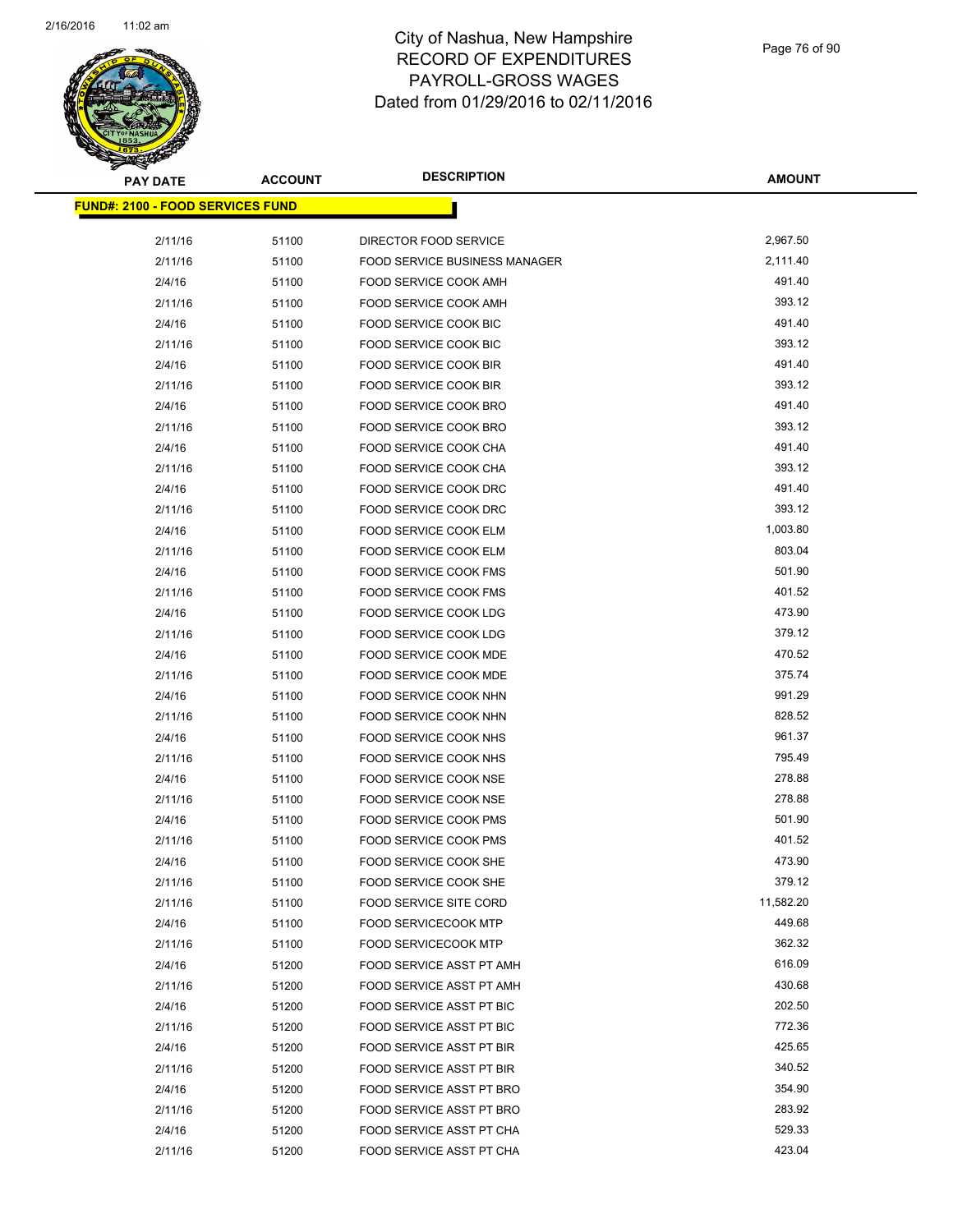

Page 77 of 90

| <b>PAY DATE</b>                             | <b>ACCOUNT</b> | <b>DESCRIPTION</b>              | <b>AMOUNT</b> |
|---------------------------------------------|----------------|---------------------------------|---------------|
| <b>FUND#: 2100 - FOOD SERVICES FUND</b>     |                |                                 |               |
| 2/4/16                                      | 51200          | FOOD SERVICE ASST PT DRC        | 602.38        |
| 2/11/16                                     | 51200          | FOOD SERVICE ASST PT DRC        | 545.48        |
| 2/4/16                                      | 51200          | FOOD SERVICE ASST PT ELM        | 2,268.39      |
| 2/11/16                                     | 51200          | <b>FOOD SERVICE ASST PT ELM</b> | 1,822.22      |
| 2/4/16                                      | 51200          | FOOD SERVICE ASST PT FES        | 910.11        |
| 2/11/16                                     | 51200          | <b>FOOD SERVICE ASST PT FES</b> | 679.76        |
| 2/4/16                                      | 51200          | <b>FOOD SERVICE ASST PT FMS</b> | 1,994.51      |
| 2/11/16                                     | 51200          | FOOD SERVICE ASST PT FMS        | 1,592.16      |
| 2/4/16                                      | 51200          | <b>FOOD SERVICE ASST PT LDG</b> | 927.30        |
| 2/11/16                                     | 51200          | <b>FOOD SERVICE ASST PT LDG</b> | 741.84        |
| 2/4/16                                      | 51200          | FOOD SERVICE ASST PT MDE        | 537.86        |
| 2/11/16                                     | 51200          | FOOD SERVICE ASST PT MDE        | 432.00        |
| 2/4/16                                      | 51200          | <b>FOOD SERVICE ASST PT MTP</b> | 468.22        |
| 2/11/16                                     | 51200          | FOOD SERVICE ASST PT MTP        | 384.95        |
| 2/4/16                                      | 51200          | FOOD SERVICE ASST PT NHN        | 3,821.96      |
| 2/11/16                                     | 51200          | FOOD SERVICE ASST PT NHN        | 3,593.19      |
| 2/4/16                                      | 51200          | FOOD SERVICE ASST PT NHS        | 2,989.34      |
| 2/11/16                                     | 51200          | FOOD SERVICE ASST PT NHS        | 2,993.01      |
| 2/4/16                                      | 51200          | <b>FOOD SERVICE ASST PT NSE</b> | 323.97        |
| 2/11/16                                     | 51200          | FOOD SERVICE ASST PT NSE        | 248.76        |
| 2/4/16                                      | 51200          | <b>FOOD SERVICE ASST PT PMS</b> | 2,320.39      |
| 2/11/16                                     | 51200          | FOOD SERVICE ASST PT PMS        | 1,863.37      |
| 2/4/16                                      | 51200          | FOOD SERVICE ASST PT SHE        | 469.30        |
| 2/11/16                                     | 51200          | <b>FOOD SERVICE ASST PT SHE</b> | 421.72        |
| 2/4/16                                      | 51300          | OVERTIME-REGULAR                | 121.87        |
| 2/11/16                                     | 51300          | OVERTIME-REGULAR                | 69.91         |
| 2/4/16                                      | 51412          | <b>WAGES PER DIEM</b>           | 3,910.11      |
| 2/11/16                                     | 51412          | <b>WAGES PER DIEM</b>           | 2,576.47      |
| <b>TOTAL FUND 2100 - FOOD SERVICES FUND</b> |                |                                 | \$80,079.17   |

| <b>FUND#: 2201 - DRIVERS EDUCATION FUND</b>     |       |                           |          |
|-------------------------------------------------|-------|---------------------------|----------|
| 2/11/16                                         | 51200 | ADULT ED DIPOLMA INST     | 100.00   |
| 2/11/16                                         | 51200 | DRIVER INSTRUCTOR         | 350.00   |
| 2/11/16                                         | 51200 | <b>TEACHER ELL FES</b>    | 150.00   |
| 2/11/16                                         | 51200 | <b>TEACHER TECHED ELM</b> | 275.00   |
| 2/11/16                                         | 51200 | TEACHER TECHED PMS        | 25.00    |
| 2/11/16                                         | 51300 | OVERTIME-REGULAR          | 45.39    |
| <b>TOTAL FUND 2201 - DRIVERS EDUCATION FUND</b> |       |                           | \$945.39 |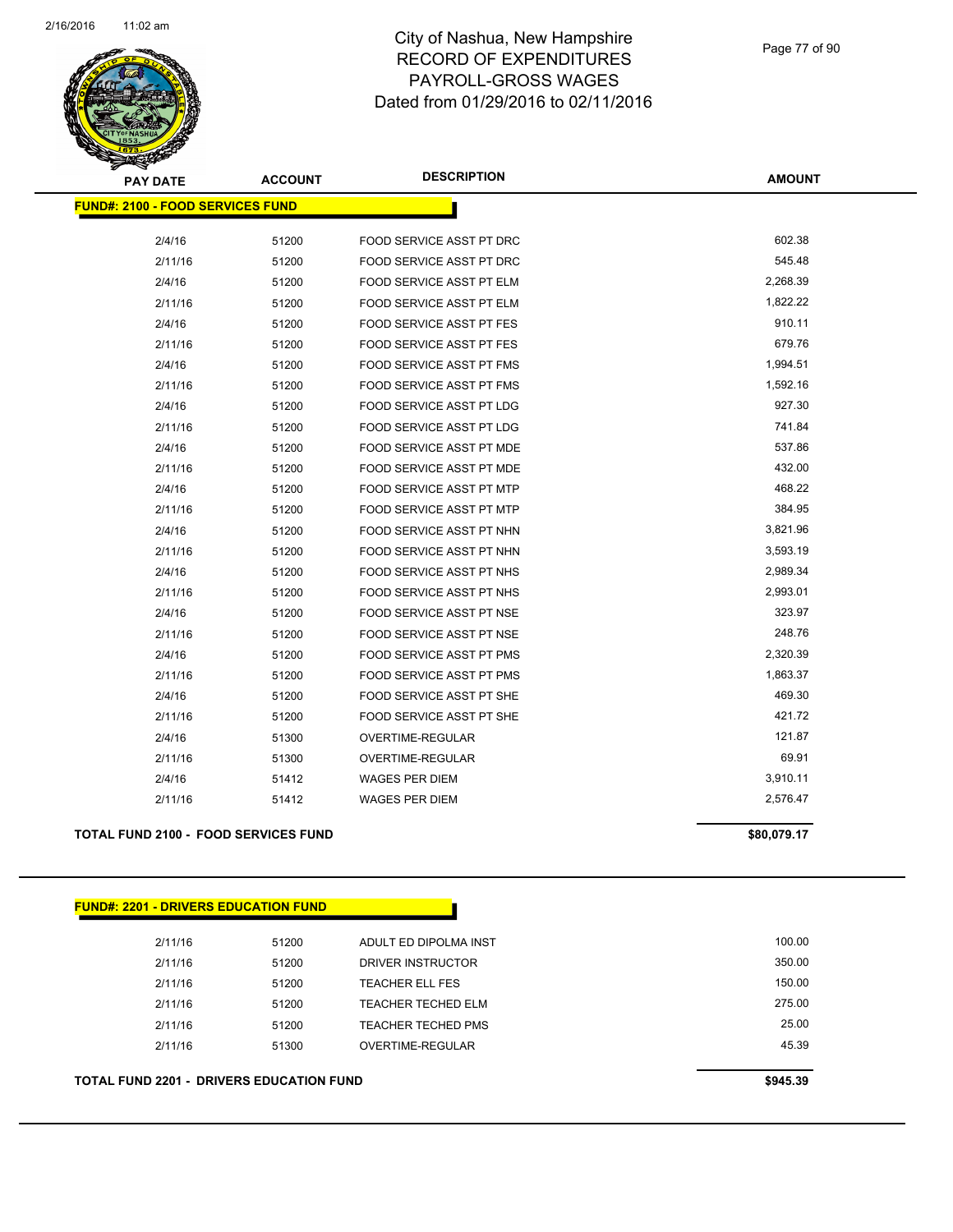

| <b>PAY DATE</b>                                 | <b>ACCOUNT</b> | <b>DESCRIPTION</b>          | <b>AMOUNT</b> |
|-------------------------------------------------|----------------|-----------------------------|---------------|
| <b>FUND#: 2207 - ADULT ED/CONTINUING ED</b>     |                |                             |               |
| 2/4/16                                          | 51200          | ADULT ED ENRICHMENT INST    | 50.00         |
| 2/11/16                                         | 51200          | ADULT ED ENRICHMENT INST    | 125.00        |
| 2/4/16                                          | 51200          | ADULT ED ENRICHMENT TEACHER | 37.50         |
| 2/11/16                                         | 51200          | ADULT ED ENRICHMENT TEACHER | 50.00         |
| 2/4/16                                          | 51200          | ADULT ED INSTRUCTOR         | 100.00        |
| 2/11/16                                         | 51200          | ADULT ED INSTRUCTOR         | 100.00        |
| 2/4/16                                          | 51200          | <b>SUB TEACHER</b>          | 150.00        |
| 2/11/16                                         | 51200          | <b>SUB TEACHER</b>          | 150.00        |
| <b>TOTAL FUND 2207 - ADULT ED/CONTINUING ED</b> |                |                             | \$762.50      |

#### **FUND#: 2222 - AFTER SCHOOL PROGRAM**

| 2/11/16 | 51100 | DIRECTOR 21 CENTURY            | 2,730.80 |
|---------|-------|--------------------------------|----------|
| 2/11/16 | 51200 | 21 CENTURY ELEM MFAM RES COORD | 144.38   |
| 2/4/16  | 51200 | 21ST CENTURY INSTRUCTOR        | 2,401.26 |
| 2/11/16 | 51200 | 21ST CENTURY INSTRUCTOR        | 1,994.38 |
| 2/11/16 | 51200 | ASSISTANT PRINCIPAL LEDGE      | 39.38    |
| 2/4/16  | 51200 | FOOD SERVICE ASST PT ELM       | 30.00    |
| 2/11/16 | 51200 | FOOD SERVICE ASST PT ELM       | 60.00    |
| 2/11/16 | 51200 | LIBRARIAN AMH                  | 25.00    |
| 2/4/16  | 51200 | LUNCH MONITOR AMH              | 227.50   |
| 2/11/16 | 51200 | LUNCH MONITOR AMH              | 227.50   |
| 2/4/16  | 51200 | LUNCH MONITOR DRC              | 231.88   |
| 2/11/16 | 51200 | LUNCH MONITOR DRC              | 175.00   |
| 2/4/16  | 51200 | LUNCH MONITOR SHE              | 363.13   |
| 2/11/16 | 51200 | LUNCH MONITOR SHE              | 236.25   |
| 2/4/16  | 51200 | PARA ALT MTP                   | 172.50   |
| 2/11/16 | 51200 | PARA ALT MTP                   | 120.00   |
| 2/4/16  | 51200 | PARA DW SPEC ED PMS            | 105.00   |
| 2/11/16 | 51200 | PARA DW SPEC ED PMS            | 105.00   |
| 2/4/16  | 51200 | PARA DW SPEC ED WID            | 70.00    |
| 2/11/16 | 51200 | PARA DW SPEC ED WID            | 70.00    |
| 2/4/16  | 51200 | PARA ELL MTP                   | 166.25   |
| 2/11/16 | 51200 | PARA ELL MTP                   | 105.00   |
| 2/4/16  | 51200 | PARA INST DRC                  | 157.50   |
| 2/11/16 | 51200 | PARA INST DRC                  | 157.50   |
| 2/4/16  | 51200 | PARA INST FES                  | 284.38   |
| 2/11/16 | 51200 | <b>PARA INST FES</b>           | 385.01   |
| 2/4/16  | 51200 | PARA INST LDG                  | 516.25   |
| 2/11/16 | 51200 | PARA INST LDG                  | 376.25   |
| 2/4/16  | 51200 | PARA INST NHN                  | 78.75    |
| 2/11/16 | 51200 | PARA INST NHN                  | 78.75    |
| 2/4/16  | 51200 | PARA INST PMS                  | 43.75    |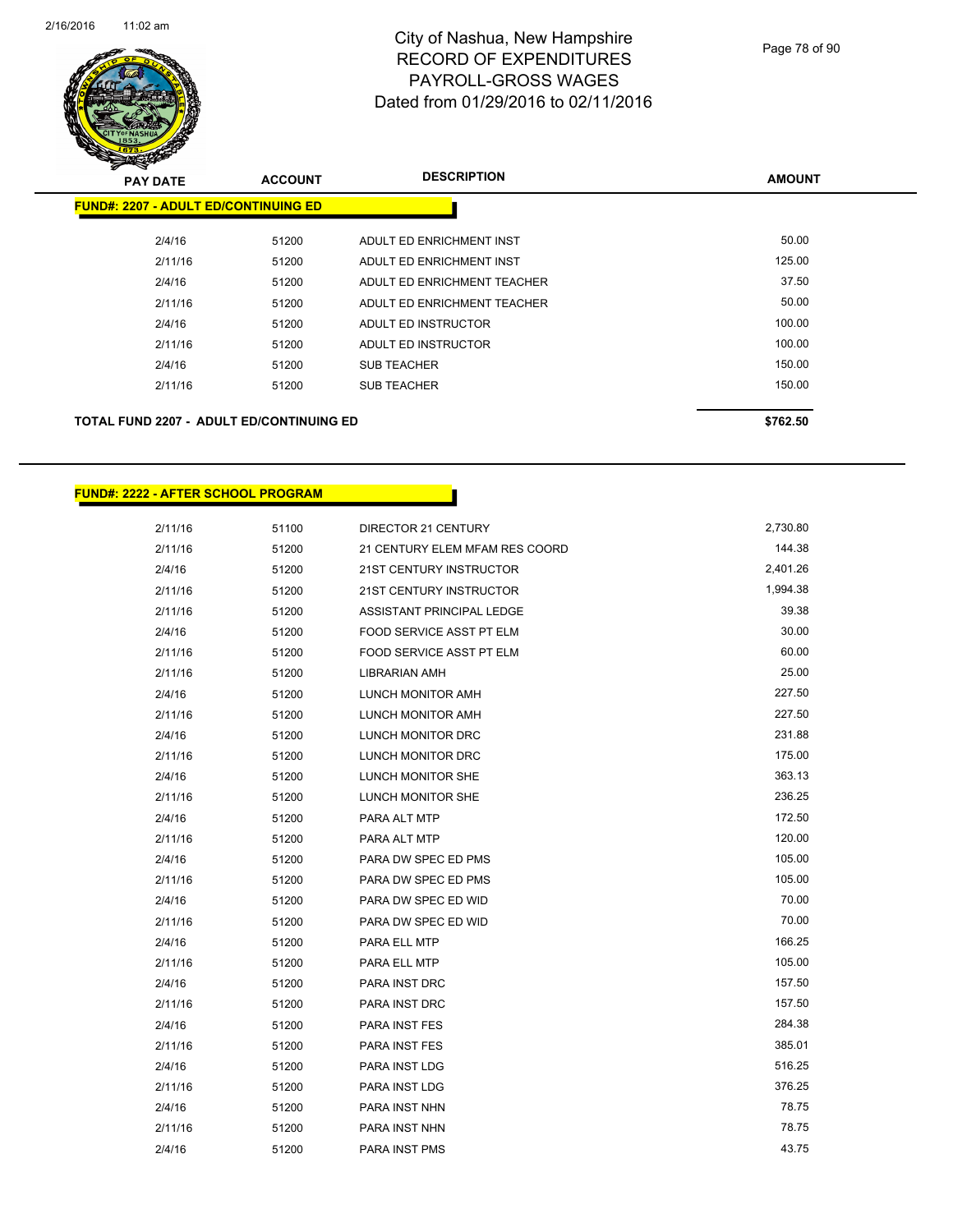

Page 79 of 90

| <b>PAY DATE</b>                           | <b>ACCOUNT</b> | <b>DESCRIPTION</b>         | <b>AMOUNT</b> |
|-------------------------------------------|----------------|----------------------------|---------------|
| <b>FUND#: 2222 - AFTER SCHOOL PROGRAM</b> |                |                            |               |
|                                           |                |                            |               |
| 2/11/16                                   | 51200          | PARA INST PMS              | 43.75         |
| 2/4/16                                    | 51200          | PARA KIND AMH              | 131.25        |
| 2/11/16                                   | 51200          | PARA KIND AMH              | 131.25        |
| 2/4/16                                    | 51200          | PARA PRE SCH BIC           | 105.00        |
| 2/11/16                                   | 51200          | PARA PRE SCH BIC           | 105.00        |
| 2/4/16                                    | 51200          | <b>SUB TEACHER</b>         | 86.25         |
| 2/11/16                                   | 51200          | SUB TEACHER                | 42.50         |
| 2/4/16                                    | 51200          | SUMMER SCHOOL SCIENCE      | 117.50        |
| 2/11/16                                   | 51200          | SUMMER SCHOOL SCIENCE      | 115.00        |
| 2/11/16                                   | 51200          | <b>TEACHER GR1 FES</b>     | 113.75        |
| 2/11/16                                   | 51200          | <b>TEACHER GR2 AMH</b>     | 300.00        |
| 2/11/16                                   | 51200          | <b>TEACHER GR3 DRC</b>     | 150.00        |
| 2/11/16                                   | 51200          | <b>TEACHER GR4 LDG</b>     | 243.13        |
| 2/11/16                                   | 51200          | <b>TEACHER GR6 ELM</b>     | 100.00        |
| 2/11/16                                   | 51200          | <b>TEACHER KIND LDG</b>    | 46.88         |
| 2/11/16                                   | 51200          | <b>TEACHER SPED FES</b>    | 235.00        |
| 2/11/16                                   | 51200          | <b>TEACHER SPED LDG</b>    | 205.00        |
| 2/4/16                                    | 51200          | TECH INTERGRATION ASST FES | 35.00         |
| 2/11/16                                   | 51200          | TECH INTERGRATION ASST FES | 35.00         |
| TOTAL FUND 2222 - AFTER SCHOOL PROGRAM    |                |                            | \$14,219.61   |
|                                           |                |                            |               |
|                                           |                |                            |               |
| <b>FUND#: 2252 - DAY CARE</b>             |                |                            |               |
| 2/11/16                                   | 51100          | PANTHER PRESCHOOL DIRECTOR | 879.90        |
| <b>TOTAL FUND 2252 - DAY CARE</b>         |                |                            | \$879.90      |

| 2/4/16                                    | 51100 | PARA DW SPEC ED SHE | 617.84     |
|-------------------------------------------|-------|---------------------|------------|
| 2/11/16                                   | 51100 | PARA DW SPEC ED SHE | 489.52     |
| <b>TOTAL FUND 2257 - SPECIAL ED LOCAL</b> |       |                     | \$1,107.36 |

| <b>FUND#: 2503 - PARKS &amp; REC PROGRAMS FUND</b> |       |                     |  |
|----------------------------------------------------|-------|---------------------|--|
| 2/4/16                                             | 51100 | PROGRAM COORDINATOR |  |
| 2/11/16                                            | 51100 | PROGRAM COORDINATOR |  |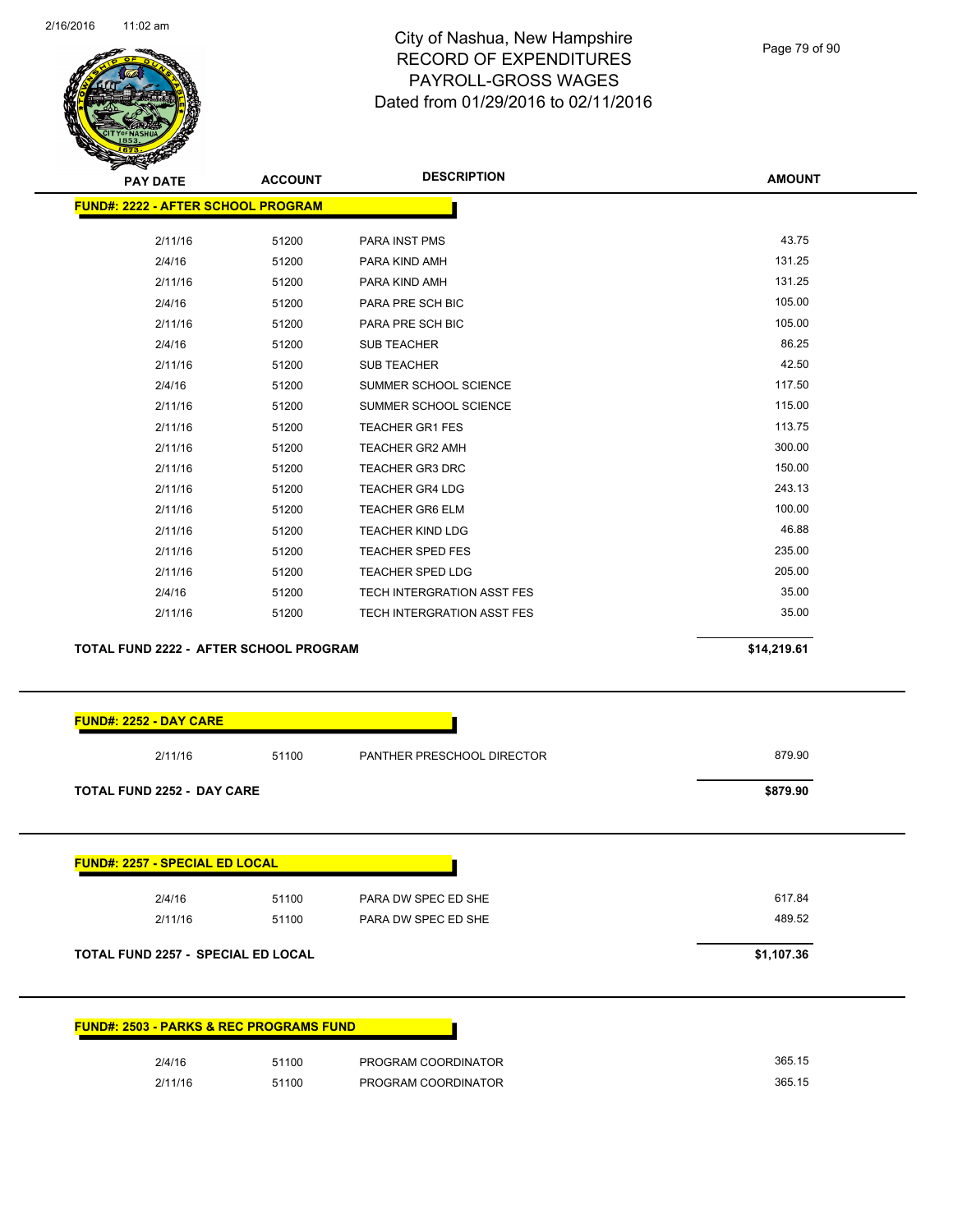| 210/2010 | TT:02 am                                |                                                             | City of Nashua, New Hampshire<br><b>RECORD OF EXPENDITURES</b><br>PAYROLL-GROSS WAGES<br>Dated from 01/29/2016 to 02/11/2016 | Page 80 of 90    |
|----------|-----------------------------------------|-------------------------------------------------------------|------------------------------------------------------------------------------------------------------------------------------|------------------|
|          | <b>PAY DATE</b>                         | <b>ACCOUNT</b>                                              | <b>DESCRIPTION</b>                                                                                                           | <b>AMOUNT</b>    |
|          |                                         | <b>TOTAL FUND 2503 - PARKS &amp; REC PROGRAMS FUND</b>      |                                                                                                                              | \$730.30         |
|          |                                         | <b>FUND#: 2505 - GOVT &amp; EDUCATION CHANNELS FUND</b>     |                                                                                                                              |                  |
|          | 2/4/16                                  | 51100                                                       | ECHANNEL ACCESS ADMINISTRATOR                                                                                                | 1,075.60         |
|          | 2/11/16                                 | 51100                                                       | ECHANNEL ACCESS ADMINISTRATOR                                                                                                | 1,075.60         |
|          | 2/4/16                                  | 51100                                                       | PEG PROGRAM MANAGER                                                                                                          | 1,192.40         |
|          | 2/11/16                                 | 51100                                                       | PEG PROGRAM MANAGER                                                                                                          | 1,192.40         |
|          |                                         | <b>TOTAL FUND 2505 - GOVT &amp; EDUCATION CHANNELS FUND</b> |                                                                                                                              | \$4,536.00       |
|          | <b>FUND#: 3050 - POLICE GRANTS FUND</b> | <b>TOTAL FUND 3030 - EMERGENCY MGMT GRANTS FUND</b>         |                                                                                                                              | \$1,045.03       |
|          |                                         |                                                             |                                                                                                                              |                  |
|          | 2/4/16<br>2/11/16                       | 51100<br>51100                                              | DOMESTIC VIOLENCE ADVOCATE<br>DOMESTIC VIOLENCE ADVOCATE                                                                     | 825.60<br>825.60 |
|          | 2/4/16                                  | 51100                                                       | PATROLMAN ALL RANKS                                                                                                          | 1,292.35         |
|          | 2/11/16                                 | 51100                                                       | PATROLMAN ALL RANKS                                                                                                          | 1,292.35         |
|          | 2/4/16                                  | 51300                                                       | OVERTIME-REGULAR                                                                                                             | 358.84           |
|          | 2/11/16                                 | 51300                                                       | OVERTIME-REGULAR                                                                                                             | 464.89           |
|          |                                         | <b>TOTAL FUND 3050 - POLICE GRANTS FUND</b>                 |                                                                                                                              | \$5,059.63       |
|          |                                         | <b>FUND#: 3068 - COMMUNITY SERVICES GRANTS FUND</b>         |                                                                                                                              |                  |
|          | 2/4/16                                  | 51100                                                       | INTAKE SPECIALIST PROGRAM ASST                                                                                               | 192.10           |
|          | 2/11/16                                 | 51100                                                       | INTAKE SPECIALIST PROGRAM ASST                                                                                               | 192.10           |
|          | 2/4/16                                  | 51100                                                       | PROGRAM ASSISTANT                                                                                                            | 323.90           |
|          | 2/11/16                                 | 51100                                                       | PROGRAM ASSISTANT                                                                                                            | 323.90           |
|          | 2/4/16                                  | 51100                                                       | PUB HEALTH NURSE                                                                                                             | 128.45           |
|          | 2/11/16                                 | 51100                                                       | PUB HEALTH NURSE                                                                                                             | 128.45           |

2/4/16 51100 PUB HEALTH PREPAREDNESS COORD 1,184.60 2/11/16 51100 PUB HEALTH PREPAREDNESS COORD 1,184.60 2/4/16 51100 SMP PROGRAM COORDINATOR 877.25 2/11/16 51100 SMP PROGRAM COORDINATOR 877.25

2/16/2016 11:02 am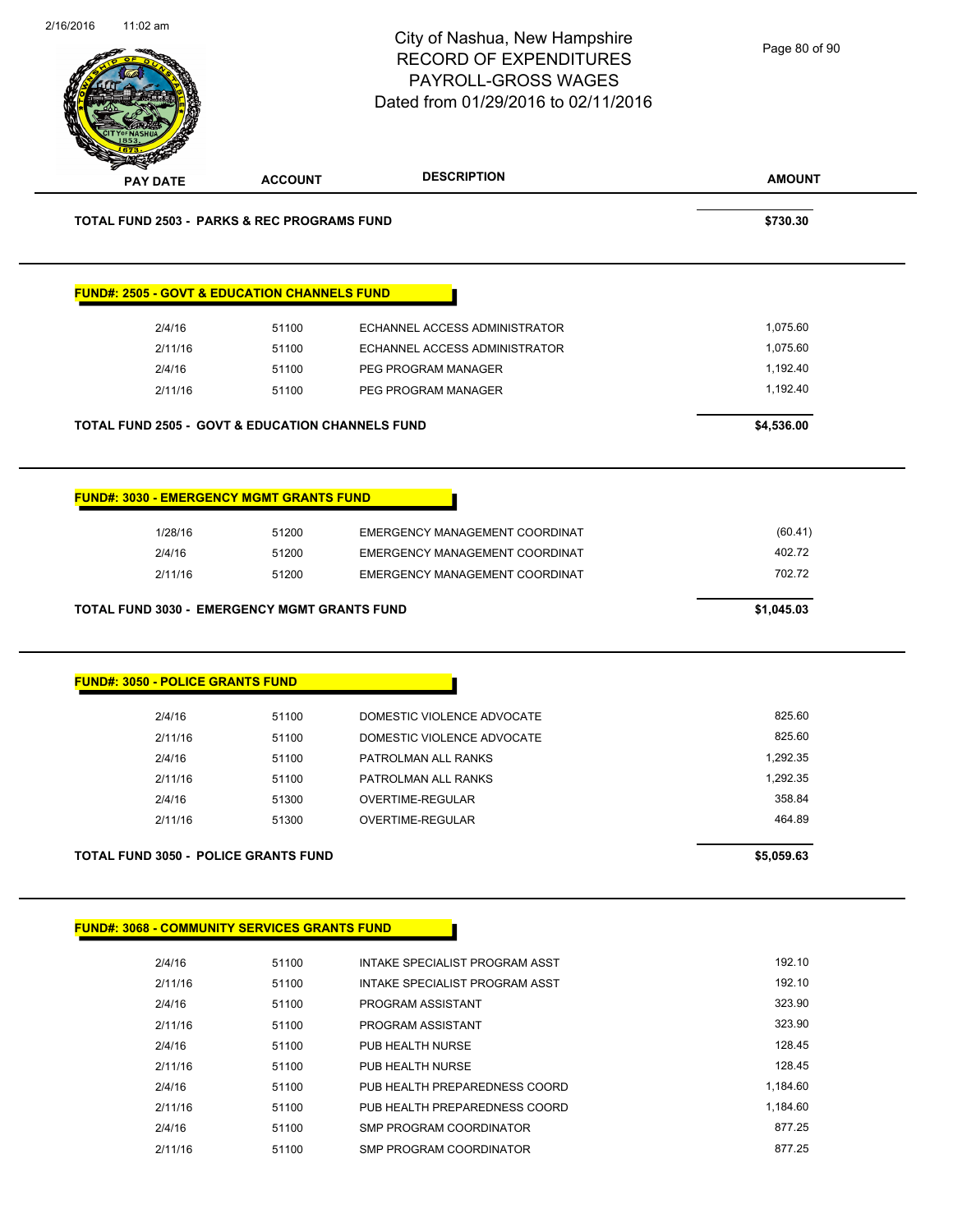

2/11/16 51100 PROGRAM ASSISTANT 485.85 2/4/16 51100 PUB HEALTH NURSE 859.75 2/11/16 51100 PUB HEALTH NURSE 859.75

**TOTAL FUND 3070 - COMMUNITY HEALTH GRANTS FUND \$3,014.20** 

|         | <u> FUND#: 3090 - URBAN PROGRAM GRANTS FUND</u> |                                    |          |
|---------|-------------------------------------------------|------------------------------------|----------|
| 2/4/16  | 51100                                           | <b>CODE ENFORCEMENT OFFICER II</b> | 739.85   |
| 2/11/16 | 51100                                           | CODE ENFORCEMENT OFFICER II        | 739.85   |
| 2/4/16  | 51100                                           | <b>GRANT MGMT SPECIALIST</b>       | 1,007.95 |
| 2/11/16 | 51100                                           | <b>GRANT MGMT SPECIALIST</b>       | 1,007.95 |
| 2/4/16  | 51100                                           | INTAKE SPECIALIST PROGRAM ASST     | 768.30   |
| 2/11/16 | 51100                                           | INTAKE SPECIALIST PROGRAM ASST     | 768.30   |
| 2/4/16  | 51100                                           | <b>MANAGER URBAN PROGRAMS</b>      | 1,493.05 |
| 2/11/16 | 51100                                           | <b>MANAGER URBAN PROGRAMS</b>      | 1,493.05 |
| 2/4/16  | 51100                                           | PROGRAM COORDINATOR LP&HH          | 2,270.11 |
| 2/11/16 | 51100                                           | PROGRAM COORDINATOR LP&HH          | 1,171.15 |
| 2/4/16  | 51100                                           | PROJECT ADMINISTRATOR              | 1,218.50 |
| 2/11/16 | 51100                                           | PROJECT ADMINISTRATOR              | 1,218.50 |
| 2/4/16  | 51100                                           | PROJECT ADMINISTRATOR LP&HH        | 3,650.50 |
| 2/11/16 | 51100                                           | PROJECT ADMINISTRATOR LP&HH        | 1,148.20 |

**TOTAL FUND 3090 - URBAN PROGRAM GRANTS FUND \$18,695.26** 

|  |  |  |  |  | <b>FUND#: 3120 - TRANSIT GRANTS FUND</b> |  |
|--|--|--|--|--|------------------------------------------|--|
|--|--|--|--|--|------------------------------------------|--|

| 2/4/16  | 51100 | TRANSIT FINANCE COORDINATOR          | 1.194.60 |
|---------|-------|--------------------------------------|----------|
| 2/11/16 | 51100 | TRANSIT FINANCE COORDINATOR          | 1,194.60 |
| 2/4/16  | 51100 | TRANSIT FLEET FACILITIES SUPV        | 1.007.95 |
| 2/11/16 | 51100 | <b>TRANSIT FLEET FACILITIES SUPV</b> | 1.007.95 |
| 2/4/16  | 51100 | <b>TRANSIT MECHANICS</b>             | 1,853.55 |
| 2/11/16 | 51100 | <b>TRANSIT MECHANICS</b>             | 2,376.86 |
| 2/4/16  | 51100 | TRANSIT OPER MKTG SUPV               | 1.044.25 |
| 2/11/16 | 51100 | TRANSIT OPER MKTG SUPV               | 1.044.25 |
| 2/4/16  | 51100 | TRANSIT OPERATIONS COORDINATOR       | 905.00   |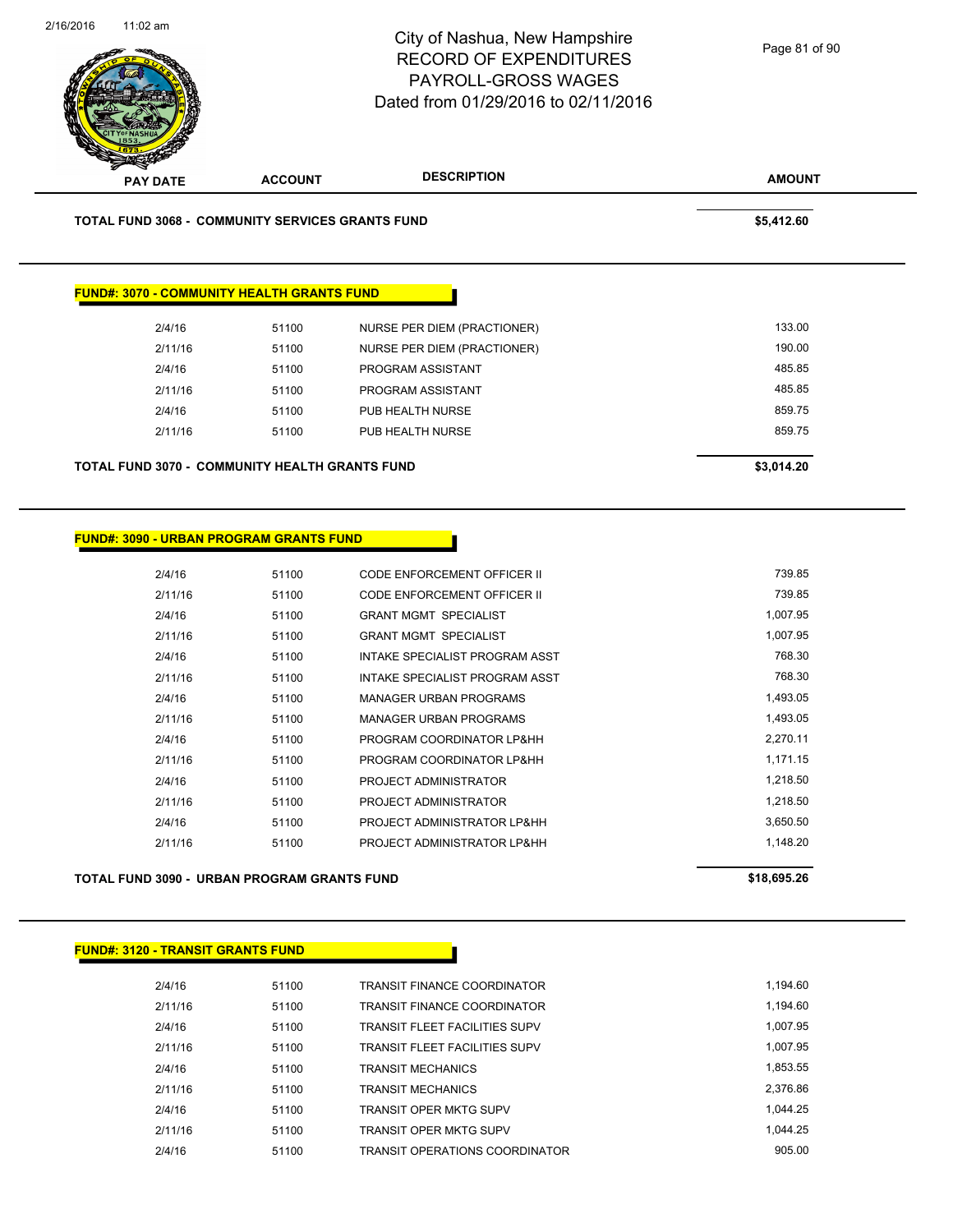

| <b>PAY DATE</b>                              | <b>ACCOUNT</b> | <b>DESCRIPTION</b>                    | <b>AMOUNT</b> |
|----------------------------------------------|----------------|---------------------------------------|---------------|
| <b>FUND#: 3120 - TRANSIT GRANTS FUND</b>     |                |                                       |               |
| 2/11/16                                      | 51100          | <b>TRANSIT OPERATIONS COORDINATOR</b> | 905.00        |
| 2/4/16                                       | 51100          | <b>TRANSIT UTILITY SERVICE WORKER</b> | 676.95        |
| 2/11/16                                      | 51100          | <b>TRANSIT UTILITY SERVICE WORKER</b> | 676.95        |
| 2/4/16                                       | 51100          | <b>TRANSPORTATION DEPT MANAGER</b>    | 1,299.20      |
| 2/11/16                                      | 51100          | <b>TRANSPORTATION DEPT MANAGER</b>    | 1,299.20      |
| 2/4/16                                       | 51200          | <b>TRANSIT UTILITY SERVICE WORKER</b> | 239.08        |
| 2/11/16                                      | 51200          | <b>TRANSIT UTILITY SERVICE WORKER</b> | 156.77        |
| 2/11/16                                      | 51300          | OVERTIME-REGULAR                      | 12.69         |
| <b>TOTAL FUND 3120 - TRANSIT GRANTS FUND</b> |                |                                       | \$16,894.85   |

#### **FUND#: 3800 - SCHOOL GRANTS FUND**

| 2/11/16 | 51100 | 21 CENTURY ELEM MFAM RES COORD | 6,039.90 |
|---------|-------|--------------------------------|----------|
| 2/11/16 | 51100 | ASSISTANT PRINCIPAL AMH        | 1,403.90 |
| 2/11/16 | 51100 | ASSISTANT PRINCIPAL BIR        | 1,403.90 |
| 2/11/16 | 51100 | ASSISTANT PRINCIPAL BRO        | 1,451.90 |
| 2/11/16 | 51100 | ASSISTANT PRINCIPAL DR CRSP    | 1,476.00 |
| 2/11/16 | 51100 | ASSISTANT PRINCIPAL SHE        | 1,451.90 |
| 2/11/16 | 51100 | AYP FACILITATOR FES            | 2,873.00 |
| 2/4/16  | 51100 | CLERICAL 21 CENTURY            | 741.25   |
| 2/11/16 | 51100 | CLERICAL 21 CENTURY            | 665.63   |
| 2/11/16 | 51100 | DIRECTOR PRE SCHOOL            | 5,316.80 |
| 2/11/16 | 51100 | <b>DIRECTOR TITLE 1</b>        | 3,279.50 |
| 2/11/16 | 51100 | DW TECHNOLOGY PEER COACH       | 2,960.00 |
| 2/11/16 | 51100 | <b>GUIDANCE COUNSELOR FES</b>  | 2,626.20 |
| 2/11/16 | 51100 | GUIDANCE COUNSELOR NHN         | 1,017.30 |
| 2/11/16 | 51100 | GUIDANCE COUNSELOR NHS         | 1,583.10 |
| 2/11/16 | 51100 | <b>INTRUCTIONAL LEADER FES</b> | 2,609.10 |
| 2/11/16 | 51100 | OFFICE MANAGER TITLE 1         | 1,499.90 |
| 2/4/16  | 51100 | PARA DW SPEC ED WID            | 488.31   |
| 2/11/16 | 51100 | PARA DW SPEC ED WID            | 512.13   |
| 2/4/16  | 51100 | <b>PARA INST FES</b>           | 2,078.89 |
| 2/11/16 | 51100 | PARA INST FES                  | 1,882.15 |
| 2/4/16  | 51100 | PARA INST LDG                  | 529.80   |
| 2/11/16 | 51100 | PARA INST LDG                  | 529.80   |
| 2/4/16  | 51100 | PARA INST MTP                  | 394.95   |
| 2/11/16 | 51100 | PARA INST MTP                  | 312.14   |
| 2/4/16  | 51100 | PARA KIND FES                  | 414.19   |
| 2/11/16 | 51100 | PARA KIND FES                  | 329.32   |
| 2/4/16  | 51100 | PARA TTI AMH                   | 565.14   |
| 2/11/16 | 51100 | PARA TTI AMH                   | 446.64   |
| 2/4/16  | 51100 | PARA TTI DRC                   | 1,233.27 |
| 2/11/16 | 51100 | PARA TTI DRC                   | 964.96   |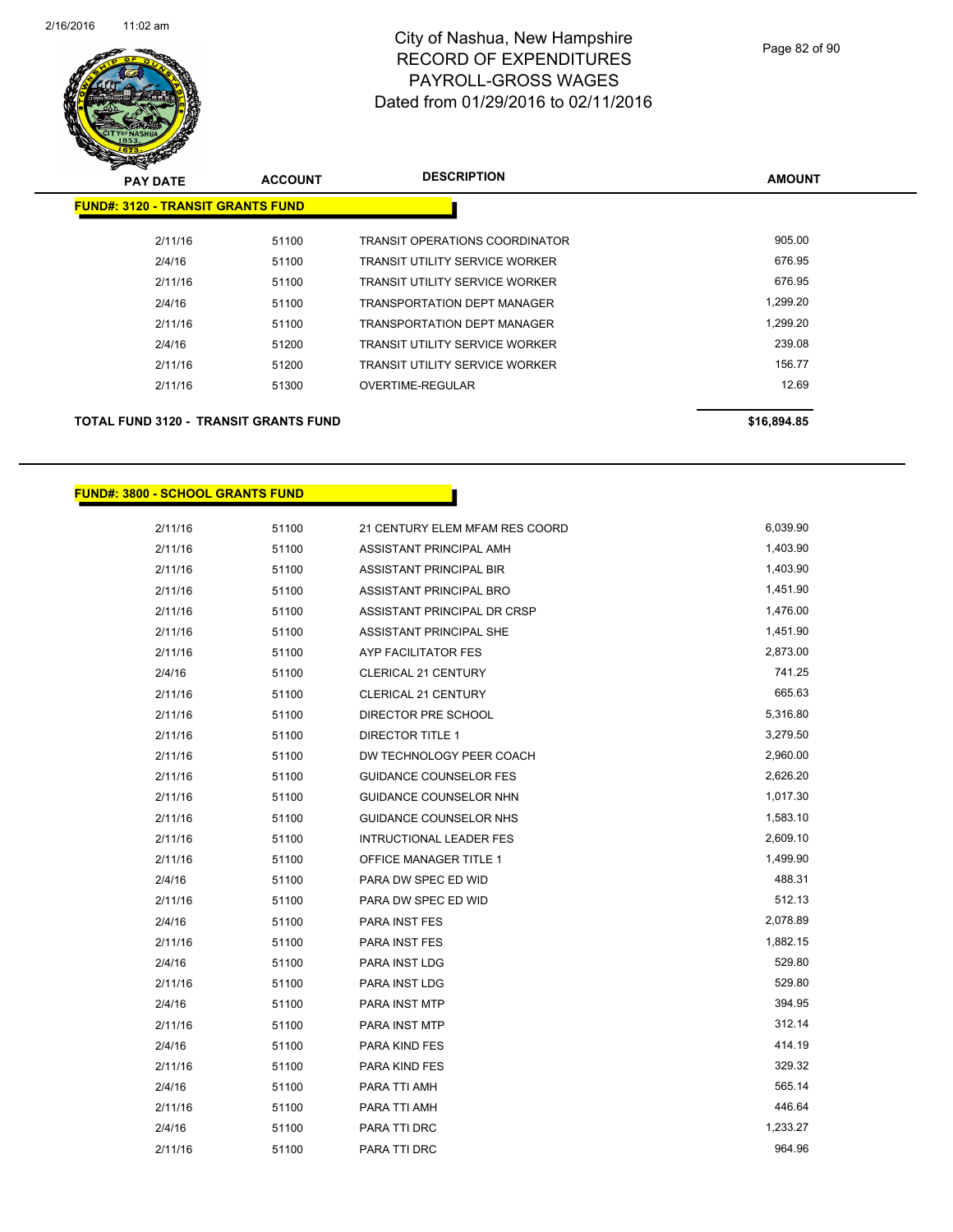

Page 83 of 90

| <b>PAY DATE</b>                         | <b>ACCOUNT</b> | <b>DESCRIPTION</b>                  | <b>AMOUNT</b> |
|-----------------------------------------|----------------|-------------------------------------|---------------|
| <b>FUND#: 3800 - SCHOOL GRANTS FUND</b> |                |                                     |               |
|                                         |                |                                     |               |
| 2/4/16                                  | 51100          | PARA TTI LDG                        | 1,623.61      |
| 2/11/16                                 | 51100          | PARA TTI LDG                        | 1,526.76      |
| 2/4/16                                  | 51100          | PARA TTI NURSERY                    | 1,134.90      |
| 2/11/16                                 | 51100          | PARA TTI NURSERY                    | 975.96        |
| 2/4/16                                  | 51100          | PARA VOC NHS                        | 414.95        |
| 2/11/16                                 | 51100          | PARA VOC NHS                        | 410.62        |
| 2/11/16                                 | 51100          | PEER COACH SCIENCE                  | 4,177.50      |
| 2/11/16                                 | 51100          | TEACHER DWSE BRO                    | 3,639.30      |
| 2/11/16                                 | 51100          | TEACHER DWSE CHA                    | 3,633.19      |
| 2/11/16                                 | 51100          | TEACHER DWSE ELM                    | 1,683.50      |
| 2/11/16                                 | 51100          | <b>TEACHER GR1 AMH</b>              | 1,622.40      |
| 2/11/16                                 | 51100          | <b>TEACHER GR5 BRO</b>              | 1,270.10      |
| 2/11/16                                 | 51100          | <b>TEACHER KIND MTP</b>             | 1,622.40      |
| 2/11/16                                 | 51100          | <b>TEACHER MATH FMS</b>             | 1,878.90      |
| 2/11/16                                 | 51100          | TEACHER PRESCHOOL NHS               | 1,580.20      |
| 2/11/16                                 | 51100          | <b>TEACHER SPED AMH</b>             | 1,949.70      |
| 2/11/16                                 | 51100          | TEACHER SPED BIC                    | 1,810.20      |
| 2/11/16                                 | 51100          | <b>TEACHER SPED DRC</b>             | 1,810.20      |
| 2/11/16                                 | 51100          | TEACHER SPED ELM                    | 1,683.50      |
| 2/11/16                                 | 51100          | <b>TEACHER SPED FES</b>             | 6,421.30      |
| 2/11/16                                 | 51100          | <b>TEACHER SPED FMS</b>             | 1,694.50      |
| 2/11/16                                 | 51100          | <b>TEACHER SPED LDG</b>             | 1,949.70      |
| 2/11/16                                 | 51100          | TEACHER SPED MDE                    | 3,979.40      |
| 2/11/16                                 | 51100          | TEACHER SPED NHN                    | 7,328.40      |
| 2/11/16                                 | 51100          | <b>TEACHER SPED NHS</b>             | 8,167.70      |
| 2/11/16                                 | 51100          | <b>TEACHER SPED NSE</b>             | 4,004.30      |
| 2/11/16                                 | 51100          | <b>TEACHER SPED PMS</b>             | 3,577.30      |
| 2/11/16                                 | 51100          | <b>TEACHER TEAM FACILITATOR MTP</b> | 2,034.50      |
| 2/11/16                                 | 51200          | ADULT ED DIPOLMA TEACHER            | 75.00         |
| 2/11/16                                 | 51200          | ADULT ED ENRICHMENT TEACHER         | 325.00        |
| 2/11/16                                 | 51200          | ADULT ED INSTRUCTOR                 | 250.00        |
| 2/11/16                                 | 51200          | ASST SYSTEMS ADMIN FULL YEAR        | 162.50        |
| 2/4/16                                  | 51200          | ELL TUTOR                           | 200.00        |
| 2/4/16                                  | 51200          | <b>FAMILY LIAISON</b>               | 393.75        |
| 2/11/16                                 | 51200          | <b>FAMILY LIAISON</b>               | 225.00        |
| 2/11/16                                 | 51200          | FOCUS MONITORING DATA ANALYST       | 1,789.90      |
| 2/11/16                                 | 51200          | GUIDANCE COUNSELOR NHS              | 50.00         |
| 2/4/16                                  | 51200          | HOME SCHOOL CORD TTI                | 3,531.79      |
| 2/11/16                                 | 51200          | HOME SCHOOL CORD TTI                | 2,810.47      |
| 2/11/16                                 | 51200          | <b>LIBRARIAN NHN</b>                | 100.00        |
| 2/11/16                                 | 51200          | <b>LIBRARIAN NHS</b>                | 50.00         |
| 2/4/16                                  | 51200          | PARA DW SPEC ED BIR                 | 17.50         |
| 2/11/16                                 | 51200          | PARA DW SPEC ED BIR                 | 17.50         |
| 2/11/16                                 | 51200          | PARA DW SPEC ED WID                 | 119.10        |
| 2/4/16                                  | 51200          | PARA ELL ELM                        | 17.50         |
|                                         |                |                                     |               |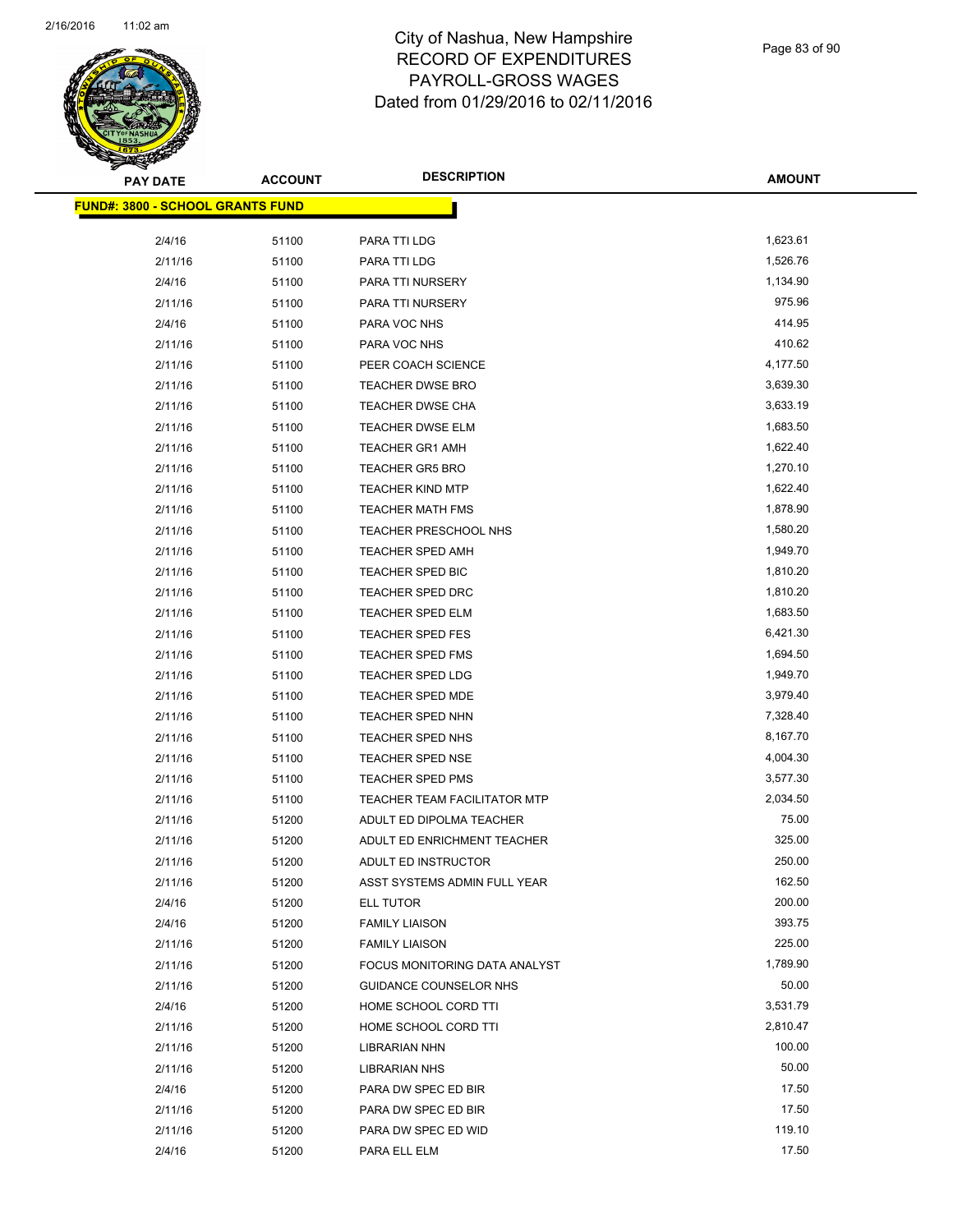

Page 84 of 90

| <b>PAY DATE</b>                         | <b>ACCOUNT</b> | <b>DESCRIPTION</b>                               | <b>AMOUNT</b>    |
|-----------------------------------------|----------------|--------------------------------------------------|------------------|
| <b>FUND#: 3800 - SCHOOL GRANTS FUND</b> |                |                                                  |                  |
|                                         |                |                                                  |                  |
| 2/11/16                                 | 51200          | PARA ELL ELM                                     | 17.50            |
| 2/4/16                                  | 51200          | PARA ELL PMS                                     | 140.00           |
| 2/4/16                                  | 51200          | PARA INST BIR                                    | 52.50            |
| 2/11/16                                 | 51200          | PARA INST BIR                                    | 52.50            |
| 2/4/16                                  | 51200          | PARA INST FES                                    | 122.50           |
| 2/11/16                                 | 51200          | PARA INST FES                                    | 63.70            |
| 2/4/16                                  | 51200          | PARA INST SHE                                    | 131.25           |
| 2/11/16                                 | 51200          | PARA INST SHE                                    | 131.25           |
| 2/4/16                                  | 51200          | PARA TTI DRC                                     | 52.50            |
| 2/11/16                                 | 51200          | PARA TTI DRC                                     | 52.50            |
| 2/11/16                                 | 51200          | <b>SUB TEACHER</b>                               | 50.00            |
| 2/11/16                                 | 51200          | <b>TEACHER BUSINESS NHN</b>                      | 125.00           |
| 2/11/16                                 | 51200          | TEACHER ELL BIR                                  | 50.00            |
| 2/11/16                                 | 51200          | <b>TEACHER ELL ELM</b>                           | 325.00           |
| 2/11/16                                 | 51200          | TEACHER ELL FES                                  | 50.00            |
| 2/11/16                                 | 51200          | TEACHER ELL FMS                                  | 75.00            |
| 2/11/16                                 | 51200          | TEACHER ELL NHN                                  | 50.00            |
| 2/11/16                                 | 51200          | <b>TEACHER ELL PMS</b>                           | 200.00           |
| 2/11/16                                 | 51200          | TEACHER ELL SHE                                  | 150.00           |
| 2/11/16                                 | 51200          | <b>TEACHER ENGLISH NHN</b>                       | 125.00           |
| 2/11/16                                 | 51200          | TEACHER FOREIGN LANG NHN                         | 50.00            |
| 2/11/16                                 | 51200          | TEACHER GR1 DRC                                  | 25.00            |
| 2/11/16                                 | 51200          | <b>TEACHER GR1 FES</b>                           | 100.00           |
| 2/11/16                                 | 51200          | <b>TEACHER GR2 AMH</b>                           | 200.00           |
| 2/11/16                                 | 51200          | <b>TEACHER GR2 FES</b>                           | 75.00<br>225.00  |
| 2/11/16                                 | 51200          | <b>TEACHER GR2 SHE</b>                           |                  |
| 2/11/16                                 | 51200          | <b>TEACHER GR3 AMH</b>                           | 200.00<br>100.00 |
| 2/11/16                                 | 51200          | TEACHER GR3 BIC                                  | 93.75            |
| 2/11/16                                 | 51200          | <b>TEACHER GR3 FES</b><br><b>TEACHER GR4 BIR</b> | 75.00            |
| 2/11/16<br>2/11/16                      | 51200          |                                                  | 250.00           |
| 2/11/16                                 | 51200          | <b>TEACHER GR4 FES</b><br><b>TEACHER GR5 BIC</b> | 100.00           |
| 2/11/16                                 | 51200<br>51200 | <b>TEACHER GR6 FMS</b>                           | 50.00            |
| 2/11/16                                 | 51200          | <b>TEACHER KIND FES</b>                          | 50.00            |
| 2/11/16                                 | 51200          | <b>TEACHER MATH ELM</b>                          | 25.00            |
| 2/11/16                                 | 51200          | <b>TEACHER MATH FMS</b>                          | 75.00            |
| 2/11/16                                 | 51200          | TEACHER MATH NHN                                 | 200.00           |
| 2/11/16                                 | 51200          | <b>TEACHER MATH NHS</b>                          | 125.00           |
| 2/11/16                                 | 51200          | <b>TEACHER SCIENCE ELM</b>                       | 50.00            |
| 2/11/16                                 | 51200          | <b>TEACHER SCIENCE NHN</b>                       | 50.00            |
| 2/11/16                                 | 51200          | <b>TEACHER SCIENCE NHS</b>                       | 200.00           |
| 2/11/16                                 | 51200          | TEACHER SOCIAL STUDIES NHN                       | 350.00           |
| 2/11/16                                 | 51200          | TEACHER SPED BIC                                 | 50.00            |
| 2/11/16                                 | 51200          | <b>TEACHER SPED NHS</b>                          | 200.00           |
| 2/11/16                                 | 51200          | <b>TEACHER SPED PMS</b>                          | 200.00           |
|                                         |                |                                                  |                  |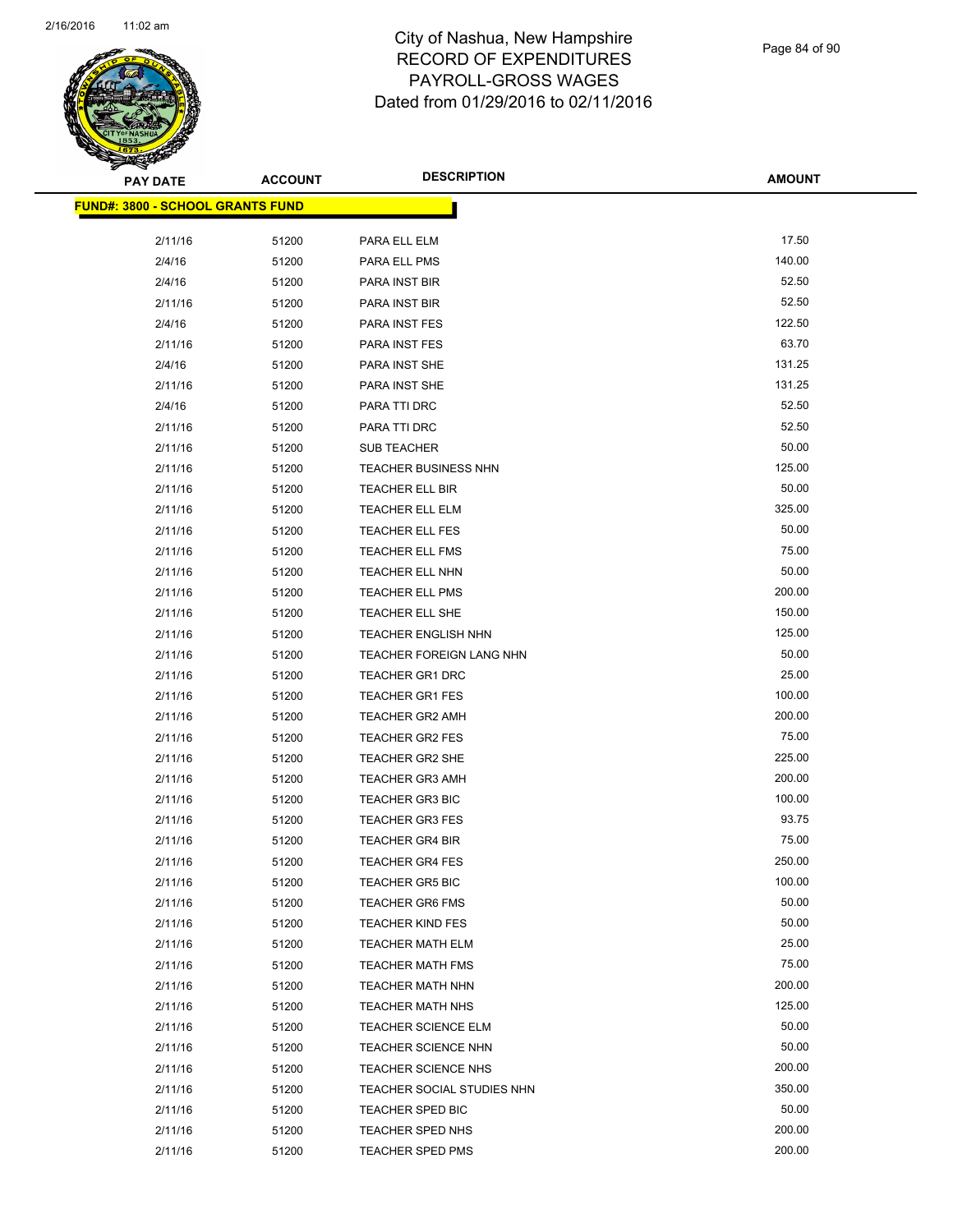

Page 85 of 90

|                                                                                                                                                             | <b>ACCOUNT</b> | <b>DESCRIPTION</b>                | <b>AMOUNT</b> |
|-------------------------------------------------------------------------------------------------------------------------------------------------------------|----------------|-----------------------------------|---------------|
| <b>FUND#: 3800 - SCHOOL GRANTS FUND</b>                                                                                                                     |                |                                   |               |
| 2/11/16                                                                                                                                                     | 51200          | <b>TEACHER TTI AMH</b>            | 8,149.20      |
| 2/11/16                                                                                                                                                     | 51200          | <b>TEACHER TTI FES</b>            | 6,612.70      |
| 2/11/16                                                                                                                                                     | 51200          | <b>TEACHER TTI LDG</b>            | 9,664.79      |
| 2/11/16                                                                                                                                                     | 51200          | <b>TEACHER TTI MTP</b>            | 5,136.70      |
| 2/11/16                                                                                                                                                     | 51200          | <b>TEACHER TTI NURSERY</b>        | 4,770.50      |
| 2/11/16                                                                                                                                                     | 51200          | <b>TEACHER TTIDRC</b>             | 8,396.30      |
| 2/11/16                                                                                                                                                     | 51650          | ADDITIONAL HOURS                  | 8,605.00      |
| <b>TOTAL FUND 3800 - SCHOOL GRANTS FUND</b>                                                                                                                 |                |                                   | \$189,291.11  |
| <b>FUND#: 3810 - FOOD SERVICE GRANTS FUND</b>                                                                                                               |                |                                   |               |
| 2/4/16                                                                                                                                                      | 51300          | OVERTIME-REGULAR                  | 681.23        |
| 2/11/16                                                                                                                                                     | 51300          | OVERTIME-REGULAR                  | 1,283.41      |
| <b>TOTAL FUND 3810 - FOOD SERVICE GRANTS FUND</b>                                                                                                           |                |                                   | \$1,964.64    |
|                                                                                                                                                             |                |                                   |               |
|                                                                                                                                                             |                |                                   |               |
| 2/4/16                                                                                                                                                      | 51100          | PARKING ENFORCEMENT SPEC          | 3,226.60      |
| 2/11/16                                                                                                                                                     | 51100          | PARKING ENFORCEMENT SPEC          | 3,226.60      |
| 2/4/16                                                                                                                                                      | 51100          | PV/MV COORDINATOR                 | 833.70        |
| 2/11/16                                                                                                                                                     | 51100          | PV/MV COORDINATOR                 | 833.70        |
| 2/4/16                                                                                                                                                      | 51100          | <b>VEHICLE REGISTRATION CLERK</b> | 279.25        |
| 2/11/16                                                                                                                                                     | 51100          | <b>VEHICLE REGISTRATION CLERK</b> | 279.25        |
| 2/4/16                                                                                                                                                      | 51200          | <b>VEHICLE REGISTRATION CLERK</b> | 680.25        |
| 2/11/16                                                                                                                                                     | 51200          | <b>VEHICLE REGISTRATION CLERK</b> | 913.69        |
| 2/4/16                                                                                                                                                      | 51300          | OVERTIME-REGULAR                  | 122.83        |
| 2/11/16                                                                                                                                                     | 51300          | OVERTIME-REGULAR                  | 66.42         |
| 1/28/16                                                                                                                                                     | 51390          | <b>OVERTIME-OTHER</b>             | (15.12)       |
| 2/11/16                                                                                                                                                     | 51390          | OVERTIME-OTHER                    | 528.90        |
|                                                                                                                                                             |                |                                   | \$10,976.07   |
|                                                                                                                                                             |                |                                   |               |
| <b>FUND#: 4005 - TRAFFIC VIOLATIONS FUND</b><br><b>TOTAL FUND 4005 - TRAFFIC VIOLATIONS FUND</b><br><b>FUND#: 4010 - MOTOR VEHICLE ADMIN FUND</b><br>2/4/16 | 51100          | <b>VEHICLE REGISTRATION CLERK</b> | 826.35        |

2/4/16 51300 OVERTIME-REGULAR 5.13 2/11/16 51300 OVERTIME-REGULAR 2.61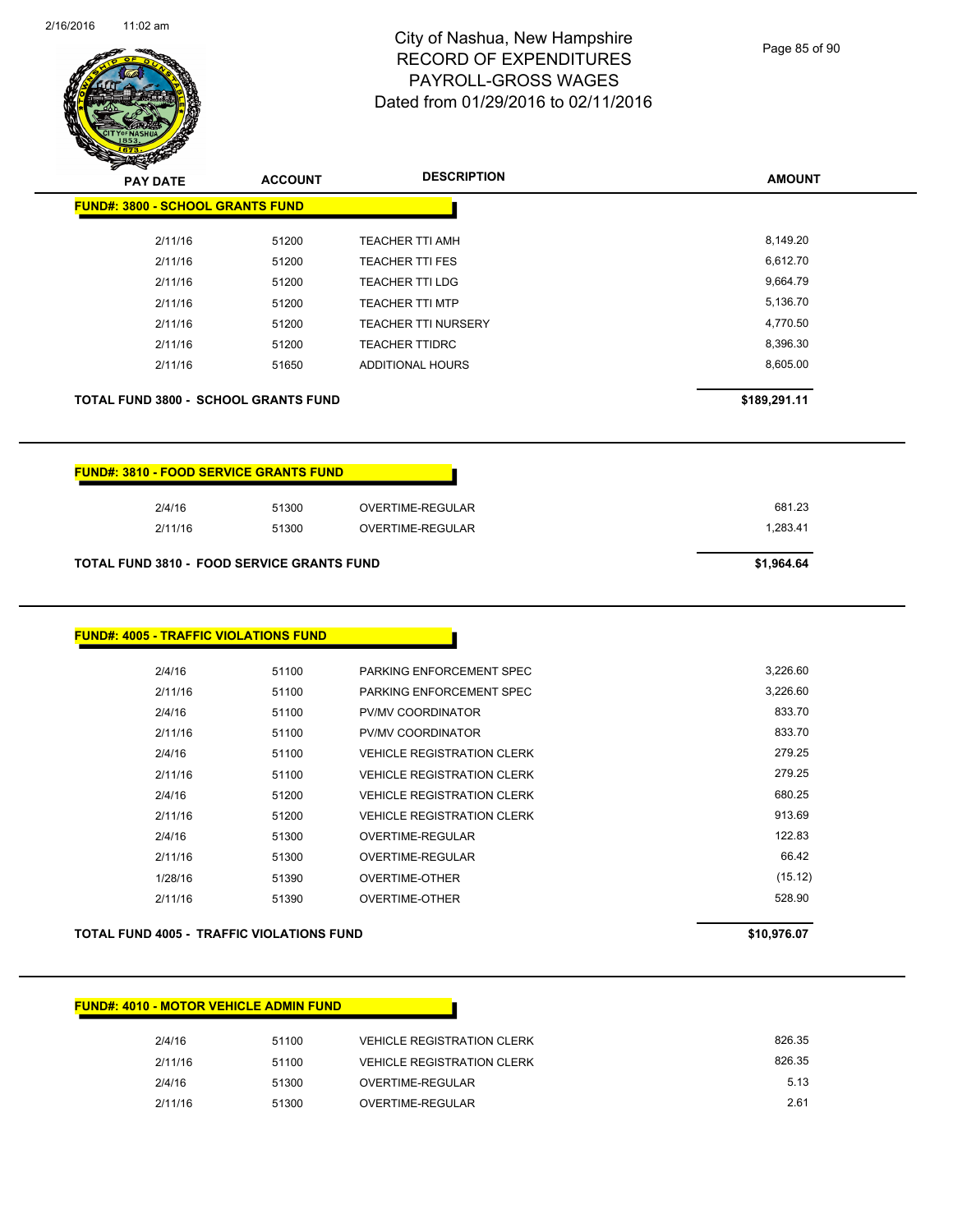|                                                           |                | City of Nashua, New Hampshire<br><b>RECORD OF EXPENDITURES</b><br>PAYROLL-GROSS WAGES<br>Dated from 01/29/2016 to 02/11/2016 | Page 86 of 90        |
|-----------------------------------------------------------|----------------|------------------------------------------------------------------------------------------------------------------------------|----------------------|
| PAY DATE                                                  | <b>ACCOUNT</b> | <b>DESCRIPTION</b>                                                                                                           | <b>AMOUNT</b>        |
| TOTAL FUND 4010 - MOTOR VEHICLE ADMIN FUND                |                |                                                                                                                              | \$1,660.44           |
| <b>FUND#: 4030 - POLICE SPECIAL DETAILS FUND</b>          |                |                                                                                                                              |                      |
| 2/4/16                                                    | 51200          | <b>OUTSIDE DETAIL SPEC PT</b>                                                                                                | 618.04               |
| 2/11/16                                                   | 51200          | OUTSIDE DETAIL SPEC PT                                                                                                       | 618.04               |
| 2/4/16                                                    | 51712          | SPECIAL DETAIL                                                                                                               | 3,676.98             |
| 2/11/16                                                   | 51712          | <b>SPECIAL DETAIL</b>                                                                                                        | 3,430.67             |
| <b>TOTAL FUND 4030 - POLICE SPECIAL DETAILS FUND</b>      |                |                                                                                                                              | \$8,343.73           |
|                                                           |                |                                                                                                                              |                      |
| 2/11/16<br>TOTAL FUND 4035 - POLICE OVERTIME BILLING FUND | 51300          | OVERTIME-REGULAR                                                                                                             | 767.71<br>\$2,211.53 |
| <b>FUND#: 4065 - FIRE WATCHGUARDS FUND</b>                |                |                                                                                                                              |                      |
| 2/4/16                                                    | 51712          | <b>SPECIAL DETAIL</b>                                                                                                        | 266.16               |
| <b>TOTAL FUND 4065 - FIRE WATCHGUARDS FUND</b>            |                |                                                                                                                              | \$266.16             |
| <b>FUND#: 6000 - SOLID WASTE FUND</b>                     |                |                                                                                                                              |                      |
|                                                           |                |                                                                                                                              | 162.65               |
| 2/4/16<br>2/11/16                                         | 51100<br>51100 | ACCOUNTING COMPLIANCE MGR<br>ACCOUNTING COMPLIANCE MGR                                                                       | 162.65               |
| 2/4/16                                                    | 51100          | ADMINISTRATIVE ASSISTANT I                                                                                                   | 666.90               |
| 2/11/16                                                   | 51100          | ADMINISTRATIVE ASSISTANT I                                                                                                   | 662.73               |
| 2/4/16                                                    | 51100          | ADMINISTRATIVE ASSISTANT II                                                                                                  | 792.54               |
| 2/11/16                                                   | 51100          | ADMINISTRATIVE ASSISTANT II                                                                                                  | 701.86               |
| 2/4/16                                                    | 51100          | AUTOMATED TRASH COLLECTION OPR                                                                                               | 4,809.68             |
| 2/11/16                                                   | 51100          | AUTOMATED TRASH COLLECTION OPR                                                                                               | 4,802.00             |
| 2/4/16                                                    | 51100          | <b>CITY ENGINEER</b>                                                                                                         | 309.10               |
| 2/11/16                                                   | 51100          | <b>CITY ENGINEER</b>                                                                                                         | 309.10               |

2/11/16 51100 COLLECTION EQUIP OPR 7,267.20 2/4/16 51100 COLLECTION EQUIP OPR LANDFILL 951.20 2/11/16 51100 COLLECTION EQUIP OPR LANDFILL 951.20 2/4/16 51100 DEP TREASURER TAX COLLECTOR 239.20 2/11/16 51100 DEP TREASURER TAX COLLECTOR 239.20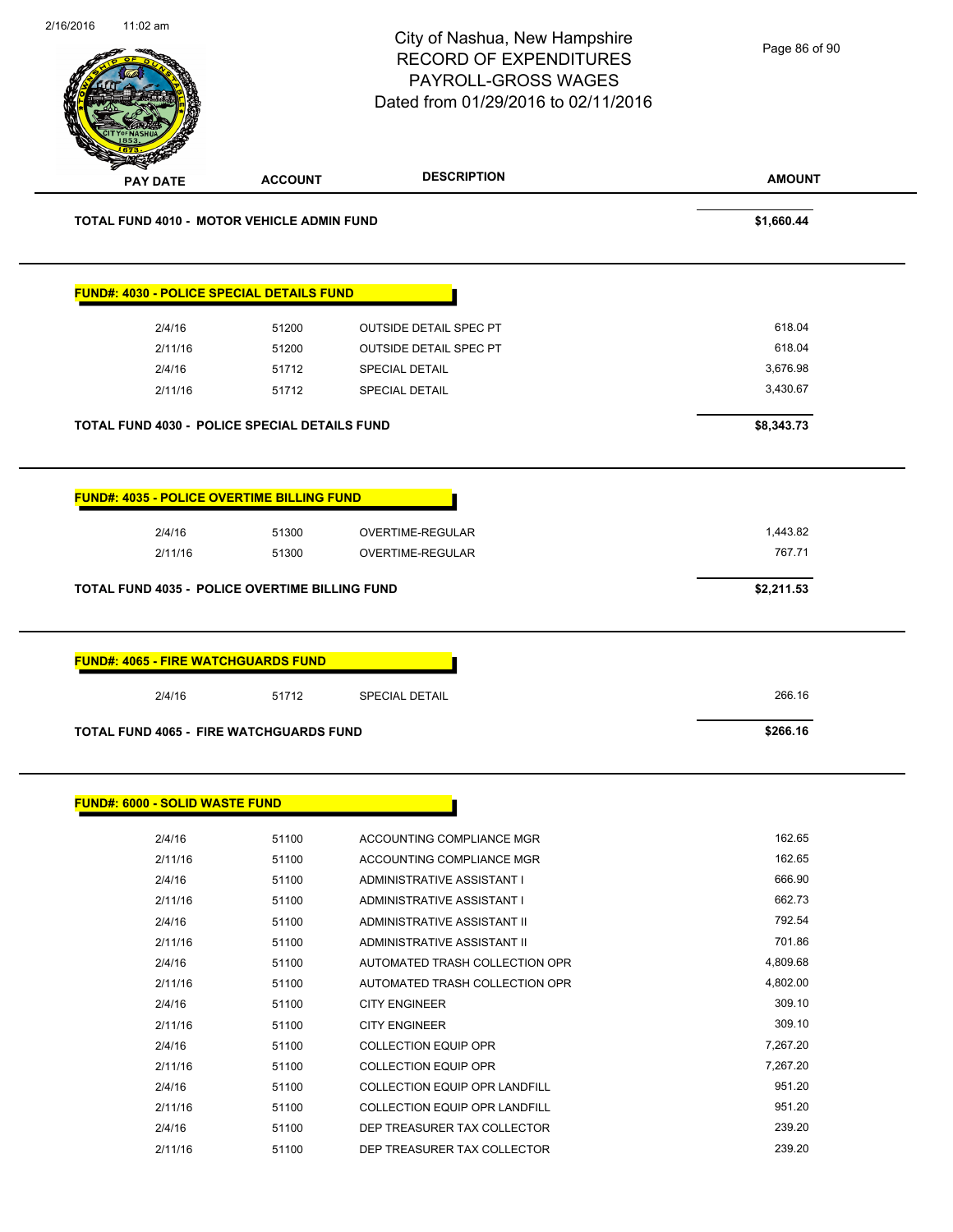

| <b>PAY DATE</b>                | <b>ACCOUNT</b> | <b>DESCRIPTION</b>            | <b>AMOUNT</b> |
|--------------------------------|----------------|-------------------------------|---------------|
| FUND#: 6000 - SOLID WASTE FUND |                |                               |               |
| 2/4/16                         | 51100          | DEPUTY MANAGER OF ENGINEERING | 78.95         |
| 2/11/16                        | 51100          | DEPUTY MANAGER OF ENGINEERING | 78.95         |
| 2/4/16                         | 51100          | <b>DIRECTOR PUBLIC WORKS</b>  | 218.30        |
| 2/11/16                        | 51100          | DIRECTOR PUBLIC WORKS         | 218.30        |
| 2/4/16                         | 51100          | DIVISION OPERATIONS MANAGER   | 181.95        |
| 2/11/16                        | 51100          | DIVISION OPERATIONS MANAGER   | 181.95        |
| 2/4/16                         | 51100          | DPW BILLING ACCOUNTANT        | 463.55        |
| 2/11/16                        | 51100          | DPW BILLING ACCOUNTANT        | 463.55        |
| 2/4/16                         | 51100          | DPW COLLECTIONS SPEC III      | 378.85        |
| 2/11/16                        | 51100          | DPW COLLECTIONS SPEC III      | 378.85        |
| 2/4/16                         | 51100          | DPW CONTRACT ADMINISTRATOR    | 113.48        |
| 2/11/16                        | 51100          | DPW CONTRACT ADMINISTRATOR    | 113.45        |
| 2/4/16                         | 51100          | <b>ENVIRONMENTAL ENGINEER</b> | 1,331.45      |
| 2/11/16                        | 51100          | <b>ENVIRONMENTAL ENGINEER</b> | 1,331.45      |
| 2/4/16                         | 51100          | <b>EQUIPMENT OPR LANDFILL</b> | 6,750.69      |
| 2/11/16                        | 51100          | <b>EQUIPMENT OPR LANDFILL</b> | 6,774.80      |
| 2/4/16                         | 51100          | <b>EXECUTIVE ASSISTANT</b>    | 147.80        |
| 2/11/16                        | 51100          | <b>EXECUTIVE ASSISTANT</b>    | 147.80        |
| 2/4/16                         | 51100          | FINANCE AND ADMIN MANAGER     | 383.40        |
| 2/11/16                        | 51100          | FINANCE AND ADMIN MANAGER     | 743.51        |
| 2/4/16                         | 51100          | FLEET MANAGER STREET DEPT     | 313.55        |
| 2/11/16                        | 51100          | FLEET MANAGER STREET DEPT     | 313.55        |
| 2/4/16                         | 51100          | LICENSED SCALE OPERATOR       | 712.90        |
| 2/11/16                        | 51100          | LICENSED SCALE OPERATOR       | 712.90        |
| 2/4/16                         | 51100          | RECYCLING COORDINATOR         | 1,112.85      |
| 2/11/16                        | 51100          | RECYCLING COORDINATOR         | 1,112.85      |
| 2/4/16                         | 51100          | SOLID WASTE FOREMAN           | 2,419.59      |
| 2/11/16                        | 51100          | SOLID WASTE FOREMAN           | 2,419.59      |
| 2/4/16                         | 51100          | SOLID WASTE TECHNICIAN        | 1,014.70      |
| 2/11/16                        | 51100          | SOLID WASTE TECHNICIAN        | 1,014.70      |
| 2/4/16                         | 51100          | SUPERINTENDENT OF SOLID WASTE | 1,622.10      |
| 2/11/16                        | 51100          | SUPERINTENDENT OF SOLID WASTE | 1,622.10      |
| 2/4/16                         | 51300          | OVERTIME-REGULAR              | 1,714.43      |
| 2/11/16                        | 51300          | OVERTIME-REGULAR              | 5,460.02      |
| 2/4/16                         | 51600          | <b>LONGEVITY</b>              | 600.00        |
|                                |                |                               |               |

#### **TOTAL FUND 6000 - SOLID WASTE FUND \$72,941.27**

| 2/4/16  | 51100 | ACCOUNTING COMPLIANCE MGR   | 325.20 |
|---------|-------|-----------------------------|--------|
| 2/11/16 | 51100 | ACCOUNTING COMPLIANCE MGR   | 325.20 |
| 2/4/16  | 51100 | ADMINISTRATIVE ASSISTANT II | 850.35 |
| 2/11/16 | 51100 | ADMINISTRATIVE ASSISTANT II | 850.36 |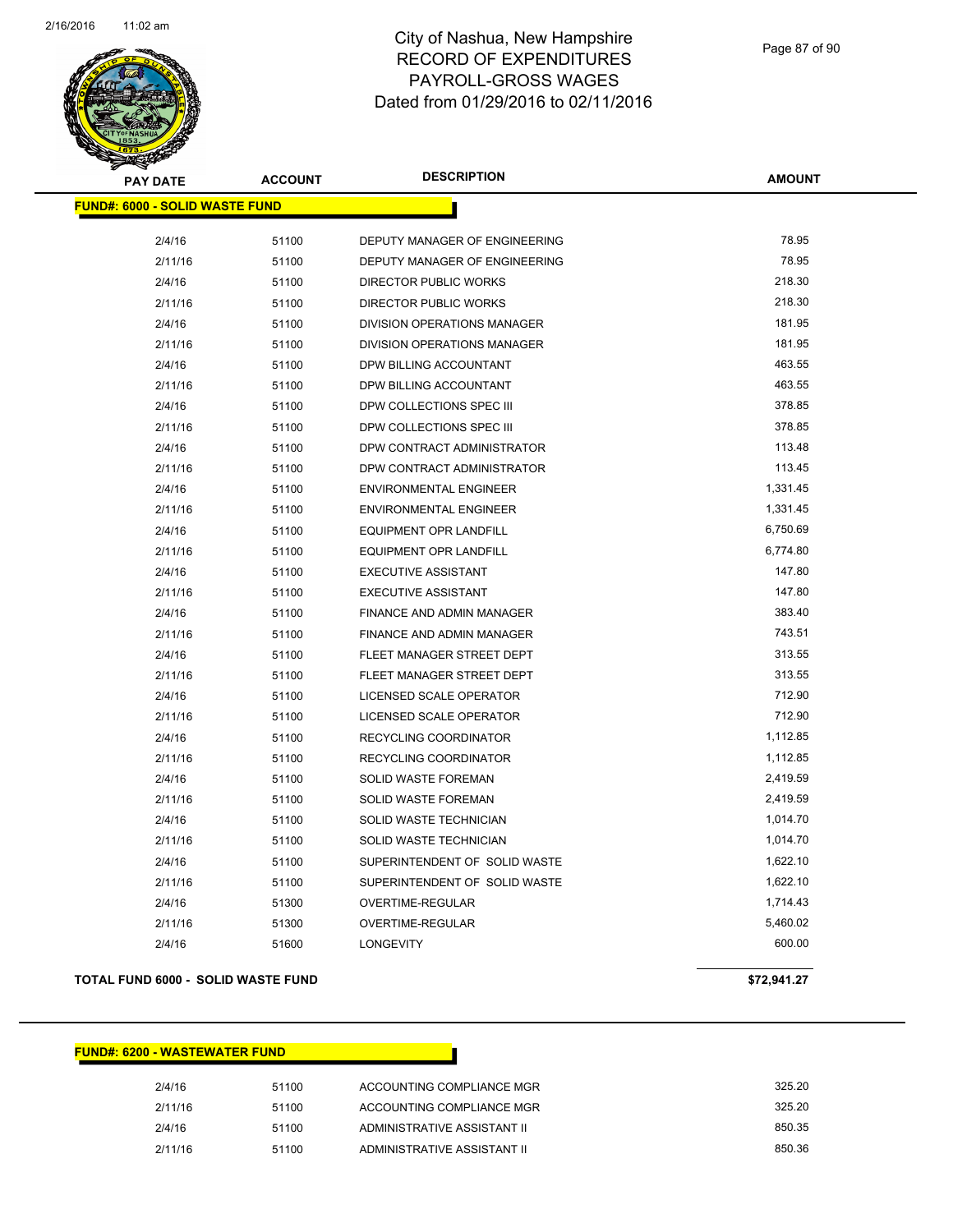

| <b>PAY DATE</b>                       | <b>ACCOUNT</b> | <b>DESCRIPTION</b>                   | <b>AMOUNT</b> |
|---------------------------------------|----------------|--------------------------------------|---------------|
| <u> FUND#: 6200 - WASTEWATER FUND</u> |                |                                      |               |
|                                       |                |                                      |               |
| 2/4/16                                | 51100          | <b>CITY ENGINEER</b>                 | 721.30        |
| 2/11/16                               | 51100          | <b>CITY ENGINEER</b>                 | 721.30        |
| 2/4/16                                | 51100          | <b>COLLECTION SYSTEMS OPERATOR</b>   | 2,895.28      |
| 2/11/16                               | 51100          | <b>COLLECTION SYSTEMS OPERATOR</b>   | 2,895.28      |
| 2/4/16                                | 51100          | COLLECTION SYSTEMS TECHNICIAN        | 2,061.60      |
| 2/11/16                               | 51100          | <b>COLLECTION SYSTEMS TECHNICIAN</b> | 2,061.60      |
| 2/4/16                                | 51100          | <b>COLLECTIONS SPEC II</b>           | 833.70        |
| 2/11/16                               | 51100          | <b>COLLECTIONS SPEC II</b>           | 833.70        |
| 2/4/16                                | 51100          | CONST INSP ENGINEERING ASST          | 236.90        |
| 2/11/16                               | 51100          | CONST INSP ENGINEERING ASST          | 236.90        |
| 2/4/16                                | 51100          | <b>CSO STORM WATER ENGINEER</b>      | 1,285.00      |
| 2/11/16                               | 51100          | CSO STORM WATER ENGINEER             | 1,285.00      |
| 2/4/16                                | 51100          | CSO TECHNICIAN INSPECTOR             | 1,041.60      |
| 2/11/16                               | 51100          | <b>CSO TECHNICIAN INSPECTOR</b>      | 1,041.60      |
| 2/4/16                                | 51100          | DEP TREASURER TAX COLLECTOR          | 239.20        |
| 2/11/16                               | 51100          | DEP TREASURER TAX COLLECTOR          | 239.20        |
| 2/4/16                                | 51100          | DEPUTY MANAGER OF ENGINEERING        | 789.60        |
| 2/11/16                               | 51100          | DEPUTY MANAGER OF ENGINEERING        | 789.60        |
| 2/4/16                                | 51100          | DIRECTOR PUBLIC WORKS                | 436.80        |
| 2/11/16                               | 51100          | DIRECTOR PUBLIC WORKS                | 436.80        |
| 2/4/16                                | 51100          | DIVISION OPERATIONS MANAGER          | 181.90        |
| 2/11/16                               | 51100          | DIVISION OPERATIONS MANAGER          | 181.90        |
| 2/4/16                                | 51100          | DPW BILLING ACCOUNTANT               | 463.50        |
| 2/11/16                               | 51100          | DPW BILLING ACCOUNTANT               | 463.50        |
| 2/4/16                                | 51100          | DPW COLLECTIONS SPEC III             | 378.90        |
| 2/11/16                               | 51100          | DPW COLLECTIONS SPEC III             | 378.90        |
| 2/4/16                                | 51100          | DPW CONTRACT ADMINISTRATOR           | 681.08        |
| 2/11/16                               | 51100          | DPW CONTRACT ADMINISTRATOR           | 681.10        |
| 2/4/16                                | 51100          | ELECTRICAL DIAGNOSTIC TECH I         | 2,196.00      |
| 2/11/16                               | 51100          | ELECTRICAL DIAGNOSTIC TECH I         | 1,976.40      |
| 2/4/16                                | 51100          | <b>EXECUTIVE ASSISTANT</b>           | 147.85        |
| 2/11/16                               | 51100          | <b>EXECUTIVE ASSISTANT</b>           | 147.85        |
| 2/4/16                                | 51100          | <b>FINANCE AND ADMIN MANAGER</b>     | 383.40        |
| 2/11/16                               | 51100          | FINANCE AND ADMIN MANAGER            | 743.51        |
| 2/4/16                                | 51100          | FLEET MANAGER STREET DEPT            | 104.50        |
| 2/11/16                               | 51100          | FLEET MANAGER STREET DEPT            | 104.50        |
| 2/4/16                                | 51100          | FOREMAN MAINTENANCE                  | 1,162.80      |
| 2/11/16                               | 51100          | <b>FOREMAN MAINTENANCE</b>           | 1,162.80      |
| 2/4/16                                | 51100          | INDUSTRIAL PRETREATMENT COORD        | 1,209.55      |
| 2/11/16                               | 51100          | INDUSTRIAL PRETREATMENT COORD        | 1,209.55      |
| 2/4/16                                | 51100          | MECHANIC WWTP 1ST CLASS              | 3,067.04      |
| 2/11/16                               | 51100          | MECHANIC WWTP 1ST CLASS              | 2,961.28      |
| 2/4/16                                | 51100          | OPERATOR II WWTP 1st                 | 3,278.09      |
| 2/11/16                               | 51100          | OPERATOR II WWTP 1st                 | 3,159.60      |
| 2/4/16                                | 51100          | OPERATOR II WWTP 2nd                 | 2,130.40      |
|                                       |                |                                      |               |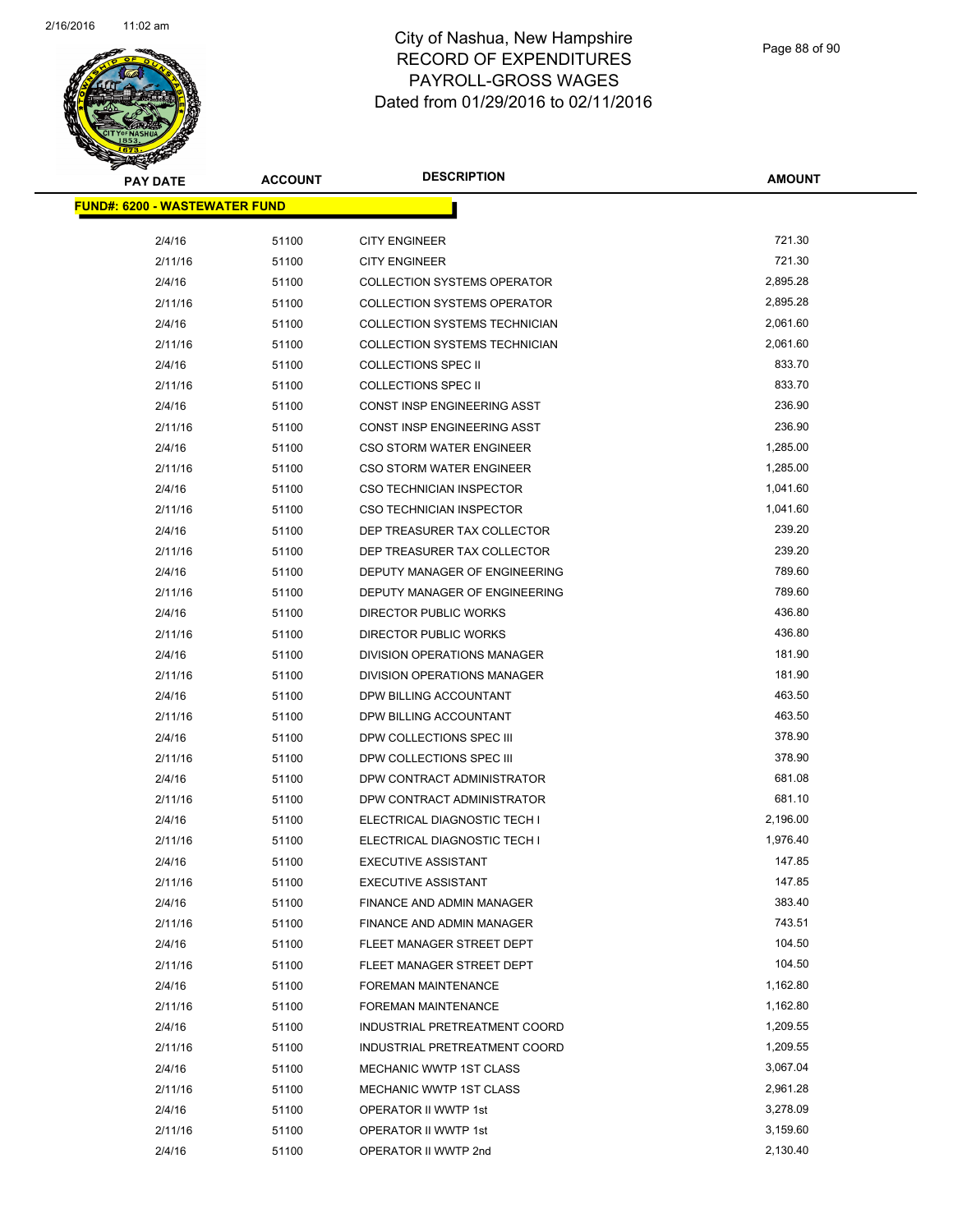

Page 89 of 90

| <b>PAY DATE</b>                      | <b>ACCOUNT</b> | <b>DESCRIPTION</b>                 | <b>AMOUNT</b> |
|--------------------------------------|----------------|------------------------------------|---------------|
| <b>FUND#: 6200 - WASTEWATER FUND</b> |                |                                    |               |
|                                      |                |                                    |               |
| 2/11/16                              | 51100          | OPERATOR II WWTP 2nd               | 2,130.40      |
| 2/4/16                               | 51100          | OPERATOR II WWTP 3rd               | 2,130.40      |
| 2/11/16                              | 51100          | OPERATOR II WWTP 3rd               | 2,130.40      |
| 2/4/16                               | 51100          | <b>OPERATOR III WWTP 1st</b>       | 3,323.61      |
| 2/11/16                              | 51100          | OPERATOR III WWTP 1st              | 3,323.60      |
| 2/4/16                               | 51100          | PLANT OPERATIONS SUPERVISOR        | 1,475.35      |
| 2/11/16                              | 51100          | PLANT OPERATIONS SUPERVISOR        | 1,475.35      |
| 2/4/16                               | 51100          | PROCESS CHEMIST                    | 998.30        |
| 2/11/16                              | 51100          | PROCESS CHEMIST                    | 998.30        |
| 2/4/16                               | 51100          | SUPERINTENDENT OF WASTEWATER       | 1,771.20      |
| 2/11/16                              | 51100          | SUPERINTENDENT OF WASTEWATER       | 1,771.20      |
| 2/4/16                               | 51100          | <b>SUPV LABORATORY</b>             | 1,209.56      |
| 2/11/16                              | 51100          | <b>SUPV LABORATORY</b>             | 1,209.56      |
| 2/4/16                               | 51100          | <b>TRUCK DRIVER STREET REPAIR</b>  | 878.80        |
| 2/11/16                              | 51100          | TRUCK DRIVER STREET REPAIR         | 885.20        |
| 2/4/16                               | 51100          | <b>WASTEWATER PROJECT ENGINEER</b> | 1,371.00      |
| 2/11/16                              | 51100          | <b>WASTEWATER PROJECT ENGINEER</b> | 1,371.00      |
| 2/4/16                               | 51300          | <b>OVERTIME-REGULAR</b>            | 5,489.53      |
| 2/11/16                              | 51300          | OVERTIME-REGULAR                   | 7,049.56      |
| 1/28/16                              | 51400          | WAGES TEMP-SEASONAL                | (1,526.00)    |
| 2/4/16                               | 51400          | <b>WAGES TEMP-SEASONAL</b>         | 224.00        |
| 2/4/16                               | 51600          | <b>LONGEVITY</b>                   | 600.00        |
|                                      |                |                                    |               |

#### **TOTAL FUND 6200 - WASTEWATER FUND \$92,279.29**

**FUND#: 6500 - PROPERTY & CASUALTY FUND**

#### **TOTAL FUND 6500 - PROPERTY & CASUALTY FUND \$24,637.30**